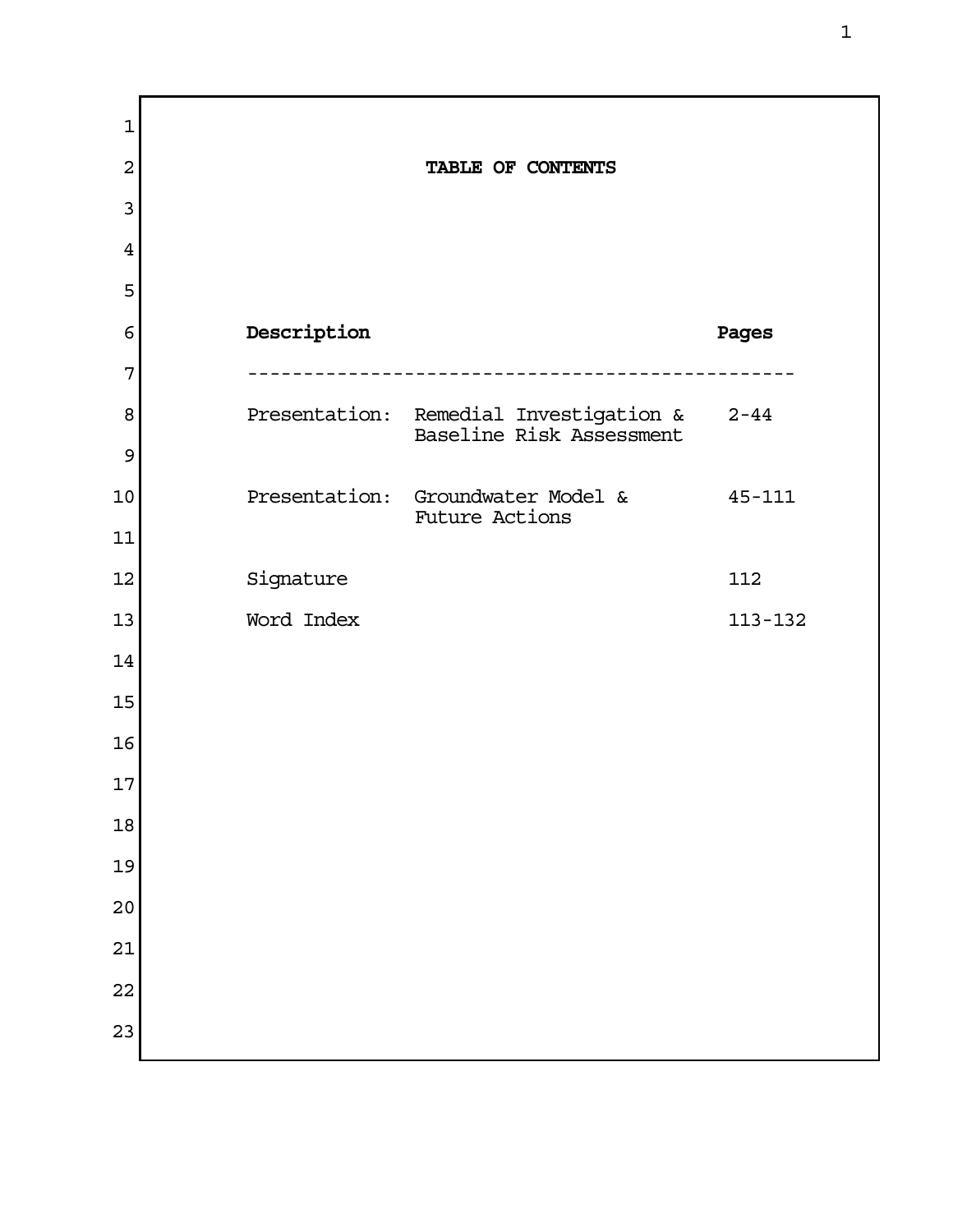| U.S. ARMY CORPS OF ENGINEERS                      |
|---------------------------------------------------|
| ----------------------------                      |
|                                                   |
| PUBLIC INFORMATION SESSION ON THE REMEDIAL        |
| INVESTIGATION REPORT OF THE NIAGARA FALLS         |
| STORAGE SITE.                                     |
|                                                   |
| ------------------------                          |
|                                                   |
| PUBLIC HEARING held on Wednesday,                 |
| May 7, 2008, at the Lewiston Senior Center,       |
| 4361 Lower River Road, Youngstown, New York,      |
| commencing at 7:15 p.m., before Denise C. Burger, |
| Court Reporter and Notary Public of               |
| the State of New York.                            |
|                                                   |
|                                                   |
|                                                   |
|                                                   |
|                                                   |
|                                                   |
|                                                   |
|                                                   |
|                                                   |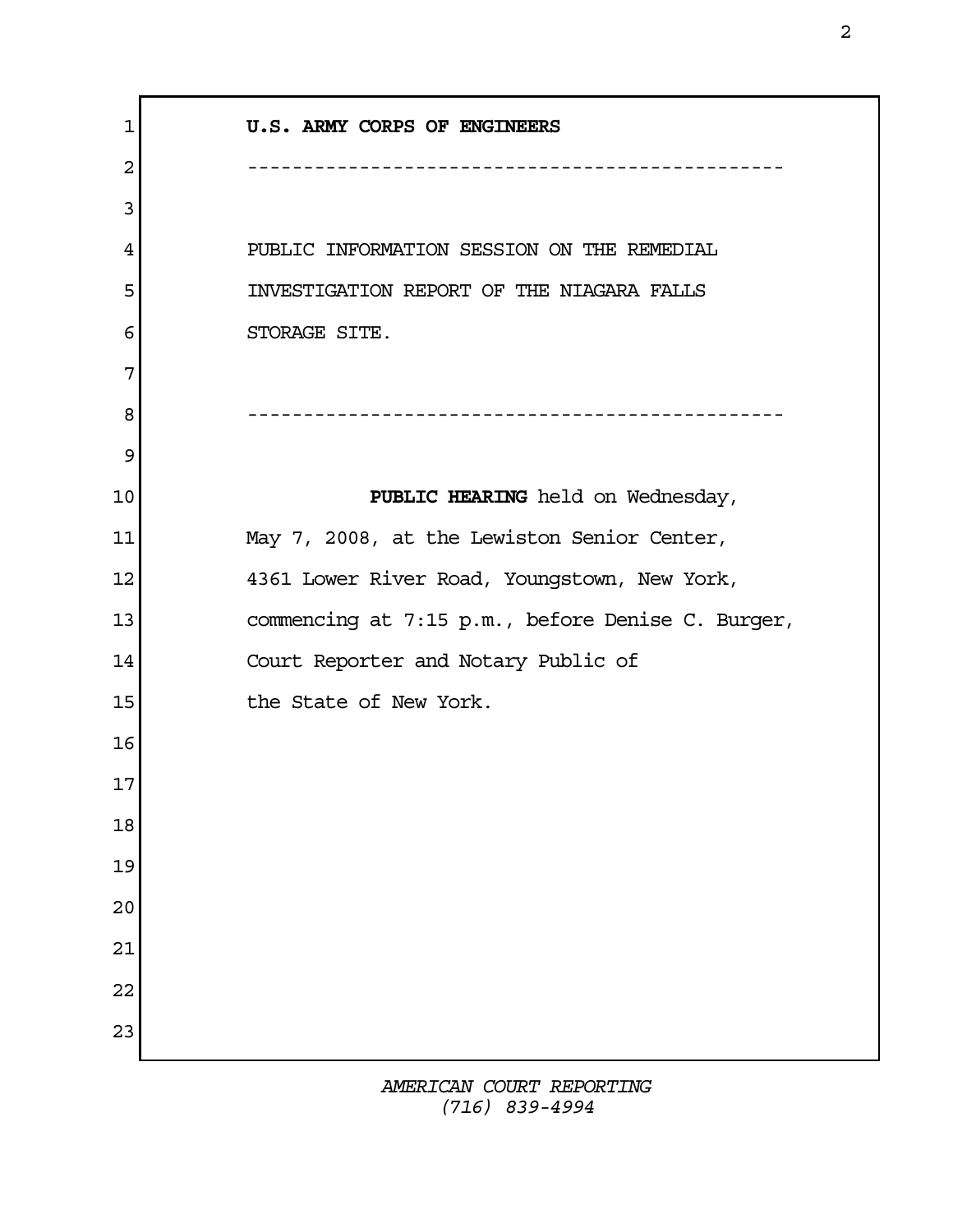PUBLIC HEARING - - MAY 7, 2008

| $\mathbf 1$ | MR. KOWALEWSKI: Okay. Good evening.               |
|-------------|---------------------------------------------------|
| 2           | Welcome to the U.S. Army Corps of Engineers       |
| 3           | Public Information Session on the Remedial        |
| 4           | Investigation Report of the Niagara Falls Storage |
| 5           | Site.                                             |
| 6           | My name is Bill Kowalewski and I am the           |
| 7           | Program Manager for the Corps; project here at    |
| 8           | the former Lake Ontario ordinance works and the   |
| 9           | Niagara Falls Storage Site.                       |
| 10          | The Corps' projects at this site are planned      |
| 11          | and executed by a team of scientists and          |
| 12          | engineers from throughout the country and we have |
| 13          | brought them here tonight to engage you on the    |
| 14          | finding of this report and to take your questions |
| 15          | and comments.                                     |
| 16          | We take this work very seriously and we           |
| $17 \,$     | value your time coming tonight to learn more      |
| 18          | about the site. We want to share with you our     |
| 19          | findings and to accept your input and to answer   |
| 20          | your questions.                                   |
| 21          | We have really two purposes for tonight's         |
| 22          | meeting. First, is to provide you with an         |
| 23          | introduction, and overview of our findings from   |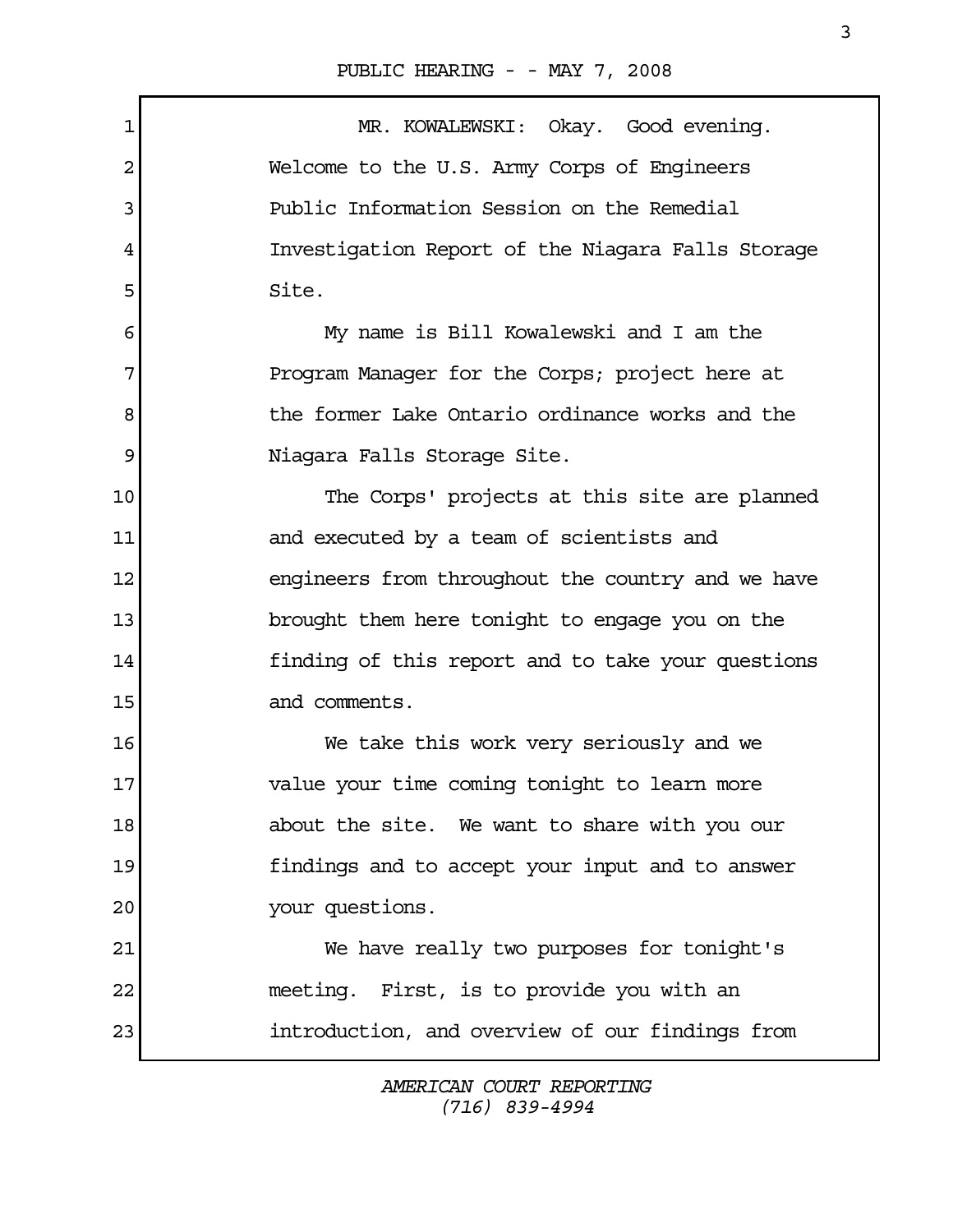1 1 this lengthy study and share with you that 2 **information.** That information is basically about 3 1 The contamination that is at the site. The risks 4 that it poses and the possible movements of that 5 waste or contamination over time. The second 6 objective of the meeting is to open up a dialogue 7 with the community for your concerns with those 8 **1 findings in advance of another meeting to be held** 9 **1** in August. And the purpose of the second meeting 10 is to zero in on those issues which appear to be 11 of most interest to the local community and go 12 into more depth of the technology, if you desire 13 **12** so, or to address other issues related to the 14 project that you want to know more about from the 15 Corps of Engineers. 16 Before we begin the presentation, I'd like 17 17 to make some quick introductions of the Project 18 Team that's here tonight so you recognize them 19 when they're briefing and when they are

20 addressing questions.

21 First, tonight's presenters, and I am going 22 to ask them to just stand up and be recognized, 23 Hallie Serazin, Risk Assessor; David King, Health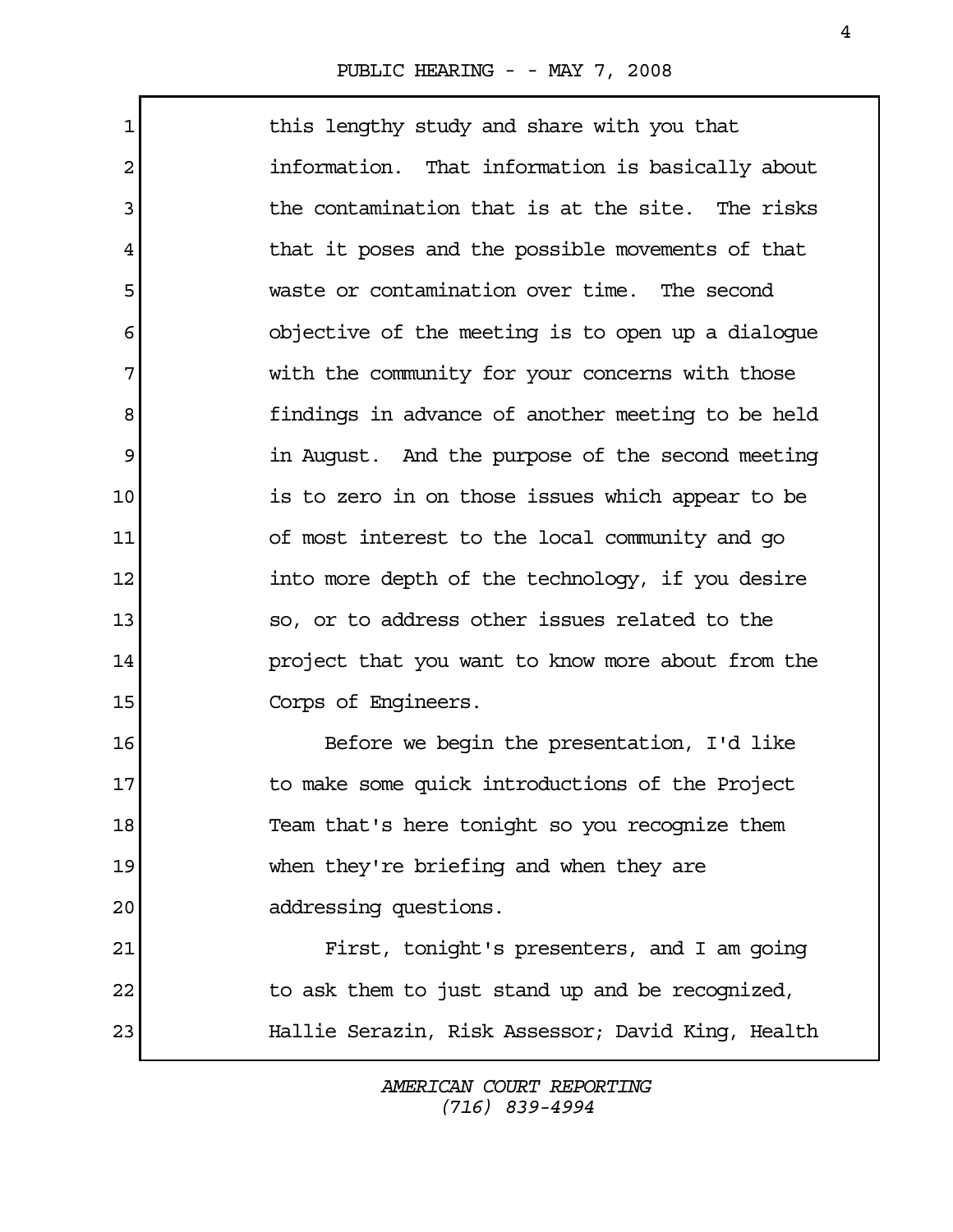1 Physicist; Erik Evans and Don DeMarco, and they 2 will be presenting on the HydroGeoLogic Model. 3 Thank you.

 4 Now I would like to introduce the rest of 5 the Corps' Project Team that's with us here 6 tonight. Again, from the Risk Assessment 7 Community, Dr. Karen Keil; Health Physicists, 8 Hank Specter and John Peterson. Hydro geologist 9 Bill Frederick. We have several engineers and 10 scientists here tonight. Michelle Rhodes, Dr. 11 Judith Leithner, Tom Mahichick(sic) Dave 12 Kulikowski. Our Public Affairs Officer is Lou 13 Sanders and he's in the rear of the room. And on 14 Community Outreach we have Ellen Reagan and 15 Arleen Kreusch. Arleen Kreusch is the Outreach 16 Specialist for the Buffalo District. She handles 17 environmental issues for communities throughout 18 New York, Pennsylvania and Ohio where the Corps 19 is conducting these sorts of environmental 20 investigations. 21 That's about it for introductions. Oh,

22 don't do this publically, forget to introduce 23 your boss, that would be Mr. Jack Rintoul, and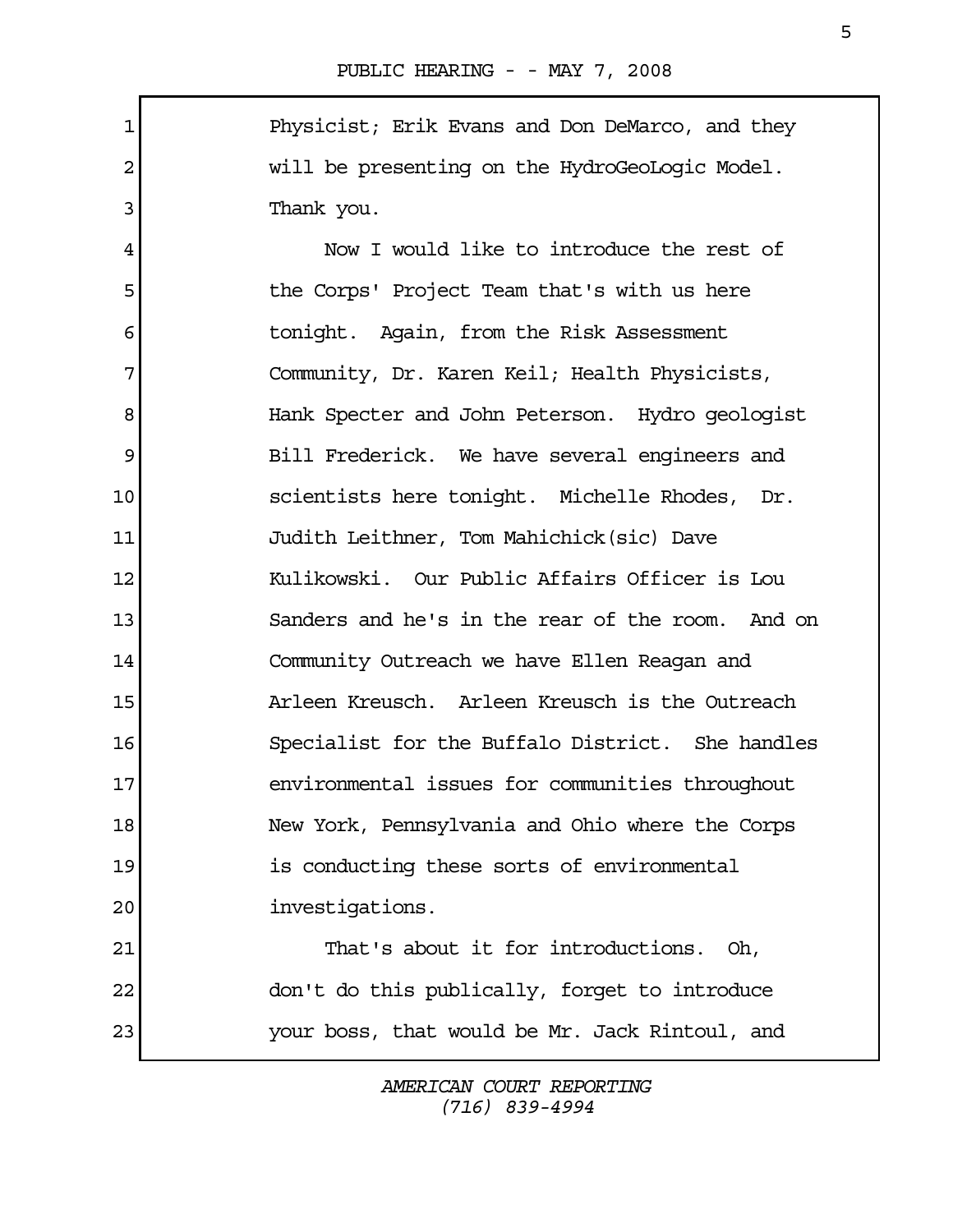Г

| $\mathbf{1}$ | he's representing the District Commander tonight, |
|--------------|---------------------------------------------------|
| 2            | Lieutenant Colonel John Hurly. Jack is the        |
| 3            | Senior Civilian at the Buffalo District. Okay, I  |
| 4            | think that's it for introductions for the Corps   |
| 5            | staff. I am going to turn it over to Arleen to    |
| 6            | kind of go through tonight's agenda and how we    |
| 7            | would like to work it with you tonight.           |
| 8            | MS. KREUSCH: Thank you, Bill. I am                |
| 9            | going to just briefly review the agenda for       |
| 10           | tonight. We are going to start with the Remedial  |
| 11           | Investigation and Baseline Risk Assessment        |
| 12           | presentation and then we're going to have a brief |
| 13           | question and answer session that will last about  |
| 14           | fifteen minutes and then we will be doing the     |
| 15           | groundwater modeling and future actions. And we   |
| 16           | did receive a request yesterday to extend our     |
| 17           | question period for the public so we are going to |
| 18           | be taking questions for the next half hour after  |
| 19           | the ground water modeling presentation and the    |
| 20           | future actions presentation.                      |
| 21           | Anyone that came in early for the                 |
| 22           | availability session, you might have noticed that |
| 23           | we had note takers taking down the questions that |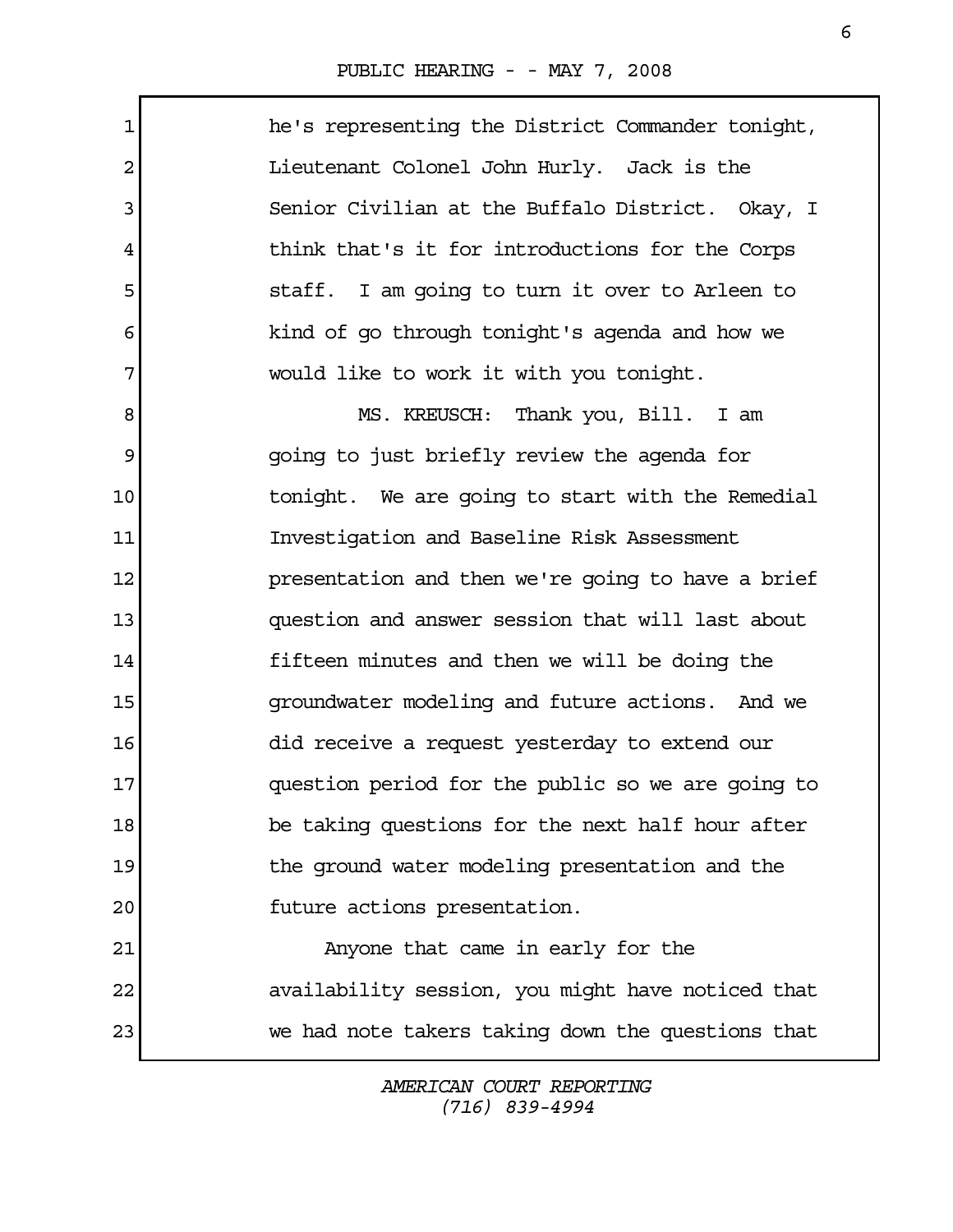1 we received tonight. We want to make sure that 2 we captured all of your questions so that when we 3 do come back in August, that we will be sure and 4 have answers for you, and have the presentation 5 5 tailored to meet your needs based on the concerns 6 that you have. 7 We also have a court reporter here tonight 8 who is going to be taking a transcript of the 9 meeting and all of the questions. When we do get 10 10 to the question and answer period, if you want, 11 you can state your name before you ask your 12 question so that you're on record as asking a 13 question. If you don't want to, you don't have  $14$  to. 15 You also received a folder when you came in 16 and there's a comment card in there or a question 17 card in there. If you don't want to stand up and

18 ask a question but you do have one, there's a box 19 19 19 in the back, you can just write your question on 20 the comment card and stick it in the box. We're 21 going to be posting the transcript, the questions 22 we get and then the responses that we get on our 23 website, so that you'll all have access to that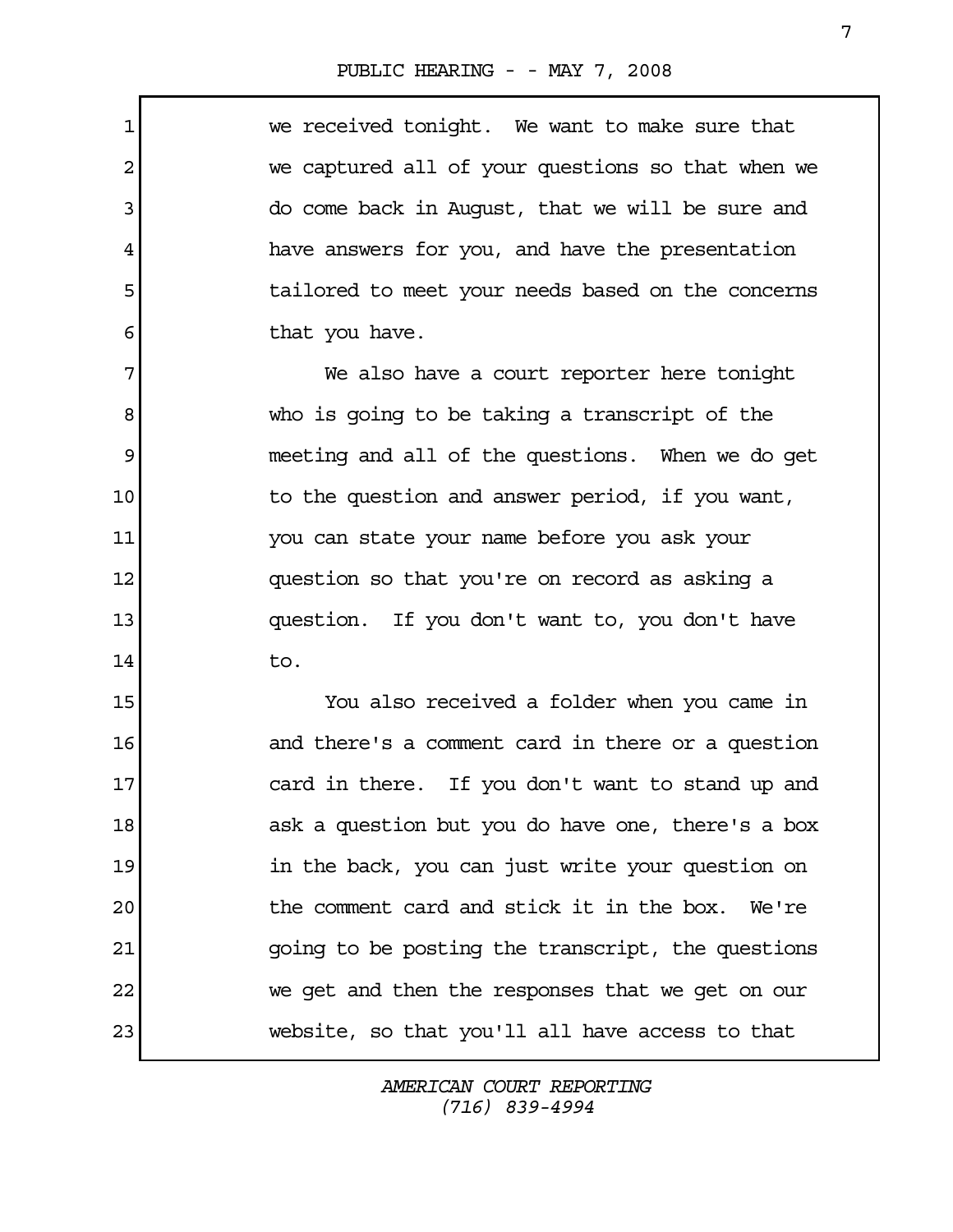| 1  | information.                                      |
|----|---------------------------------------------------|
| 2  | We do also have CDs available of the              |
| 3  | presentation tonight. If you'd like to pick one   |
| 4  | up after the meeting, they will be at the sign-in |
| 5  | table where you signed in when you came in.       |
| 6  | So I think that's $-$ I also $-$ oh, and I        |
| 7  | have an easel here so that if there's anything    |
| 8  | that we can't get back to you on tonight, we will |
| 9  | write it on the easel so that we'll have it kind  |
| 10 | of the parking lot to make sure that we address   |
| 11 | it the next time or address it on our website.    |
| 12 | And with that I would like to introduce           |
| 13 | Hallie Serazin and David King. Thank you.         |
| 14 | MS. SERAZIN: I am told I am soft spoken           |
| 15 | so I'll try to make this loud. Tonight we're      |
| 16 | here to present a summary of the Niagara Falls    |
| 17 | Storage Site Remedial Investigation, including    |
| 18 | the Baseline Risk Assessment and the Groundwater  |
| 19 | Contamination Phase Transport Modeling.<br>The    |
| 20 | Remedial Investigation was conducted to determine |
| 21 | the nature and extent of both radiological and    |
| 22 | chemical contamination at the site.               |
| 23 | To maintain the integrity of the Interim          |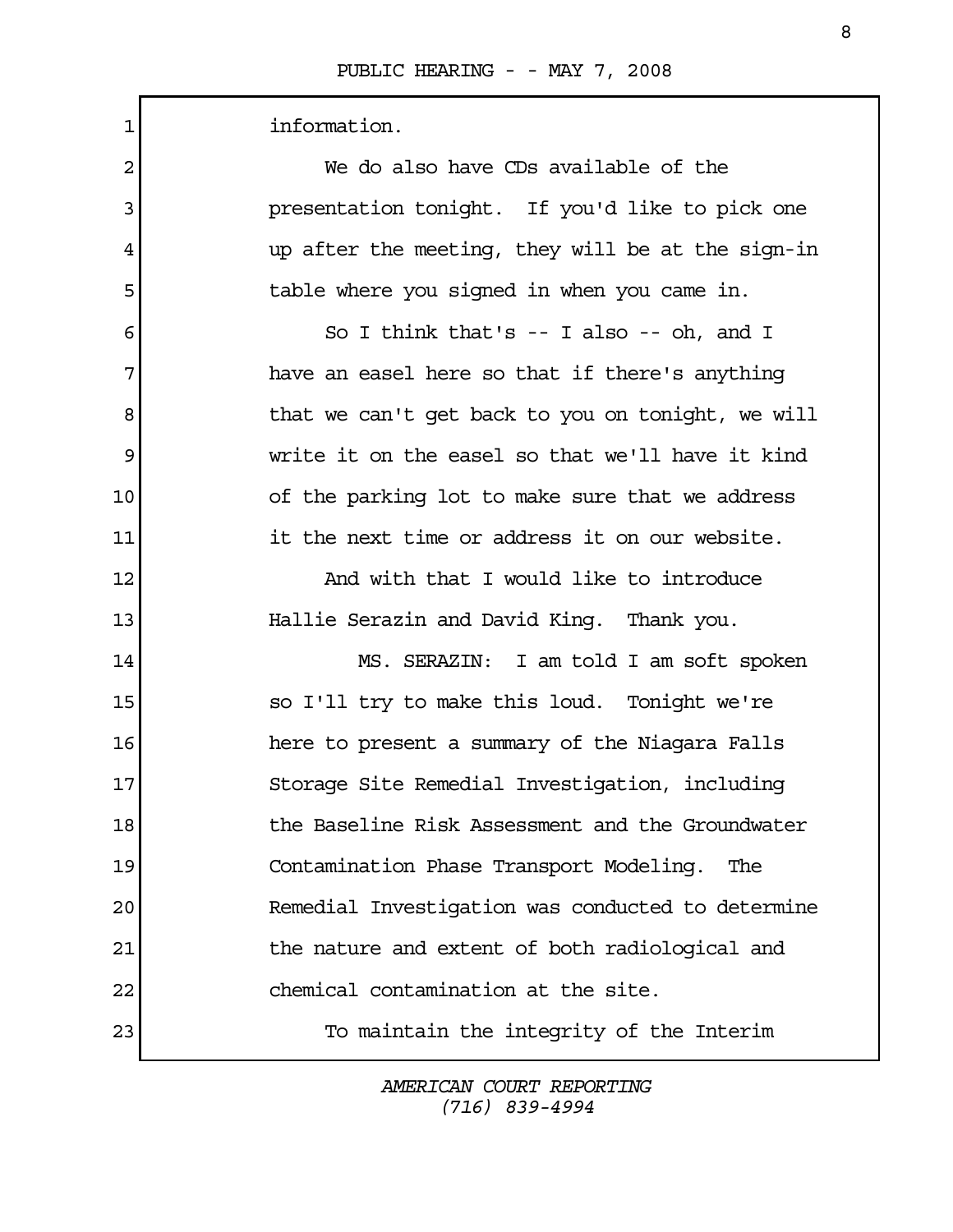1 Waste Containment Structure, no intrusive 2 sampling was conducted during the remedial 3 investigation. The contents of the IWCS were 4 described using detailed historic records and the 5 integrity of the IWCS caps and sidewalls were 6 determined, or were evaluated using geophysical 7 survey techniques. 8 The Remedial Investigation involved numerous 9 activities starting with a historic document 10 **10** review to gain an understanding of the site 11 operations and how they may have contributed to 12 site contamination. The field sampling and 13 laboratory analysis was conducted in three 14 phases, beginning with site-wide comprehensive 15 sampling and narrowing down to answer more 16 specific questions. A site-wide gamma walkover 17 survey was conducted to evaluate gamma-emitting 18 radionuclides in the top six inches of soil. 19 Background analysis was performed to

20 establish a baseline for non-impacted -- of 21 non-impacted areas in off-site properties. The 22 background survey included sampling for 23 groundwater, soil, surface water and sediment.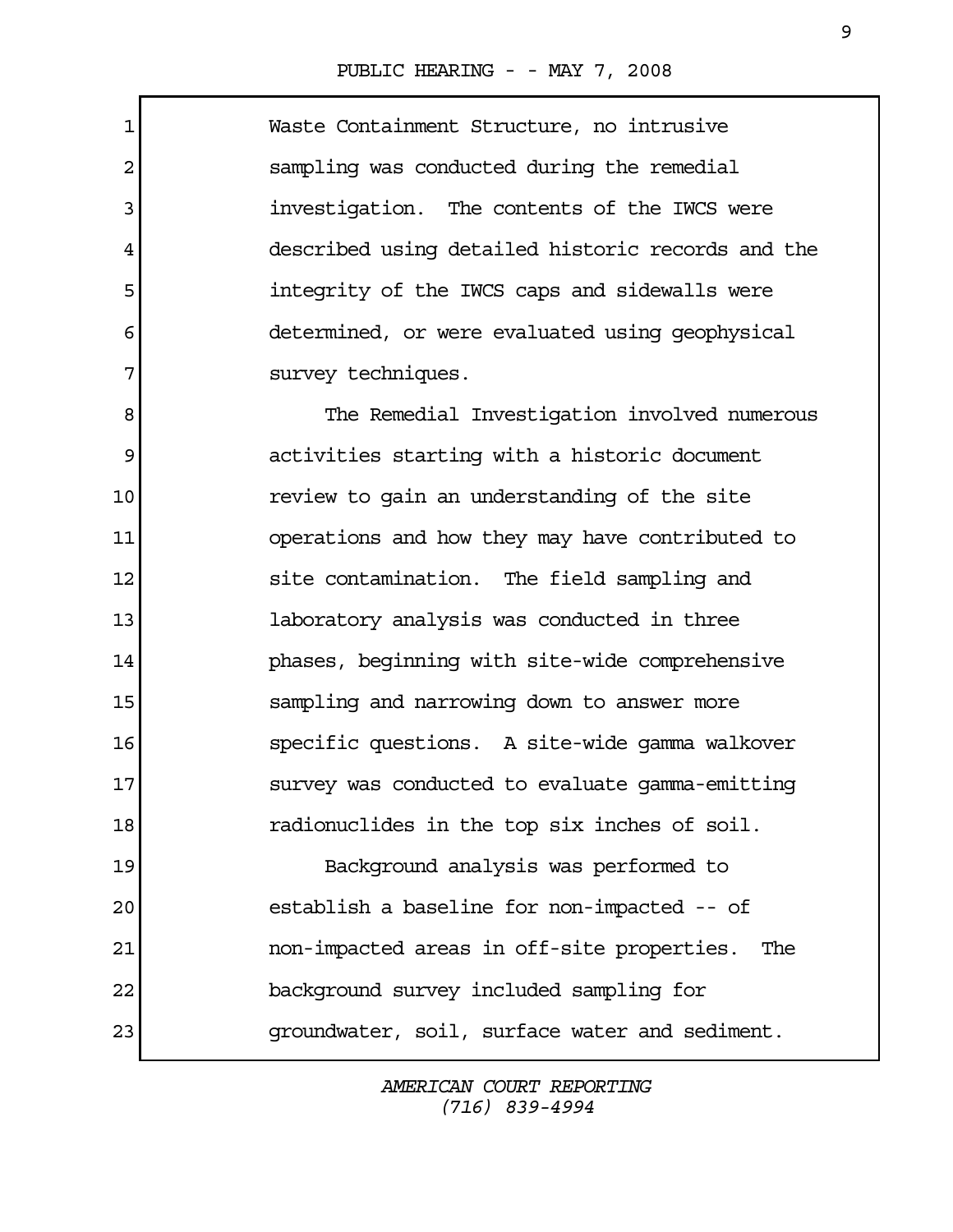1 1 And it also included a gamma walkover survey of 2 the Lewiston/Porter School Campus. 3 The geophysical survey was used to identify 4 potential contamination, potential underground 5 features such as pipelines and buried utilities, 6 which could act as contaminated pathways. 7 The geophysical survey was also used to 8 evaluate the integrity of the IWCS caps and 9 sidewalks. Environmental surveillances currently 10 ongoing at the site, and it includes sampling of 11 air for radon emissions and gamma radiation from 12 the site. It also includes an evaluation of 13 surface water sediment and groundwater. The 14 Niagara Falls Storage Site includes 191 acres, so 15 15 the site was subdivided into exposure units, 16 which are geographic areas over which a receptor 17 Was assumed to live or work. The exposure units 18 were defined in coordination with the New York 19 State Department of Environmental Conservation 20 based on available data and site history. 21 Field screening was used to elect specific 22 sample locations and was focused on sample -- on 23 locations or areas where we thought chemical or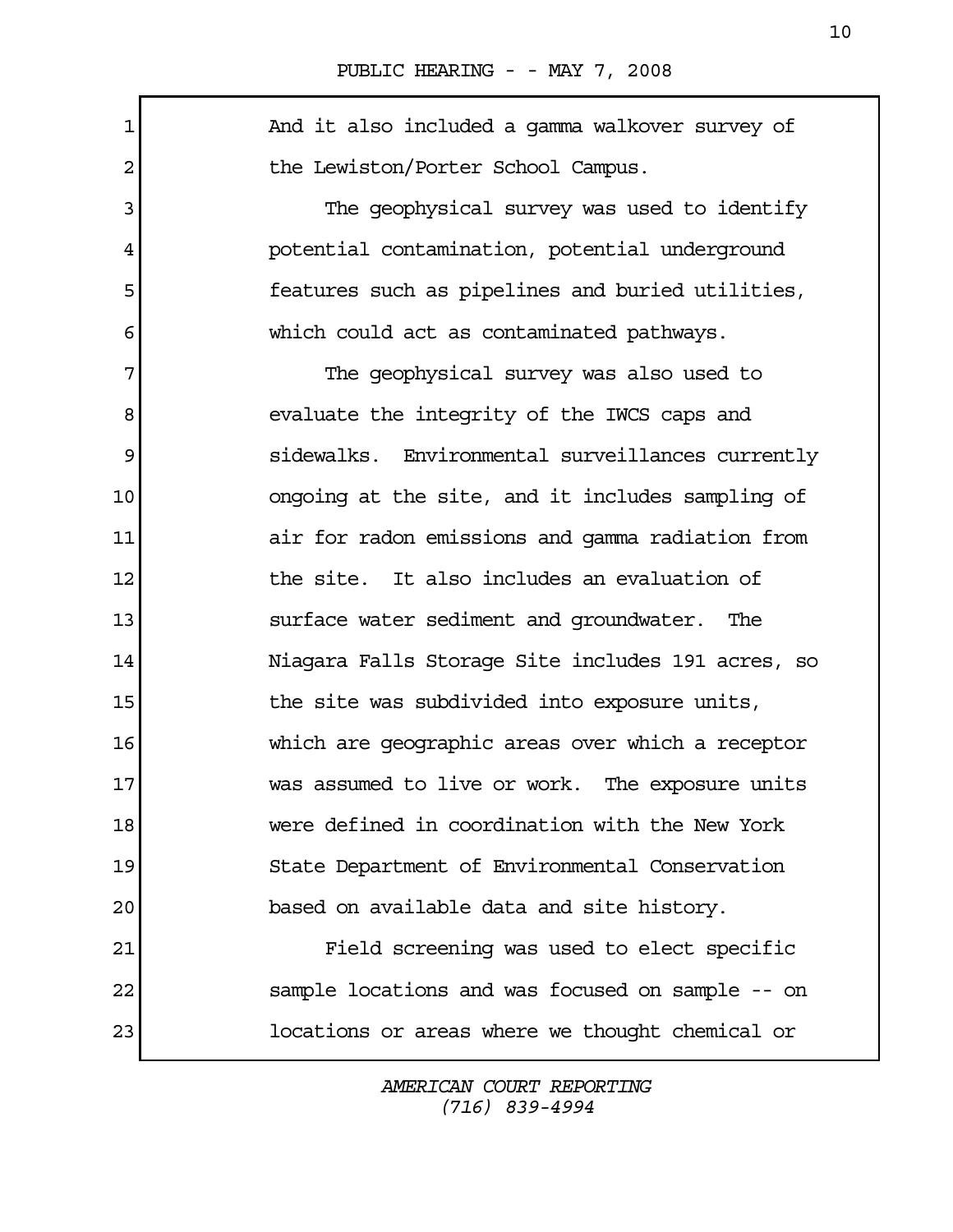$\Gamma$ 

| $\mathbf 1$ | radiological contamination was most likely to be  |
|-------------|---------------------------------------------------|
| 2           | found. So, for instance, the results of the       |
| 3           | gamma walkover survey were used to select sample  |
| 4           | locations with the highest gamma readings. The    |
| 5           | IR evaluated numerous environmental media and     |
| 6           | they're listed there, surface and subsurface      |
| 7           | soil, groundwater, sediment surface water,        |
| 8           | pipeline contents, railroad ballast, road and     |
| 9           | building cores and floor drains.                  |
| 10          | The Baseline Risk Assessment used the data        |
| 11          | generated in the remedial investigation to access |
| 12          | potential exposures and risks to current and      |
| 13          | hypothetical future on-site receptors. The        |
| 14          | Baseline Risk Assessment is a decision-making     |
| 15          | tool that's used to help determine the need for   |
| 16          | further investigation or site clean up.           |
| 17          | It includes a Screening-Level Ecological          |
| 18          | Risk Assessment to assess ecosystems with and a   |
| 19          | human health risk assessment to evaluate          |
| 20          | potential risk to on-site human receptors.        |
| 21          | Because the model is used to evaluate chemical    |
| 22          | and radiological risks were different, these two  |
| 23          | risk sources were evaluated and quantified        |
|             |                                                   |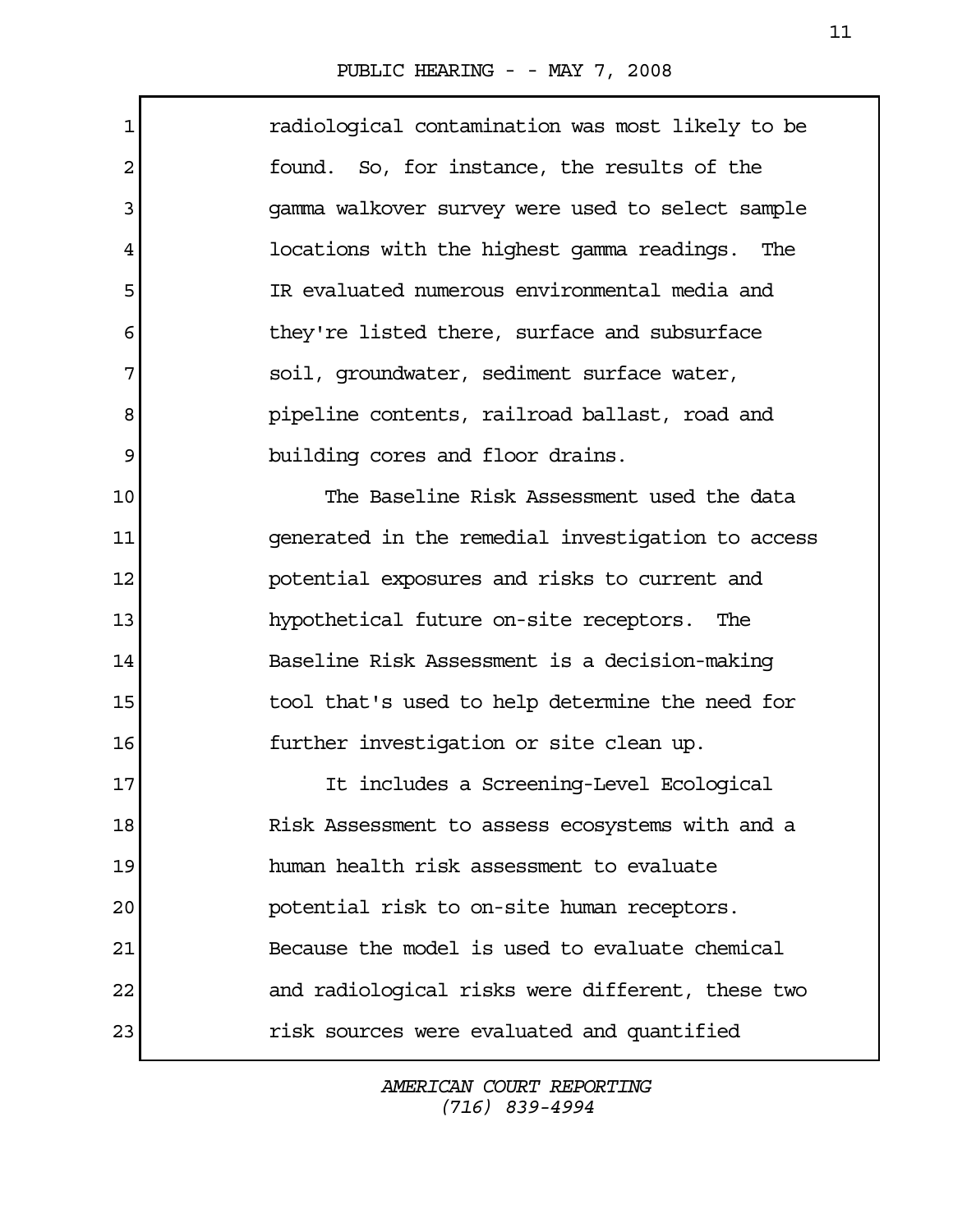Г

| $\mathbf{1}$ | separately.                                       |
|--------------|---------------------------------------------------|
| 2            | Where a Screening Level Ecological Risk           |
| 3            | Assessment indicator species were selected to     |
| 4            | represent land-based or terrestrial ecosystems or |
| 5            | communities as well as water-based or aquatic     |
| 6            | communities. The indicator species were also      |
| 7            | selected to represent all levels of the food      |
| 8            | chain, so they range from earthworms and red fox  |
| 9            | to mayflies and the Great Blue Heron.             |
| 10           | The Screening Level Ecological Risk               |
| 11           | Assessment found no unacceptable radiological     |
| 12           | dose to ecological receptors. Several chemicals   |
| 13           | did fail out the very conservative screening      |
| 14           | steps of the assessment such as metals in surface |
| 15           | water, however, field observations showed         |
| 16           | relatively healthy and functioning terrestrial    |
| 17           | and aquatic ecosystems.                           |
| 18           | Although much of the available habitat at         |
| 19           | the property has been disturbed, the ecosystems   |
| 20           | present appear to be relatively healthy and       |
| 21           | functioning, so impacts to the ecosystems are     |
| 22           | more believed to be due to a loss of habitat      |
| 23           | rather than to a toxic impact.<br>The             |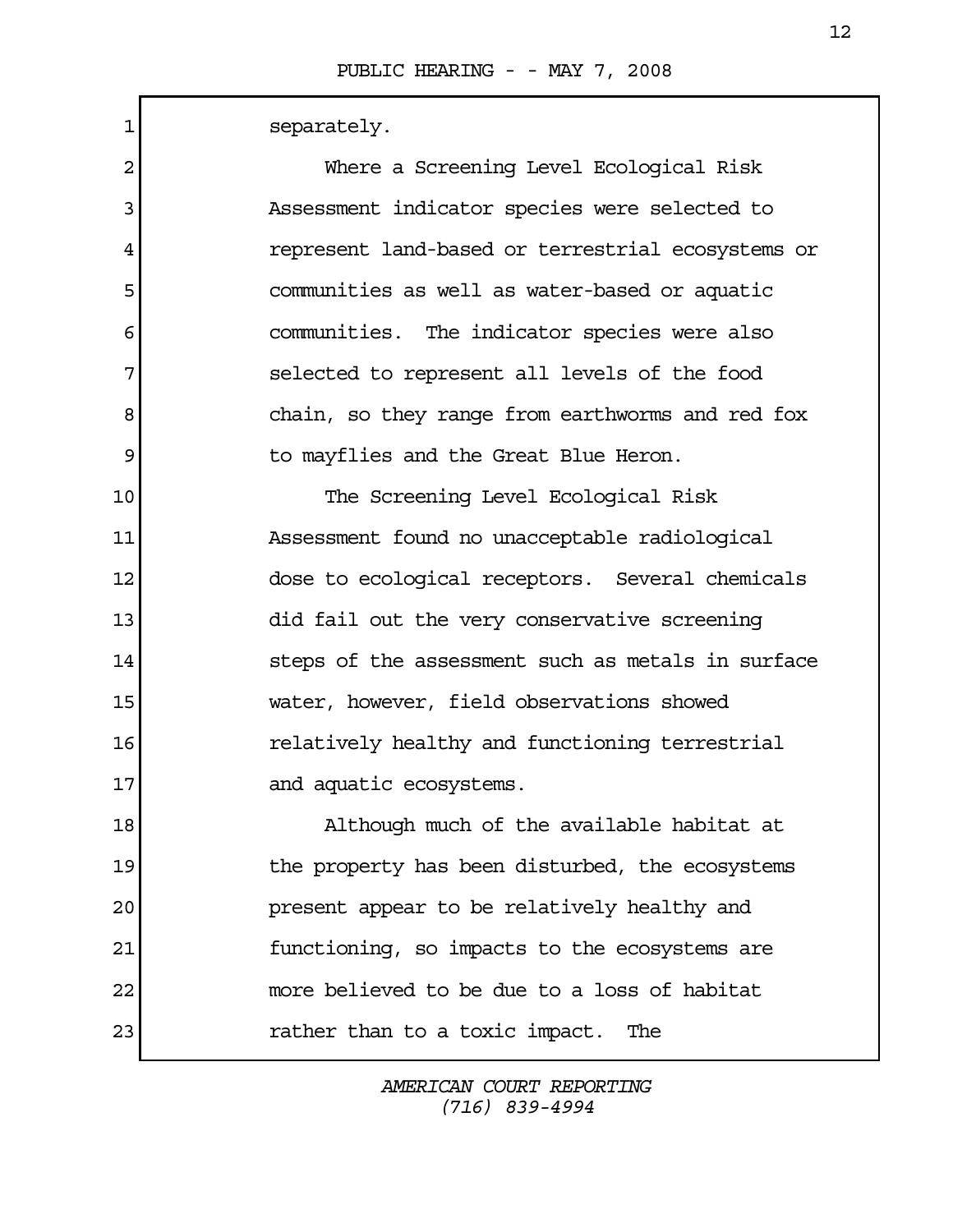1 recommendation was for no further actions for the 2 relatively productive and recovering ecosystem at 3 blue Niagara Falls Storage Site.

 4 So let's look at the Human Health Risk 5 Assessment. The Human Health Risk Assessment has 6 **four major components beginning with data** 7 | evaluation, which asks the question, does 8 contamination exist and if yes, what is the 9 nature of this contamination.Exposure Assessment 10 asks the question, who may be exposed? How 11 often? How long? How much? The Exposure 12 Assessment was used to calculate chemical and 13 radiological intake. The Toxicity Assessment 14 asks the question, how harmful is it and gathers 15 toxicity information on the substances being 16 evaluated. Risk Characterization asks the 17 question, how much risk or what is the likelihood 18 18 that a receptor might experience some adverse 19 health effect due to on-site contaminations.

20 Now I'd like to take a little bit more of an 21 in-depth look at each of these four components. 22 Data evaluation, does contamination exist? To 23 answer this question, a lot of sample and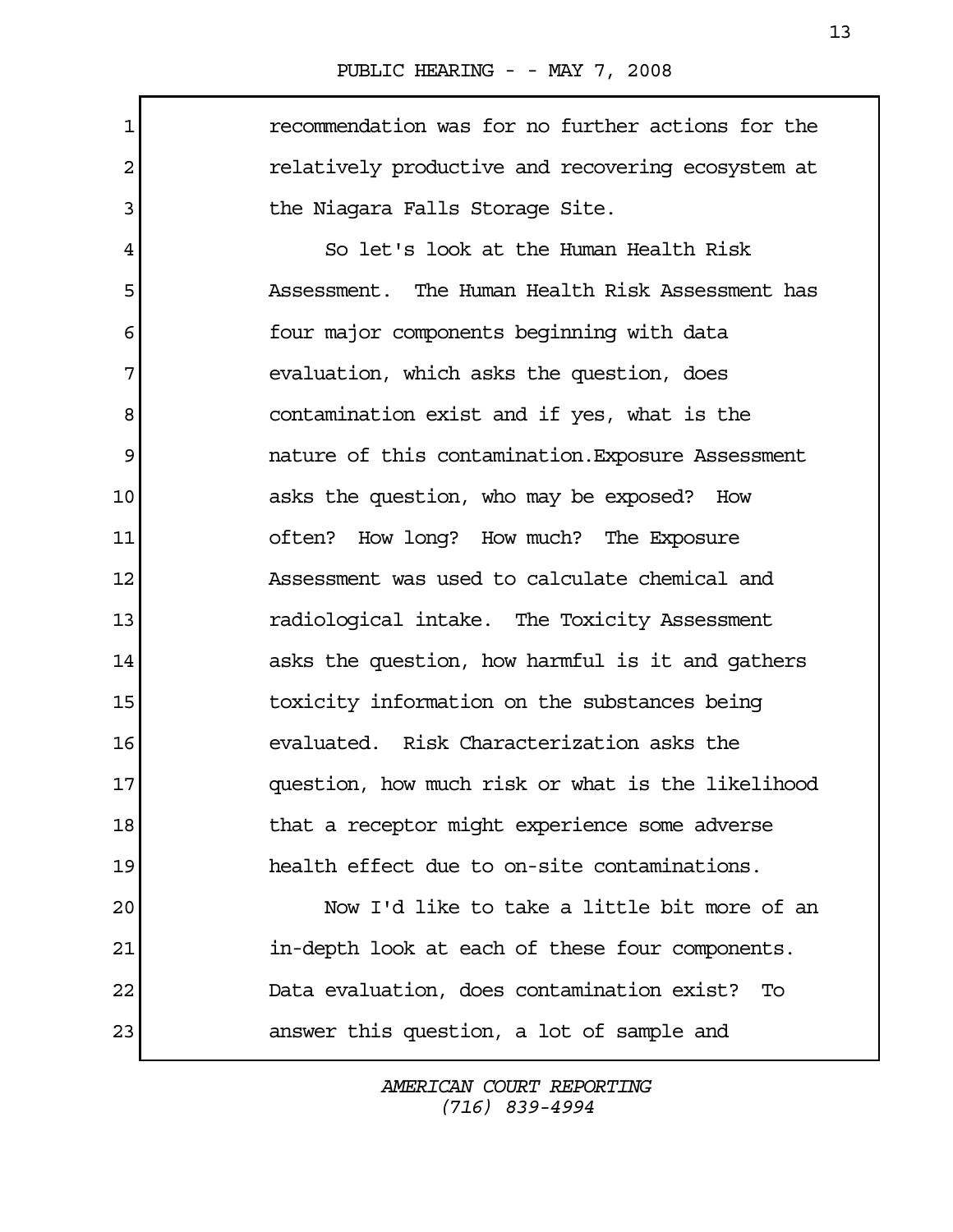1 analysis were conducted. In fact, the Niagara 2 Falls Storage Site data set includes 3 approximately 1400 samples with over 150,000 4 analytical results. To select chemicals and 5 5 5 5 radionuclides that are concerned, the analytical 6 results were compared to background levels and to 7 conservative screening levels. 8 Exposure Assessment, who may be exposed. 9 The Exposure Assessment identifies current and 10 potential future on-site receptors. Under 11 current conditions, we assessed adults and 12 adolescent trespassers as well as maintenance 13 workers. Under future conditions, we assessed 14 14 the adult and adolescent trespassers, maintenance 15 workers, construction workers, industrial workers 16 and both adult and child residents and 17 subsistence farmers. 18 Next, complete exposure pathways were 19 identified and those would be things such as 20 ingestion or inhalation. I'll describe that on 21 the next slide as well. So as to not 22 underestimate risks, all of the exposure 23 assumptions used to evaluate exposures to the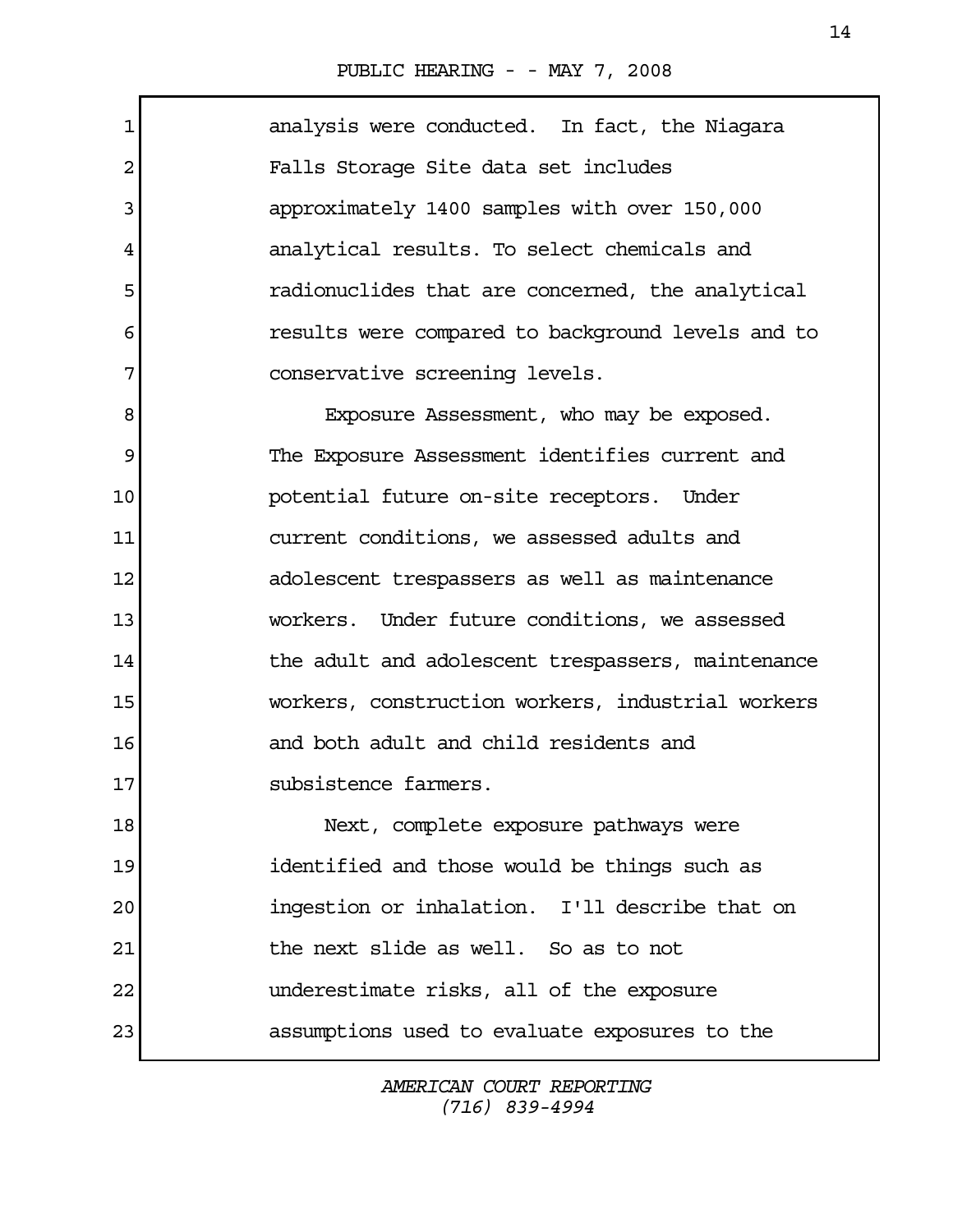1 hypothetical receptors were very conservative. 2 And then finally contributions from the 3 multi -- the multiple exposure pathways were 4 summed to estimate intake. So for an exposure 5 state of path -- and exposure to occur, you really need 6 **four things, starting with a source.** That source 7 of contamination has to then be transported. So 8 vou need a transport media, you need a point of 9 exposure and you need an exposure route. If any 10 one of these four elements is missing, the 11 exposure pathway is incomplete and no risk 12 exists. 13 For the Niagara Falls Storage Site, the 14 source of contamination is historic government 15 operations at the site that resulted in releases 16 to soil. Contaminants released to soil have 17 since been transported or moved through various 18 mechanisms, including wind erosion, 19 volatilization or leaching. There's more on the 20 figure there. 21 The exposure point would be the location 22 where populations may actually come in contact 23 with that contamination. So for instance,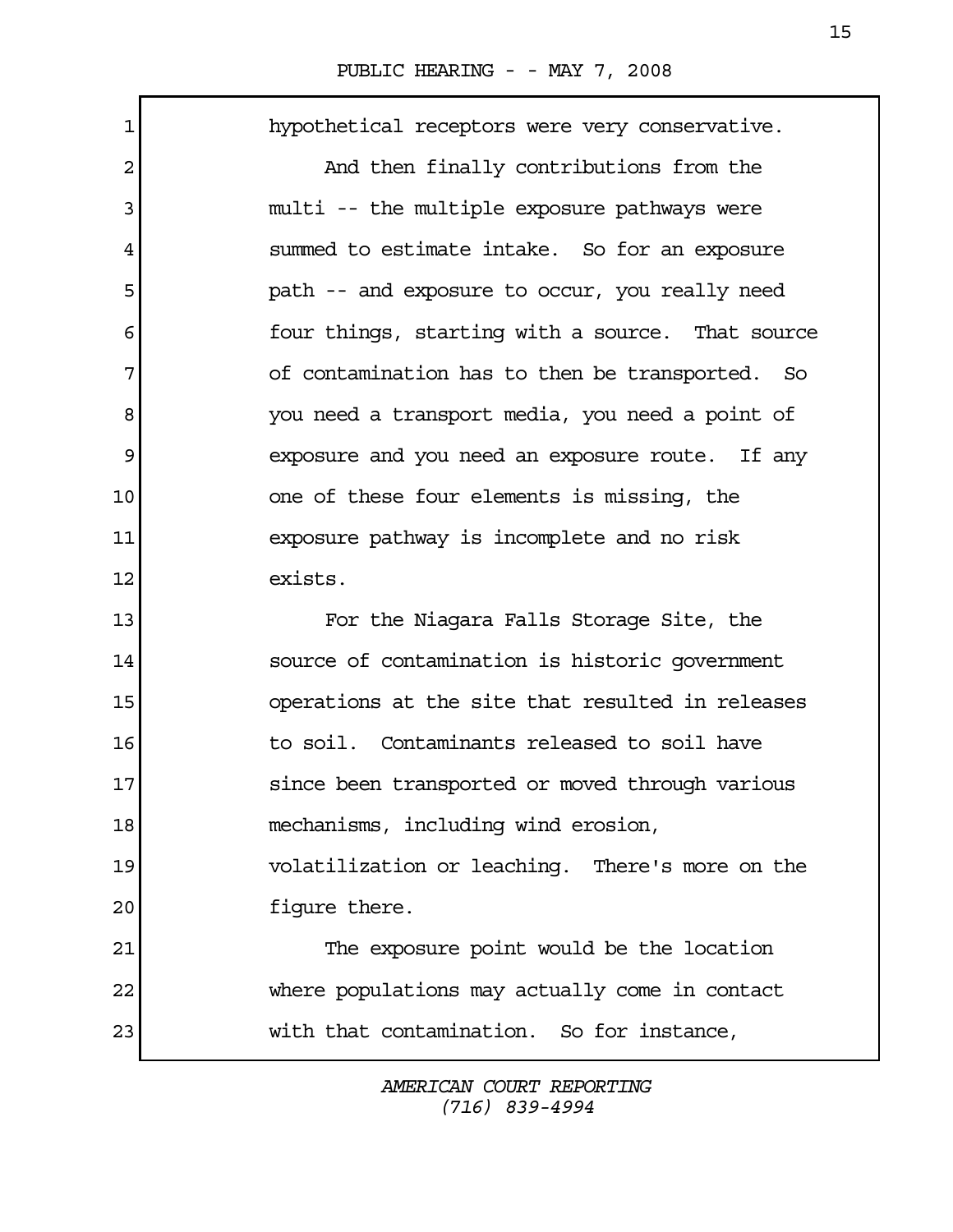1 contamination that was released to sill may now 2 have an exposure point in through food. And then 3 1 4 contaminated food source. 5 Once we have estimated intake, we need to 6 6 6 6 ask ourselves how harmful is it. A very long 7 1 Time ago, the Greek Philosopher, Paracelsus, 8 developed one of the founding laws of toxicology 9 1 10 other words, exposure does not equal risk. The 11 practical example of this is if you drink a cup 12 of coffee or an alcoholic beverage, you may be 13 fine but if you drink ten cups of coffee or you 14 have ten alcoholic drinks, it could make you sick 15 or worse. The toxicity assessment for the 16 Niagara Falls Storage Site Baseline Risk 17 Assessment used Environmental Protection 18 Agency-approved toxicity criteria to calculate 19 19 the likelihood that a receptor might experience 20 adverse health effects or risk. 21 Then finally we moved to the Risk 22 Characterization, which answered the question, 23 how much risk? The Risk Characterization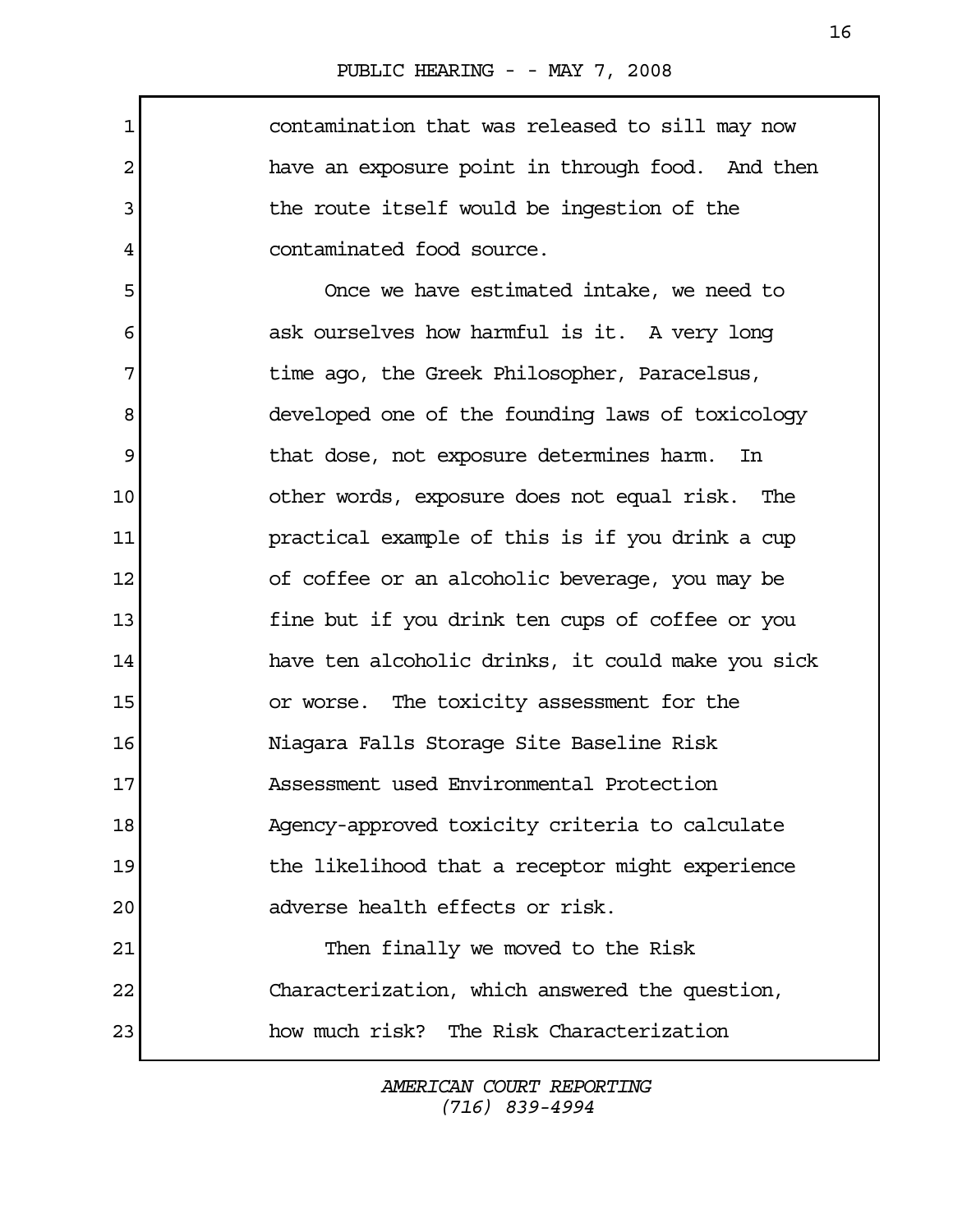| 1  | integrates the findings of the Exposure           |
|----|---------------------------------------------------|
| 2  | Assessment intake with the results of the         |
| 3  | Toxicity Characterization, the Toxicity           |
| 4  | Assessment or those values, the toxicity criteria |
| 5  | to determine risk.                                |
| 6  | The Risk Characterization estimated the           |
| 7  | likelihood that a receptor may experience an      |
| 8  | adverse health effect and compare those levels,   |
| 9  | those risk results to the regulatory limits, to   |
| 10 | determine whether action is warranted.            |
| 11 | Now David King is going to present some of        |
| 12 | the key findings of the Remedial Investigation    |
| 13 | and the Baseline Risk Assessment.                 |
| 14 | All right. First of all,<br>MR. KING:             |
| 15 | I'd like to say that I made my connecting flight  |
| 16 | today but my bag did not, so I am giving this     |
| 17 | presentation in my comfy travel cloths, I hope    |
| 18 | that's acceptable.                                |
| 19 | I am going to discuss today the key findings      |
| 20 | of the remedial investigation and the Baseline    |
| 21 | Risk Assessment starting with Interim Waste       |
| 22 | Containment Structure. Which I will also refer    |
| 23 | to as the cell. Two types of data -- two types    |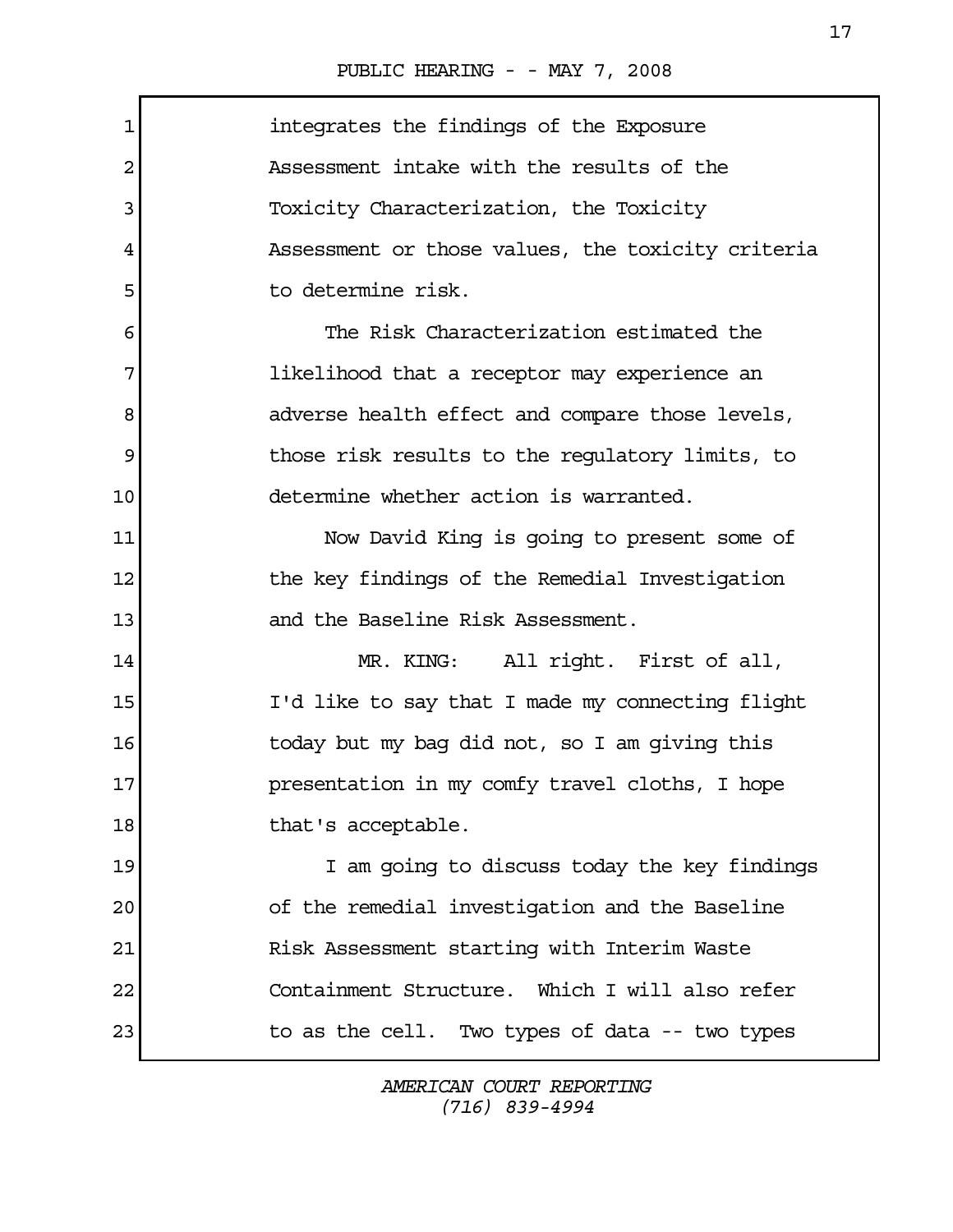$\mathbf{r}$ 

| $\mathbf{1}$ | of data have been collected over the last eight   |
|--------------|---------------------------------------------------|
| 2            | years, over the cell. Geophysical data and        |
| 3            | environmental surveillance data, including radon  |
| 4            | measurements and gamma radiation survey.          |
| 5            | The geophysical data confirmed that the cell      |
| 6            | is not deteriorating. No void spaces have been    |
| 7            | found. No significant cracks of fissures have     |
| 8            | been identified, et cetera. The radon and gamma   |
| 9            | radiation data are also well below federal        |
| 10           | standards, which is good.                         |
| 11           | Now as Hallie pointed out, these are              |
| 12           | nonintrusive data. That means they do not         |
| 13           | puncture the cell and directly samples the        |
| 14           | materials underneath. There's discussion during   |
| 15           | the remedial investigation planning session that  |
| 16           | it's -- historical data are good enough and where |
| 17           | -- there's no reason to risk at this point        |
| 18           | puncturing into that material and potentially     |
| 19           | exposing workers or producing environmental       |
| 20           | release. That's why the nonintrusive approach     |
| 21           | was taken. And that's understood that the cell    |
| 22           | is not a permanent storage facility.              |
| 23           | The feasibility study will evaluate               |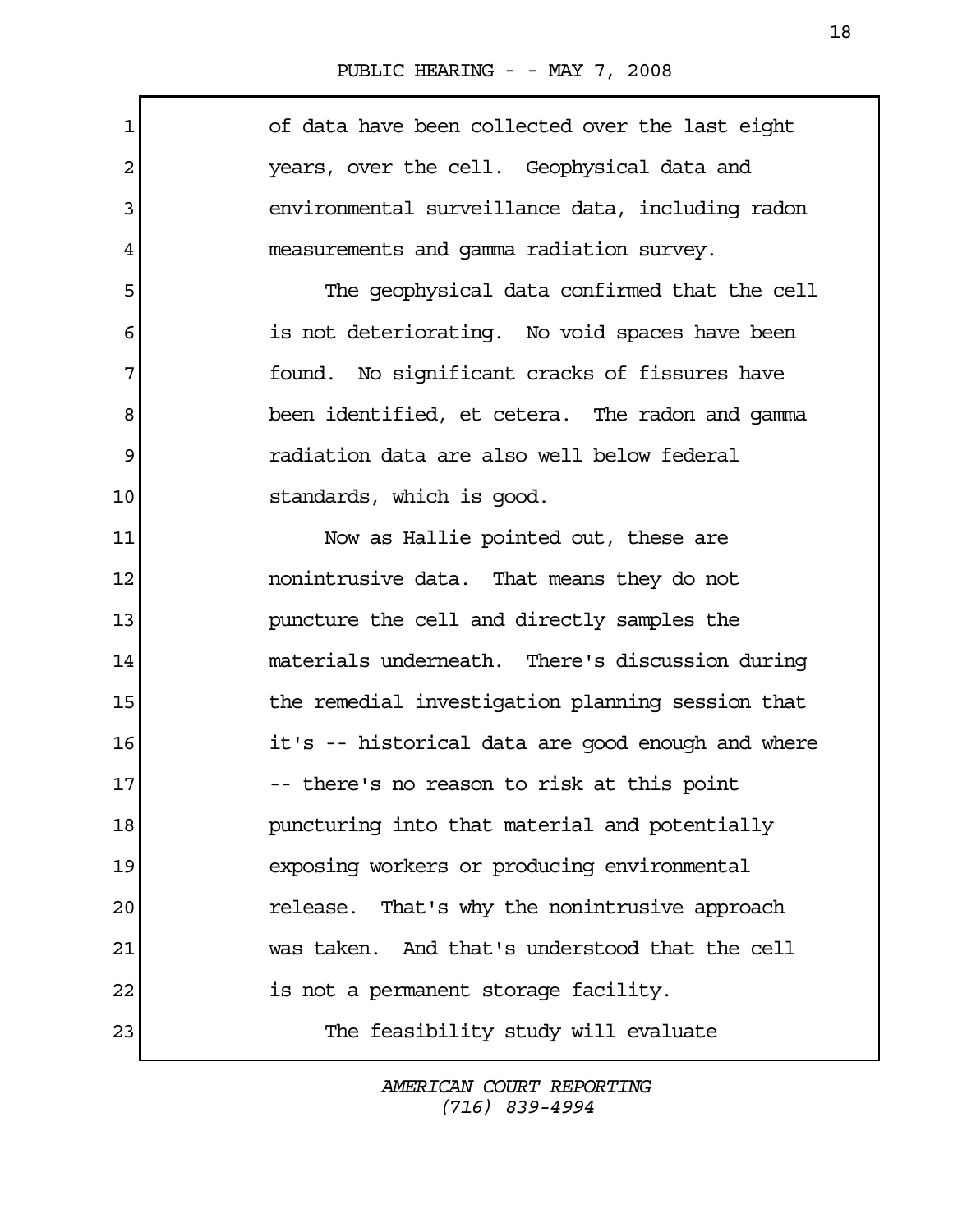$\Gamma$ 

| $\mathbf{1}$   | alternatives for developing a permanent solution  |
|----------------|---------------------------------------------------|
| $\overline{2}$ | for the waste inside the cell. So again, in       |
| 3              | summary, the geophysical data and environmental   |
| 4              | surveillance data shows that these cells hold up  |
| 5              | nicely.                                           |
| 6              | Moving onto a key finding for the soils;          |
| 7              | approximately 1000 surface soil and subsurface    |
| 8              | samples, soil samples, have been collected during |
| 9              | the IR phase. This figure illustrates the         |
| 10             | location of the those samples. Specifically       |
| 11             | where chemicals have been identified above the    |
| 12             | risk grade screening levels, you see a purple     |
| 13             | circle, and where the radionuclides are           |
| 14             | concerned, have been identified at that risk base |
| 15             | screening level, you see a green circle. And      |
| 16             | where no chemical or radionuclide of concern have |
| 17             | been identified, you see a gray shaded circle.    |
| 18             | Now both chemicals and radionuclides have         |
| 19             | been identified above background levels for both  |
| 20             | surface and subsurface soils. Now getting a       |
| 21             | little more specific for radionuclides, the       |
| 22             | constituents detected most frequently in soil are |
| 23             | radium, thorium and uranium. And for surface      |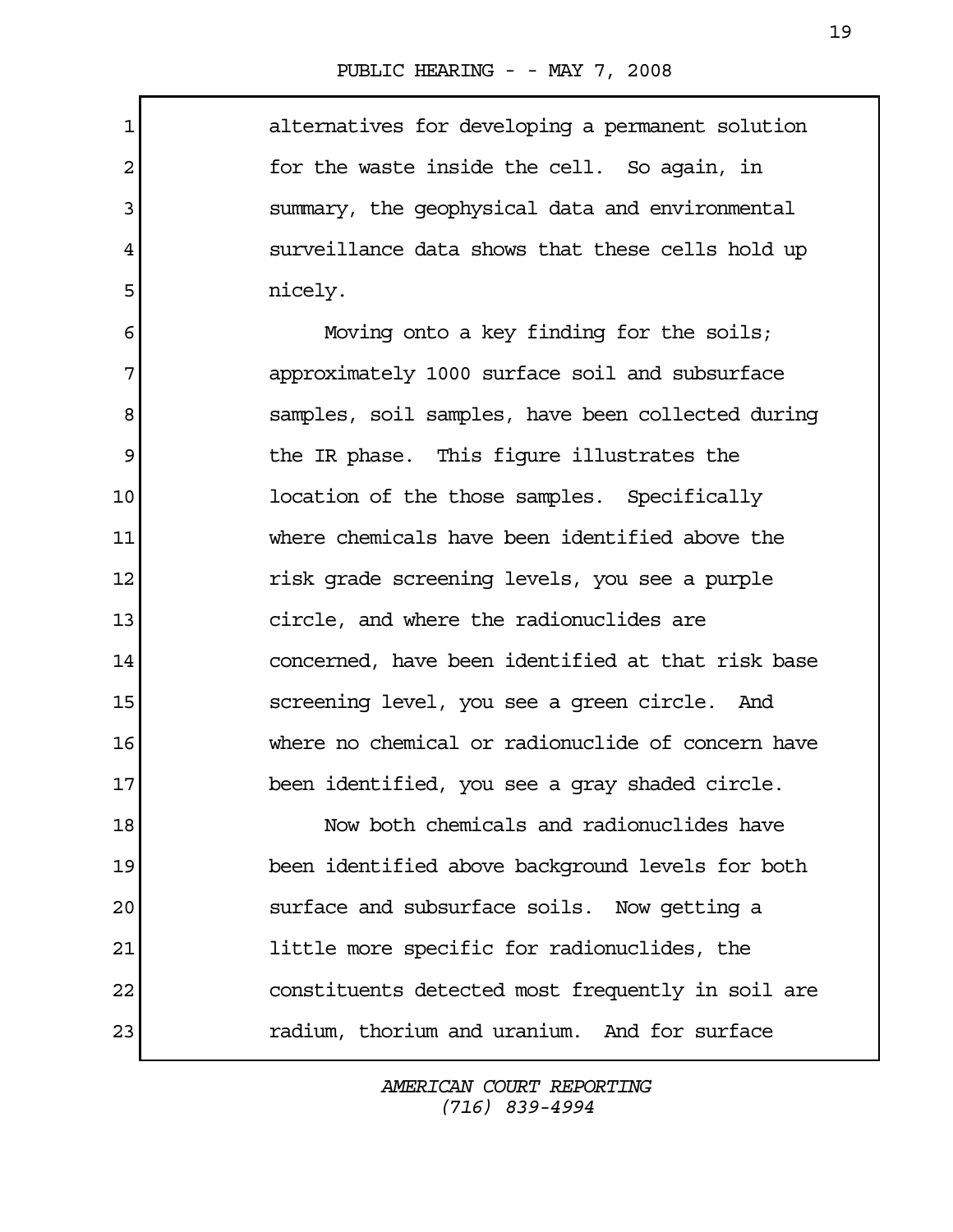| 1              | soil, also cesium. For chemicals, chlorinated     |
|----------------|---------------------------------------------------|
| $\overline{c}$ | solvents have been identified near buildings and  |
| 3              | former activities associated with low activities. |
| 4              | The low processes. And also PAH's and PCB's and   |
| 5              | some metals have been identified in more isolated |
| 6              | spots. And you can see from the figure that some  |
| 7              | of the chemicals are really more isolated to a    |
| 8              | few locations, relative to the radionuclides,     |
| $\mathsf 9$    | which show more widespread contamination across   |
| 10             | the site.                                         |
| 11             | And something else I'd like to point out          |
| 12             | about this figure is that in general, we can      |
| 13             | consider, from a risk standpoint, a farmer or     |
| 14             | resident receptor across everywhere except        |
| 15             | exposure unit ten. In this area there really      |
| 16             | wasn't a need to identify a resident there        |
| 17             | because we knew if the resident broke into the    |
| 18             | cell, there would be an unacceptable risk. So     |
| 19             | what we looked at was more of a $-$ the current   |
| 20             | situation, who was exposed to exposure unit ten,  |
| 21             | and that would be a maintenance worker.           |
| 22             | So still some contaminants were of concern,       |
| 23             | chemicals specifically or I'm sorry,              |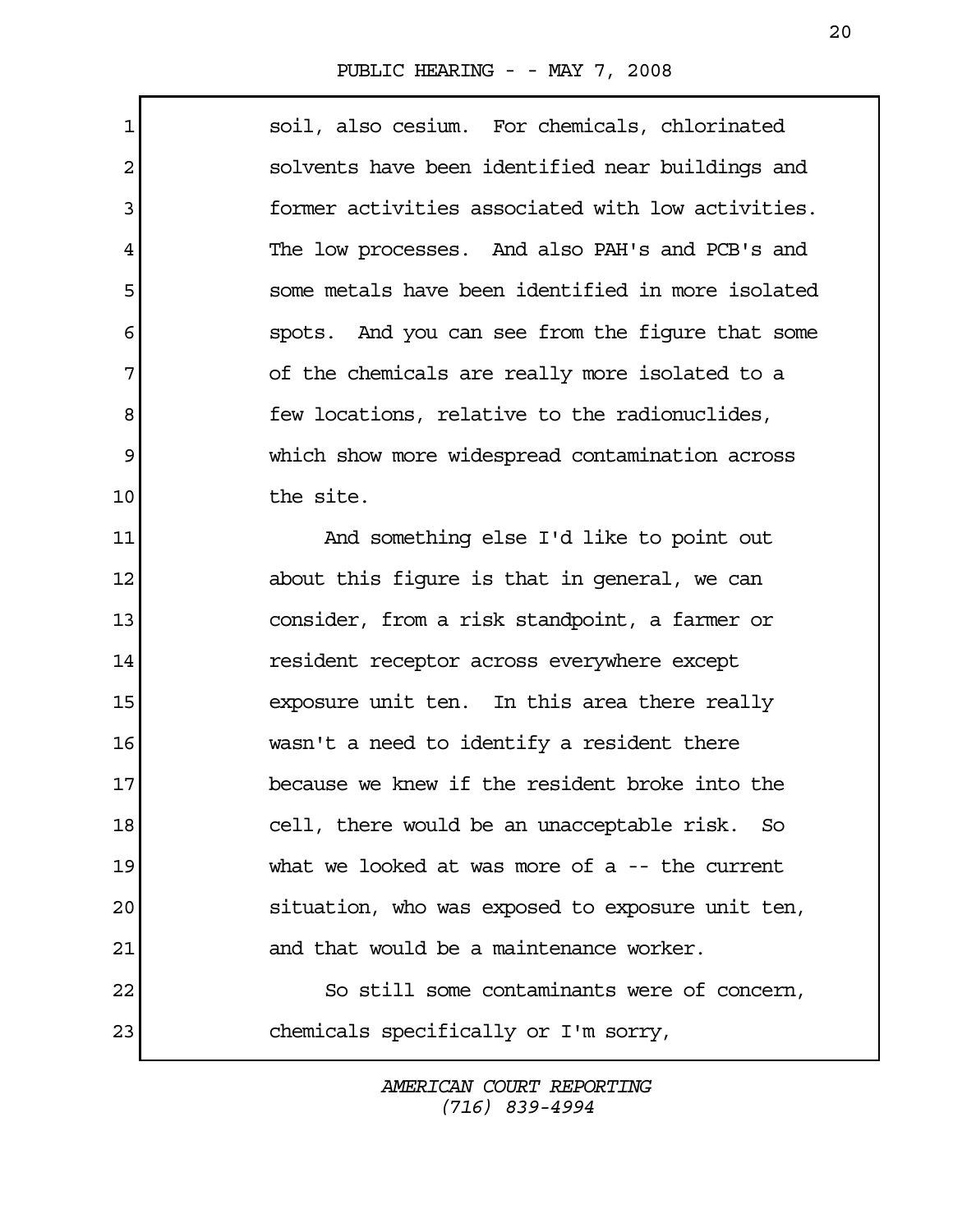1 radionuclides were still identified in exposure 2 and 1 unit ten. But you also see that we did not 3 collect any cells -- and samples within the 4 footprint of the cell. 5 Now moving on to sediment surface water and 6 6 6 the pipelines. The sediment and surface water 7 only exist in some areas of the site and for 8 surface water, during only part of the year. The 9 pipelines are -- were manufactured or constructed 10 back in the 40's associated with TNT manufacture 11 -- the TNT Manufacturing Plant and have been 12 capped into boundaries that are no longer in use. 13 Dealing with sediment and surface water first, 14 first of all you see, I am sorry, back up a 15 15 little bit, this -- talk about this figure, this 16 figure uses the same color scheme as the last 17 **figure.** The purple circles represent where 18 chemicals of concern have been identified above 19 19 the screening level and the green represents 20 where radionuclides have been identified above 21 screening levels. And again, if nothing was 22 identified, you see a gray dot. 23 One thing is obvious from this figure, we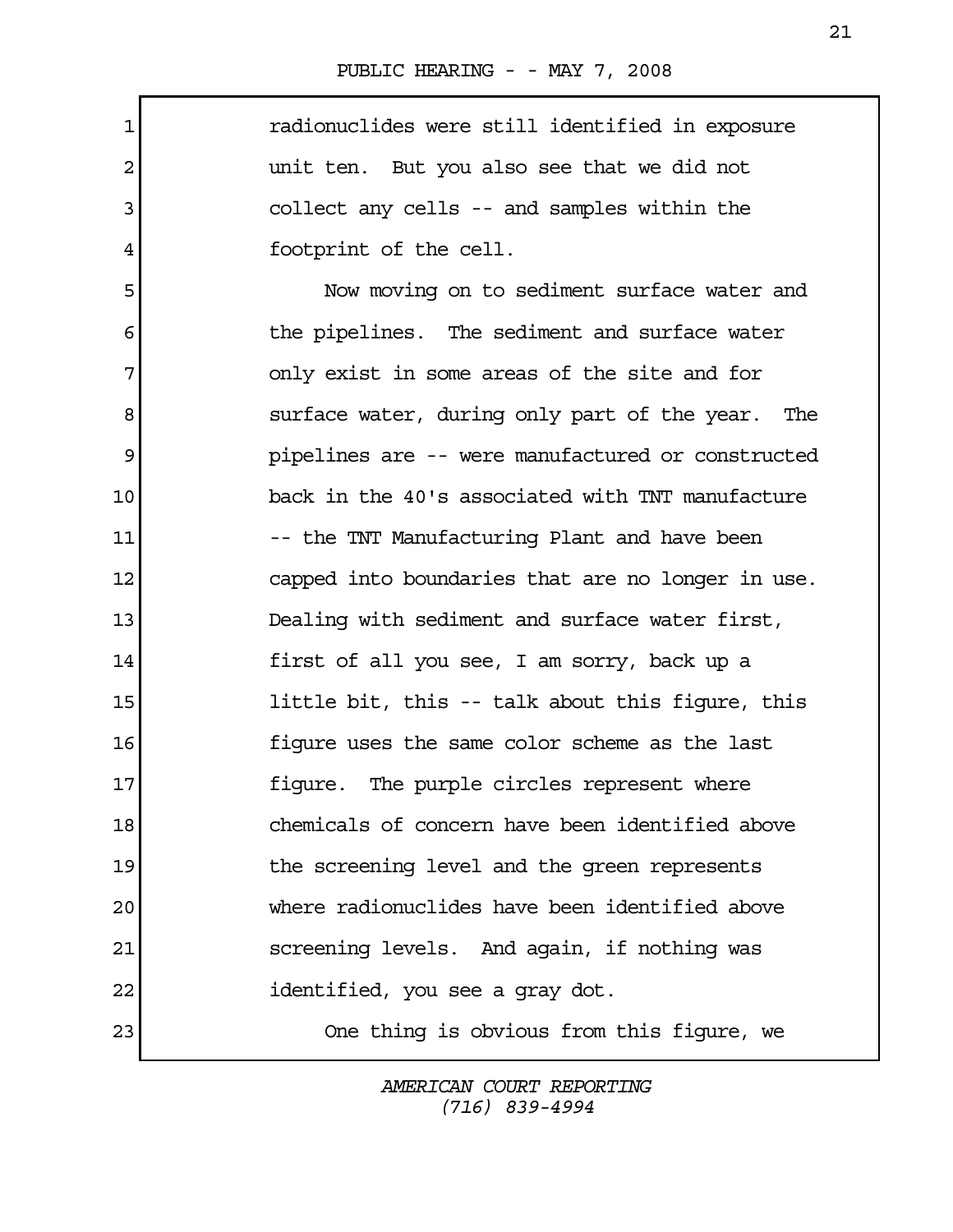$\Gamma$ 

| $\mathbf{1}$   | don't have any green dots anywhere. The green,    |
|----------------|---------------------------------------------------|
| $\overline{2}$ | the radionuclides were identified above           |
| 3              | background but not above -- not to produce an     |
| 4              | unacceptable risk. Which leaves only chemicals.   |
| 5              | For sediment, actually no chemical of concern was |
| 6              | also identified. Leaving only surface water and   |
| 7              | then the pipelines. For surface water, the only   |
| 8              | chemical of concern was lead and lead was         |
| 9              | selected as a chemical of concern because surface |
| 10             | water concentrations of lead in this ditch here   |
| 11             | exceeds a very conservative drinking water action |
| 12             | level. So the assumption is somebody is going to  |
| 13             | get all their drinking water from this ditch,     |
| 14             | which only has water in it part of the year,      |
| 15             | which is a very conservative step. For $-$ - for  |
| 16             | the pipelines a PCB was identified as a chemical  |
| 17             | of concern leading at concentration primarily     |
| 18             | right here and lead was also again identified in  |
| 19             | the -- the pipelines using the conservative       |
| 20             | drinking water action level. I have already       |
| 21             | mentioned that the pipelines have all been cut    |
| 22             | off at the site boundary, the -- they -- our      |
| 23             | remedial investigation also showed that surface   |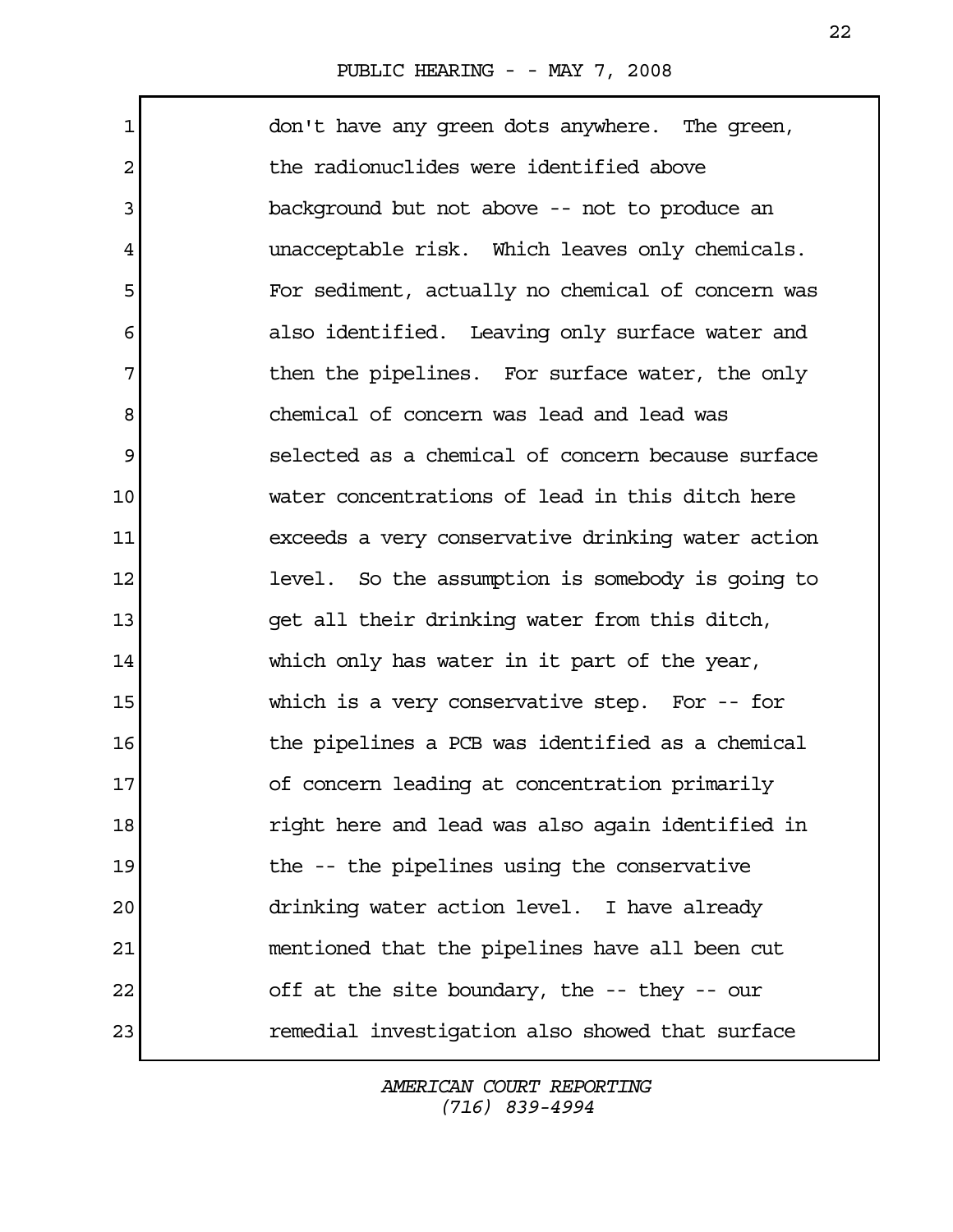1 water and sediment contamination is not migrating 2 off the site.

 3 Moving now to groundwater. Groundwater on 4 the site is -- was really located into two zones, 5 the upper water bearing zone, which is closer to 6 the ground surface and the lower water bearing 7 zone. We see the upper water bearing zone here 8 and the lower water bearing zone here. These 9 zones are separated by an average of about twenty 10 feet of clay, which is identified here at the 11 aquitard. The lower water bearing zone data does 12 show some results above background but nothing 13 exceeding risk -- a risk threshold. A 14 contamination has been identified in the upper 15 water bearing zone, primarily associated with 16 these isolated sand lenses and also associated 17 with soil contamination. So the idea is if you 18 get rid of the soil contamination, which is the 19 source of the groundwater contamination, you're 20 also taking care of the groundwater problem. 21 In the upper water bearing zone, some plumes 22 have been identified, specifically for

23 radionuclides, uranium was the only one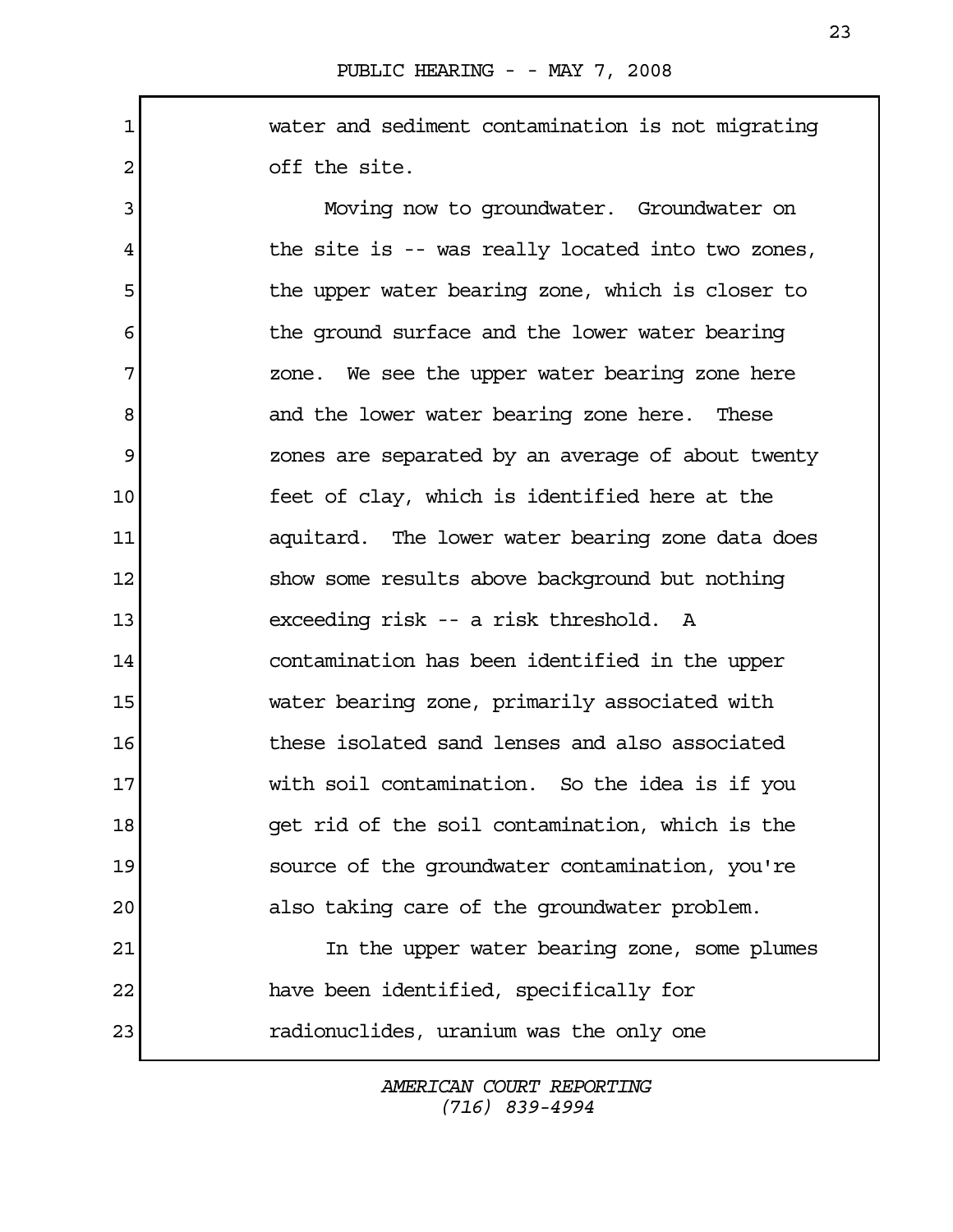PUBLIC HEARING - - MAY 7, 2008

1 **identified.** And then we have magnesium --2 manganese, boron, some chlorinated solvents, and 3 1 1 that there. I'm a rad guy so I would call this 4 bis2 for future reference. 5 This figure uses the same color scheme as we 6 had for the prior figures, with the purple 7 **1** representing a chemical, in this case a plume 8 instead of an individual location and then the 9 9 9 green now is -- is instead of a radionuclides, is 10 uranium plumes that were identified. And then we 11 added in this uranium screening level, maximum 12 **concentration level I think is what it's called**, 13 MCL, which is a drinking water standard for 14 uranium. 15 So we see this is where we're starting to 16 detect uranium above background and also what is 17 associated with this drinking water standard, 18 18 18 this all in the upper water bearing zone. And 19 what we see here is just like for soils, for 20 example, we see some isolated occurrences of 21 chemicals. This is boron. I believe these are 22 the chlorinated solvents and this is bis2. 23 Of particular importance in this case is we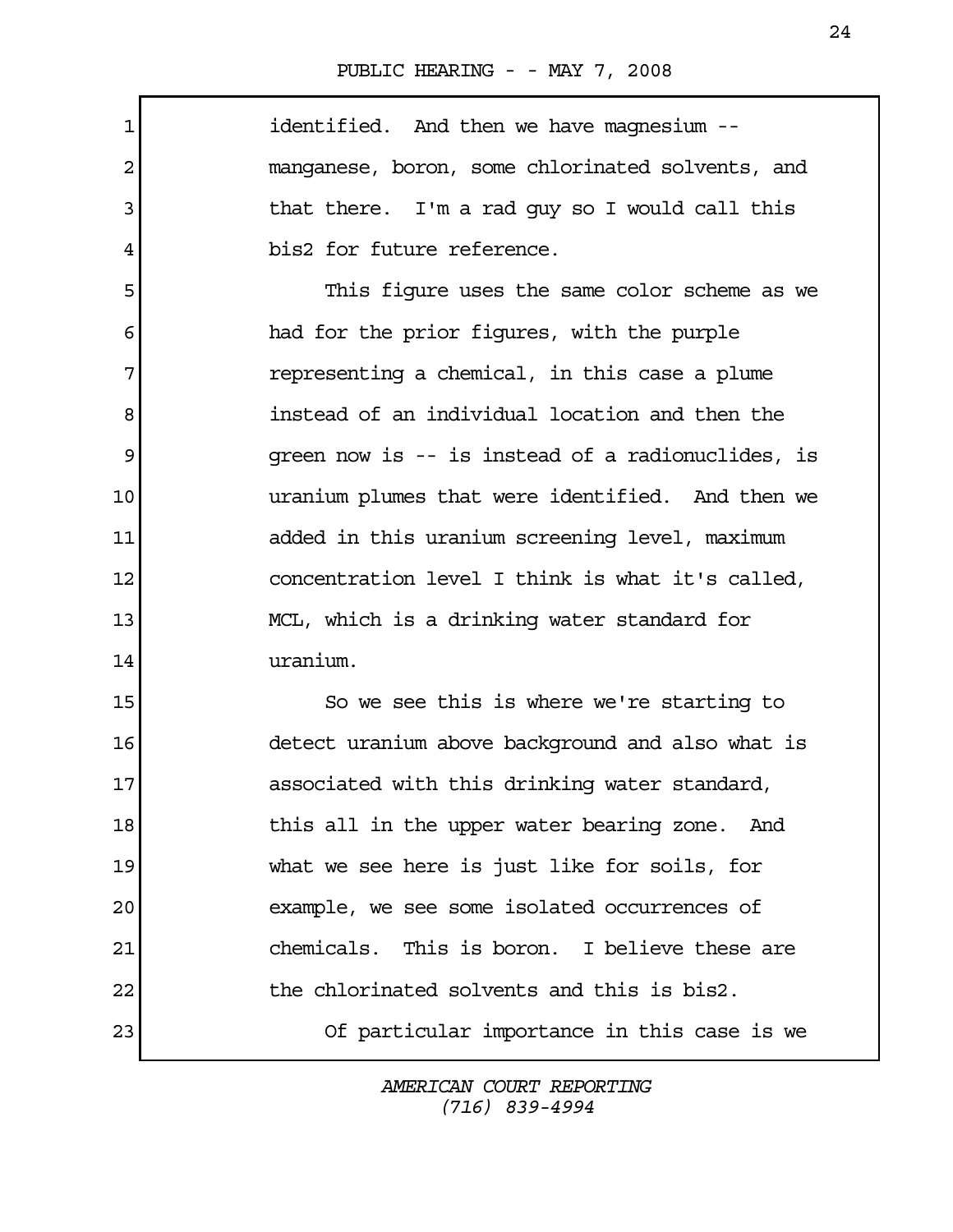## PUBLIC HEARING - - MAY 7, 2008

 1 have up in the exposure unit one, we have this 2 plume that appears to be crossing the site 3 boundary. This is ongoing surveillance and is 4 going on to the monitor what is going on here and 5 I am not even sure we have any sample locations 6 across it. We do know, we think that it's 7 **leaving the site.** Which is of a particular 8 a straight interest for obvious reasons. 9 Okay. In conclusion, one of the most 10 important things, there is a no immediate 11 off-site risk to the nearby communities. The RI 12 data confirms that the cell is not degrading. 13 There is no radon problems or gamma radiation 14 coming from the cell. Surface water and sediment 15 contamination is not migrating off-site. The

16 pipelines are capped at the boundary, so we don't 17 have any off-site risk or problems

18 The one groundwater plume was identified and 19 environmental surveillance and maintenance 20 activities will continue. And finally, the 21 feasibility study, which is coming up, will 22 examine the variety of options to address 23 long-term risks presented by site contamination.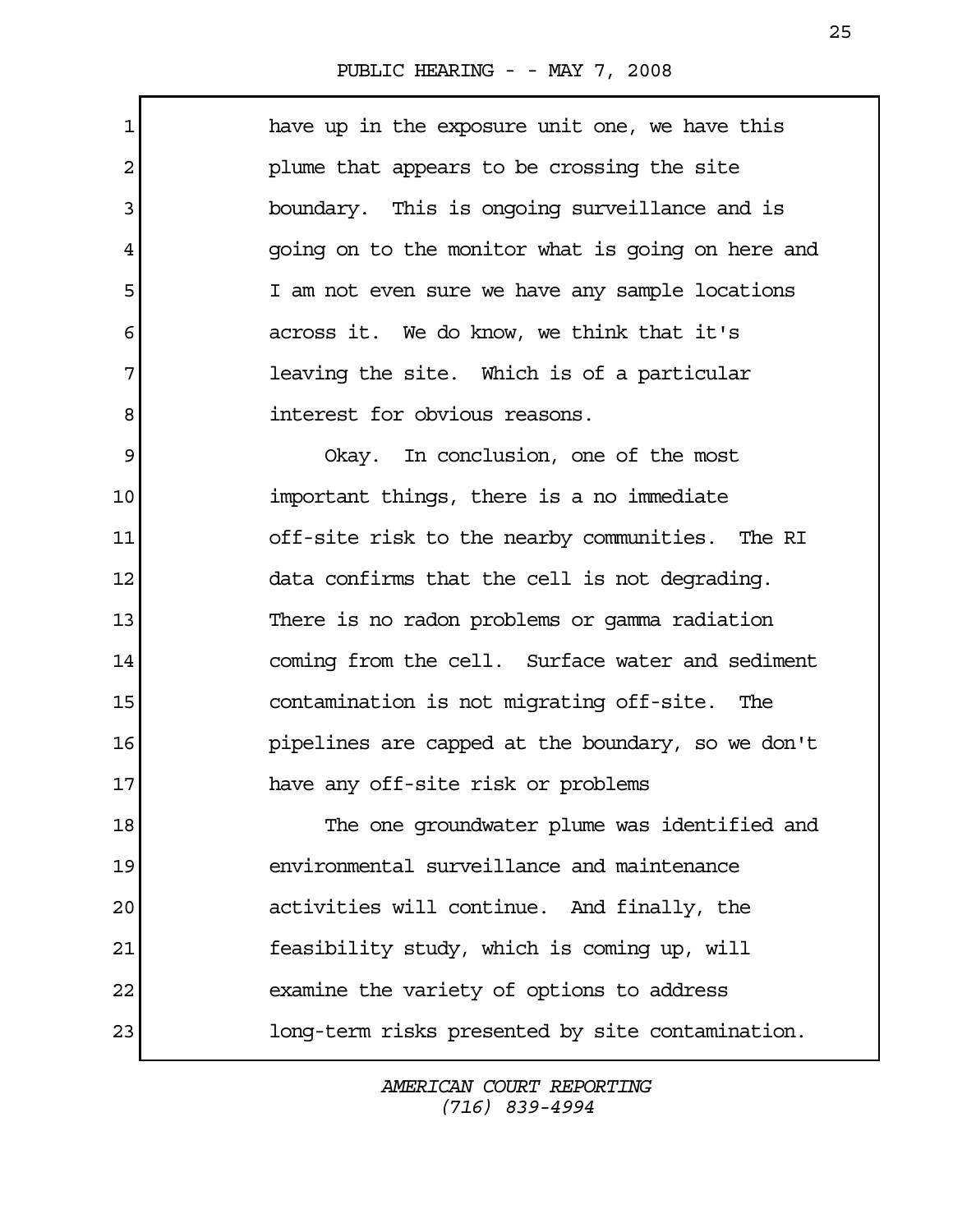| $\mathbf 1$    | And that concludes my presentation.                 |
|----------------|-----------------------------------------------------|
| $\overline{c}$ | MS. KREUSCH: Thank you, Hallie and                  |
| 3              | Could somebody turn the light back up for<br>David. |
| 4              | the question part. If anybody needs to stand up     |
| 5              | and stretch or anything while we're doing this,     |
| 6              | please feel free to go ahead.                       |
| 7              | I just want to pull this out so that I can          |
| 8              | write anything down we need to write down.<br>Just  |
| 9              | if everybody is okay, a couple of ground rules      |
| 10             | kind of, we'll try to have one person go at a       |
| 11             | time and try to give everybody a chance to talk     |
| 12             | and be respectful and listen of everyone. Is        |
| 13             | there any other kind of operating rules that        |
| 14             | anyone would like to suggest for the questions      |
| 15             | and answers? Is everybody okay with those?          |
| 16             | Okay. Does anybody have any questions?              |
| 17             | MS. ROBERTS: I have a couple. Do you                |
| 18             | want me to come up front?                           |
| 19             | MS. KREUSCH: Whichever you prefer.                  |
| 20             | MS. ROBERTS: Can you hear or can                    |
| 21             | everybody hear? Okay, my name is Ann Roberts and    |
| 22             | I have been interested in the NFSS for quite a      |
| 23             | long time. One question I had was the -- of         |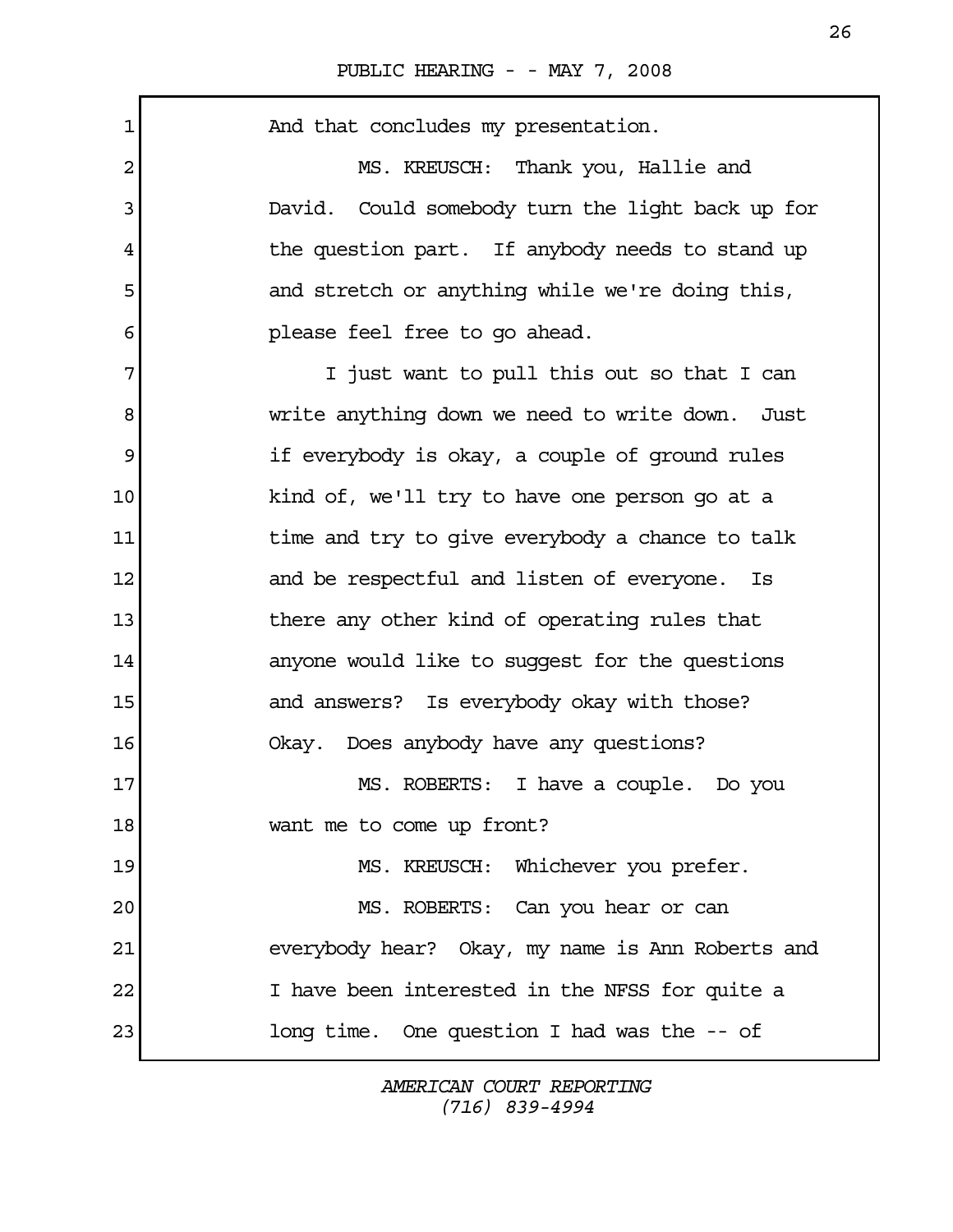$\mathsf{r}$ 

| $\mathbf{1}$   | particular concern to me is a uranium plume,      |
|----------------|---------------------------------------------------|
| $\overline{2}$ | which is south of the contained south. I think    |
| 3              | in the RIR presentation it shows up as green just |
| 4              | south of the cell. But the levels of uranium are  |
| 5              | very high and they're of the order of I think     |
| 6              | 9000, which seems is that right? Maybe the        |
| 7              | coffee got to my math. I read it as -- let me     |
| 8              | see, to me it looks like --- can you read that    |
| 9              | 9580, yeah, 9580, which seems way above any       |
| 10             | other, you know, levels in groundwater.           |
| 11             | I had a discussion earlier with some of the       |
| 12             | engineers about the fact that their sample was    |
| 13             | taken from a pipeline. I think my question is     |
| 14             | what accounts for levels that high, even if it's  |
| 15             | in the pipeline, so you might confine it more as  |
| 16             | a mixture of infiltrated water from above. It     |
| 17             | still seems very high and I just have worries     |
| 18             | about the southern boundary of the containment    |
| 19             | cell leaking and somehow, you know, the first     |
| 20             | thing you would see is uranium. So I would        |
| 21             | appreciate any other information that will put my |

23 MS. RHODES: You can't really see the

AMERICAN COURT REPORTING (716) 839-4994

22 mind at rest on that particular question.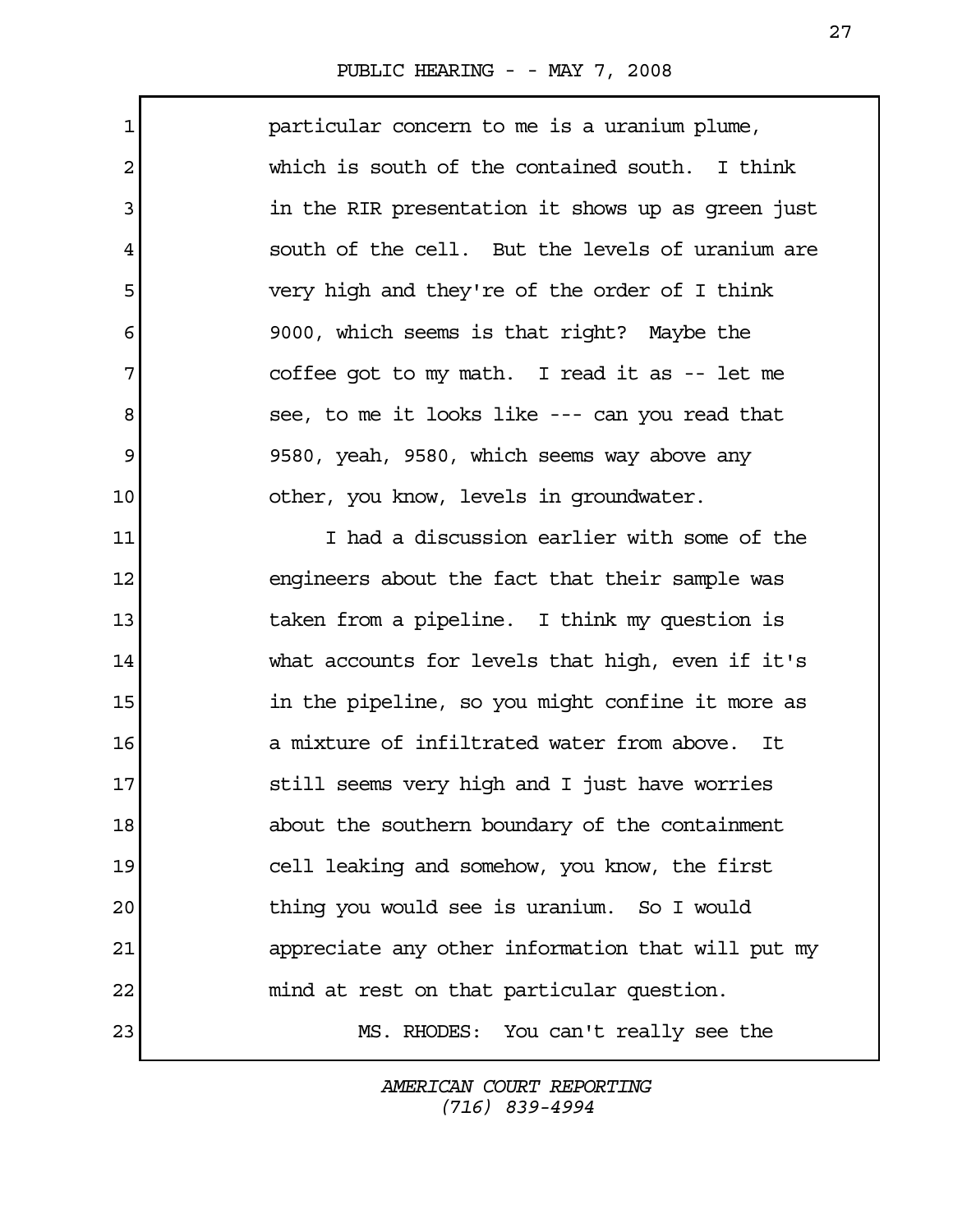1 concentration on here but it refers to kind of 2 1 3 groundwater plume map, we wanted to make sure we 4 were very conservative on how they -- we drew 5 5 them. So we took not only what was in the 6 groundwater itself but also what was in the 7 associated pipeline content. 8 8 The reason we did that is obviously if it's 9 **in the pipeline, if the pipeline is breached,** 10 there's the potential for it to leach into 11 groundwater. What we have here, and it's not 12 shown very well, is there's actually a building 13 south of the -- the southern dike on the 14 containment cell. This is former building 409. 15 It was originally part of a low waste water 16 16 treatment plant. It wasn't included in the cell 17 itself because there wasn't storage of the 18 residues in it. However, we actually did a 19 geophysical survey and determined that there was 20 extensive metal in this building. So based on 21 some of the documentation, what they have done is 22 actually taken some of the demolition debris from 23 when they originally were putting the residues in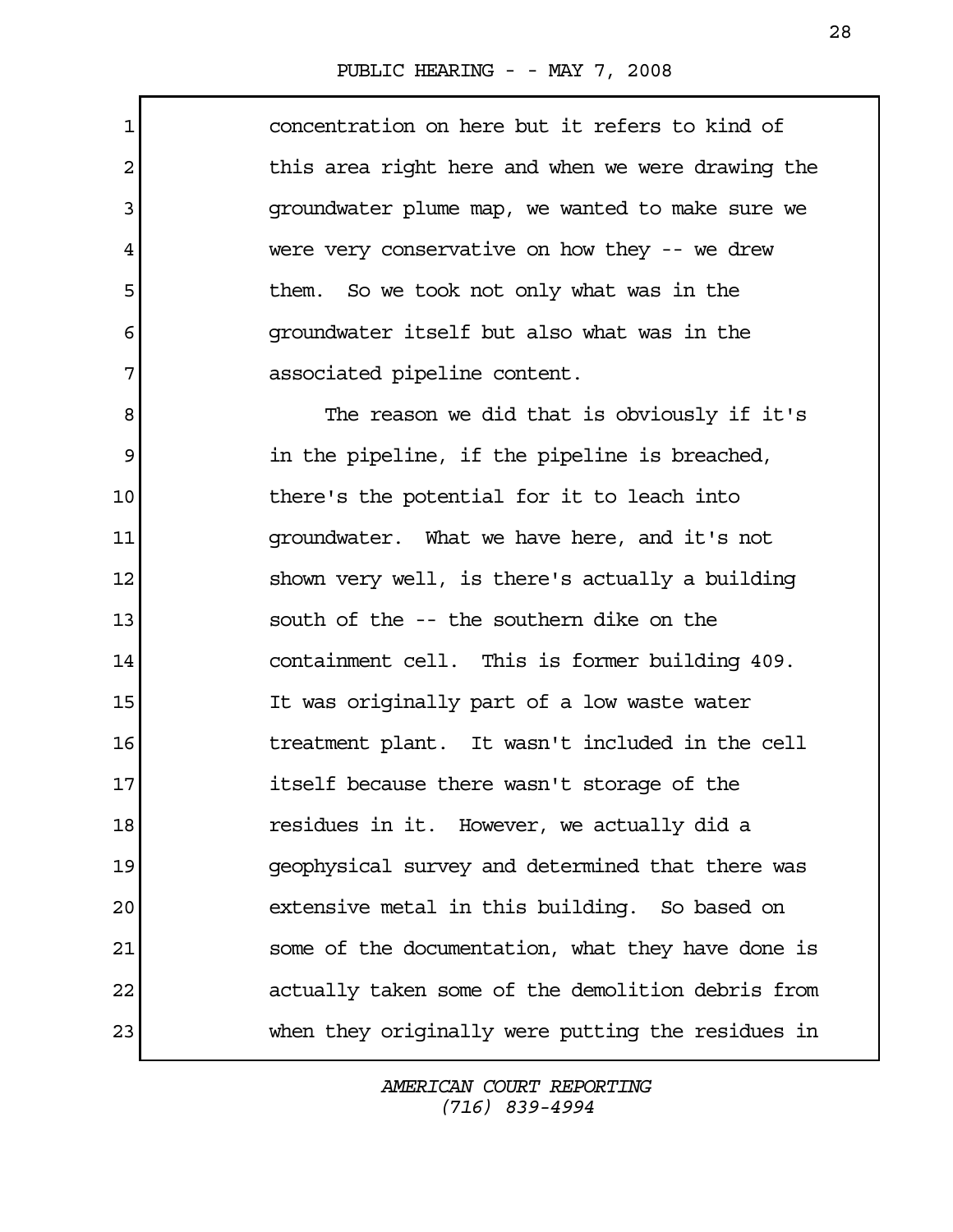1 1 the building and put it in inside that building  $2 \mid 409.$ 

3 The geophysical defines that area where 409 4 was and we -- we sampled the boundaries of that, 5 both soil and groundwater to make sure it wasn't 6 a source of the -- of the, you know, the 7 contamination along the side where Ann pointed 8 8 out. This was drawn very conservatively and if 9 you look on this map, which unfortunately you 10 don't have, but it's in the Remedial 11 Investigation Report, there's actually sample 12 here, sample location here, here and there 13 (indicating) that was in the pipeline itself. 14 And so there was no sampling done here. We just 15 automatically assumed what was on this side would 16 **b**obviously be on that side

17 This whole area was an area of a lot of 18 activity in the 80's when the Department of 19 Energy was constructing the cell. There was 20 former rad storage piles on this specific area 21 and another rad storage area was right here, you 22 could see. That obviously has a plume associated 23 with it. So it's not surprising that there is a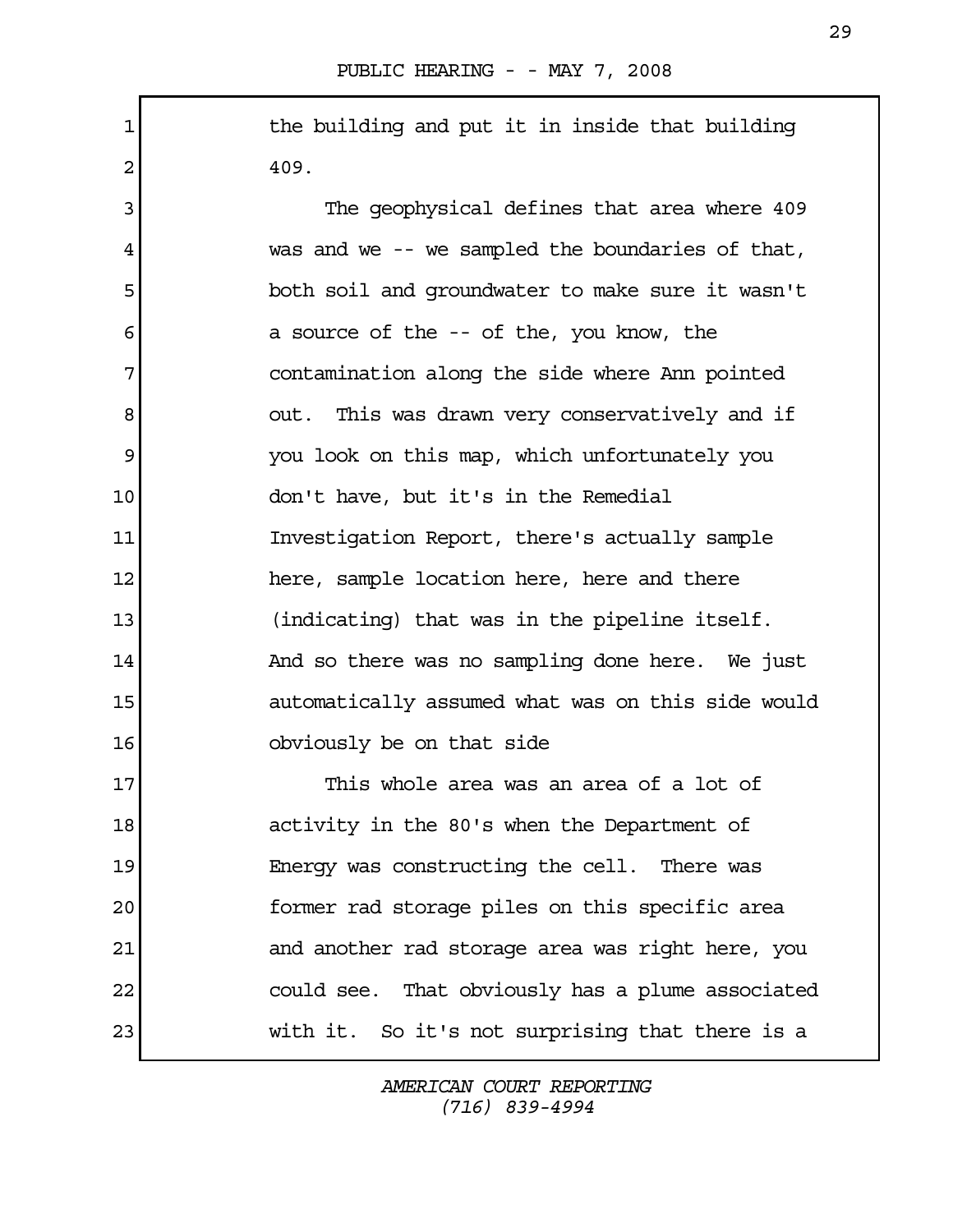|  | PUBLIC HEARING - - MAY 7, 2008 |  |  |  |  |  |
|--|--------------------------------|--|--|--|--|--|
|--|--------------------------------|--|--|--|--|--|

1 **plume there, and especially since this is where** 2 1 3 stored at one point, not K65s specifically. 4 So like I said, we were conservative as far 5 as including that in our groundwater maps just 6 6 6 for a potential to get to groundwater. We wanted 7 1 The make sure we captured it and didn't lose sight 8 8 of it because of the concentration associated 9 with it. Not saying it's in the groundwater now 10 but we wanted to account for it in that manner. 11 So it is elevated and definitely is likely due to 12 former rad storage in the southern portion. 13 MS. ROBERTS: Michelle, could you be 14 certain that that's the cause though, because you 15 obviously don't take samples within the 16 containment cell for obvious reasons, so how 17 would you know if it was, if the cell should be 18 leaking on that southern boundary, how would you 19 know? 20 MS. RHODES: Actually what is not shown 21 here either, is we do have what's called nestor 22 welpairs(sic), and actually our next presentation 23 will elaborate on that a little bit more. We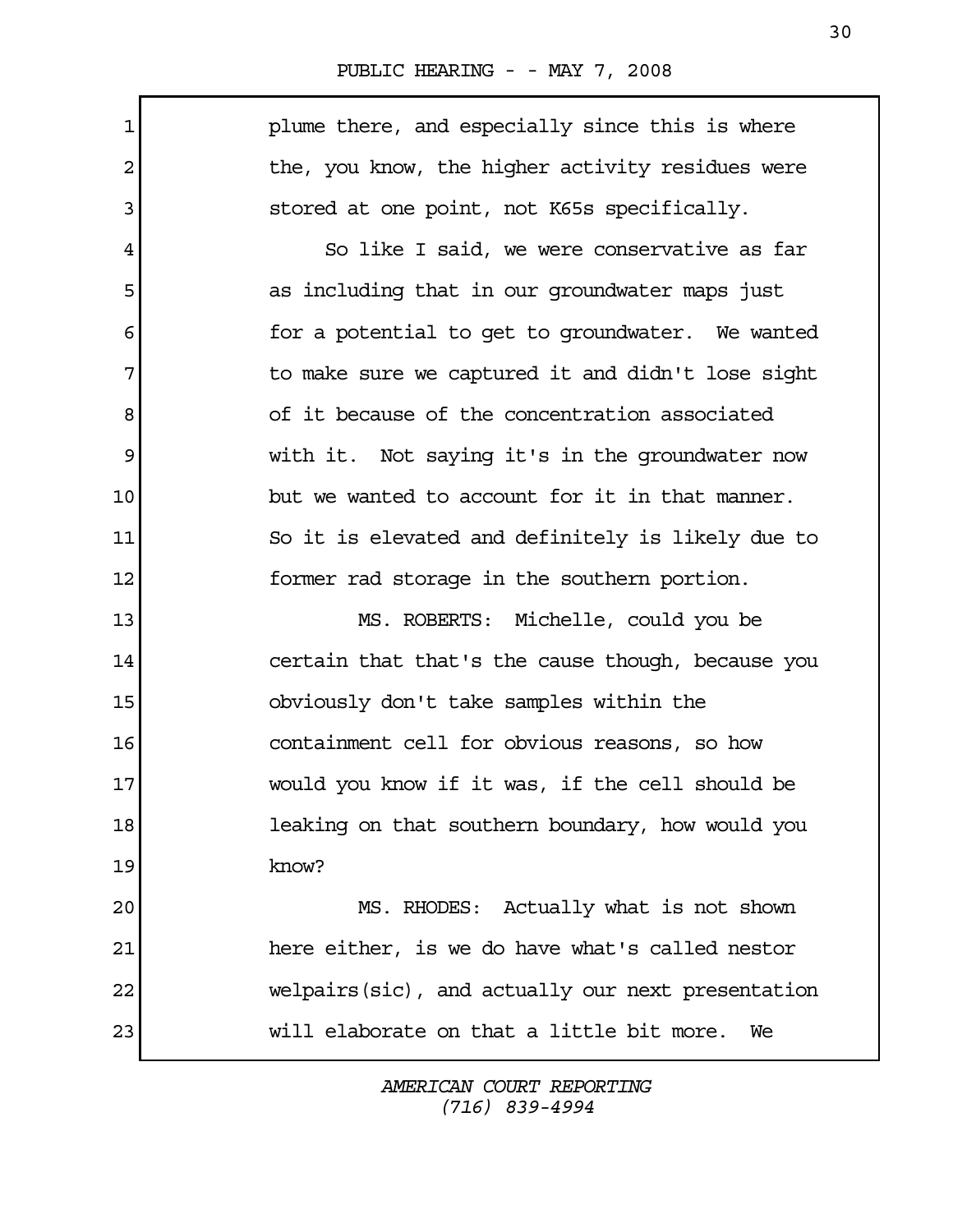1 have an Environmental Surveillance Program that 2 we do each year and part of it is sampling the 3 groundwater wells surrounding the waste 4 containment structures. There's actually wells 5 along the southern side and actually another well 6 **here that we do sample to determine if there is a** 7 penetration, you know, of the waste containment 8 structure. 9 MS. ROBERTS: Would these actually show, 10 you know, that the cell was leaking because the 11 wells are a certain distance apart and if you had 12 pipelines remaining from building 409, they 13 haven't been removed, you could get material 14 14 traveling preferentially along those pathways to 15 building 409 and then giving you a plume that 16 emanates from that. 17 MS. RHODES: Building 409 is, you know, 18 **18** around this area. The dike that was constructed, 19 19 the southern dike, obviously was between the 20 southern building within the waste containment 21 cell 409, so they actually did excavate that 22 quite far down to install that cut off wall and 23 again, HGL will get into that a little bit more.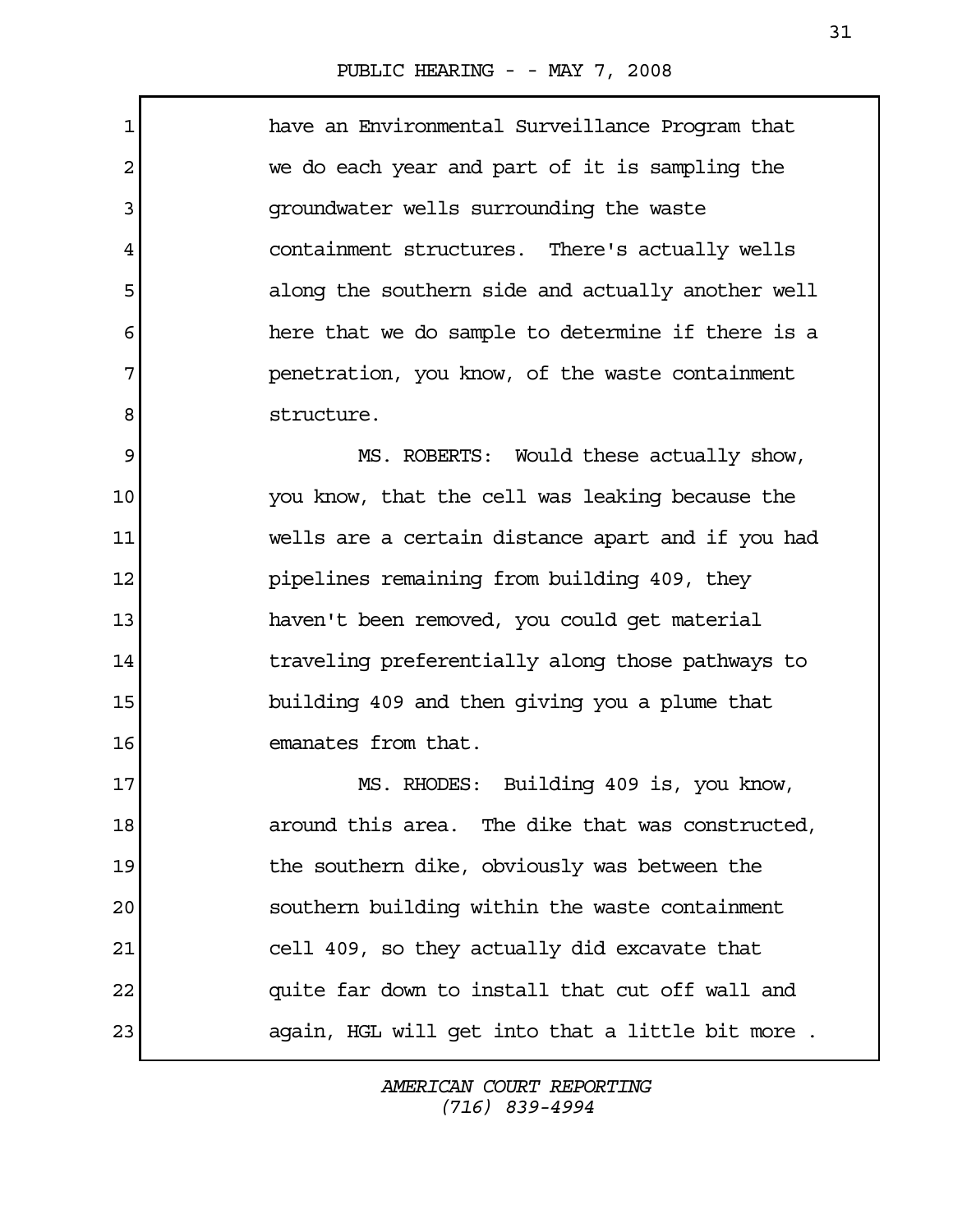## PUBLIC HEARING - - MAY 7, 2008

| 1  | What is good about this site is that there is      |
|----|----------------------------------------------------|
| 2  | tight clay, now obviously clay is not, you         |
| 3  | know -- will allow some groundwater flow through   |
| 4  | it but it's not, you know, it makes -- that's why  |
| 5  | it makes a landfill is that, you know, it doesn't  |
| 6  | allow water to flow through it readily. What we    |
| 7  | found is these plumes are collocated or the same   |
| 8  | location as sand lenses. So we did extensive       |
| 9  | sampling, specifically in this area, you can see   |
| 10 | on the soil map as well, to look for potential     |
| 11 | sand pockets or anything that might indicate that  |
| 12 | those wells couldn't capture any kind of           |
| 13 | groundwater issues.                                |
| 14 | So we wanted to make sure that, especially         |
| 15 | in this southern area, I think that's the area     |
| 16 | most in question as far as, you know, potential    |
| 17 | for leak, for leaking, that we address the         |
| 18 | southern portion extensively to make sure that we  |
| 19 | had adequate well distribution. I can't            |
| 20 | remember, let's see, there's about five wells      |
| 21 | across here, so they're very closely spaced.<br>We |
| 22 | actually have a couple outside of this as well.    |
| 23 | And they're both in the upper and lower water      |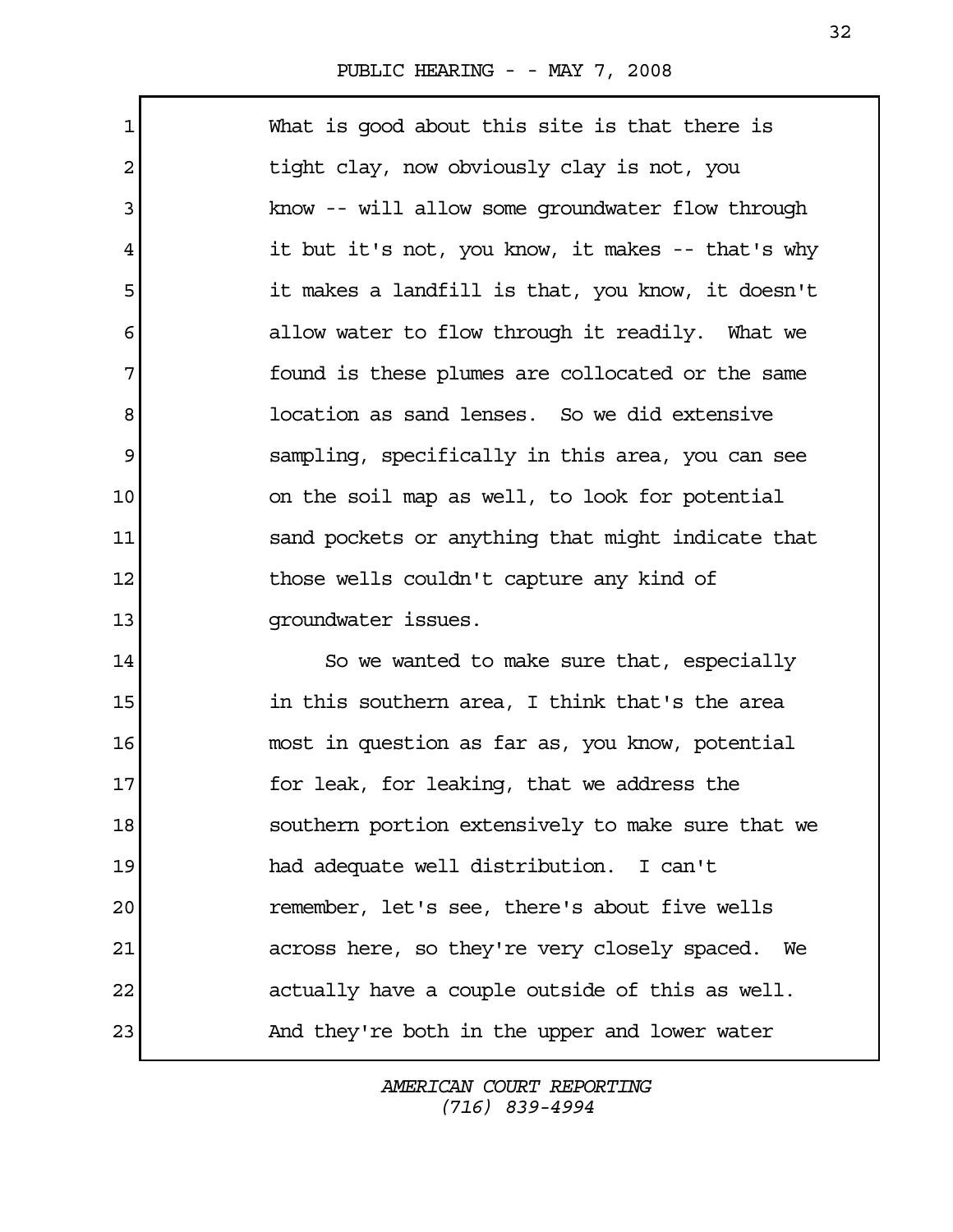1 bearing zones.

| $\overline{c}$ | So we do continue to monitor them. Anything       |
|----------------|---------------------------------------------------|
| 3              | that has been -- has gotten into the groundwater  |
| 4              | seems to be within these individual sand pockets, |
| 5              | which makes sense when you consider groundwater   |
| 6              | prefers to flow through sand instead of clay.     |
| 7              | MS. ROBERTS: Do you know if the pipes             |
| 8              | still exist though in 409 on the outside          |
| 9              | containment zones? Because that's my concern, if  |
| 10             | you do have pipes still there, the -- if the cap  |
| 11             | is deteriorated over time and you did have some   |
| 12             | leakage, it would flow along the pipe and that    |
| 13             | would not be picked up by the -- well presumably. |
| 14             | MS. RHODES: The geophysical didn't show           |
| 15             | any connecting pipe. Now obviously, geophysical   |
| 16             | is not perfect. It has its own limitations        |
| 17             | associated with it. So the actual construction    |
| 18             | of the dike at the cut off wall went down to the  |
| 19             | gray clay, which is about twenty feet roughly on  |
| 20             | average, that varies, and we found that the       |
| 21             | pipelines didn't really extend much below, you    |
| 22             | know, most of our lines on-site are about ten to  |
| 23             | twelve feet. Obviously some are a little deeper,  |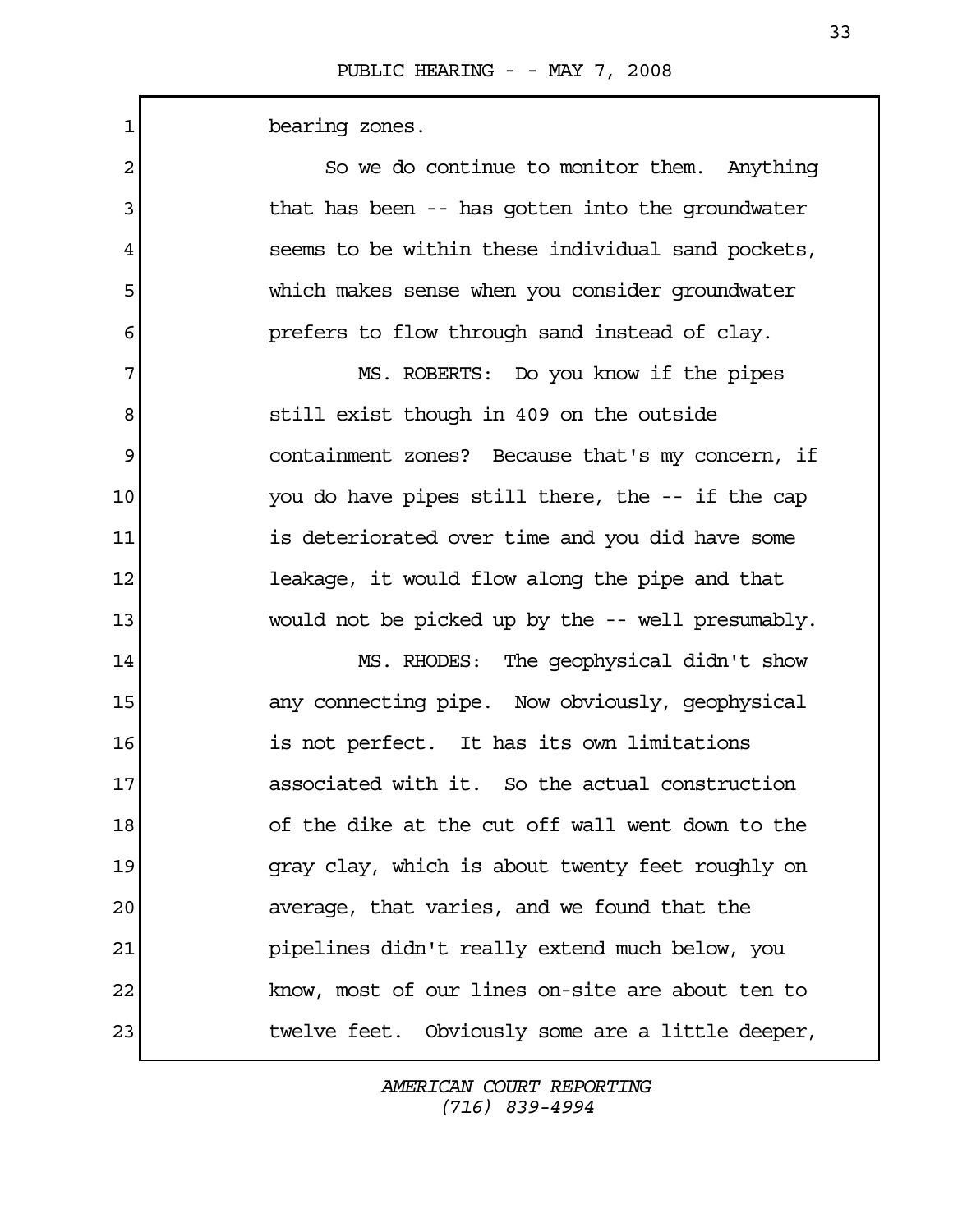$\mathbf{r}$ 

| $\mathbf 1$ | but any construction of the actual clay dike      |
|-------------|---------------------------------------------------|
| 2           | itself would have forced the Department of        |
| 3           | Energy, when they were constructing the cap, to   |
| 4           | sever those lines and cap them.                   |
| 5           | I have some photos available, not                 |
| 6           | specifically, I was looking at 409 itself, but    |
| 7           | some of the other buildings associated with this. |
| 8           | It was a former, you know, that's your -- I quess |
| 9           | your concern is correct, it was a former fresh    |
| 10          | water treatment plant so obviously it had         |
| 11          | pipelines associated with that. But I have some   |
| 12          | photos of, you know, the actual capping and fill  |
| 13          | critting grouting associated with those lines.    |
| 14          | MS. KREUSCH: Does anyone else have                |
| 15          | another question? Dr. Beck.                       |
| 16          | DR. BECK: Dr. William Beck, Chair of              |
| 17          | the Radiological Committee. I have got a couple   |
| 18          | of questions and most of them relate to the       |
| 19          | contents of the Interim Waste Containment         |
| 20          | Structure, because that's where almost all of the |
| 21          | radioactivity on site is located.                 |
| 22          | So will the Corps drill into the Interim          |
| 23          | Waste Containment Site before the feasibility     |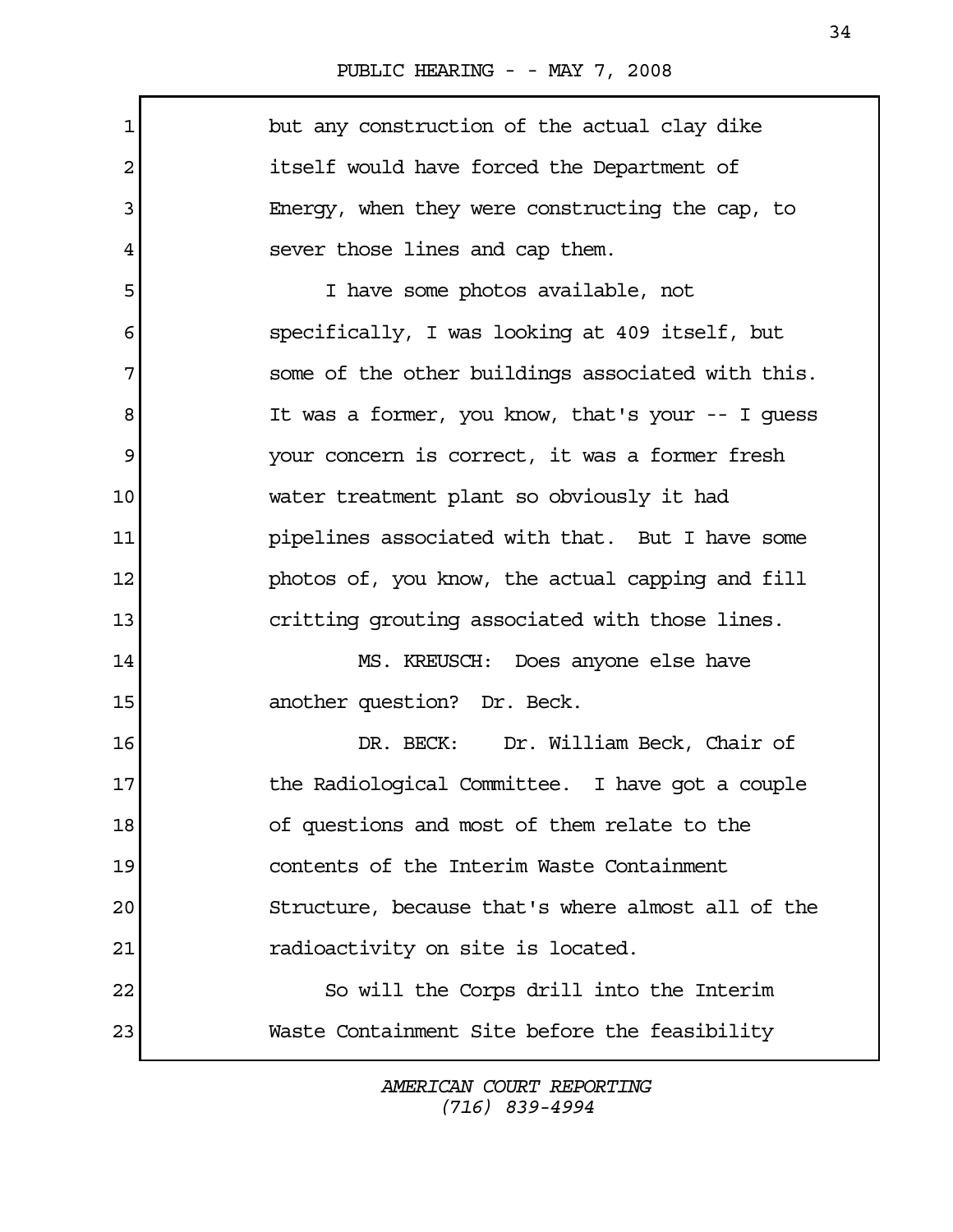$\mathbf{r}$ 

| 1       | study to get data on the internal movement of     |
|---------|---------------------------------------------------|
| 2       | radioactive contamination, particularly between   |
| 3       | the storage building such as 411 and the eastern  |
| 4       | clay wall in the vicinity of the central drainage |
| 5       | ditch?                                            |
| 6       | This data is critical for determining the         |
| 7       | extent of any excavations in the feasibility      |
| 8       | studies. If there is contamination beneath the    |
| 9       | building and adjacent to the buildings, we are    |
| $10 \,$ | now talking demolishing that entire massive       |
| 11      | structure in order to excavate underneath it.     |
| 12      | I think before you can assess the                 |
| 13      | feasibility, we need to know how much movement    |
| 14      | has occurred in the twenty-five years since the   |
| 15      | waste was placed there. And that's an             |
| 16      | unanswerable question, I will leave it out there  |
| 17      | and follow that with a second question.           |
| 18      | MS. KREUSCH: Okay.                                |
| 19      | Inside building 411, okay,<br>DR. BECK:           |
| 20      | there was a pazometer (sic) and there are         |
| 21      | photographs in it, I have seen the photographs,   |
| 22      | it is non functional. Attributed to lightening    |
| 23      | damage. Will those be repaired or a new one       |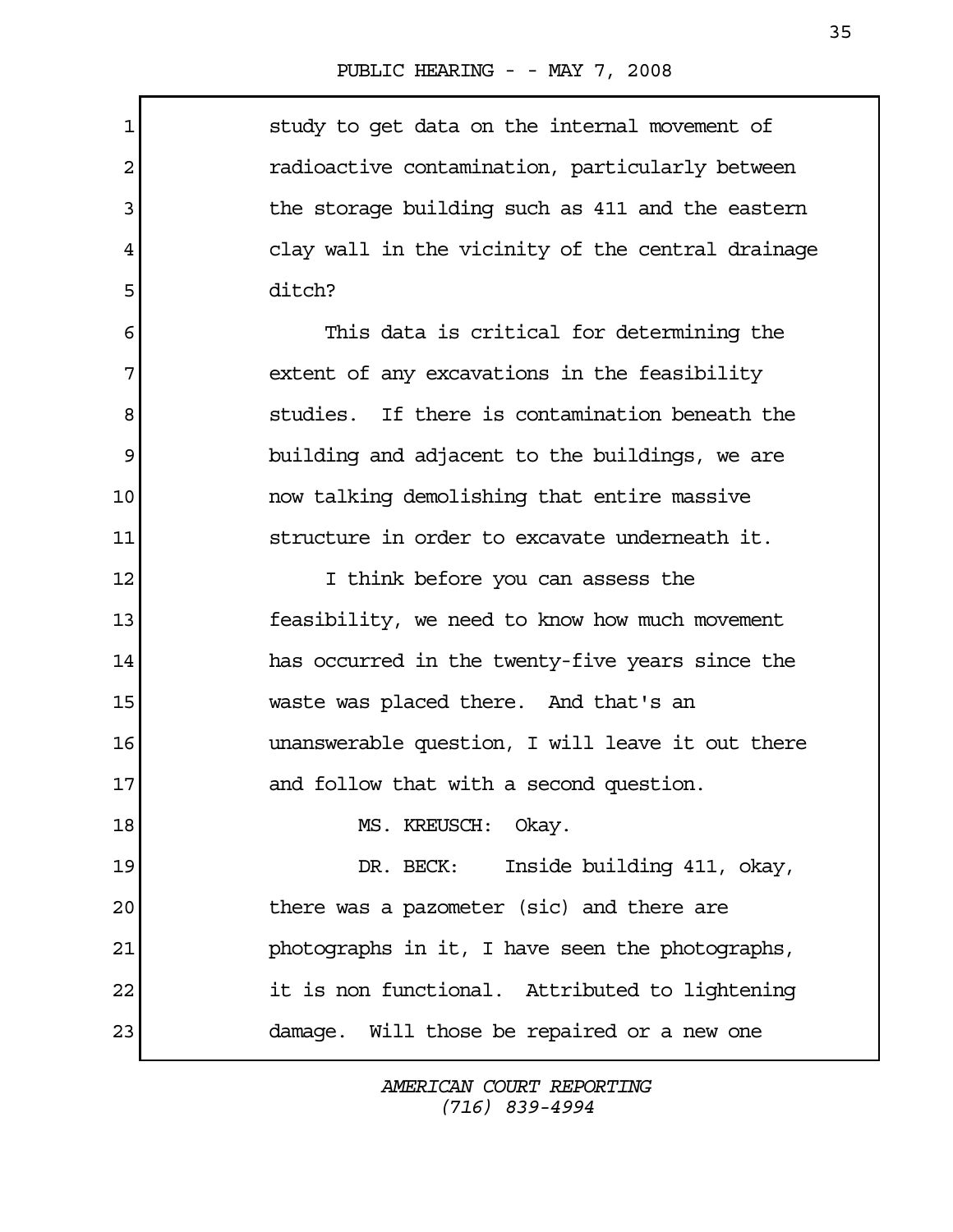Г

| $\mathbf{1}$   | inserted, again, the key to the release of        |
|----------------|---------------------------------------------------|
| $\overline{2}$ | radioactivity from that building and what is the  |
| 3              | buildup of liquid inside those powder wet         |
| 4              | residues? Okay. Two pieces if information, if     |
| 5              | the groundwater level inside the residue is       |
| 6              | rising, this is an indication of how much rain    |
| 7              | water and irrigation water is coming downwards    |
| 8              | and collecting in the building. Okay, there is a  |
| 9              | computer model projecting this, this would be     |
| $10 \,$        | ground truth as to how well that model is doing.  |
| 11             | And secondly, if there is a seasonal variation,   |
| 12             | if it is actually going up and going down inside  |
| 13             | the building, this is then evidence that there is |
| 14             | a leak near the bottom and groundwater is forcing |
| 15             | itself up into the building when the groundwater  |
| 16             | is high and as the groundwater drops, it would be |
| 17             | showing a change in the building as well.         |
| 18             | So for this reason I believe a measurement        |
| 19             | inside that building, inside the residue is       |
| 20             | important for any feasibility study to decide     |
| 21             | what has to be done and of course to set up how   |
| 22             | you're going to do it.                            |
| 23             | Is that something that will<br>MS. KREUSCH:       |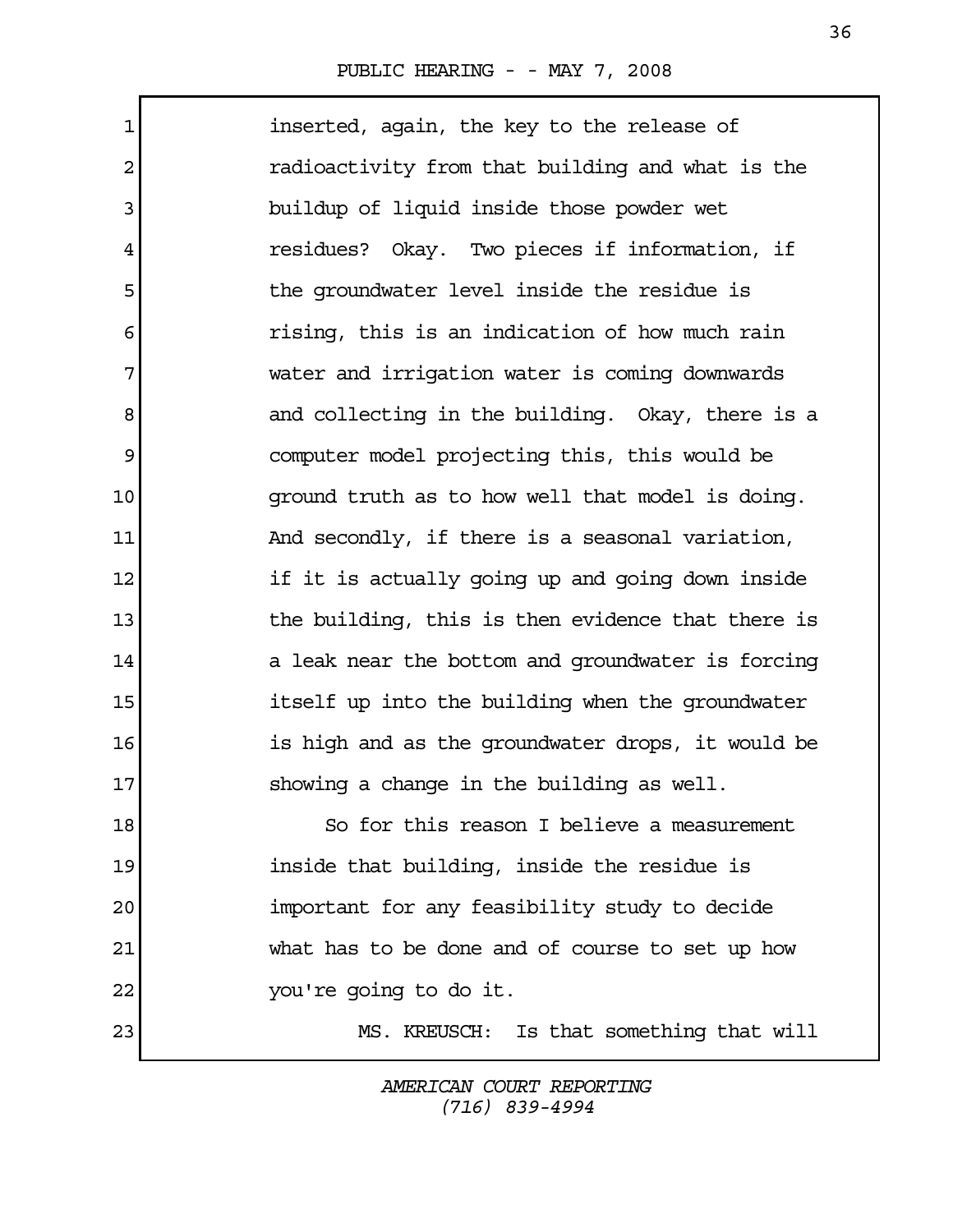1 be addressed in the next presentation or does 2 somebody want to respond to that tonight or just 3 keep it on the --4 DR. BECK: Well, the third one is again 5 going to the same issue, the geophysical testing, 6 because I suspect of the steel in the concrete 7 building, that we're talking about, building 411, 8 has not examined the east, the west, or the south 9 side of that adjacent to the building. 10 And again, this is -- we're 11 all counting on that clay wall for our safety and 12 **12** as far as I know, I have seen no evidence that 13 it's been examined and what technology there is 14 available to reassure us that that part of the 15 clay wall is also undisturbed. I realize that 16 16 the upper part, the northern part has been 17 examined, and I am not arguing about that. What 18 I am saying the whole piece that hasn't been 19 looked at 20 MS. KREUSCH: So that was the building 21 411 steel? I just want to make sure I got that 22 down right? 23 DR. BECK: Yeah, I believe in all of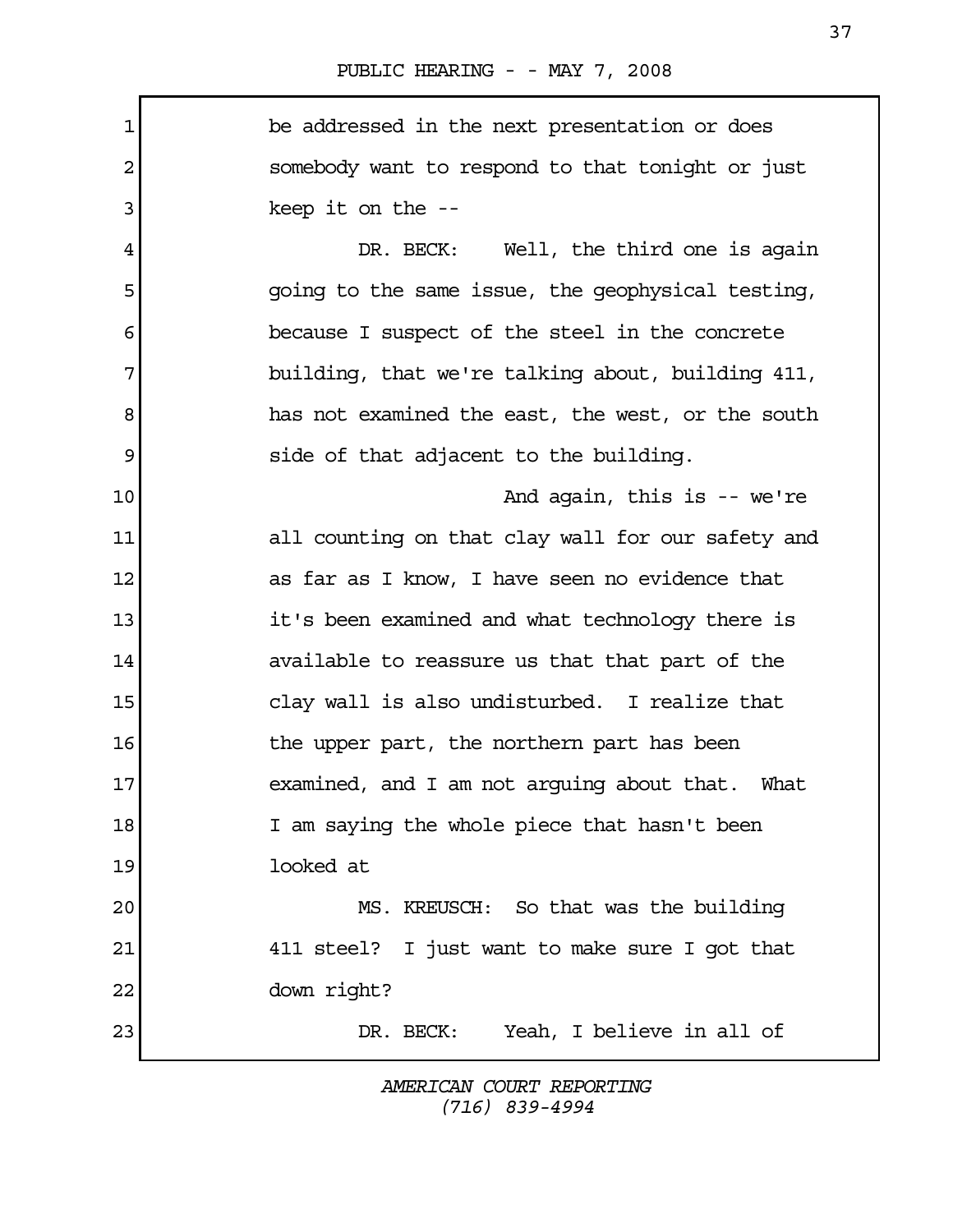| $\mathbf 1$ | those buildings there is reinforced concrete --   |
|-------------|---------------------------------------------------|
| 2           | MS. KREUSCH: Okay.                                |
| 3           | DR. BECK: -- and steel --                         |
| 4           | MS. KREUSCH: Okay.                                |
| 5           | DR. BECK: -- resulting in that the                |
| 6           | electromagnetic technique found a lot of steel.   |
| 7           | It didn't tell us anything about -- thank you.    |
| 8           | MS. RHODES: I am a lot shorter than               |
| 9           | Dave. So first I'd like to publically             |
| 10          | acknowledge the radiation committee, they had     |
| 11          | submitted a document to us for our review and     |
| 12          | consideration of the feasibility study that was   |
| 13          | excellent. I know they put a lot of work behind   |
| 14          | it and did a lot of research and mainly a lot of  |
| 15          | it was focusing on the Interim Waste Containment  |
| 16          | Structure so we appreciate that.                  |
| 17          | Second, just to start with your point number      |
| 18          | one, Dr. Beck, there are definitely, you know, we |
| 19          | did an extensive look at the history, is this     |
| 20          | even helping? We did an extensive historical      |
| 21          | search to obtain as much information as we could. |
| 22          | We also talked to the former workers on site that |
| 23          | actually helped construct the landfill itself and |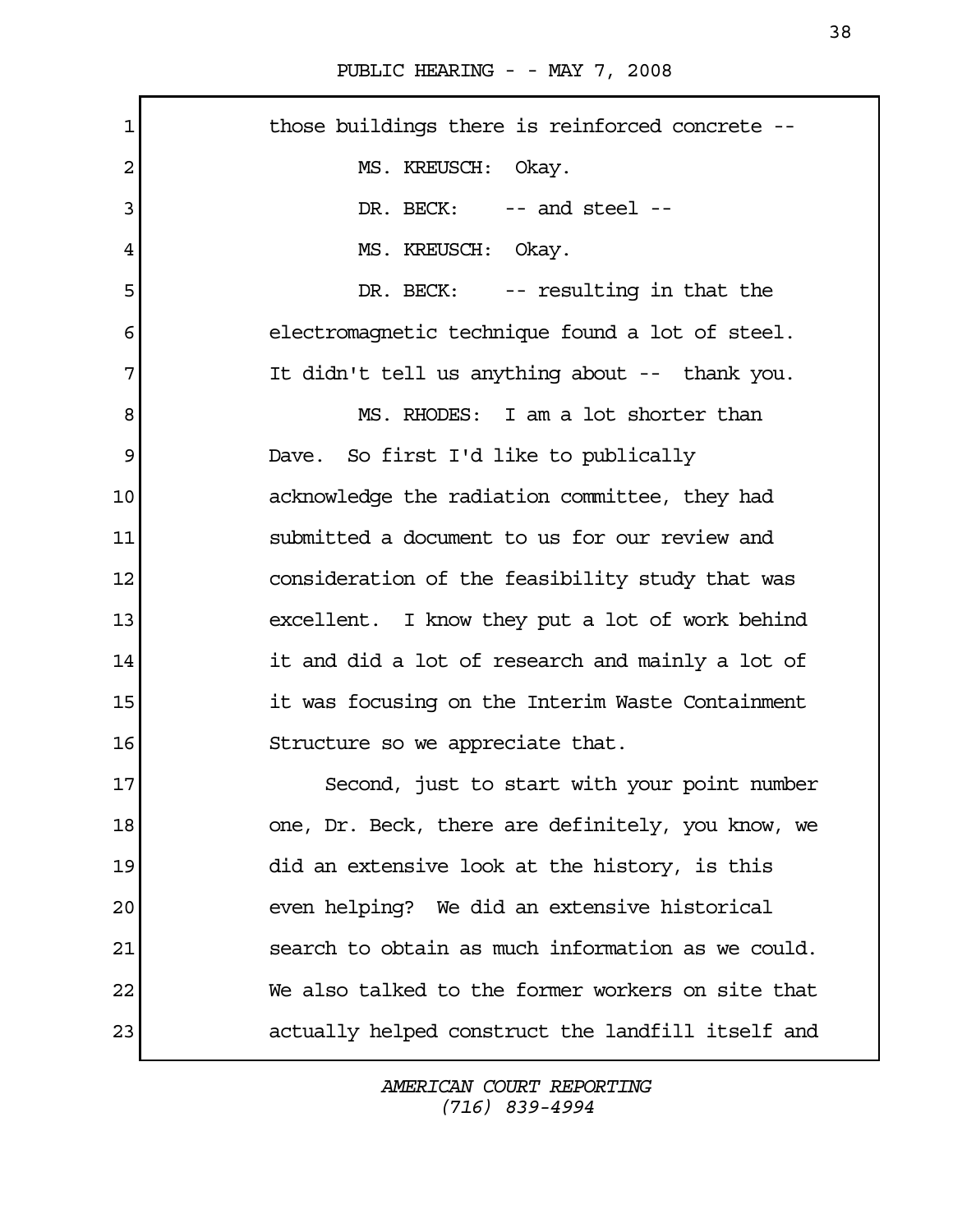| 1  | were able to get a little bit more information.   |
|----|---------------------------------------------------|
| 2  | Now obviously do we know 100 percent exactly      |
| 3  | where everything is perfectly? No. And it never   |
| 4  | will be that way. There will always be            |
| 5  | uncertainties but there are certain ways to       |
| 6  | handle uncertainties. At this point, as far as    |
| 7  | the penetration of the cell, as Dave King had     |
| 8  | mentioned during the RI planning, we have just    |
| 9  | determined that based on the historical           |
| 10 | information, we had enough sufficient information |
| 11 | at least to assess some of the alternatives that  |
| 12 | we're going to be looking at in the feasibility   |
| 13 | study. Obviously there are data gaps and we're    |
| 14 | trying to fill those and obviously if there is    |
| 15 | any information that people have that can help us |
| 16 | with it, we'd appreciate it.                      |
| 17 | We did that for a reason that the landfill        |
| 18 | was constructed for a reason. You know,           |
| 19 | obviously the clay cap on it was designed to, you |
| 20 | know, minimize any infiltration of rain water,    |
| 21 | you know, as the rain water would infiltrate it   |
| 22 | would cause leaching and that could go to         |
| 23 | groundwater. So we wanted to be protective in     |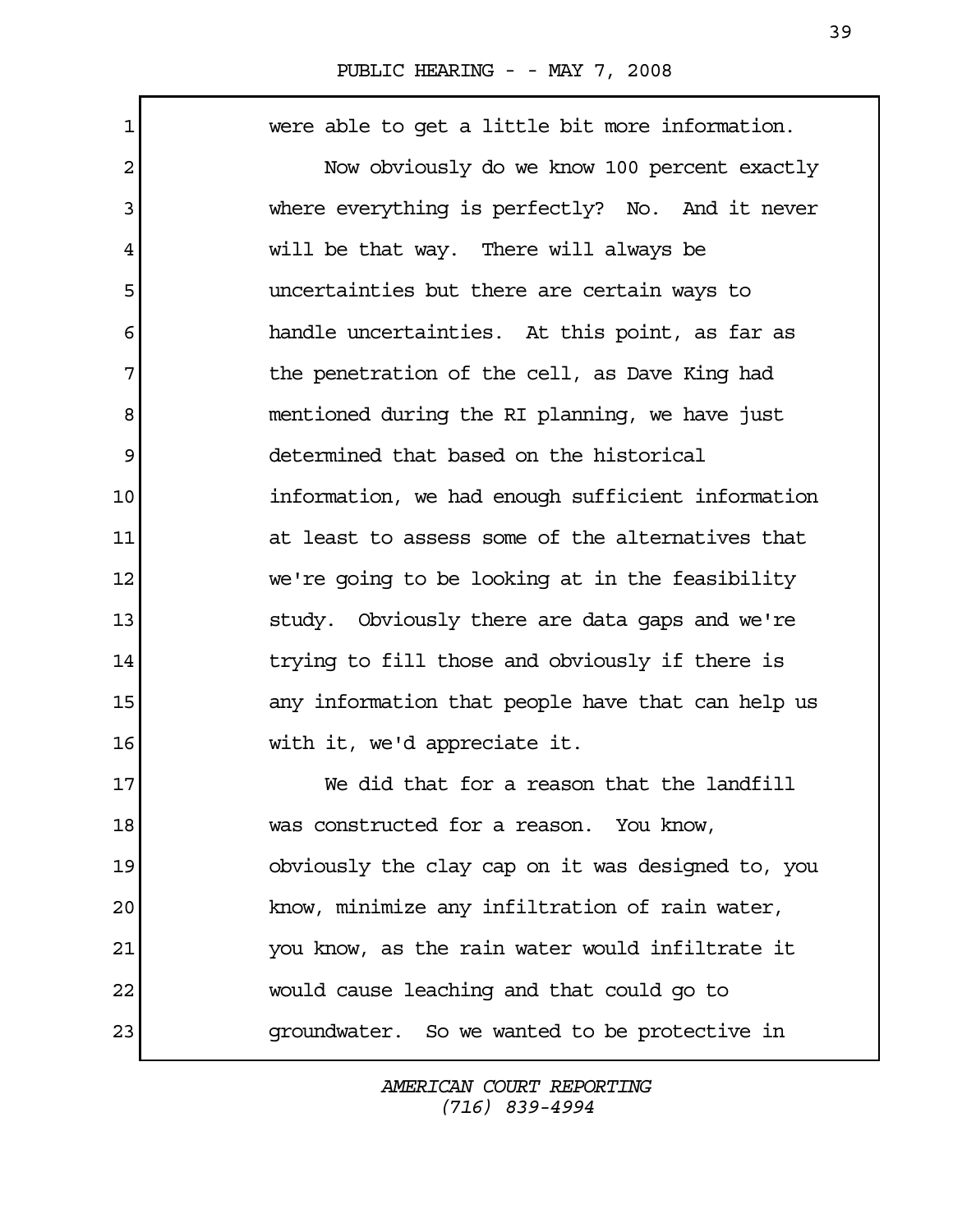$\mathbf{r}$ 

| $\mathbf{1}$   | that manner. Additionally, the residues that are  |
|----------------|---------------------------------------------------|
| $\overline{a}$ | buried inside the landfill generate radon, so     |
| 3              | part of the reason that the cap was designed the  |
| 4              | way it was, was to prevent this radon from        |
| 5              | releasing and that's something that we test       |
| 6              | during our environmental surveillance program.    |
| 7              | So I guess we weighed the benefit of              |
| 8              | penetrating the cell adverses what additional     |
| 9              | information or value we would get from it and     |
| 10             | determine that we had enough sufficient           |
| 11             | information, although not perfect, we definitely  |
| 12             | agree, to use for our planning purposes.          |
| 13             | The pazometer, as Dr. Beck had mentioned,         |
| 14             | when the cap was originally designed, it had      |
| 15             | pressure transducers and all it means is it       |
| 16             | monitors the levels of the water rising and       |
| 17             | falling and obviously in a perfect situation, the |
| 18             | landfill, you want them to remain constant. You   |
| 19             | don't want them to show any kind of seasonal      |
| 20             | changes that would indicate that your, you know,  |
| 21             | your containment amount is not -- has been        |
| 22             | breached.                                         |
| 23             | In the 80s I guess there was a lightning          |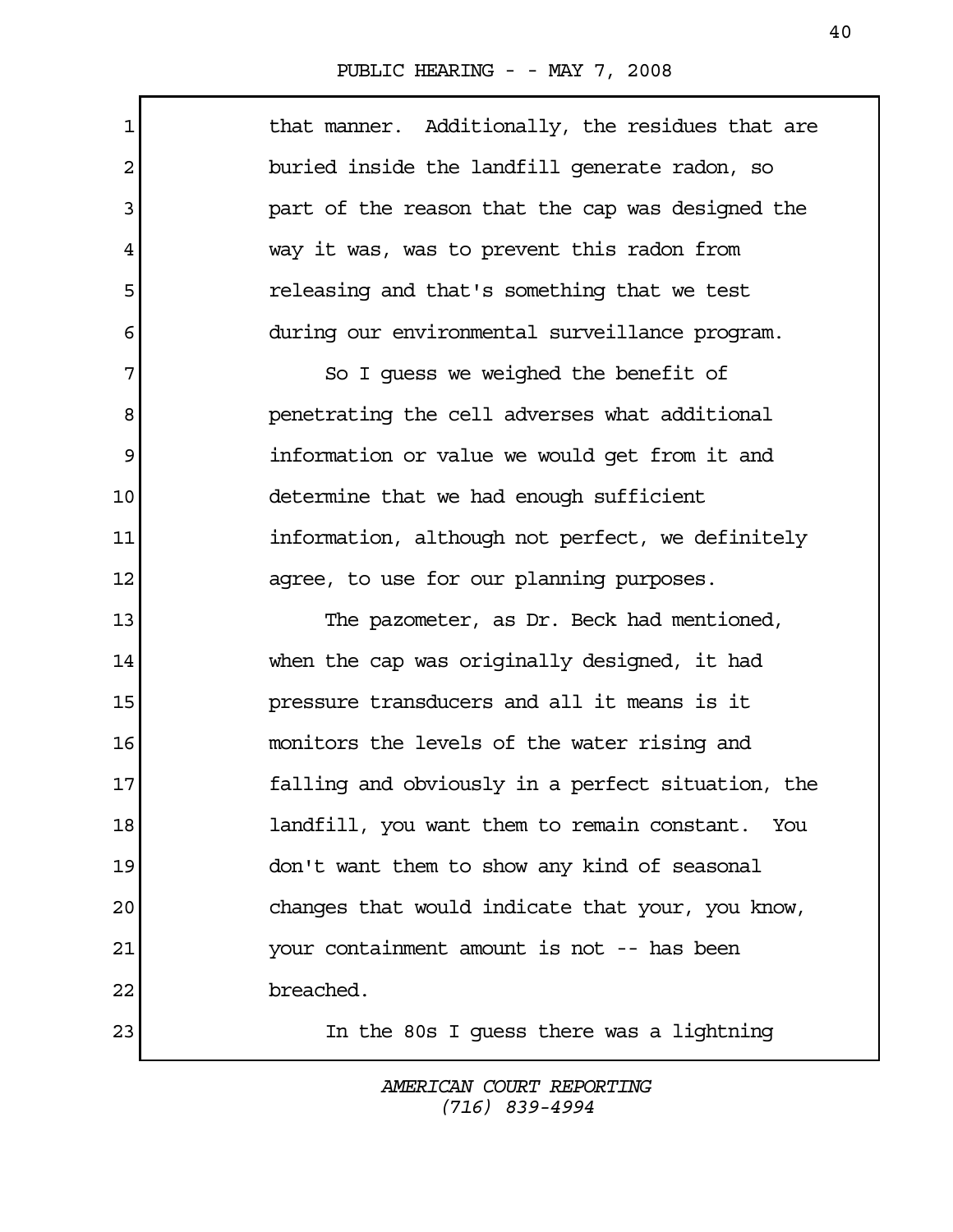1 storm and the power associated with those I guess 2 fried the system and so that information is no 3 and a longer available for us to use. And again, not 4 wanting to penetrate the cell again is an issue. 5 However, we're still searching there in the 6 microfiche and I know Dr. Beck is very particular 7 with that. There was old vapor pressure 8 **b** transducer data that we're trying to find so that 9 would be helpful -- helpful to our investigation. 10 We're constantly looking for that, to assist with 11 our planning.

12 The geophysical of the building that Dr. 13 Beck was referring to, we had done a seismic 14 survey in the landfill and the reason we did it 15 was to determine what -- where the water table 16 was and based on the geophysics we did to the 17 **northern portion of the waste containment cell,** 18 it appeared to be about three feet below building 19 4 level, where the residues were stored. Now 20 obviously this not directly under the residues. 21 One of the limitations of geophysics is you're 22 trying to see a water table underneath metal and 23 there's an interference there that won't allow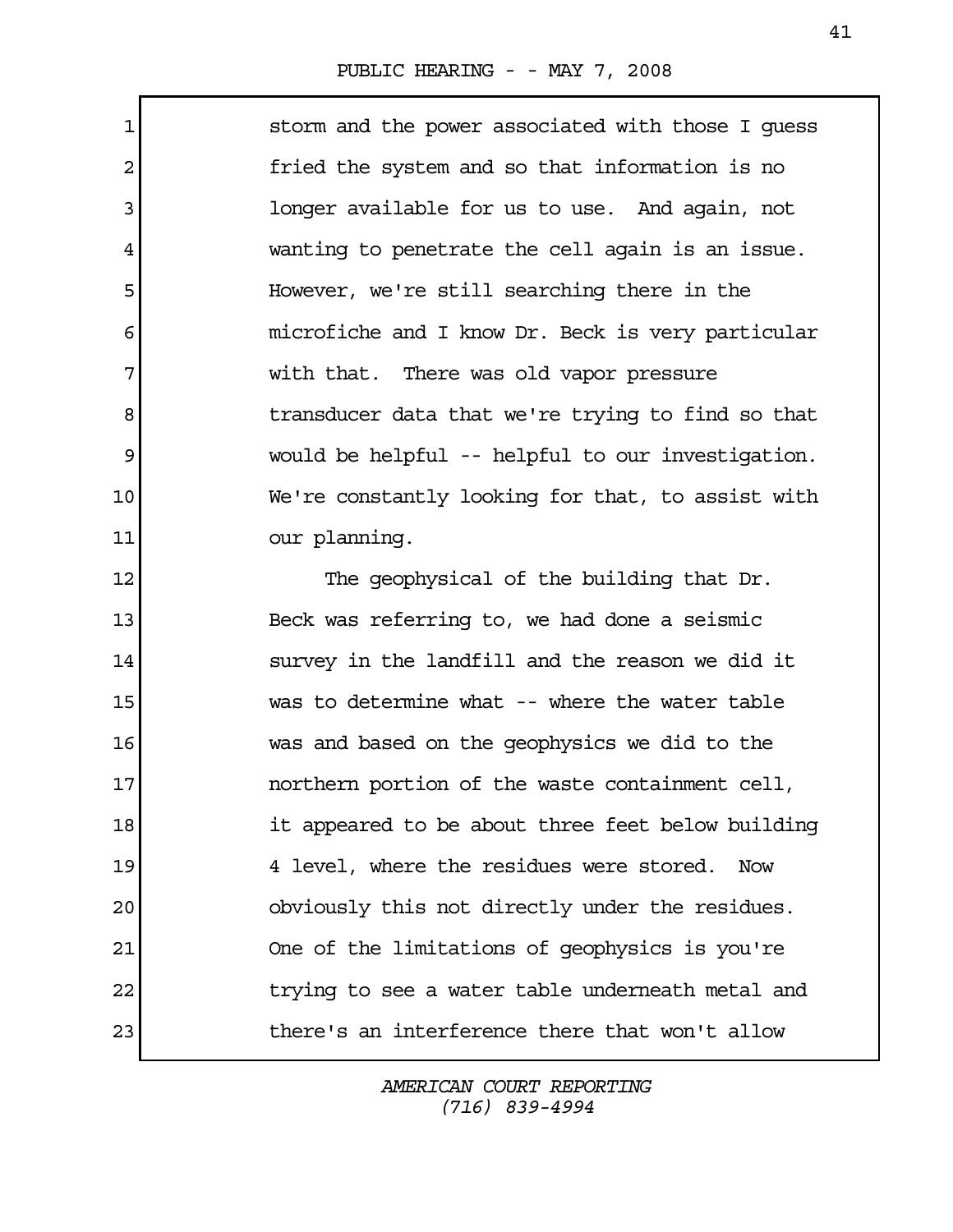1 you to see it.

2 We realize that -- that, you know, that was 3 a limitation in the study, although it appears 4 that there is no -- that it's not, you know, 5 above the residues and we can talk a little bit 6 6 to, HGL is going to talk a little bit about the 7 model and how that was addressed. So we were 8 aware that there is definitely -- there's more 9 information to be had. We're constantly looking 10 **for more information but at this point we have** 11 done an extensive search and as far as planning, 12 You know, we feel that we have sufficient data. 13 DR. BECK: One short comment, I have 14 repeatedly asked for drilling into the interim 15 waste containment structure and make only one 16 point, if it's as you believe, it is clean 17 outside the building, I have always asked for a 18 drill to do go in an area outside of the building 19 close enough so that if there is leakage, it will 20 be detected but both of us hope you will hit 21 nothing but clean water. It does not raise a 22 significant radon risk, that of course can be 23 dealt with. And it will not interfere directly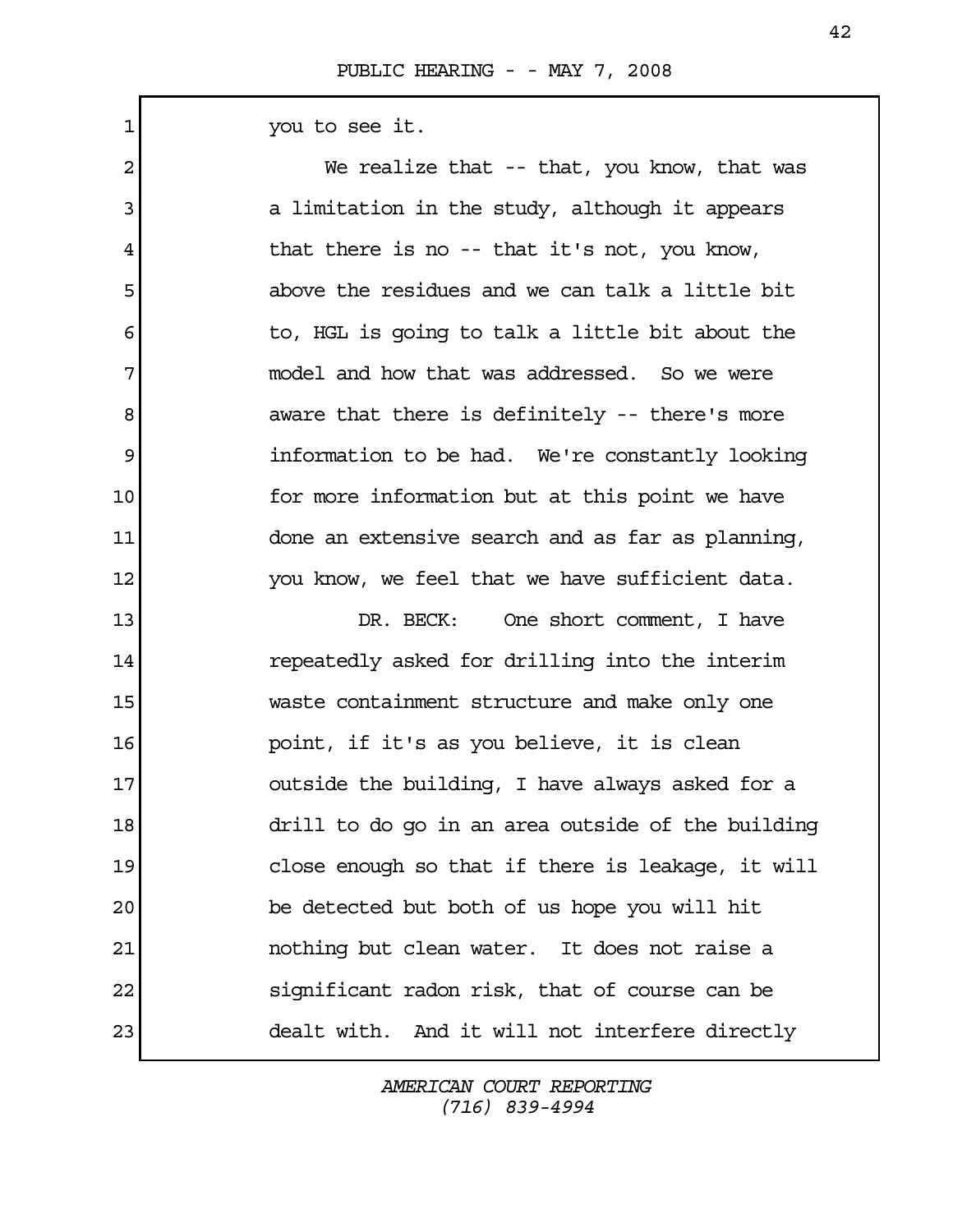1 with the structure.

| 2  | Now the request for pazometer is another          |
|----|---------------------------------------------------|
| 3  | issue. That would be directly into the residue.   |
| 4  | But it is a key question that is sitting there in |
| 5  | the modeling and we have zero, zero data to       |
| 6  | validate the model and that's then impinges upon  |
| 7  | the rest of your groundwater migration models,    |
| 8  | because inside that area you have zero data.      |
| 9  | It's a guess at best. And we both want to have    |
| 10 | data to come to some reasonable conclusions as to |
| 11 | what is happening.                                |
| 12 | MS. RHODES: Can you clarify what data, I          |
| 13 | am sorry, what data; you're talking the actual    |
| 14 | concentrations of the residue or --               |
| 15 | DR. BECK: No, we know the residues                |
| 16 | were put inside the former water treatment plant, |
| 17 | okay. We don't know if there has been any         |
| 18 | movement of those residues or leaching out of the |
| 19 | building. My suggestion is a bore hole next to    |
| 20 | the building and find and answer that question,   |
| 21 | particularly the location right between the       |
| 22 | drainage ditch and the building.                  |
| 23 | In particular, I have looked at, because          |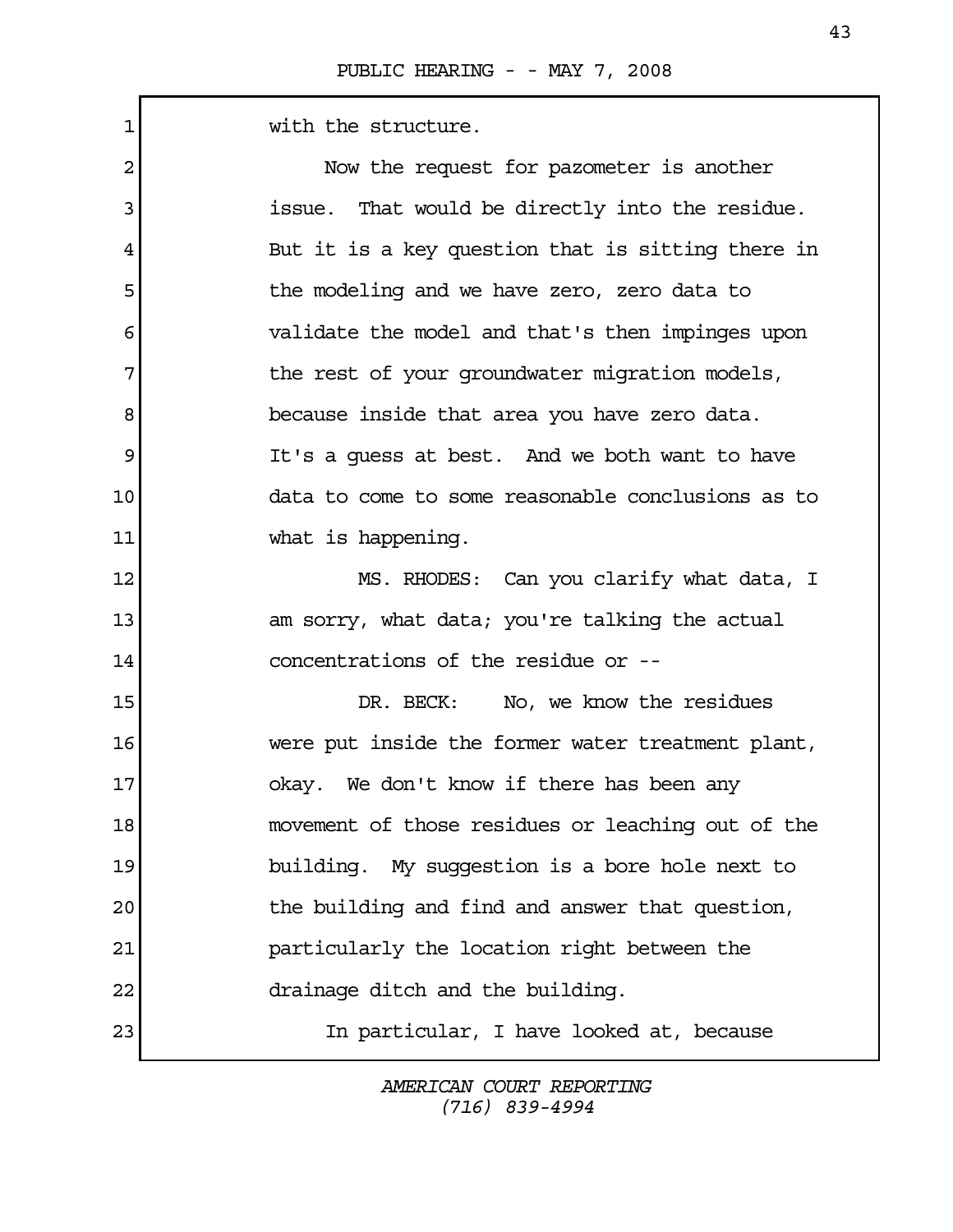| 1              | there are documents provided by you, there were a |
|----------------|---------------------------------------------------|
| $\overline{2}$ | number of pipelines in that area which would      |
| 3              | provide short circuit paths, if it is getting     |
| 4              | outside of the buildings. If any of the eight     |
| 5              | plugs have leaked, this is the place to be        |
| 6              | looking for it moving in that direction. And we   |
| 7              | would all like to find a negative answer. But     |
| 8              | until someone goes in there and takes some data,  |
| 9              | you have an opinion, I have an opinion, we agree  |
| 10             | to disagree.                                      |
| 11             | MS. KREUSCH: Okay. Thank you. Bill                |
| 12             | gave me the high sign a while ago for our first   |
| 13             | fifteen-minute session being done so if you don't |
| 14             | mind, we'll start the next presentation.          |
| 15             |                                                   |
| 16             | (Whereupon, the hearing concluded at $7:50$ p.m.) |
| 17             | $^\star$<br>*<br>*<br>$^\star$                    |
| 18             |                                                   |
| 19             |                                                   |
| 20             |                                                   |
| 21             |                                                   |
| 22             |                                                   |
| 23             |                                                   |
|                |                                                   |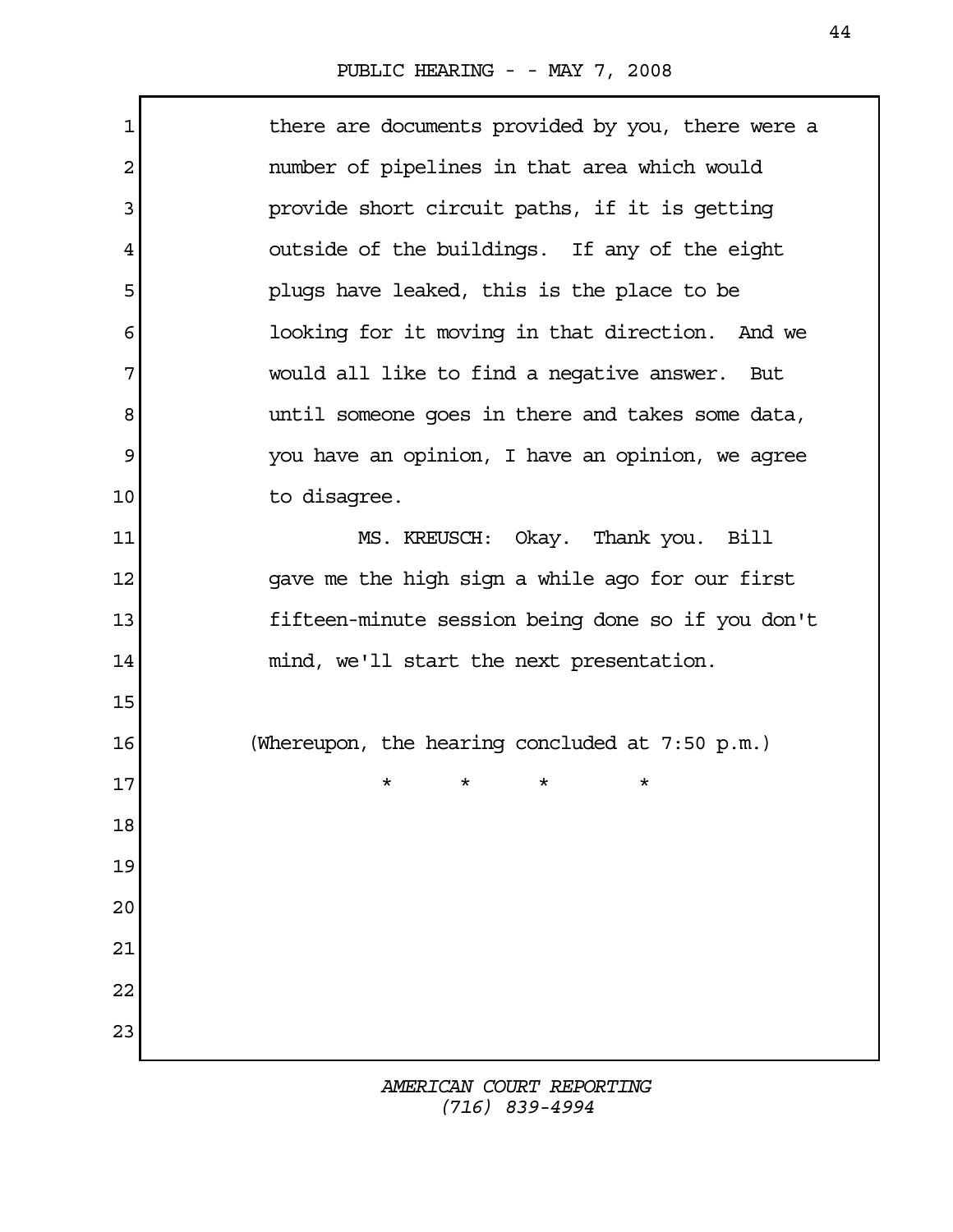1 U.S. ARMY CORPS OF ENGINEERS 2 ------------------------------------------------ 3 4 PUBLIC INFORMATION SESSION ON THE REMEDIAL 5 INVESTIGATION REPORT OF THE NIAGARA FALLS 6 STORAGE SITE: GROUNDWATER MODEL & FUTURE ACTIONS 7 8 ------------------------------------------------ 9 10 HYDROGEOLOGIC GROUNDWATER MODEL 11 PRESENTATION held on Wednesday, May 7, 2008, at the 12 Lewiston Senior Center, 4361 Lower River Road, 13 Youngstown, New York, commencing at 7:55 p.m., before 14 Denise C. burger, Court Reporter and Notary Public of 15 the State of New York. 16 17 18 19 20 21 22 23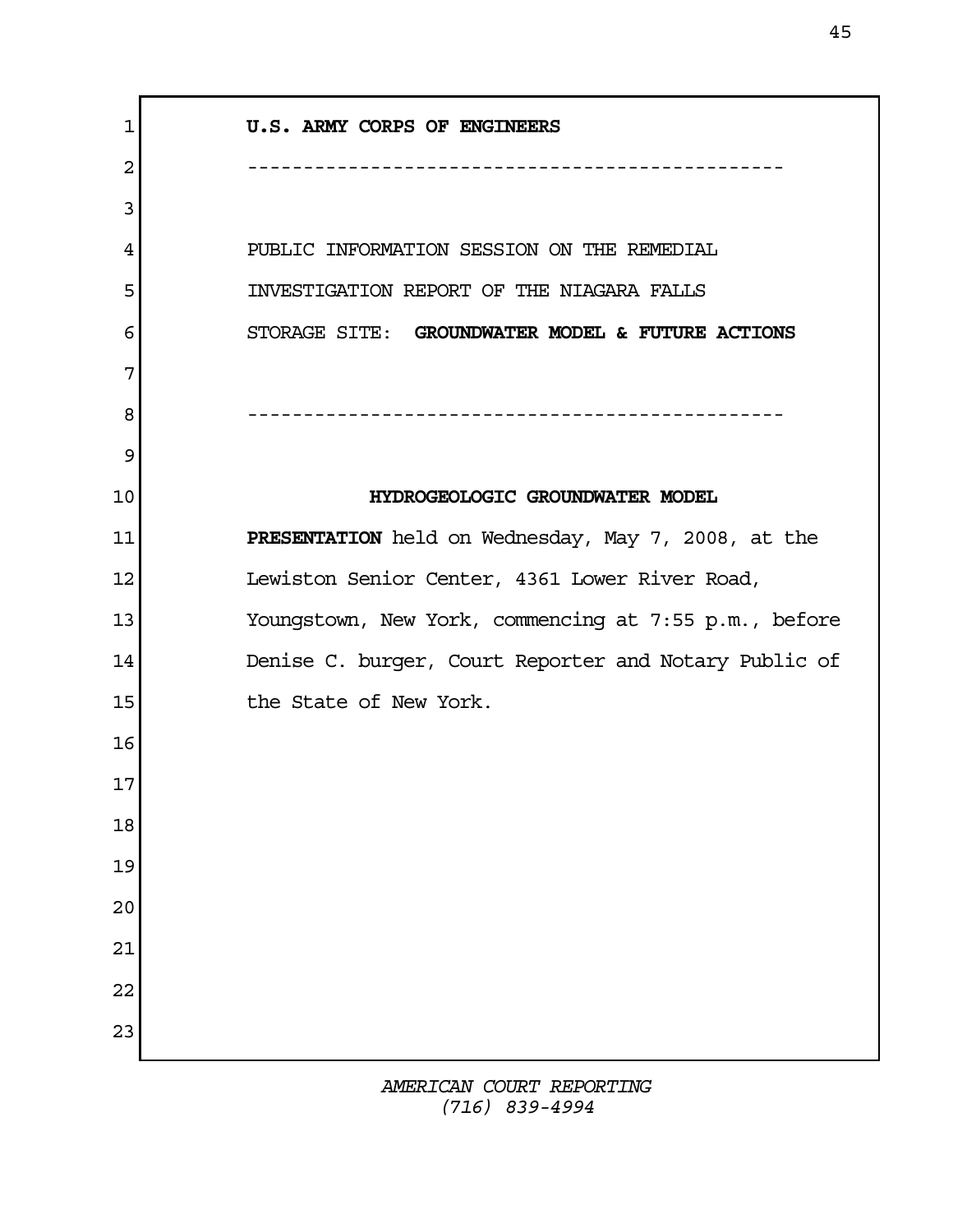1 MR. KREUSCH: I'd like to introduce Eric 2 Evans and Don DeMarco. And can we put the lights 3 back on.

4 MR. EVANS: Can you people hear me okay? 5 Okay. I am Eric Evans, with HydroGeoLogic. We 6 were asked in 2001 to develop a groundwater model 7 The Store in the Niagara Falls Storage Site. The purpose 8 of the model was to predict the long-term 9 migration of contaminants from the Niagara Falls 10 Storage Site.

11 We're going to provide kind of a fairly 12 general overview of the modeling analysis that 13 was performed. We're going to talk a little bit 14 about kind of the process that was followed for 15 15 the modeling. It consisted of four primary 16 steps. First we did -- we did an extensive 17 effort where we collected a lot of data. We 18 evaluated that data to kind of gain a conceptual 19 understanding of groundwater flow in the vicinity 20 of the Niagara Falls Storage Site. 21 From that we developed a groundwater flow

23 After that, based on the flow model, we developed

22 model capable of simulating the flow of water.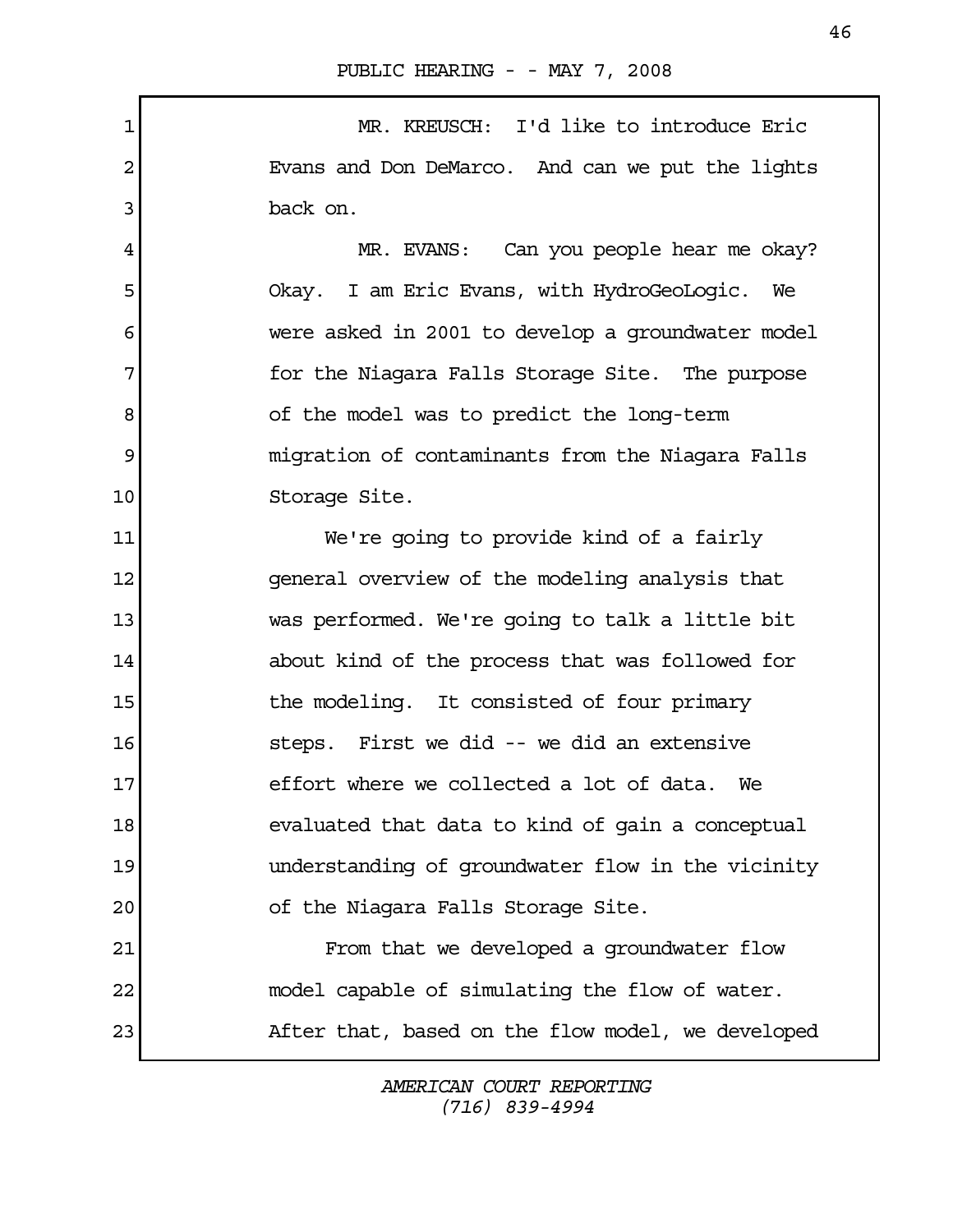Г

| 1       | a groundwater contaminant transport model that    |
|---------|---------------------------------------------------|
| 2       | uses the velocities from the flow model to        |
| 3       | simulate how contaminants might move in the       |
| 4       | subsurface. We used the model to do predictive    |
| 5       | simulations. That was the final step in the       |
| 6       | modeling analysis.                                |
| 7       | They said I'm going -- we're going to go          |
| 8       | through this in kind of a broad --broad brush     |
| 9       | view and we can answer any questions at the end.  |
| 10      | And we also, we documented the modeling approach, |
| 11      | the data that went into the model, our            |
| 12      | assumptions and the results and a modeling report |
| 13      | dated December 2007.                              |
| 14      | A groundwater model is really, it's a             |
| 15      | computer model that uses -- well, it solves a     |
| 16      | series of mathematical equations that describe    |
| $17 \,$ | groundwater flow and solu transport, so it's      |
| 18      | similar to a lot of other types of models that    |
| 19      | people are more familiar with.                    |
| 20      | It helps us to get an understanding of            |
| 21      | groundwater flow. We can't see beneath the        |
| 22      | subsurface so it allows us to make predictions.   |
| 23      | It is a very common tool for predicting what is   |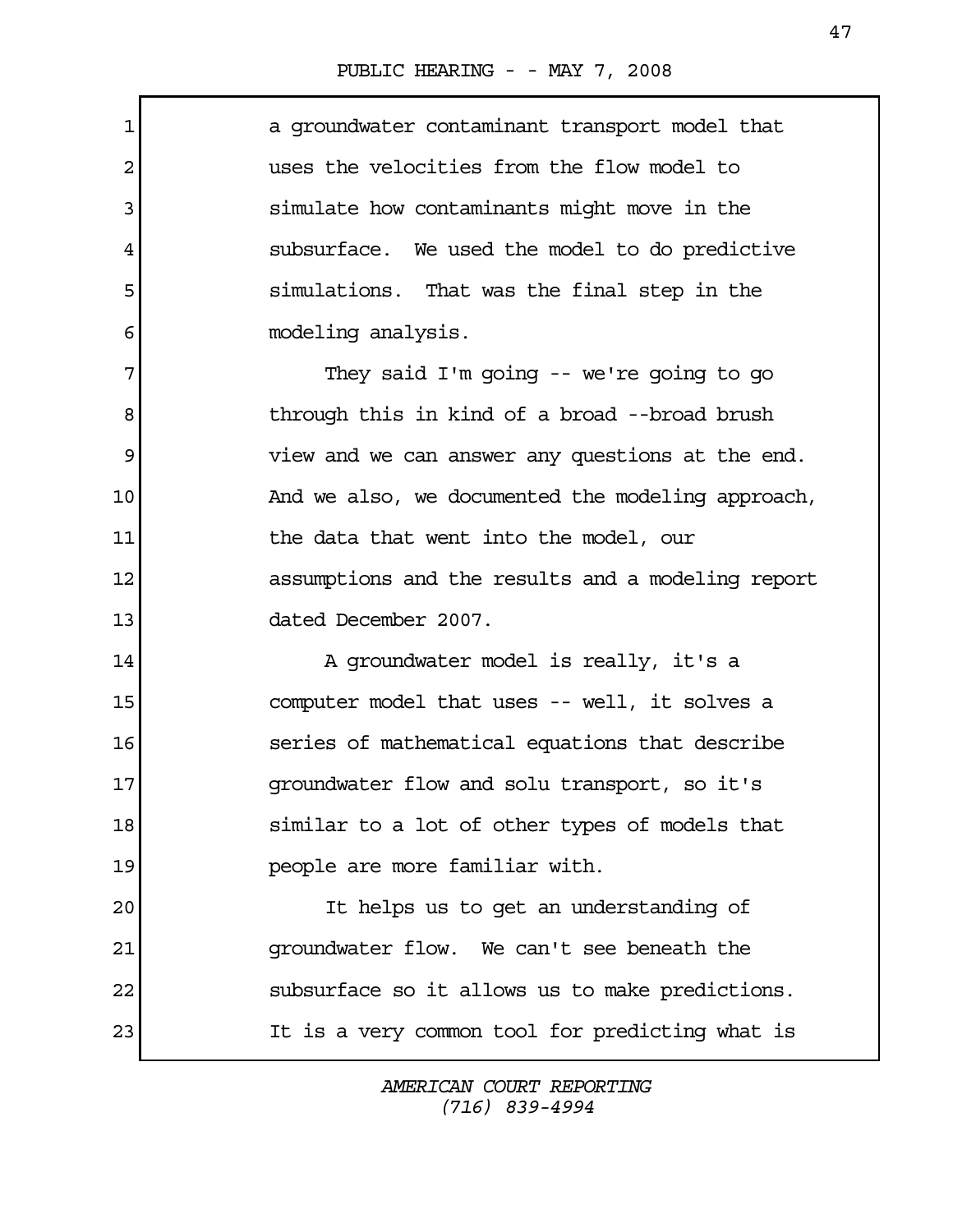1 going to happen in the future and also making 2 some observations or determining what might have 3 all the past.

4 A groundwater model typically should be 5 constructed and calibrated with real field data. 6 In this case, we had an extensive amount of data 7 The status we used for both the construction and the 8 calibration in this model and I'll talk about 9 black in a little bit. This comprehensive 10 modeling study spans several years. It began in 11 2001, it wasn't continuous but it started in 12 2001.

13 At that point we compiled a lot of both 14 historical data and more recent data related to 15 15 the site's hydro-geology. We also collected a 16 **lot of data from surrounding facilities.** We got 17 data from modern landfills, CWM. D.C. gave us 18 some data. We got data from the army -- excuse 19 me the USDS. We picked through documents in the 20 Army Corps' warehouse. We have looked through 21 microfiche. We looked at a lot of records to try 22 to build an understanding of what is going on in 23 terms of the hydro-geology of the Niagara Falls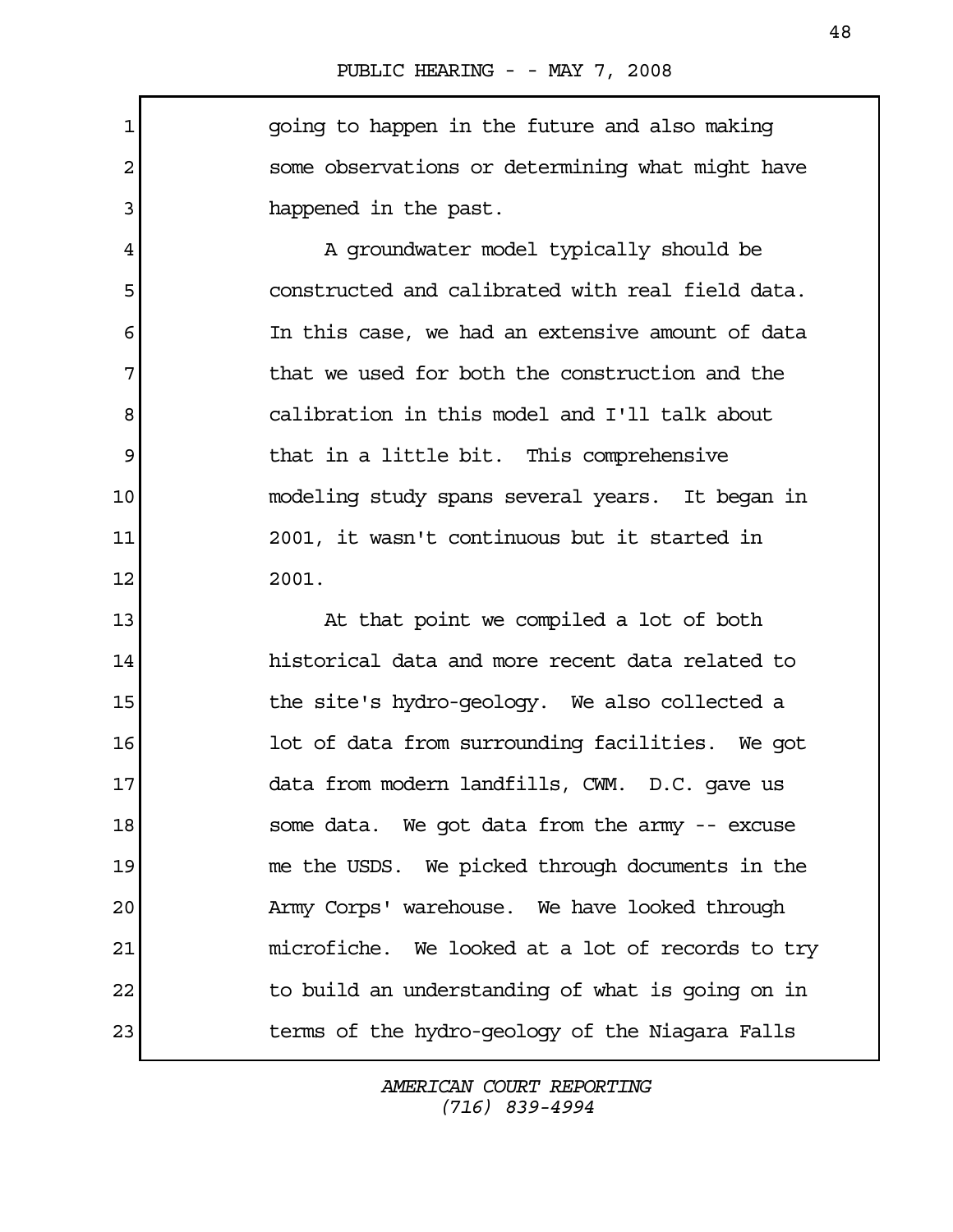| Storage Site and the surrounding area.              |
|-----------------------------------------------------|
| This information was compiled into a                |
| database and from that database we also developed   |
| a geographic information system that allowed us     |
| to visualize this data on maps. Things like         |
| water level elevations, hydraulic properties such   |
| as hydraulic connectivity for example. The tops     |
| and bottoms of various geologic units in the sub    |
| surface. That type of information.                  |
| The GIS allows us to visualize it, to               |
| understand it and ultimately put it into a format   |
| that we could bring it into a numerical model.      |
| From the GIS we were also able to construct a       |
| conceptual model which really describes all the     |
| important aspects that control groundwater flow     |
| and contaminated transport to the site and from     |
| that conceptual model we developed our              |
| groundwater flow and solu transport models.<br>- So |
| 3D, three dimensional model. And finally we used    |
| that model and the recent phase of the project to   |
| do several predictive simulations.                  |
| A few key features of the model that we             |
| developed, we put this together using a code        |
|                                                     |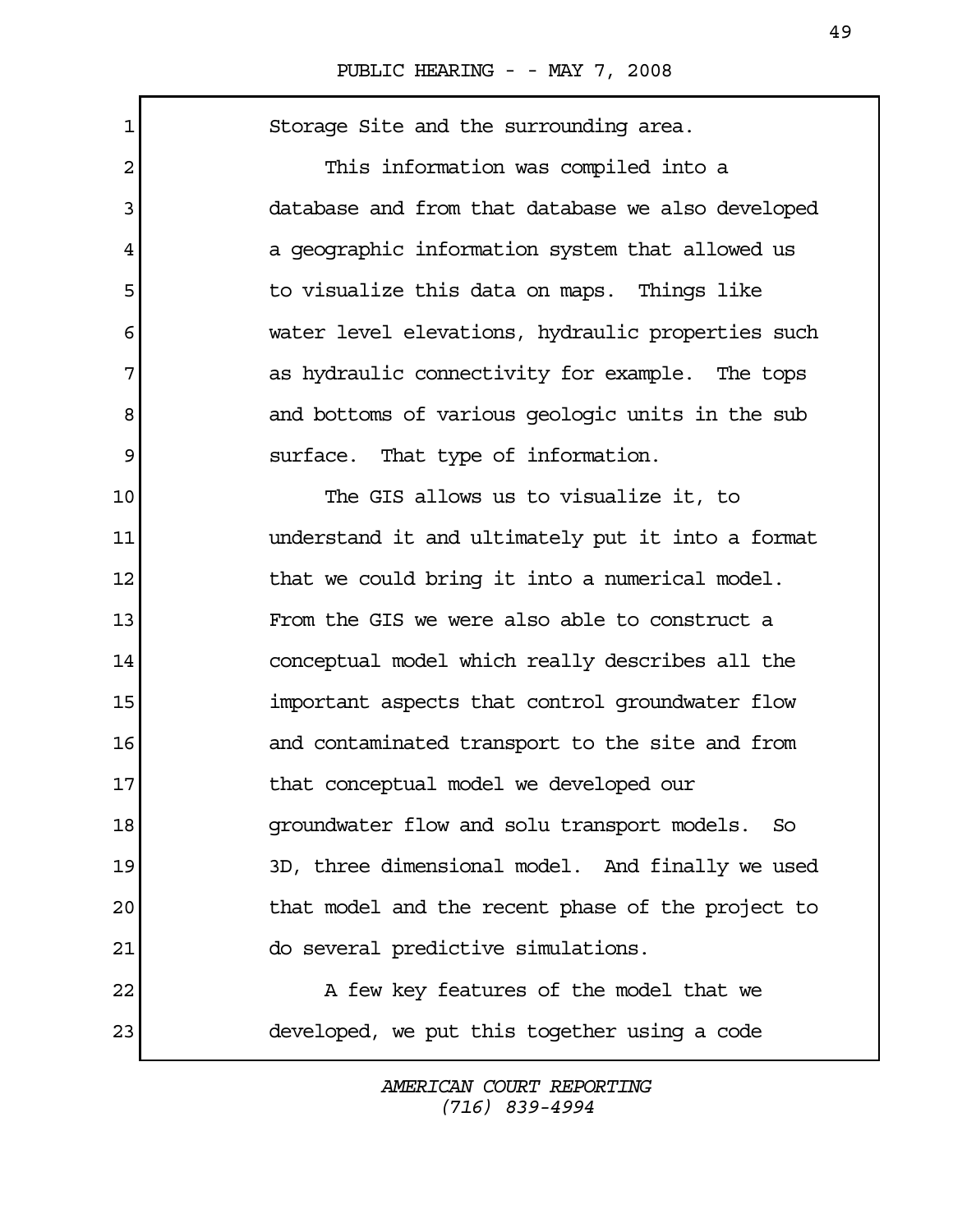Г

| $\mathbf{1}$   | called mod HMS. It's kind of -- it was built      |
|----------------|---------------------------------------------------|
| $\overline{c}$ | around the USGS mod flow model, which is very     |
| 3              | common. It's a commonly used model. Mod HMS       |
| 4              | allows us to do some other things, like simulate  |
| 5              | solu transport, which mod flow doesn't allow us   |
| 6              | to do. And also has some very unique features.    |
| 7              | It lets us simulate radioactive decay and         |
| 8              | ingrowth, which is very important at this site.   |
| 9              | We obviously need to simulate that process        |
| 10             | because the key constituents are radionuclides.   |
| 11             | Our domain for the area that we're simulating is  |
| 12             | a 60 square mile area and as I said, it was based |
| 13             | on a lot of data. Over a hundred thousand         |
| 14             | records in the database that we constructed.      |
| 15             | In terms of the predictive simulations that       |
| 16             | were performed, to date we have done base --      |
| 17             | baseline case simulations and base -- baseline    |
| 18             | simulations are really simulations where we       |
| 19             | looked at trying to predict the long term         |
| 20             | migration of contaminants up to actually ten      |
| 21             | thousand years as if things right now wouldn't    |
| 22             | change. So the IWCS has maintained that the       |
| 23             | integrity of the cap stays the same. The base of  |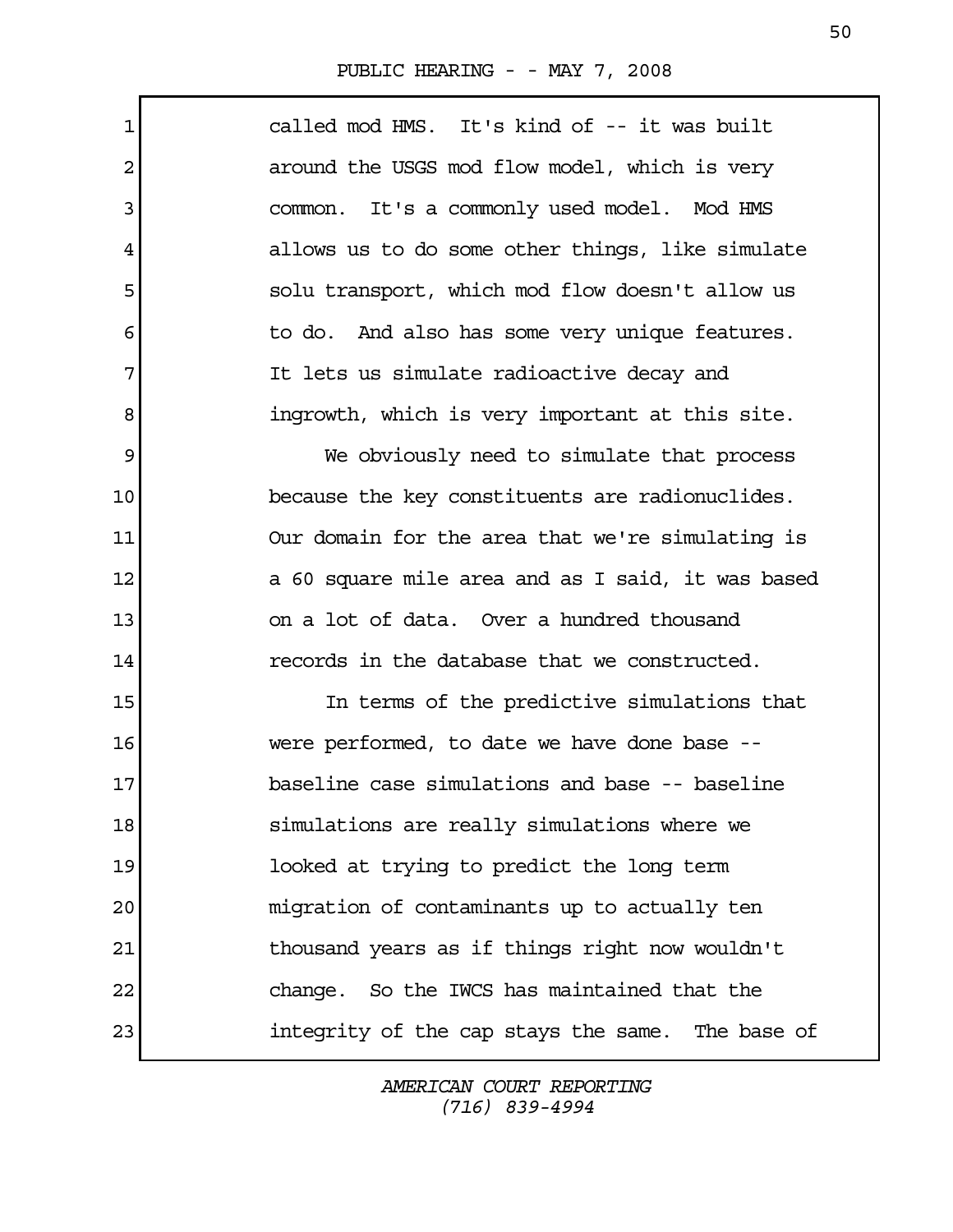1 1 the structure stays the same. So everything is 2 basically the same as today.

 3 We see precipitation much like we see today. 4 It's variable but it's within the range of what 5 we have seen over the last thirty years. We did 6 simulations where we looked at some worse case 7 scenarios. We looked at inadvertent penetration 8 8 of the IWCS, where we made the assumption that 9 somebody would put wells, drill wells through the 10 entire IWCS and allow contaminated water to 11 migrate all the way down to the lower water 12 bearing zone.

13 We looked at a scenario where we had an 14 earthquake, catastrophic earthquake where it 15 would disrupt the integrity of the cap and also 16 break up the foundation at the base of the 17 **building 411 and we looked at a scenario where we** 18 considered a breach of the cap where maybe the 19 cap wasn't maintained for a series of years and 20 it really wasn't working effectively. So those 21 are the scenarios that we have done to date. We 22 are also going to be using a model to evaluate 23 various remedial alternatives as part of the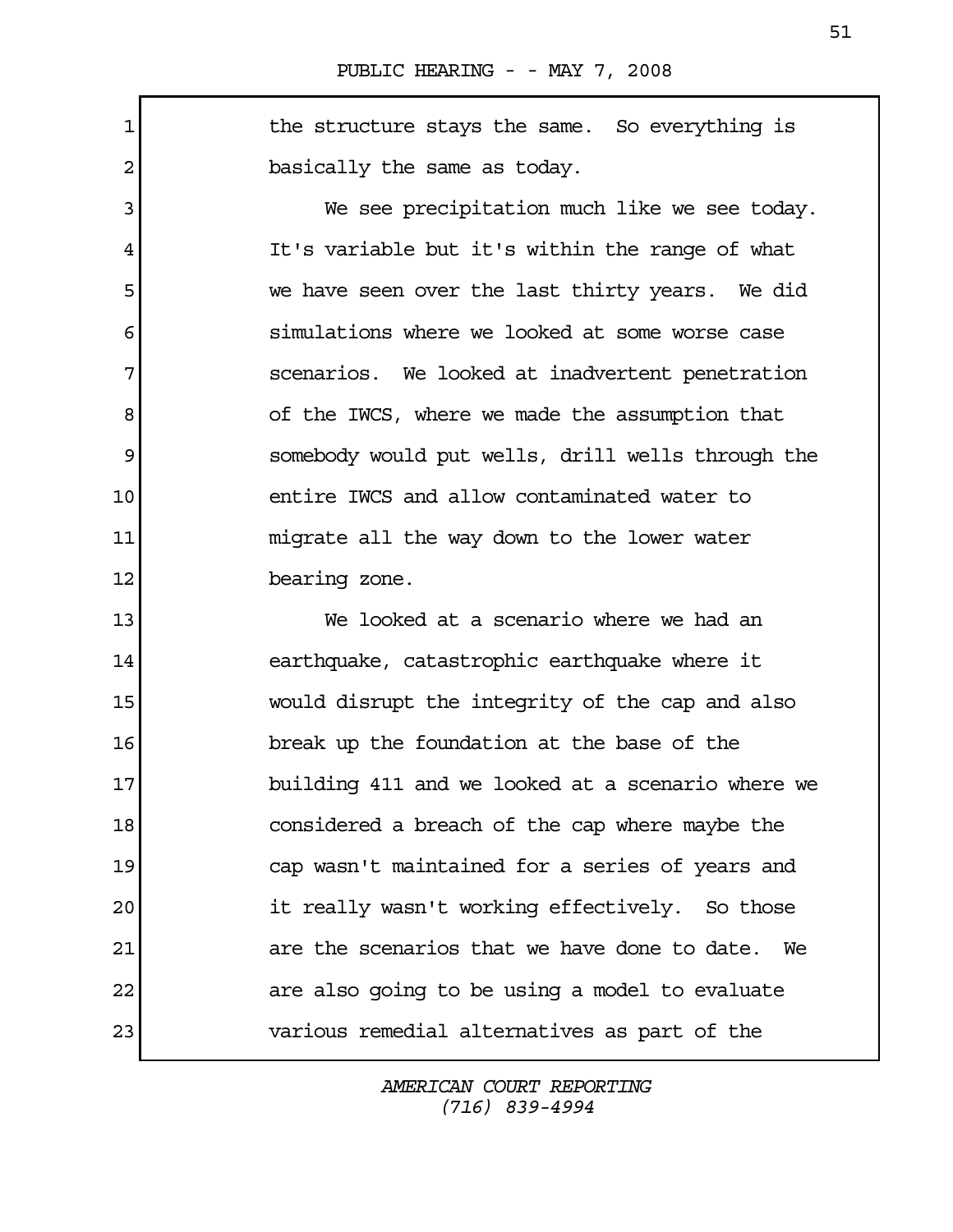1 feasibility study process, which is the next step 2 a in all of this.

3 I think everybody knows there is uncertainty 4 in all models. Those uncertainties really are 5 based on the fact that we -- there are data gaps. 6 We don't have a complete understanding of the 7 subsurface at all locations. We, on this 8 **particular site, I think have relatively low** 9 9 1 m uncertainty. We have a lot of data that base 10 this model around. Much more than we have at a 11 typical site. We also have the luxury that we 12 were able to gather data from the surrounding 13 facilities, which helped us reduce some 14 uncertainty.

15 There are still gaps. There is still 16 uncertainty and one of the ways that we dealt 17 With that is we made conservative assumptions 18 whenever possible when there were significant 19 data gaps that would allow us to ensure that the 20 predictions that we did make with the model, if 21 anything, overestimated the gamma concentrations. 22 And this slide just shows a few of them. One we 23 conduced the simulations for ten thousand years.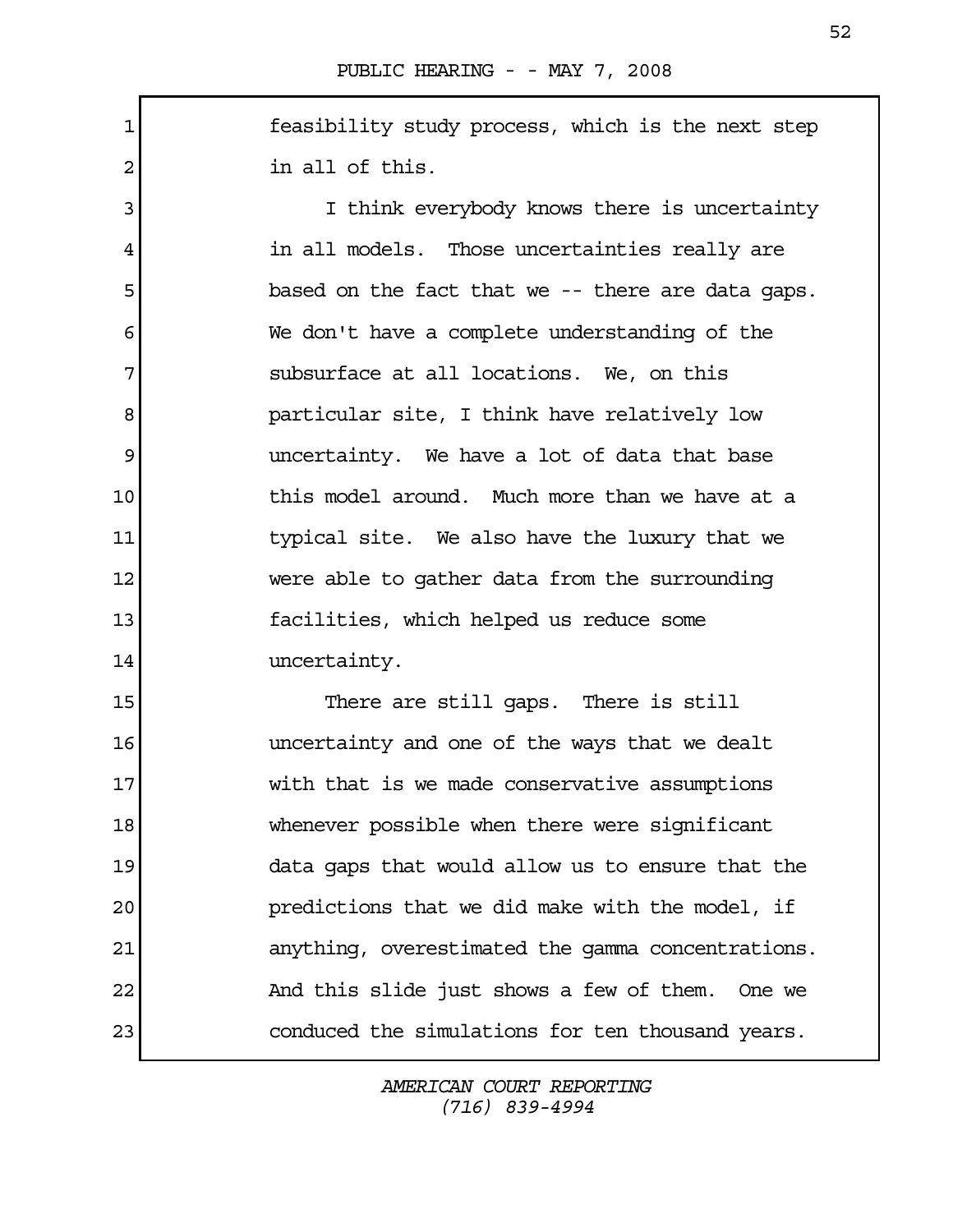$\Gamma$ 

| $\mathbf 1$    | We did it for a very extensive time period.       |
|----------------|---------------------------------------------------|
| $\overline{2}$ | Typically for this type of project you might go   |
| 3              | out 5, 200, maybe 1000 years. Ten thousand years  |
| 4              | is a long time frame.                             |
| 5              | Cases where we didn't have site-specific          |
| 6              | data for the transport properties, we used        |
| 7              | conservative values that we derived from          |
| 8              | literature. The values that would overestimate    |
| 9              | contaminate concentrations. We assumed that the   |
| 10             | upper portion of -- the upper portion of the      |
| 11             | Queenston shale, the bedrock underlying the       |
| 12             | region was fractured and weathered. Also, I       |
| 13             | think as Dave indicated, the spacial distribution |
| 14             | of contaminants and groundwater and soil, I think |
| 15             | are fairly conservatively estimated. The actual   |
| 16             | extent is more than likely smaller. And this      |
| 17             | information was fed into the model.               |
| 18             | Finally, I think this is something that we        |
| 19             | have been discussing a little bit in the question |
| 20             | and answer period, the clay dikes that Michelle   |
| 21             | was discussing are right here and IWCS, and those |
| 22             | were constructed to impede groundwater flow from  |
| 23             | And they surround the whole entire<br>IWCS.       |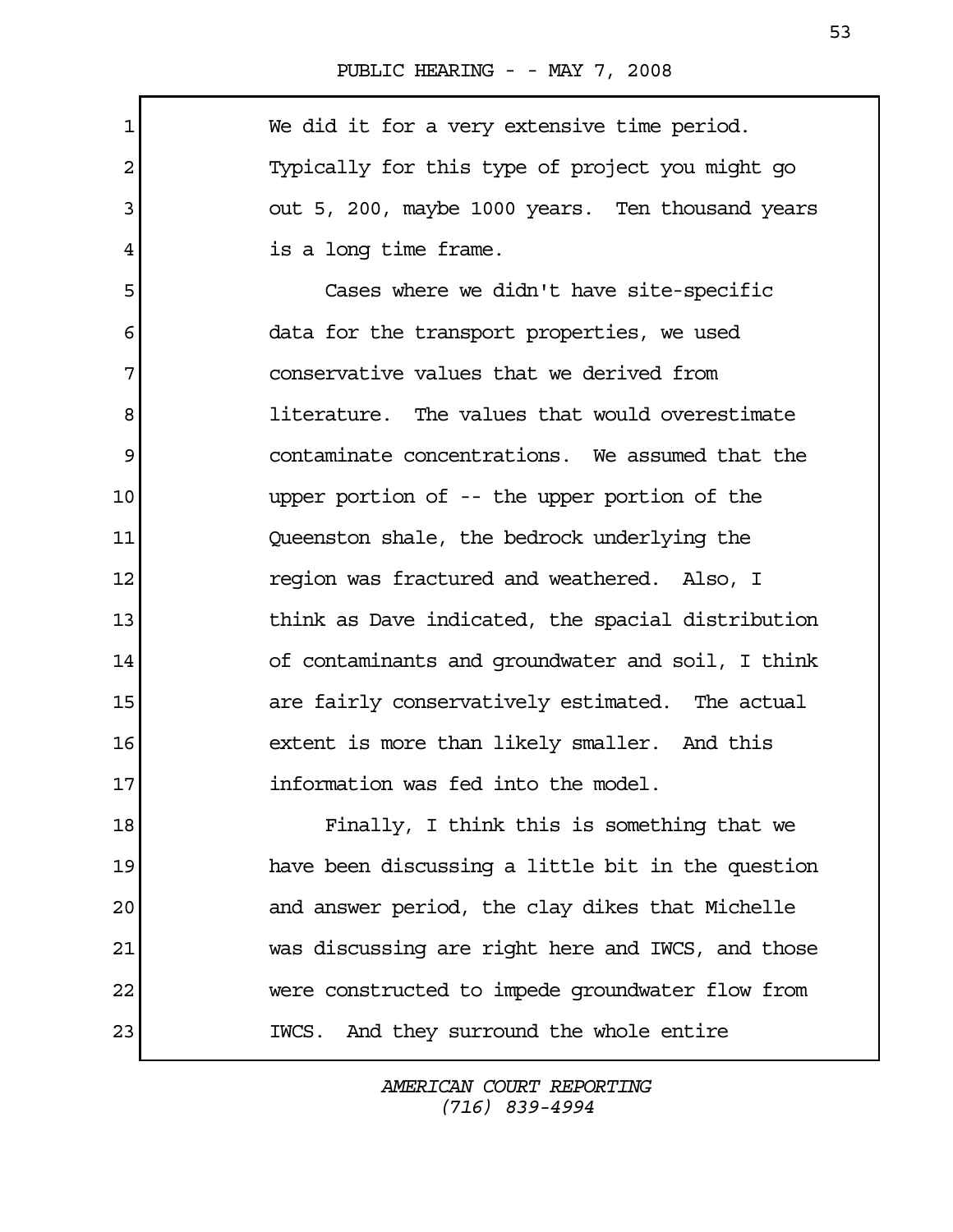Г

| $\mathbf 1$    | structure. We made the assumption in our          |
|----------------|---------------------------------------------------|
| $\overline{2}$ | modeling analysis that they -- they're not        |
| 3              | present, so we used properties that are similar   |
| 4              | to the surrounding area. So we didn't take        |
| 5              | credit for any kind of affects that these clay    |
| 6              | dykes might have in terms of impeding groundwater |
| 7              | flow.                                             |
| 8              | One key aspect of the modeling analysis up        |
| 9              | front was to really get a handle on the sub       |
| 10             | surface geography or stratigraphy beneath the     |
| 11             | site. And some of you may have noticed the        |
| 12             | three-dimensional animation in the other room.    |
| 13             | We put a lot of effort into defining the geology. |
| 14             | We had a lot of data that we used to construct    |
| 15             | kind of a three-dimensional representation of the |
| 16             | stratigraphy. But in general, as Dave, Dave King  |
| 17             | mentioned, we have three hydro stratigraphic      |
| 18             | units essentially beneath the site. In broad      |
| 19             | terms, we have an upper water bearing zone, which |
| 20             | consists of this upper clay till, which is a low  |
| 21             | permeability glacial sediment. Mainly clay.       |
| 22             | It does have some sand lenses in it and we        |
| 23             | did a study several years back where we did a geo |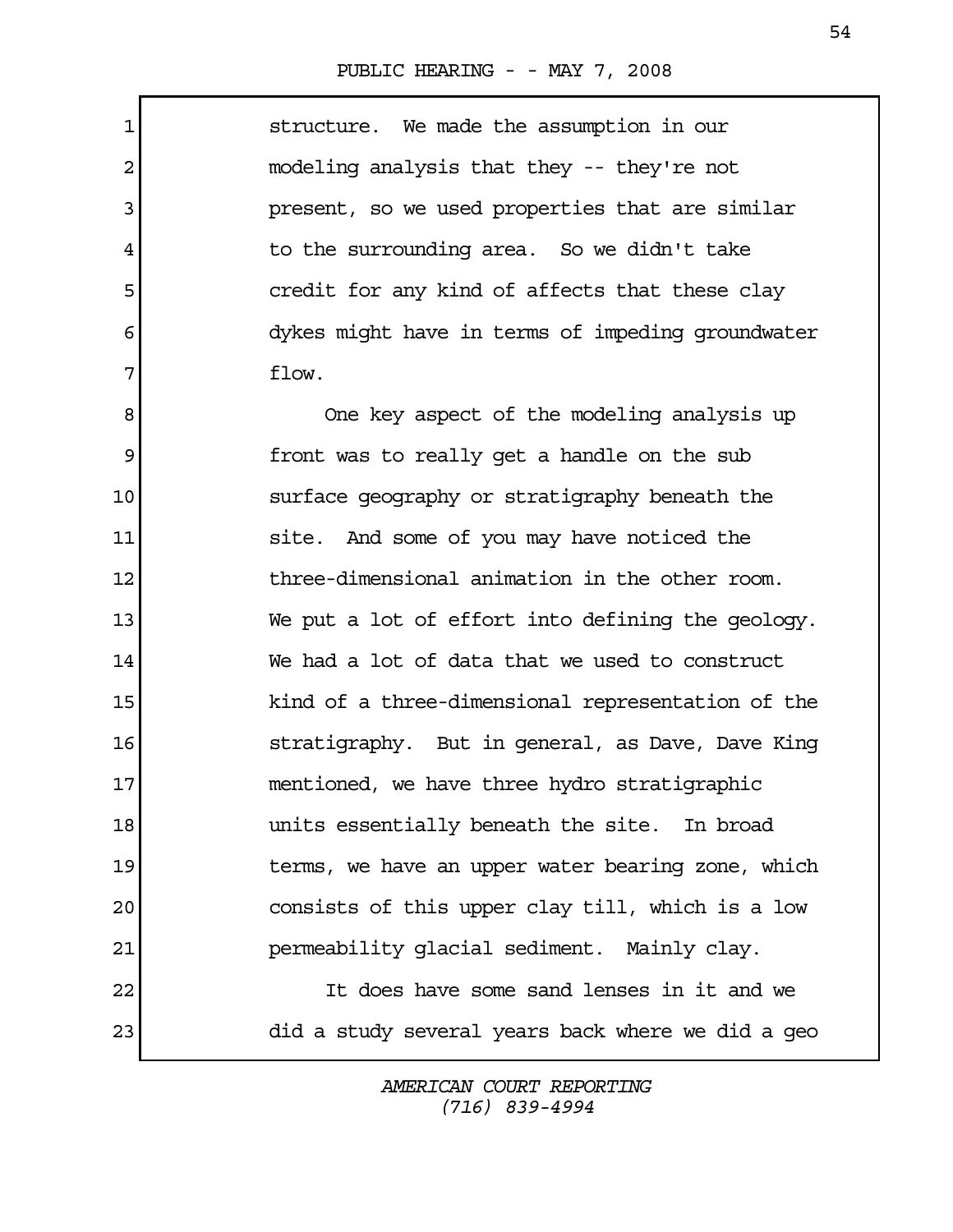Г

| $\mathbf 1$ | statistical analysis to try to determine the      |
|-------------|---------------------------------------------------|
| 2           | continuity of the sand lenses to see if they're   |
| 3           | extensive, they might be a pathway for            |
| 4           | contaminant migration. Based on that study, the   |
| 5           | sand lenses appear to be fifteen to twenty feet   |
| 6           | in length. That's the degree of spacial           |
| 7           | continuity.                                       |
| 8           | There is this aquitard right here consisting      |
| 9           | of clays. Basically glacial lake clays and then   |
| $10 \,$     | a higher transvicity unit down here, Alluvial     |
| 11          | sand and gravel and then the Queenston formation, |
| 12          | the upper portion of the Queenston formation.     |
| 13          | All the sediments from here down are very tight.  |
| 14          | They are mainly clays. Water doesn't move very    |
| 15          | easily through these materials.                   |
| 16          | One of the first steps in the model               |
| 17          | construction process is to superimpose what we    |
| 18          | call find a difference grid. It's really kind of  |
| 19          | a mathematical grid that overlays the area that   |
| 20          | you're interested in. A series of rows and        |
| 21          | columns and at the center of each of these rows   |
| 22          | and columns you solve the equations. So their     |
| 23          | computer model solves the equations describing    |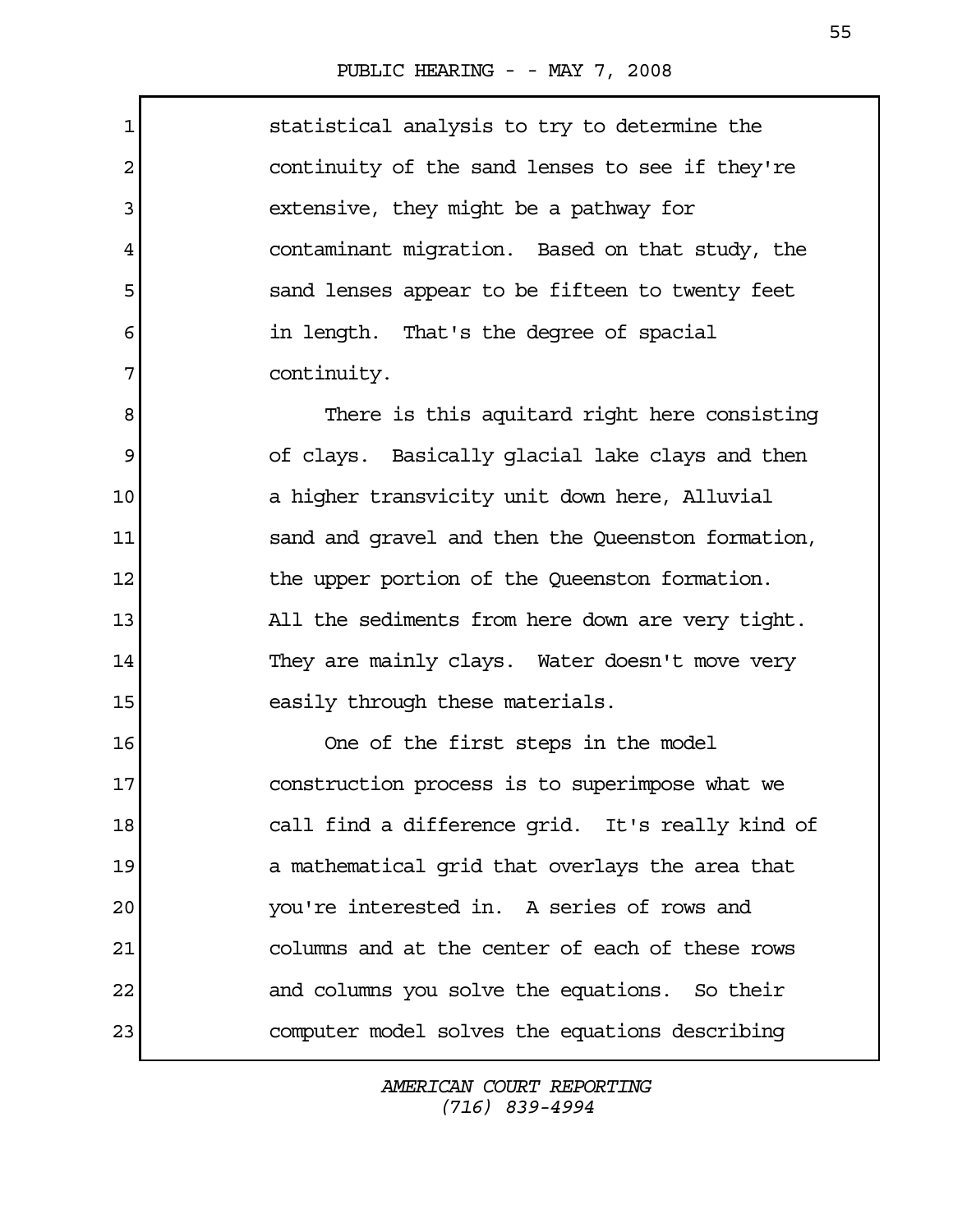| 1              | groundwater flow and contaminant migration.       |
|----------------|---------------------------------------------------|
| $\overline{c}$ | So at the center of each of the cells in          |
| 3              | here, you can't see them real well, we compute    |
| 4              | water level elevations, groundwater velocities,   |
| 5              | contaminant concentrations. And you -- you can    |
| 6              | notice that the grid is a lot finer around the    |
| 7              | Niagara Falls Storage Site. That's because we     |
| 8              | have a lot more data there. We also -- that's     |
| 9              | the area where we are mostly interested in so we  |
| 10             | need a lot more resolution there.                 |
| 11             | Also note that the model extends up to Lake       |
| 12             | Ontario to the north of the Niagara River over to |
| 13             | the west. And it's quite an extensive area, and   |
| 14             | part of the reason that we extended the model out |
| 15             | to that wide area is because when we started the  |
| 16             | modeling analysis, we went into it without any    |
| 17             | preconceived notions as far as how far            |
| 18             | contaminant migration might occur. So we want to  |
| 19             | make sure that the domain of the model, the       |
| 20             | boundaries of the model, were out far enough so   |
| 21             | that we can predict how far contaminants might    |
| 22             | make it in ten thousand years, another thing to   |
| 23             | note.                                             |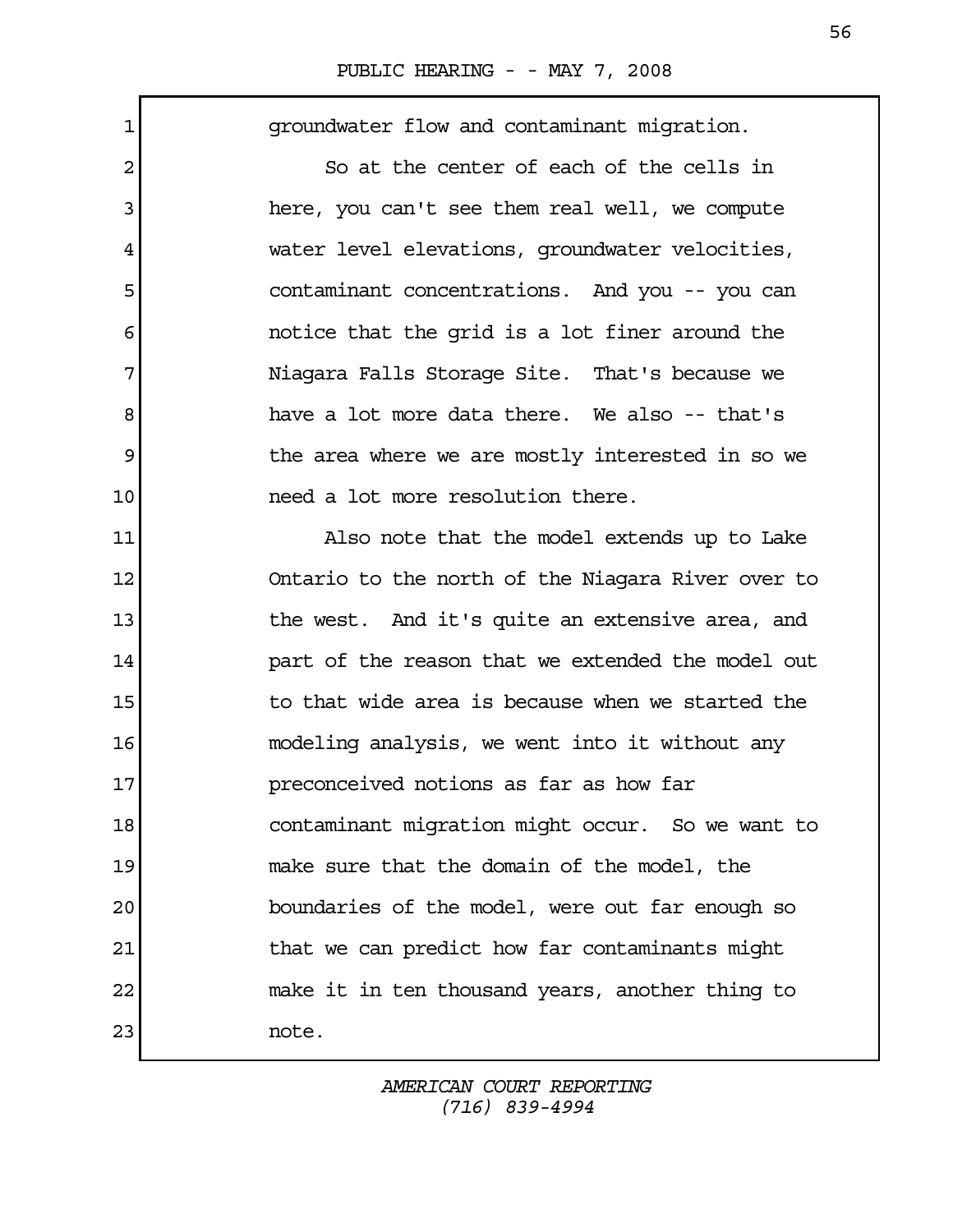1 One other thing about these, these are, I 2 guess, regional hydrologic features, groundwater 3 **flow throughout this whole entire region either**  4 goes to the Niagara River to the west or Lake 5 Ontario to the north, or one of these smaller 6 screenings. But in general, the flow across this 7 area is either to the west or to the north or to 8 b the northwest right here. Also represented in 9 the model is all the, are all these little 10 streams, drainage ditches and that kind of thing. 11 We also had to define kind of the, there's 12 five different grids and the vertical direction. 13 So we have four layers of these cells that we 14 solve these mathematical equations that the model 15 does. Layer one represents upper clay till. 16 Layer two, Glacio-Lactustrine clay. Layer three, 17 Alluvial sand and gravel and layer four is the

18 Oueenston formation.

19 Once the model is constructed, we have 20 basically the grid overlaying. We -- we specify 21 all the sources and sinks of groundwater. We 22 specify all the rivers and creeks, precipitation 23 recharge. Then we go through the model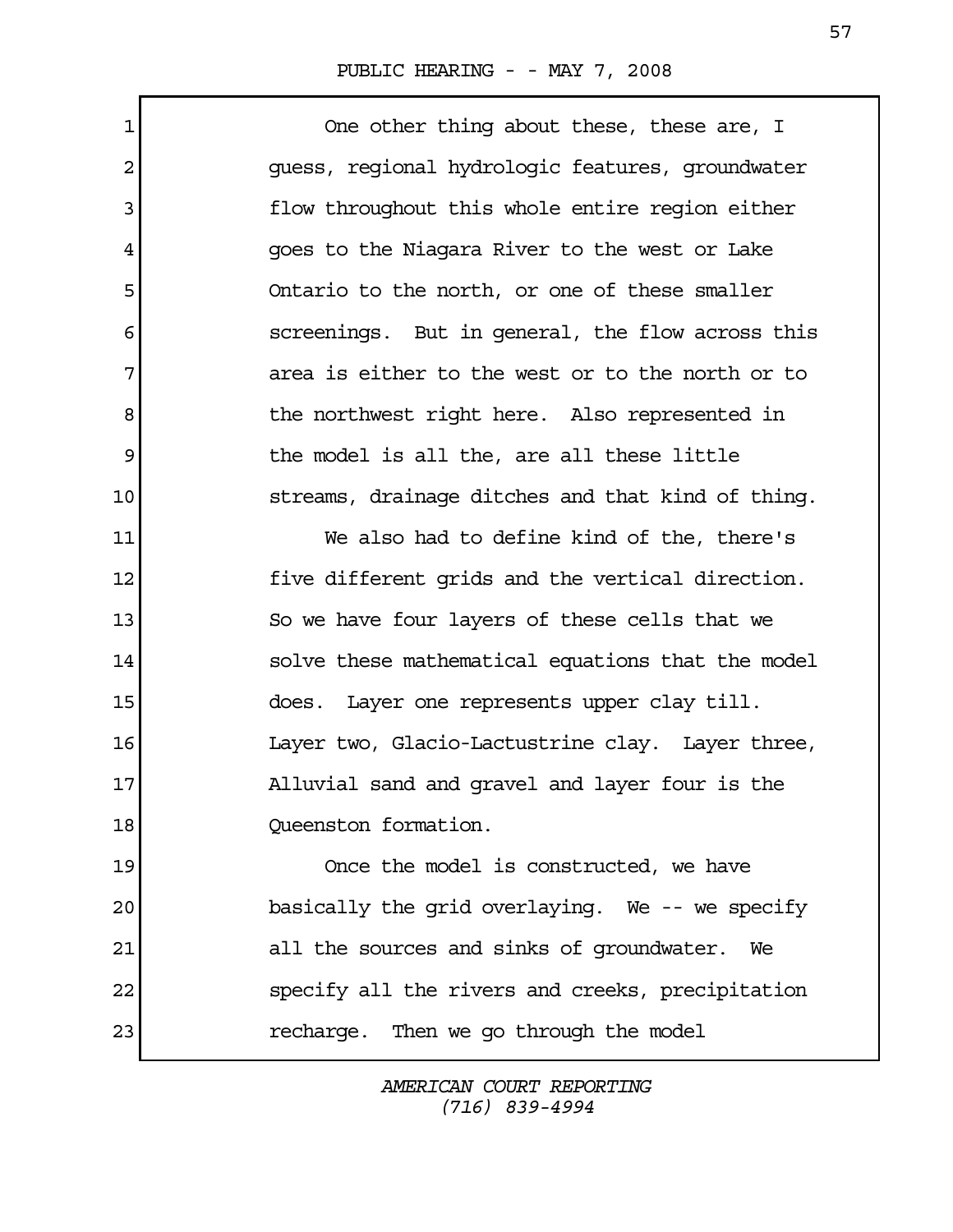Г

| $\mathbf 1$ | calibration process and that involves adjusting   |
|-------------|---------------------------------------------------|
| 2           | some of these parameters in the model within      |
| 3           | observed ranges. So we use the field data to      |
| 4           | kind of bracket how far we can move some of these |
| 5           | parameters. And we honor the field data when we   |
| 6           | have it. We adjust these so that we get a good    |
| 7           | match between field observations and what's       |
| 8           | predicted by the model.                           |
| 9           | In our case, we used the water level              |
| 10          | variations elevations measured in monitoring      |
| 11          | wells. We use these to evaluate how accurate our  |
| 12          | model is in terms of being able to make           |
| 13          | predictions and we achieve a very good            |
| 14          | calibration of the mean residual. Our residual    |
| 15          | was the difference between observed and           |
| 16          | stimulated water levels at each of these wells.   |
| 17          | The mean residual was less than point one feet.   |
| 18          | So you can't really see it very well, but most of |
| 19          | these residuals are less than two feet on the     |
| 20          | Niagara Falls Storage Site. And we also -- the    |
| 21          | model does a good job matching the general trend  |
| 22          | in water levels across this site as well.         |
| 23          | So with that I am going to let Don talk a         |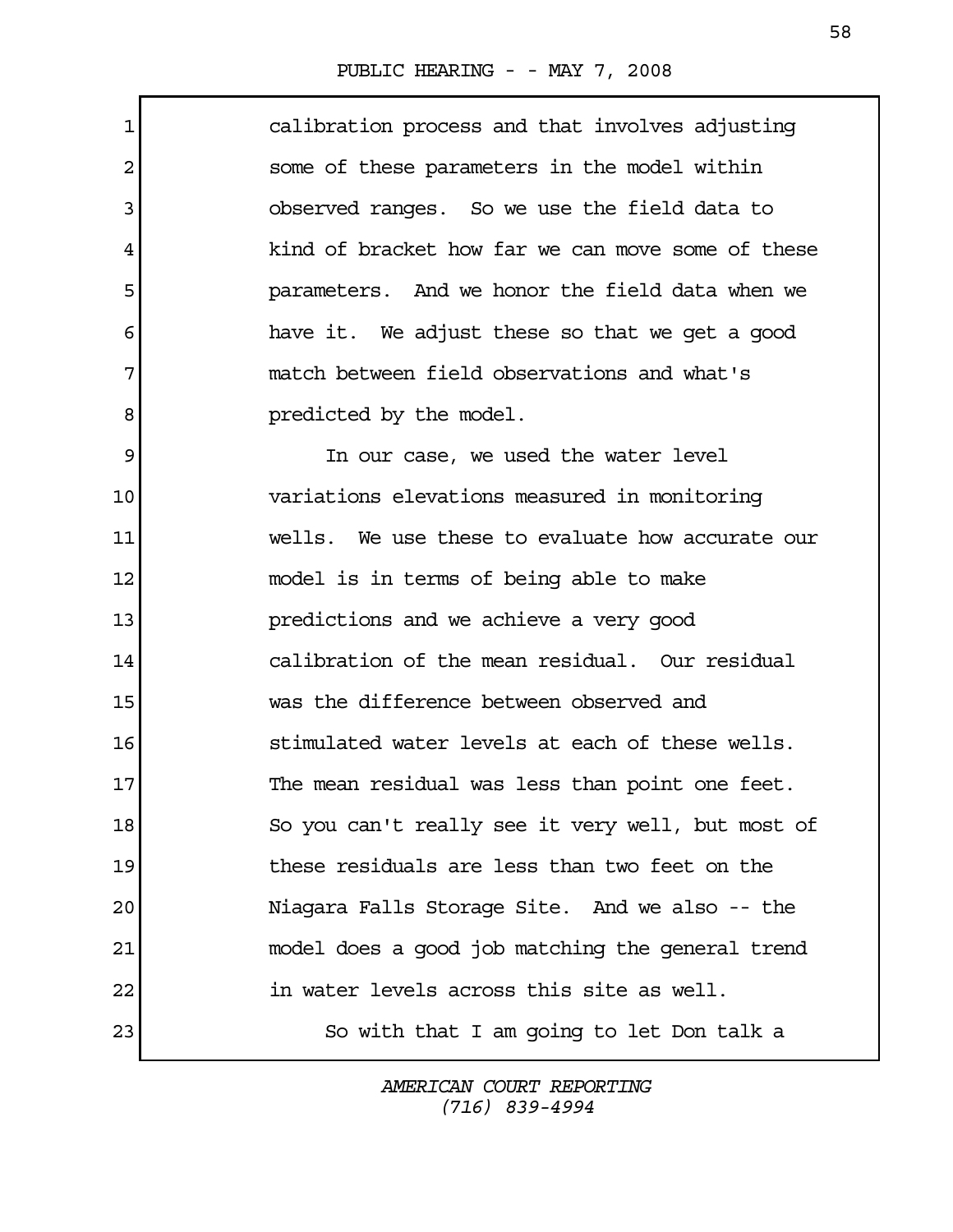1 little bit about the contaminant transport and 2 also some of the modeling results. 3 MR. DEMARCO: Thank you, Eric. So as 4 Eric had indicated, I am going to discuss some of 5 the solu transport components of the modeling 6 6 6 efforts and basically like when we looked at the 7 objective of the solu transport modeling, was to 8 be able to use the model to obtain some insight 9 into the questions of what is the concentration 10 spatially at a certain location in the model 11 domain both in space and in time. 12 So let's say, for example, if we have a 13 quantity of a constituent, let's say in the IWCS, 14 what we're looking to the model to provide us a 15 **prediction of is will this constituent migrate** 16 out of the IWCS based on our known understanding 17 of the geometry and physical characteristics of 18 the IWCS and the hydro-geology in the zone. Will 19 19 this constituent migrate from the IWCS and travel 20 with groundwater to, for example, a receptor or a 21 point such as the Niagara Falls Storage Site 22 property and if it does reach the property, when 23 does it reach it and what is the concentration.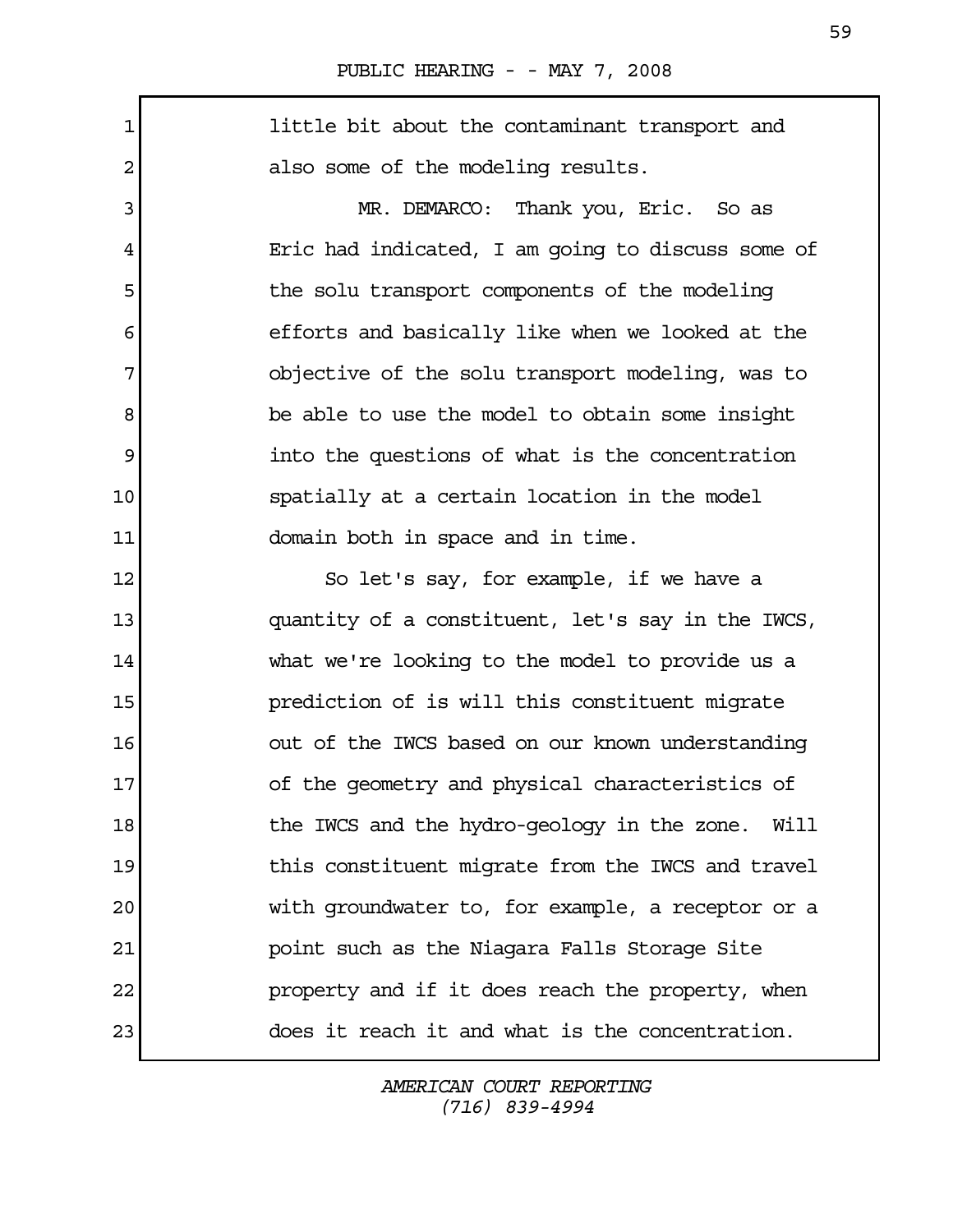1 and so we're looking to the model to provide 2 us with that type of information. But we're not 3 just looking at one constituent and we simulated 4 twenty-four different constituents. And as you 5 s follows can see here, the twenty-four constituents are 6 **listed.** And we selected these constituents, and 7 we limited it to twenty-four, but we selected 8 between based on various physical and chemical 9 properties of the constituents such as, for 10 example, the contaminant mass. Is the mass 11 present in a notable quantity on site, or 12 concentrations or solubility or mobility and 13 they're listed here on the slide. 14 Mobility is one that pertains to the ability 15 of the contaminant to move. Some contaminants --

16 some constituents are highly absorbed and they 17 don't have a tendency to move. So we took that 18 into consideration looking at constituents that 19 are more mobile in selecting this list of 20 twenty-four constituents that we simulated.

21 And as you can see here, they're grouped 22 into three different categories. We have our 23 radionuclides in a box at the top. We have some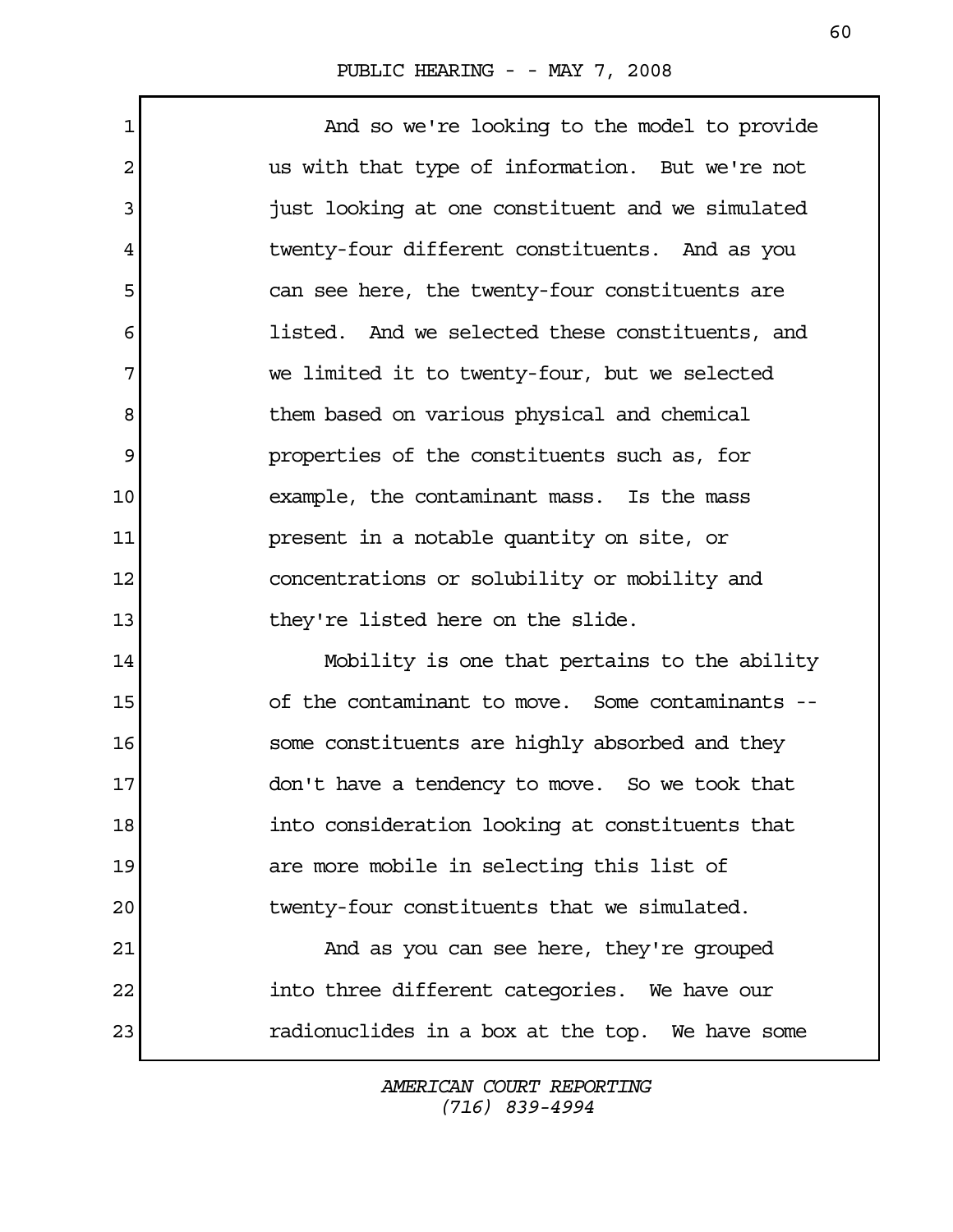1 metals here in the middle of the screen and then 2 at the bottom we also have some chlorinated 3 solvents, including the, you know, the bis that 4 Dave referred to. So we narrowed it down to 5 these twenty-four constituents and then based on 6 extensive field data that's been collected, we 7 The then took that data and put it into the model. 8 Data for example, the reported concentrations of 9 various constituents in groundwater. So here we 10 mapped out the plumes and we took that 11 **information and we incorporated it into the model** 12 so the model will then be able to, during its 13 simulations, account for the movement of these 14 plumes.

15 As Dave pointed out, there was also some 16 contamination identified within the soil and 17 although this contamination was not necessarily 18 in the groundwater at this point, we considered 19 19 the possibility that it may then leach from the 20 soil down to the groundwater and then from there 21 migrate with the groundwater. And considering 22 the simulation times that we're looking at, we're 23 looking at simulations extending out to ten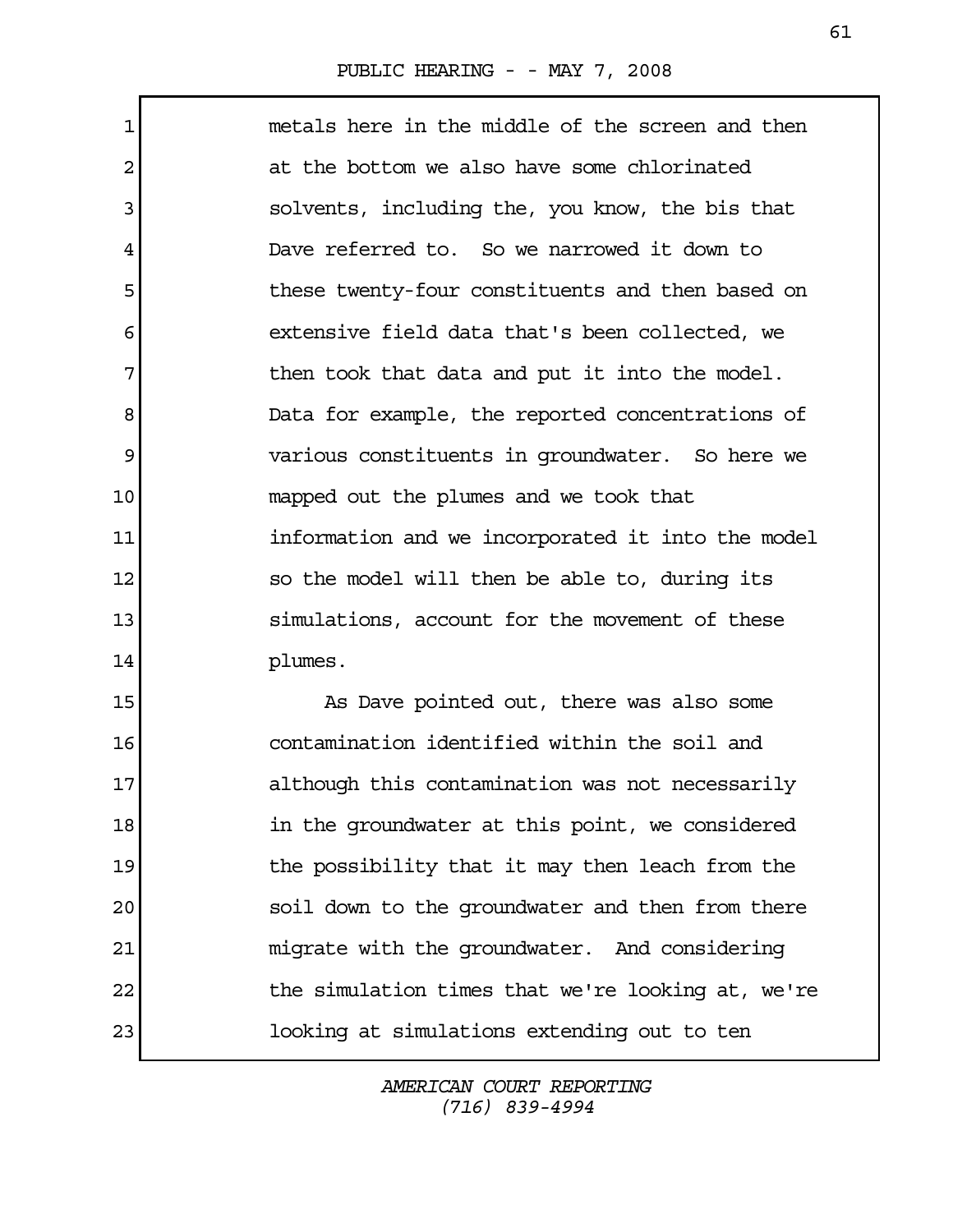1 1 1 thousand years; some of these processes take 2 time.

3 But over that time frame, you know, we 4 realize, you know, these are things we have to 5 consider, are these contaminants going to migrate 6 through the soil and so on. And then, of course, 7 we have up here the wastes that are within the 8 IWCS. Of course the IWCS accounting for the bulk 9 of the radionuclide material on the site. And in 10 doing the solu transport model, a lot of our 11 effort focused on the IWCS. And so as you can 12 see here on this slide, it shows the schematic of 13 13 the IWCS and some of the physical processes that 14 our modeling had to account for.

15 And now as Eric had indicated, we built a 16 three-dimensional model that simulates 17 groundwater flow and when looking at the solu 18 18 transport modeling, in particular, the transport 19 modeling for the IWCS, we went to two other tools 20 to perform -- to, you know, to determine the 21 concentrations that are getting down to 22 groundwater the most accurate way that we could. 23 And one of the tools that we used is called a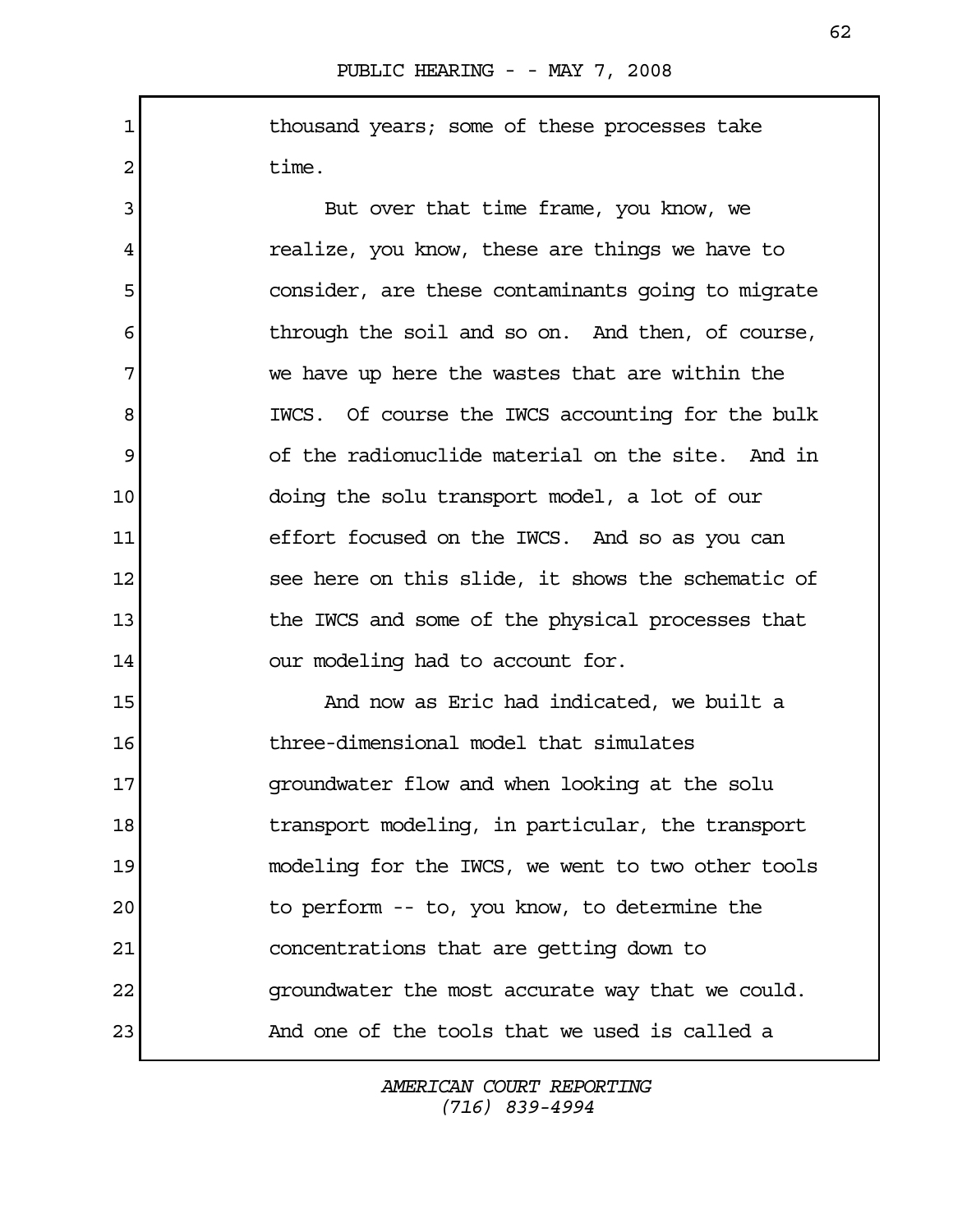$\mathbf{r}$ 

| $\mathbf 1$    | help model. Now the help model is a very          |
|----------------|---------------------------------------------------|
| $\overline{2}$ | commonly used model to calculate the infiltration |
| 3              | through a landfill. Through a layered system      |
| 4              | such as we have here in the IWCS. And the help    |
| 5              | model will account for several of these processes |
| 6              | that are illustrated here such as precipitation   |
| 7              | and runoff and so on, and it will calculate the   |
| 8              | infiltration into the IWCS.                       |
| 9              | So we ran the help model and came up with a       |
| 10             | prediction of how much water are we expecting to  |
| 11             | get into the IWCS. And then here we just see a    |
| 12             | little cutaway showing a sort of schematic ladder |
| 13             | and so on. And then understanding, you know,      |
| 14             | looking at the model predictions of the water     |
| 15             | flow into the cell, we then went to another model |
| 16             | to simulate the one-dimensional solu transport    |
| 17             | through the cell, and understanding in each bay,  |
| 18             | each bay has its own different thicknesses of     |
| 19             | units, different quantities of waste and so on.   |
| 20             | So we then used that one-dimensional model        |
| 21             | in conjunction with the predicted water flux to   |
| 22             | come up with an estimate of the concentrations    |
| 23             | that are coming out of the bottom of the IWCS and |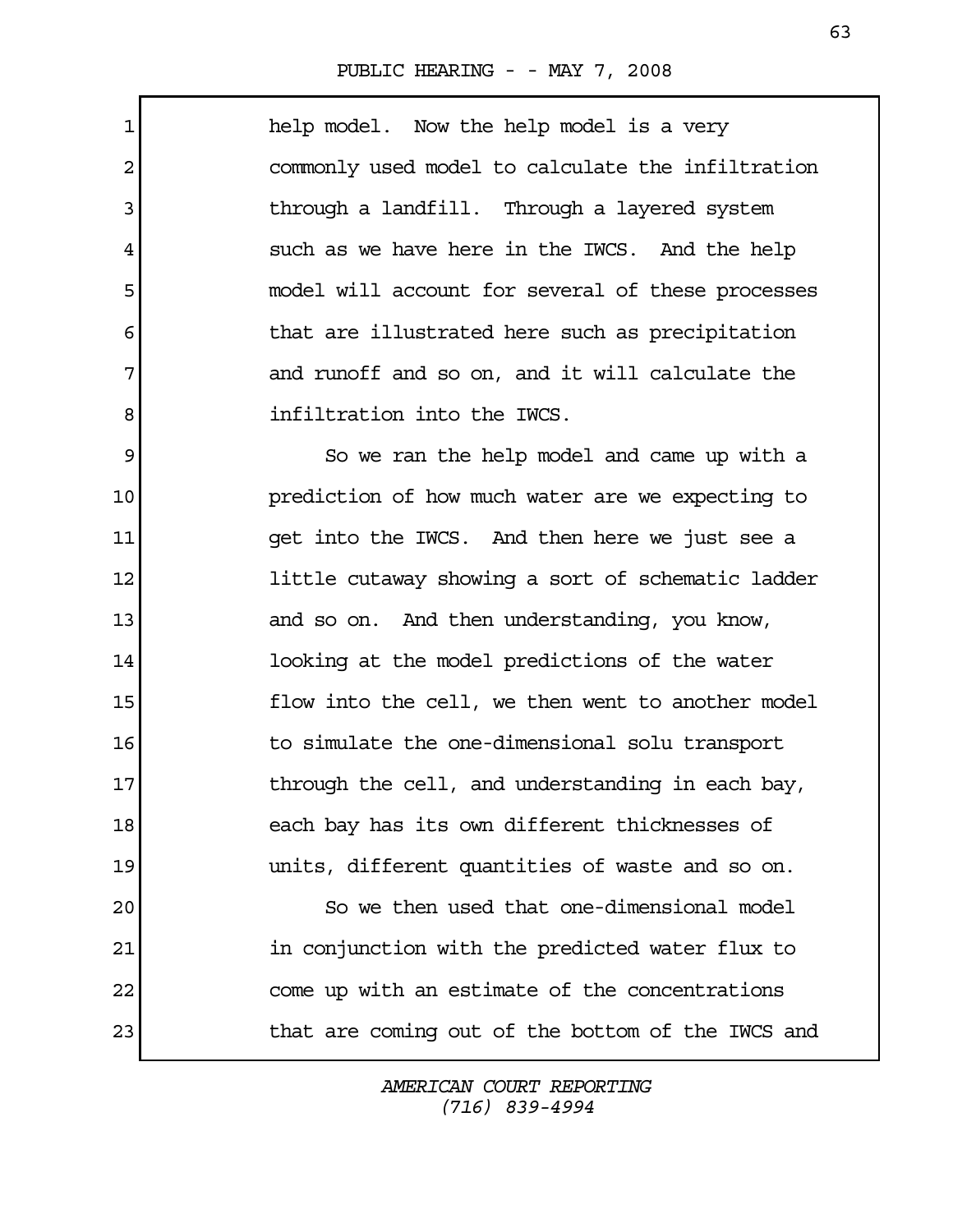$\Gamma$ 

| $\mathbf{1}$ | it's those concentrations that we then input into |
|--------------|---------------------------------------------------|
| 2            | the 3D model to then use as a basis for, you      |
| 3            | know, the predictions of these transports across  |
| 4            | the site and so on.                               |
| 5            | So the solu transport model then                  |
| 6            | incorporated an extensive amount of data and      |
| 7            | information that had been collected. This         |
| 8            | information was put into the model under various  |
| 9            | QAQC control and so on and run. And then we have  |
| 10           | results. But now the challenge that we're faced   |
| 11           | with is how do we look at these results and how   |
| 12           | do we interpret them. And one of the tools that   |
| 13           | we go to that we find to be very useful is to     |
| 14           | look at animations. Okay, and so what we have     |
| 15           | here, I am showing a preview screen of an         |
| 16           | animation that will start running in a minute but |
| 17           | just to orient you with some of the features that |
| 18           | are on the screen, before I run the animation     |
| 19           | first. So you can see here we have a planned      |
| 20           | view of the Niagara Falls Storage Site. You can   |
| 21           | see the IWCS of course and I will just draw your  |
| 22           | attention down here, time equals zero. As I run   |
| 23           | the animation, you'll see time move forward.      |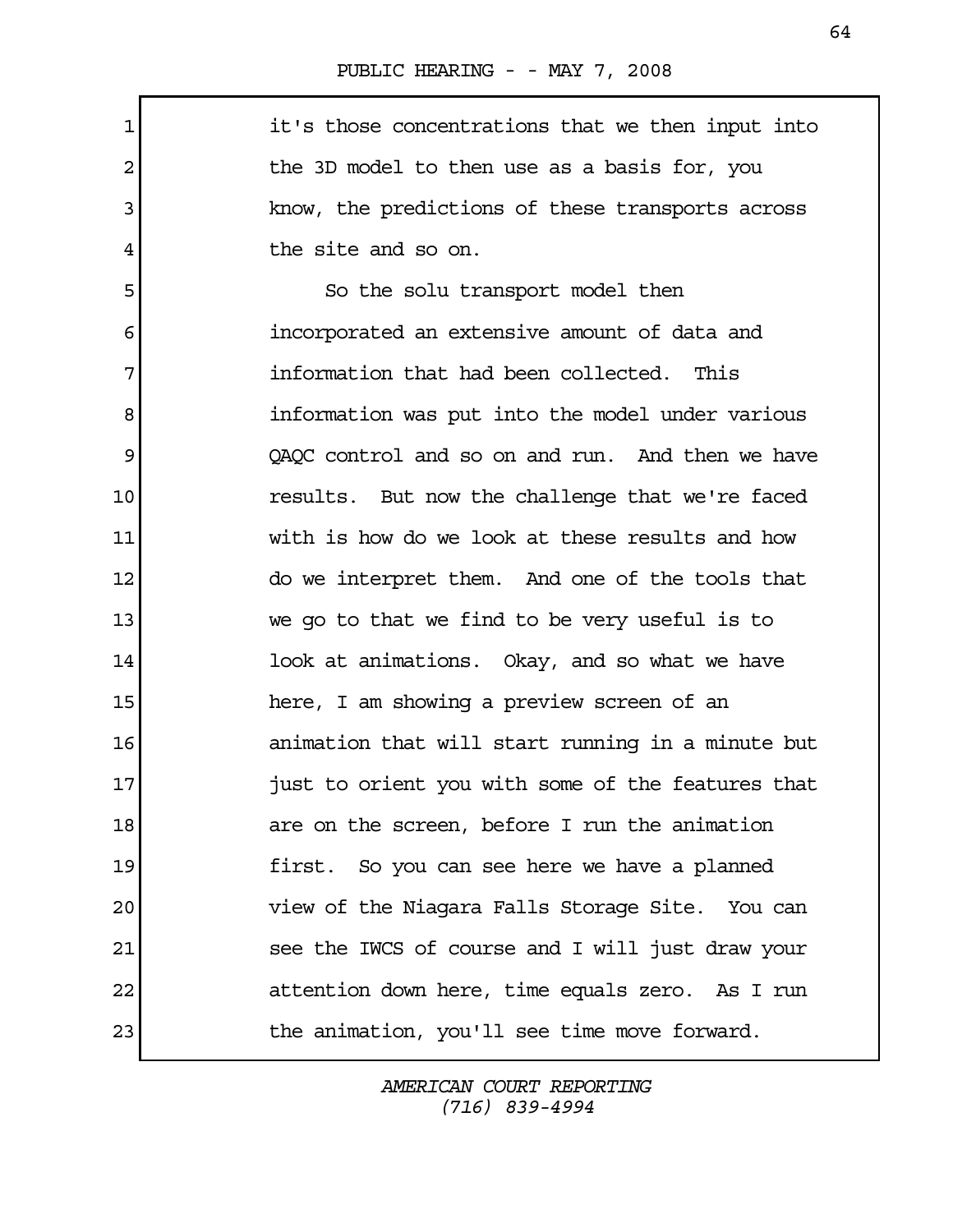1 You can see on the Niagara Falls Storage 2 Site property here, there are various colored 3 **1** regions which correspond to the groundwater 4 plumes that have been measured. And looking up 5 at the ledge in here, we can see that the ledge 6 stands from, this is for uranium transport, and 7 1 it spans from a background concentration up to 8 a bigher levels. So these existing groundwater 9 plumes, they're already in the -- in the 10 groundwater at this point. The model is right at 11 zero ready to run and so we see that they're 12 12 there. And you can see here also there is shown 13 some contours of hydraulic head indicating the 14 groundwater flow direction and a couple cross 15 sections. So we have A to A prime here. This is 16 a slice through the model, so then we can look at 17 and in the lateral transport of these plumes 18 and IWCS constituents, but we can also look at 19 19 the movement predicted by the model in a vertical 20 sense. 21 And so this cross section A to A prime is 22 then shown up here and you can even make out the

> AMERICAN COURT REPORTING (716) 839-4994

23 sort of topography feature here, this is the IWCS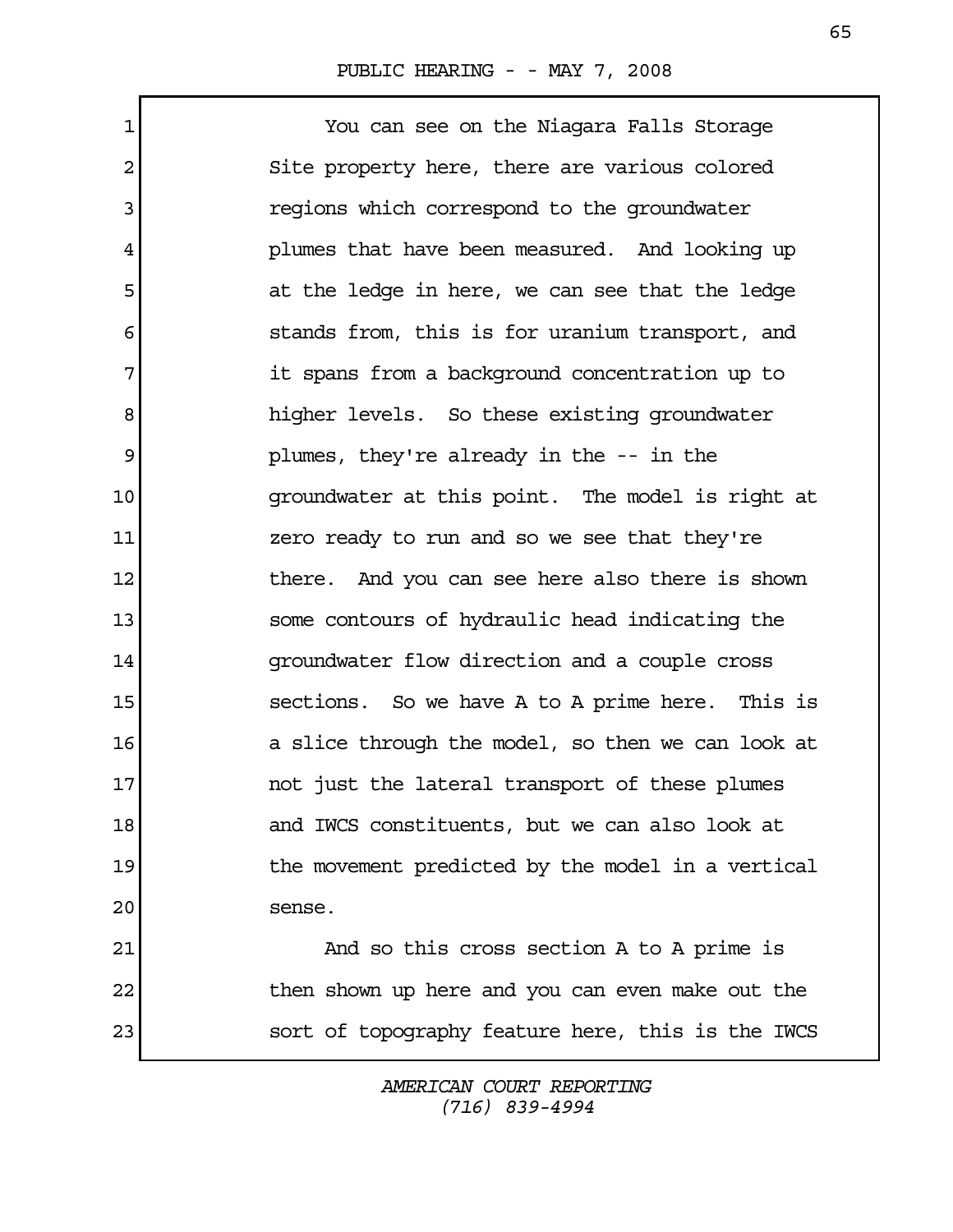1 vertically exaggerated in this image up here and 2 it goes across. So the A to A prime. And 3 likewise we have B to B prime coming up here and 4 B to B prime and notice here how this cross 5 section crosses across two plumes and you can see 6 how those groundwater plumes are also shown in 7 The cross section. 8 8 So, Dave, if you would just, yeah, go ahead 9 and start it. Okay, so this must have been when 10 10 the power outage happened at the site. Okay, 11 11 there we go. It looks as though maybe we could 12 even just go back a slide. So if you just take 13 13 the mouse and left click with the mouse on the

14 image itself, there you go. Okay, so what you 15 can see here, we can see some vertical movement 16 **here coming from, this is a C soil source.** Some 17 of the contamination that we have seen in soil, 18 18 the model predicting that it gets down to the 19 groundwater table. We're coming up to 380 years 20 now. But you can also see here we have some 21 waste being, the model is predicting that these 22 wastes are moving out of the IWCS at this time 23 and but you will notice here too that many of the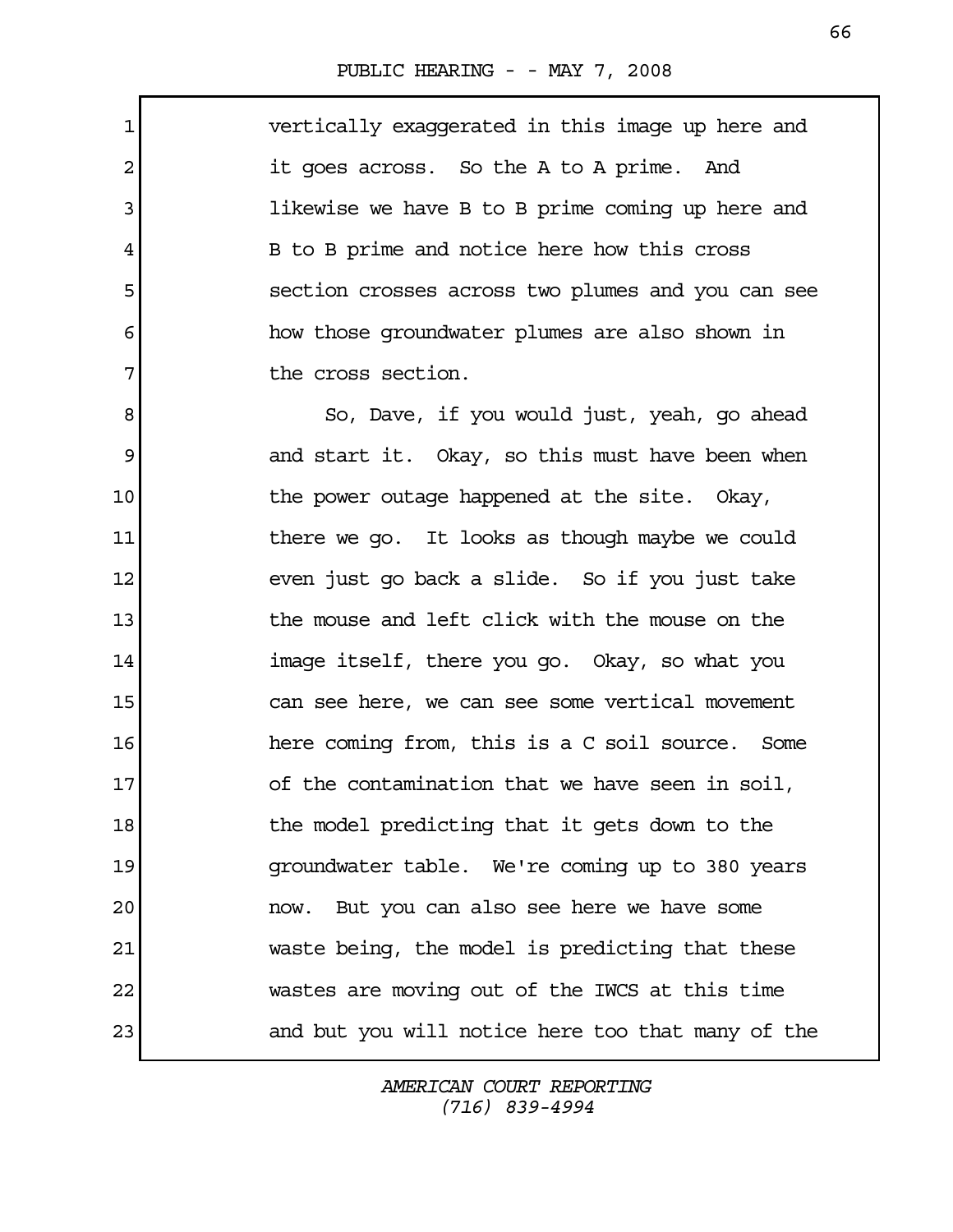1 existing plumes remain fairly mobile even after 2 800 years, this is going to run up to a thousand 3 years, the plumes are remaining somewhat 4 stationary. And this is a reflection of the 5 permeability of that upper clay till. And so we 6 looked at the animations as one way of 7 visualizing and understanding our model results. 8 Another way we look at it, is we look at, okay, 9 let's look at the specific concentrations, for 10 example, at the property boundary. We're 11 interested in looking at these predictions, see 12 how the model predicts concentrations of property 13 boundary. And so in a querying of concentration 14 property boundaries, we find that of course 15 here's this contentious plume up in the northwest 16 corner. It's a groundwater plume that is 17 suspected to be already at the boundary. It's 18 based on a couple of well points there but it --19 at time equals zero, the concentrations are 20 suspected to be crossing the boundary. 21 And, of course, this is an area where these 22 concentrations are not in any way associated with 23 the waste coming; that's stored within the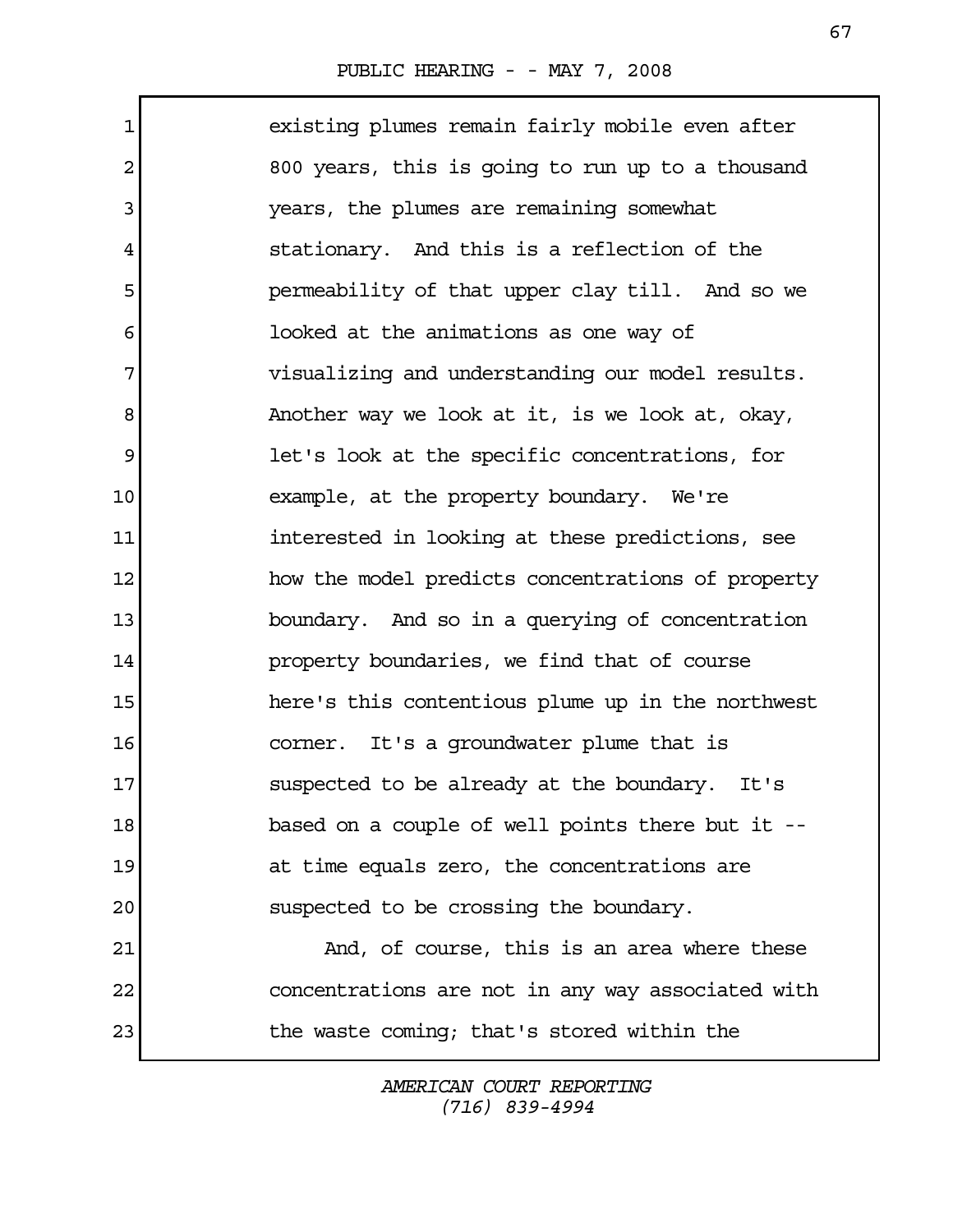| $\mathbf 1$ | Interim Waste Containment Structure and the      |
|-------------|--------------------------------------------------|
| 2           | source of this plume is different, this is       |
| 3           | uranium and this is also an area too where       |
| 4           | groundwater is not being used for any source of  |
| 5           | drinking water or anything like that but for the |
| 6           | sake of comparison we're showing it here.        |
| 7           | But that is the only -- the only constituent     |
| 8           | of the twenty-four that we simulated that        |
| 9           | reaches, is predicted to reach the property      |
| 10          | boundary within a thousand years. And so then    |
| 11          | our solu transport model is telling us that we   |
| 12          | have these twenty-four constituents in there. We |
| 13          | let it run out. We ran it out to ten thousand    |
| 14          | years but just looking at the first thousand     |
| 15          | years, this is the only one that occurs at times |
| 16          | zero.                                            |
| 17          | We also looked at constituents that are          |
| 18          | predicted to exceed background or MCL            |
| 19          | concentrations within the property boundary and  |
| 20          | there was a number of constituents that are      |
| 21          | listed here which -- which did exceed background |
| 22          | or MCL values and many of those, like uranium up |
| 23          | here, exceedance is already occurring. Although  |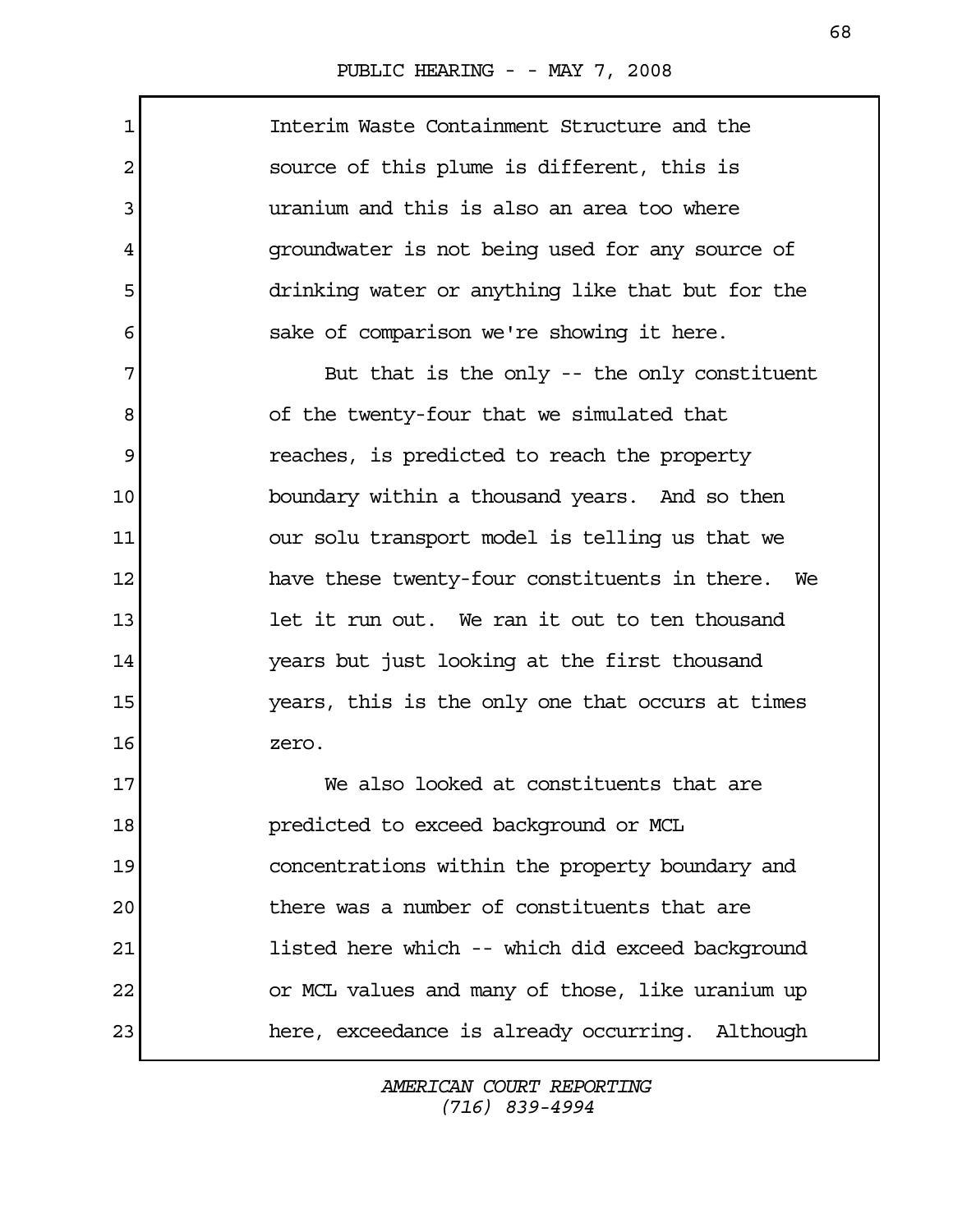1 here we find out the case is for arsenic, the 2 model is predicting that after 400 years the 3 concentrations of arsenic in the groundwater will 4 exceed a background value based on the model 5 **1** result. 6 So in summary and just to sort of capture 7 The modeling efforts, we developed a 8 18 18 three-dimensional model of groundwater flow. It 9 was a regional model but it incorporated a lot of 10 data, not just of the Niagara Falls Storage Site, 11 but adjacent properties. And the model was then 12 calibrated to observe groundwater data and then a 13 solu transport model was then adapted to run in 14 conjunction with this 3D flow model. 15 And the solu transport model is telling us a 16 **few things and I have just put -- kept taking** 17 17 three saline points here to put on this slide and 18 it's that within the Niagara Falls Storage Site 19 there are a number of constituents that are 20 predicted to exceed background concentrations or 21 MCLs within a thousand years and they are listed 22 here as I had just presented on the last slide. 23 And we have here also this point that is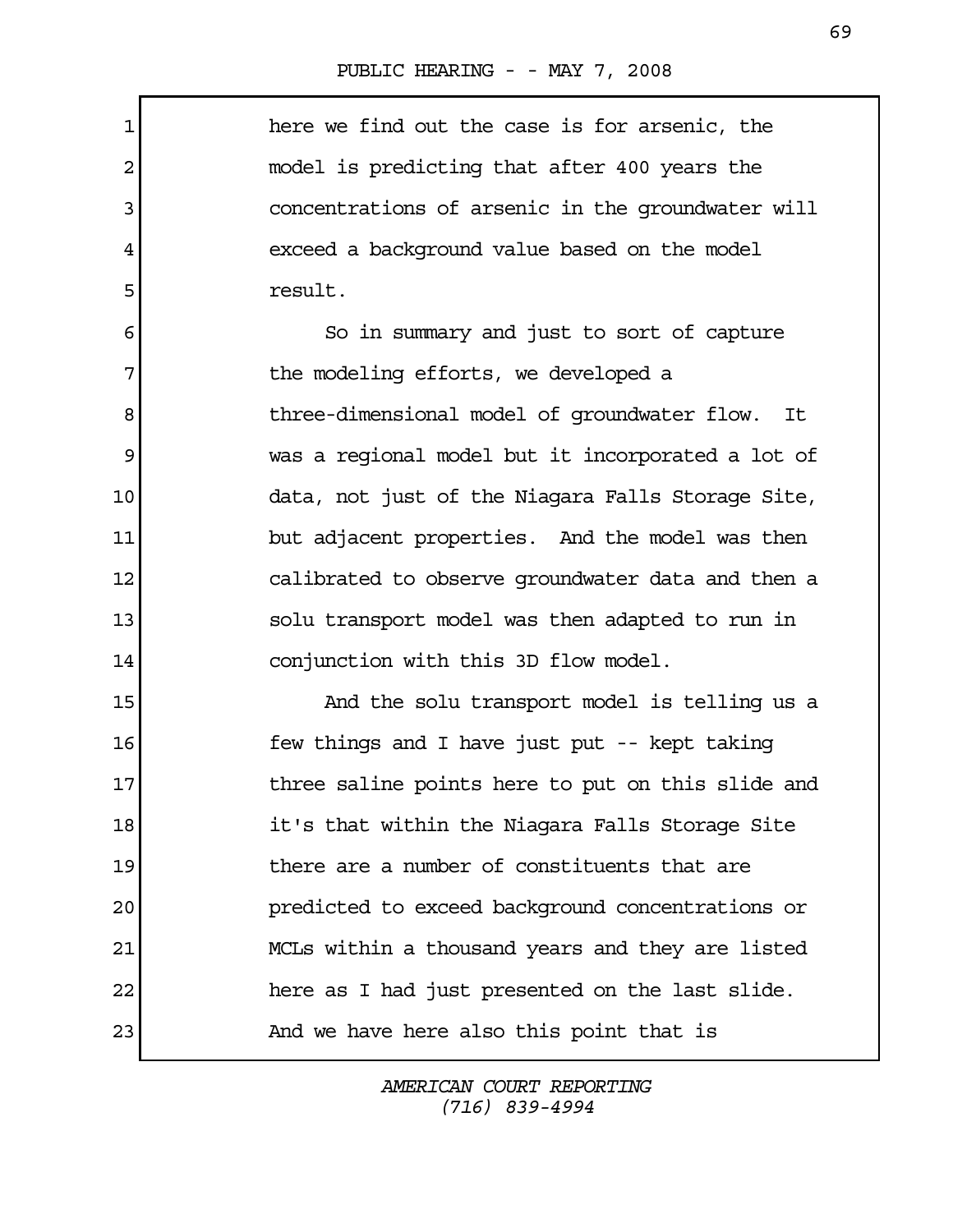| $\mathbf 1$    | indicating that again the model is predicting     |
|----------------|---------------------------------------------------|
| $\overline{2}$ | that there are, of the twenty-four constituents   |
| 3              | simulated, none will be elevated beyond MCL or    |
| 4              | background levels at the NFST property boundary   |
| 5              | with the exception of uranium, which is currently |
| 6              | exceeding those background values.                |
| 7              | And also, you know, this is one result here       |
| 8              | that I put into the summary but I didn't          |
| 9              | necessarily mention it in the previous slides and |
| 10             | that is we also -- in addition to looking at the  |
| 11             | concentrations and a lateral sense of a boundary  |
| 12             | within a site, we also looked at what the model   |
| 13             | predicted the concentrations to be below the cell |
| 14             | and so we found that an exceedance of uranium,    |
| 15             | that is uranium exceeding a background or MCL     |
| 16             | value occurs after 160 years, okay.               |
| 17             | So this is a model prediction that then           |
| 18             | accounts for, you know, we have the help modeling |
| 19             | predicts the flux, we have the one-dimensional    |
| 20             | solu transport modeling and then it's that one    |
| 21             | dimensional solu transport modeling, it's like    |
| 22             | how long is it going to take based upon our       |
| 23             | understanding of the integrity of the cell and so |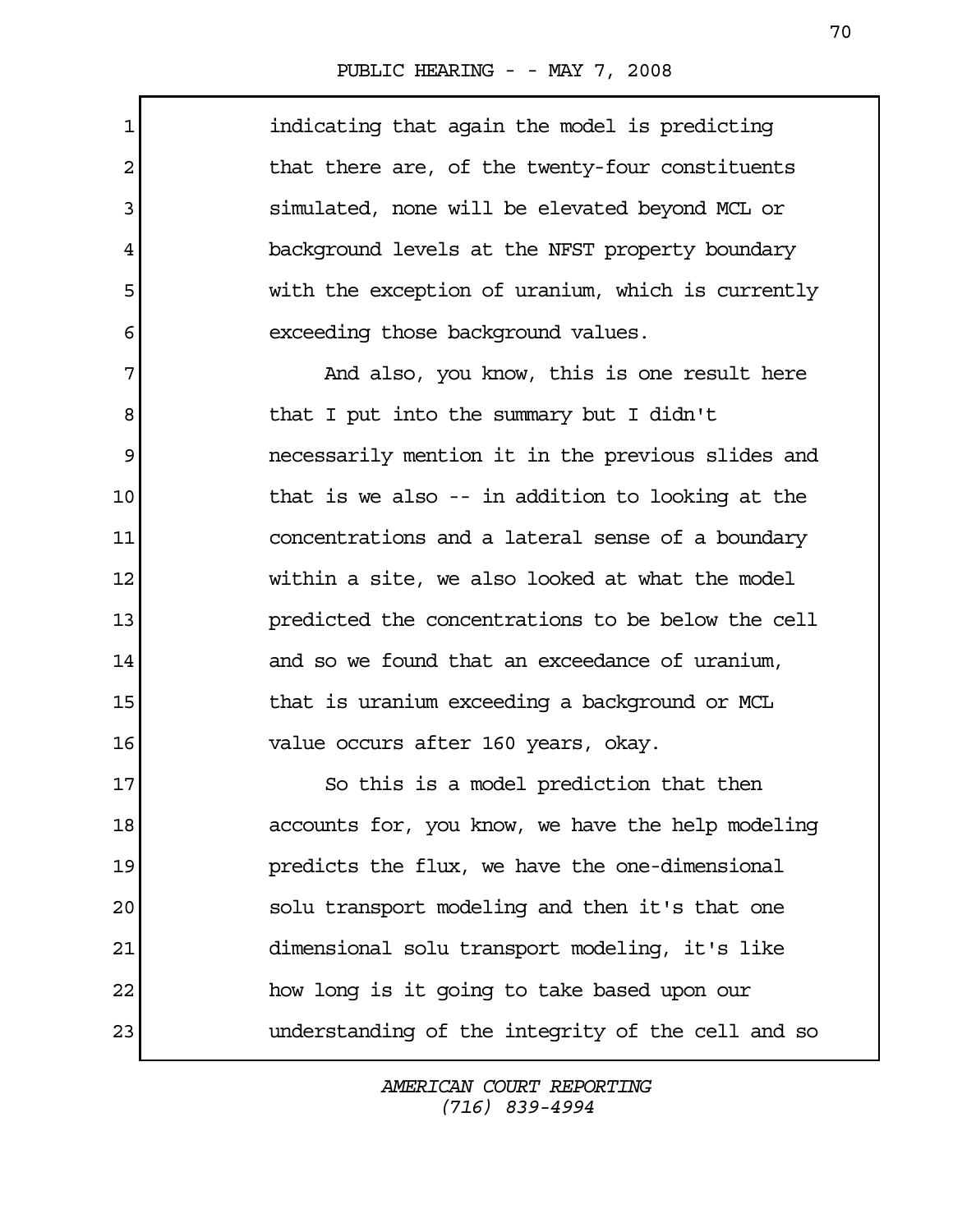| $\mathbf{1}$ | How long is it going to take for<br>on.           |
|--------------|---------------------------------------------------|
| 2            | concentrations within a cell to migrate outward   |
| 3            | and the model indicates it's 160 years.           |
| 4            | So on that note that concludes our                |
| 5            | presentation of the modeling. And we look         |
| 6            | forward to answering any questions or providing   |
| 7            | any additional information that might not have    |
| 8            | been covered.                                     |
| 9            | MR. KOWALEWSKI: Okay. Folks, before we            |
| 10           | open up the next round of questions and answers,  |
| 11           | what I wanted to do for you is to kind of put all |
| 12           | of this information into context for you. What    |
| 13           | does the future hold, what is the Corps required  |
| 14           | to do in the short-term with regards to this      |
| 15           | Remedial Investigation Report and the data        |
| 16           | generated by it.                                  |
| 17           | We're really doing three of four things at        |
| 18           | once over the next several months. First, we're   |
| 19           | gathering your questions or concerns or input     |
| 20           | from this meeting from anything we receive        |
| 21           | through the mail, through the internet, to plan   |
| 22           | for another meeting in August. And the purpose    |
| 23           | of the meeting in August is to follow up from     |
|              |                                                   |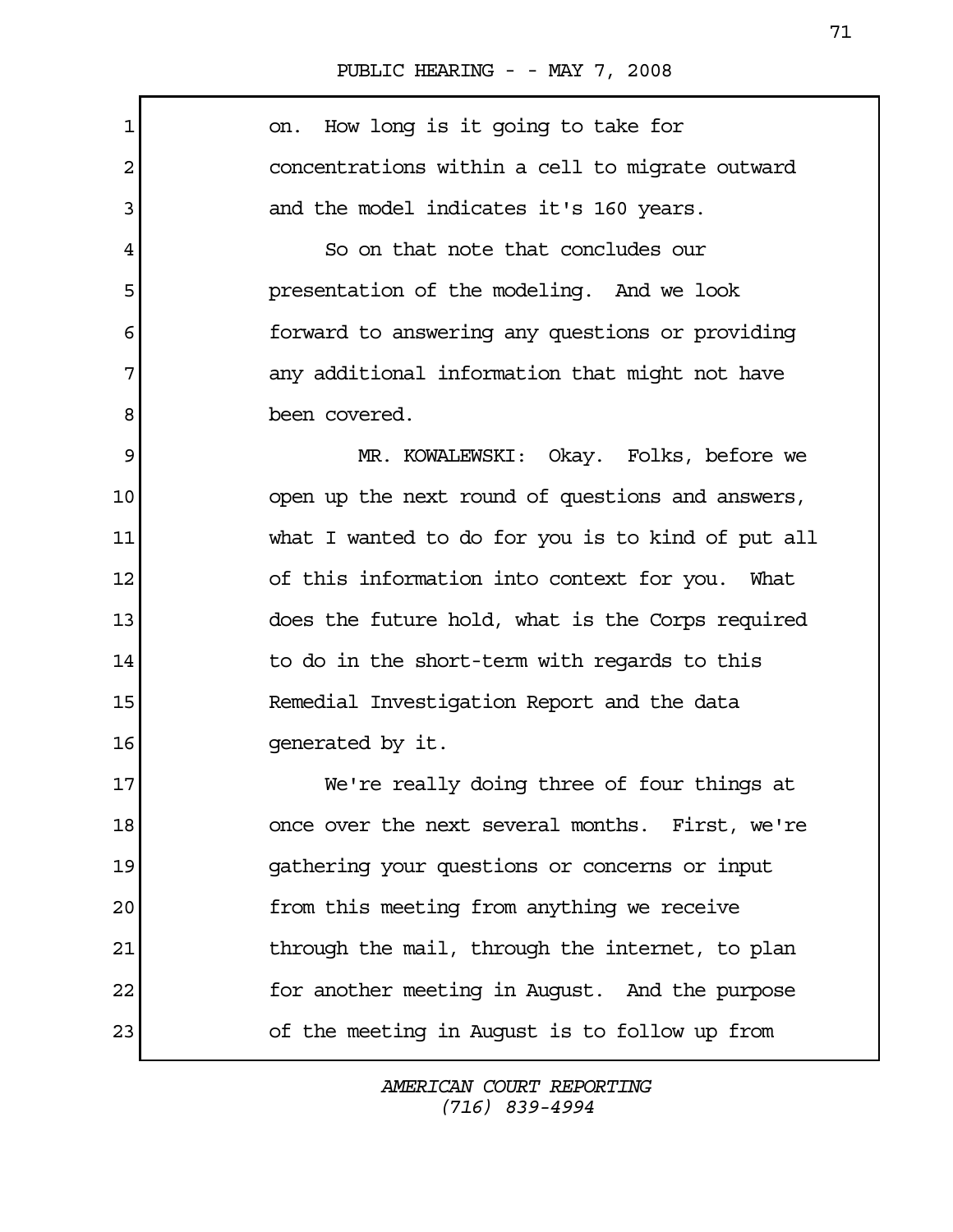1 1 1 tonight's presentation and focus on those topics 2 1 3 into some more depth on, okay. 4 So we are looking for that input tonight. 5 We'll accept it up into, through July. But we 6 will begin putting our presentation together in 7 July and come back out here to the community in 8 August to re-engage you on these topics. 9 We are also taking a look at our 10 Environmental Surveillance Program. That's the 11 program that's been run for the last twenty or so 12 years that measures the environment around the 13 **property to ensure that there's no dose to the** 14 public and there is no risk. We're taking the 15 data and what we know from this investigation 16 report to adjust our sampling, adjust our 17 **procedures to make sure that we capture new** 18 information that was not included in the 19 Environmental Surveillance Program when it was 20 started. 21 And finally, this data will eventually 22 support a feasibility study. And the feasibility 23 study is the vehicle by which the Corps will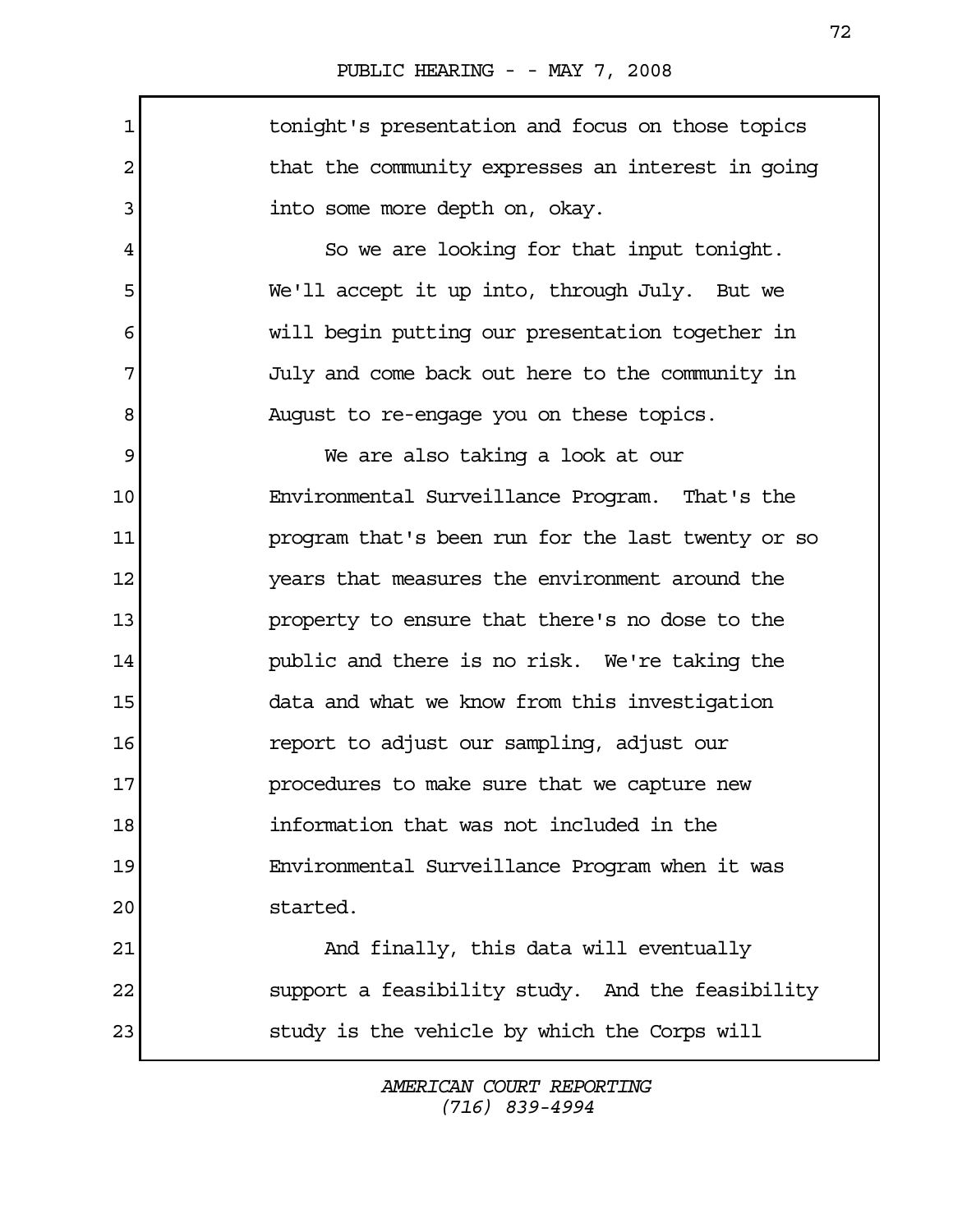Г

| $\mathbf 1$ | evaluate alternatives, long-term alternatives for |
|-------------|---------------------------------------------------|
| 2           | this site. And so we face a decision here and     |
| 3           | we're thinking it's going to be in the fall of    |
| 4           | this year to address some of Dr. Beck's concerns  |
| 5           | and others. Has the Corp gathered enough          |
| 6           | information and have a solid enough understanding |
| 7           | of this site to resume the feasibility study and  |
| 8           | to start identifying and evaluating alternatives. |
| 9           | That's what we face over the coming months        |
| 10          | and we will address these concerns and questions  |
| 11          | specifically and ultimately the Corps of          |
| 12          | Engineers faces a decision on whether or not      |
| 13          | additional IR data required. So that's why your   |
| 14          | input is important now. We have deliberately      |
| 15          | built that into the process so that we may get an |
| 16          | educated decision when we restart and resume the  |
| 17          | feasibility study.                                |
| 18          | With that I'll open up again for questions        |
| 19          | and answers and, Arleen, if you want come up and  |
| 20          | help facilitate again. And again, any Corps team  |
| 21          | member that wishes to contribute to the answer,   |
| 22          | please do so and we'll follow up to these         |
| 23          | questions with a written response on our website. |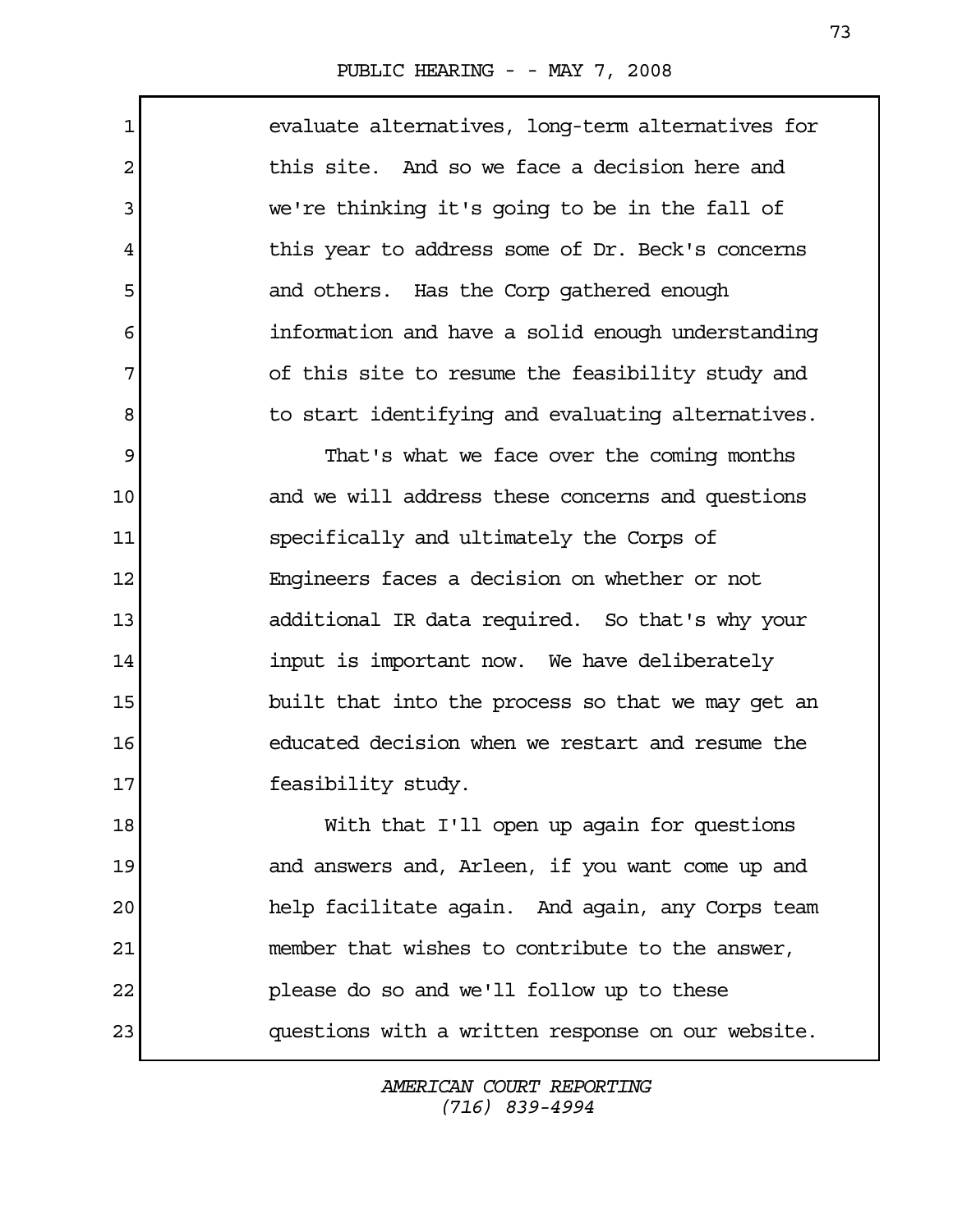1 MR. KREUSCH: Okay, we're set to go, who 2 has a question to start? Amy. 3 AMY: Just a couple comments, a 4 couple requests. First of all, very pleased to 5 hear that we have until the end of June to 6 6 provide comments, although given the fact that we 7 have got, you know, seven volumes of information, 8 submitting written comments or questions and then 9 getting back a presentation in August is a far 10 cry from the kind of dialoque from, you know, 11 regular interactions with the Army Corps that the 12 community doesn't have anymore in a different 13 13 type of format for folks who want to read in more 14 detail. 15 With respect to the Remedial Investigation 16 Presentation, I thought the points, the issues 17 **that were identified in the conclusion were** 18 excellent. My only problem is is that I disagree 19 with most of the conclusions but I thought in 20 terms of the key issues where we need more 21 dialogue, that a lot of them are contained in the 22 -- in that slide. And the gentleman who made a 23 reference to data gaps in the remedial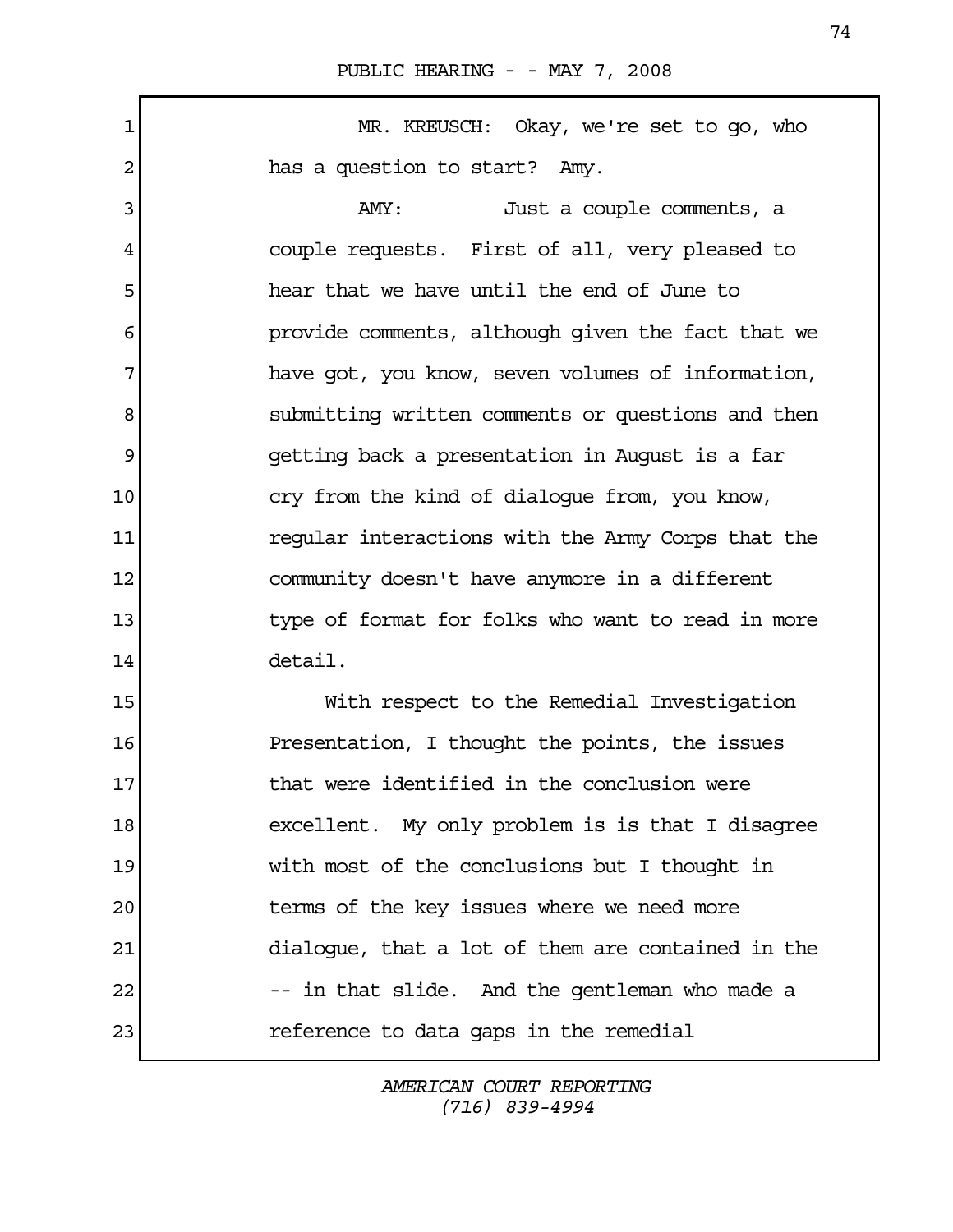$\Gamma$ 

| $\mathbf 1$    | investigation, I think for -- for those of you    |
|----------------|---------------------------------------------------|
| $\overline{a}$ | who have the time to go through those volumes and |
| 3              | read through it, the data gaps are very           |
| 4              | significant and as a result my comment on the     |
| 5              | modeling is with the best of intentions and that  |
| 6              | is AIC is an excellent firm. It's kind of a       |
| 7              | garbage in, garbage out situation for us. Again,  |
| 8              | with the best of intentions, there are            |
| 9              | limitations on the types of investigations that   |
| 10             | can be done on the site like this, if we can't do |
| 11             | any sort of intrusive analysis.                   |
| 12             | With respect to the requests, again, beyond       |
| 13             | the seven volumes, we have thousands and          |
| 14             | thousands of documents that are housed about the  |
| 15             | low site under something that is called the       |
| 16             | Administrative Record. The Army Corps has         |
| 17             | flip-flopped over the past two or three years as  |
| 18             | to whether or not it's going to maintain that on  |
| 19             | the internet and what we have in your written     |
| 20             | materials today is that it's going to be housed   |
| 21             | in hard copy in the Town of Lewiston Library,     |
| 22             | which in this day and age, is very limited public |
| 23             | access for an enormous volume of documents, which |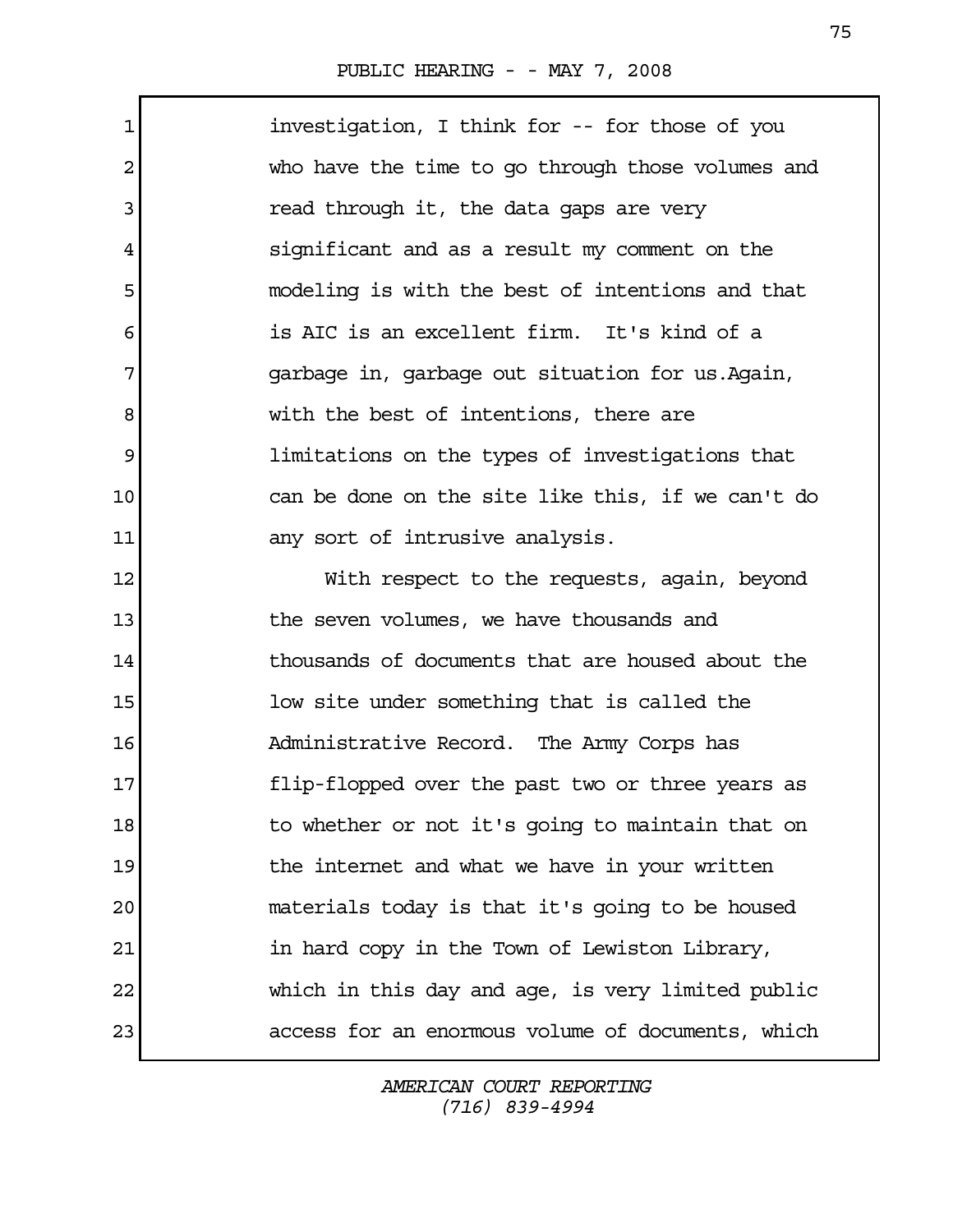1 in the Lewiston Library, costs us fifteen cents a 2 page to copy. Which would make your materials 3 bere probably worth millions.

 4 But in any case, for a community that has 5 very limited access to technical assistance, 6 sometimes, you know, to get an academic who has 7 qot a very narrow expertise that we need, they 8 might be in a different part of the country, a 9 different part of the world and we need to have 10 that access on the internet or we need some 11 assurance that when we make a request to the Army 12 Corps, that we get an entire, complete set of the 13 Administrative Record on disc so that we don't 14 have to run bake sales for ten years to supply 15 somebody in here to sit at the library and put 16 16 16 them up in a hotel for two months to read what is 17 on there as we face, as I think Bill made a very 18 good point, some very critical decisions here 19 over the next few years. So I would strongly 20 urge the Army Corps to reconsider where it's 21 going to house the Administrative Record and 22 would encourage you to think beyond a hard copy 23 in the Town of Lewiston Library.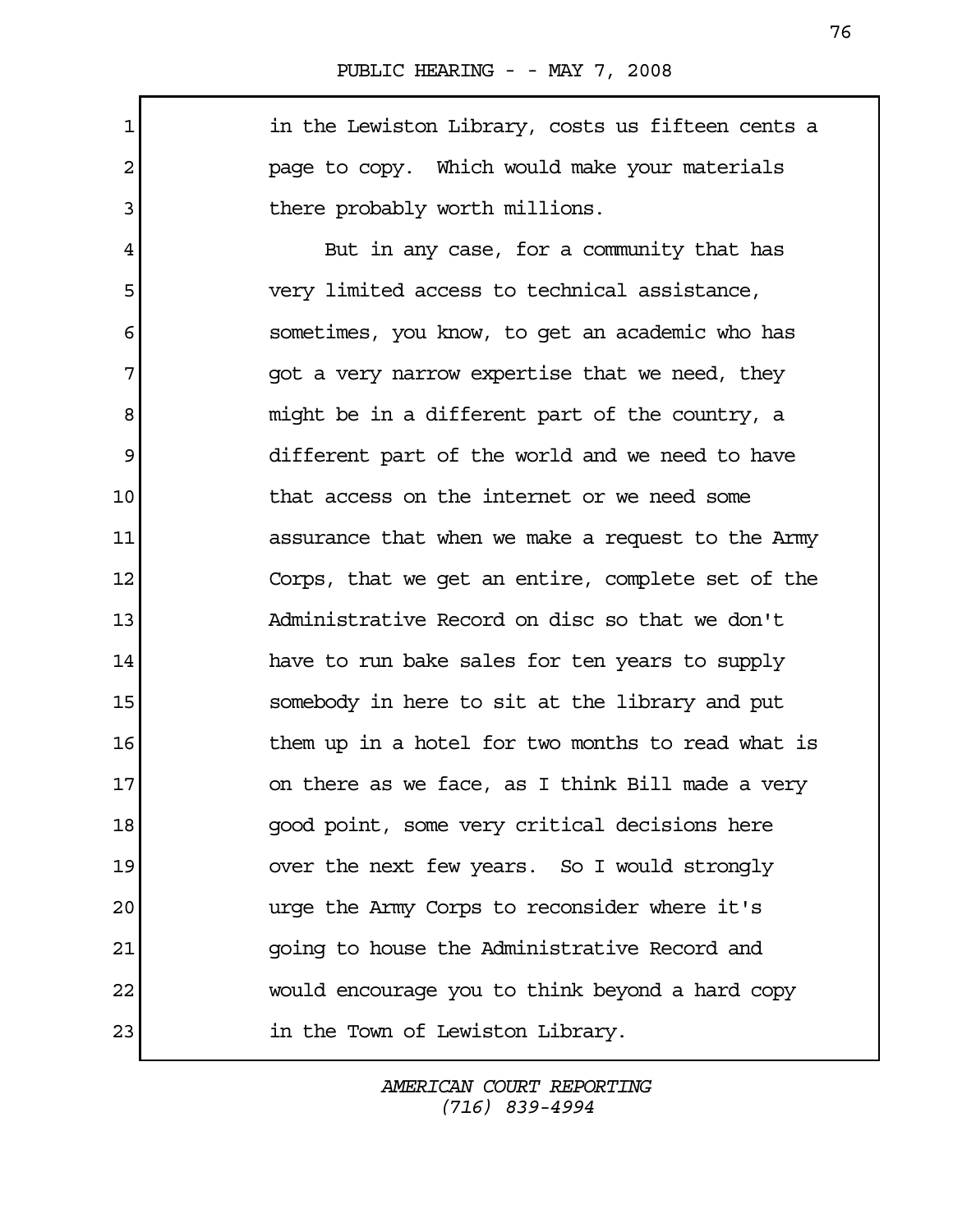| 1  | With respect to responsiveness, I hope that       |
|----|---------------------------------------------------|
| 2  | the Army Corps will not just respond to what it   |
| 3  | considers the most common community concerns but  |
| 4  | in keeping with the Department of Defense         |
| 5  | Guidelines per the Restoration Advisory Board,    |
| 6  | that they make a good faith attempt to address    |
| 7  | every single public concern, whether a majority   |
| 8  | or a minority so that all opinions, all           |
| 9  | questions, all voices, can be heard. And if we    |
| 10 | need to take an extra two weeks to do that or an  |
| 11 | extra three weeks, this community has been        |
| 12 | waiting 60 years to have this site cleaned up. I  |
| 13 | think any -- any person in this community with a  |
| 14 | question, I am certainly willing to wait to get   |
| 15 | answers to my questions to make sure that theirs  |
| 16 | are answered as well. Thank you.                  |
| 17 | Thank you. Bill, did you<br>MR. KREUSCH:          |
| 18 | want to?                                          |
| 19 | MR. KOWALEWSKI: Yeah, let me just try to          |
| 20 | respond to some of your concerns and I agree with |
| 21 | you and I think they are very valid concerns and  |
| 22 | let me provide a little update for you.<br>We     |
| 23 | recently calculated that we have got over a       |
|    |                                                   |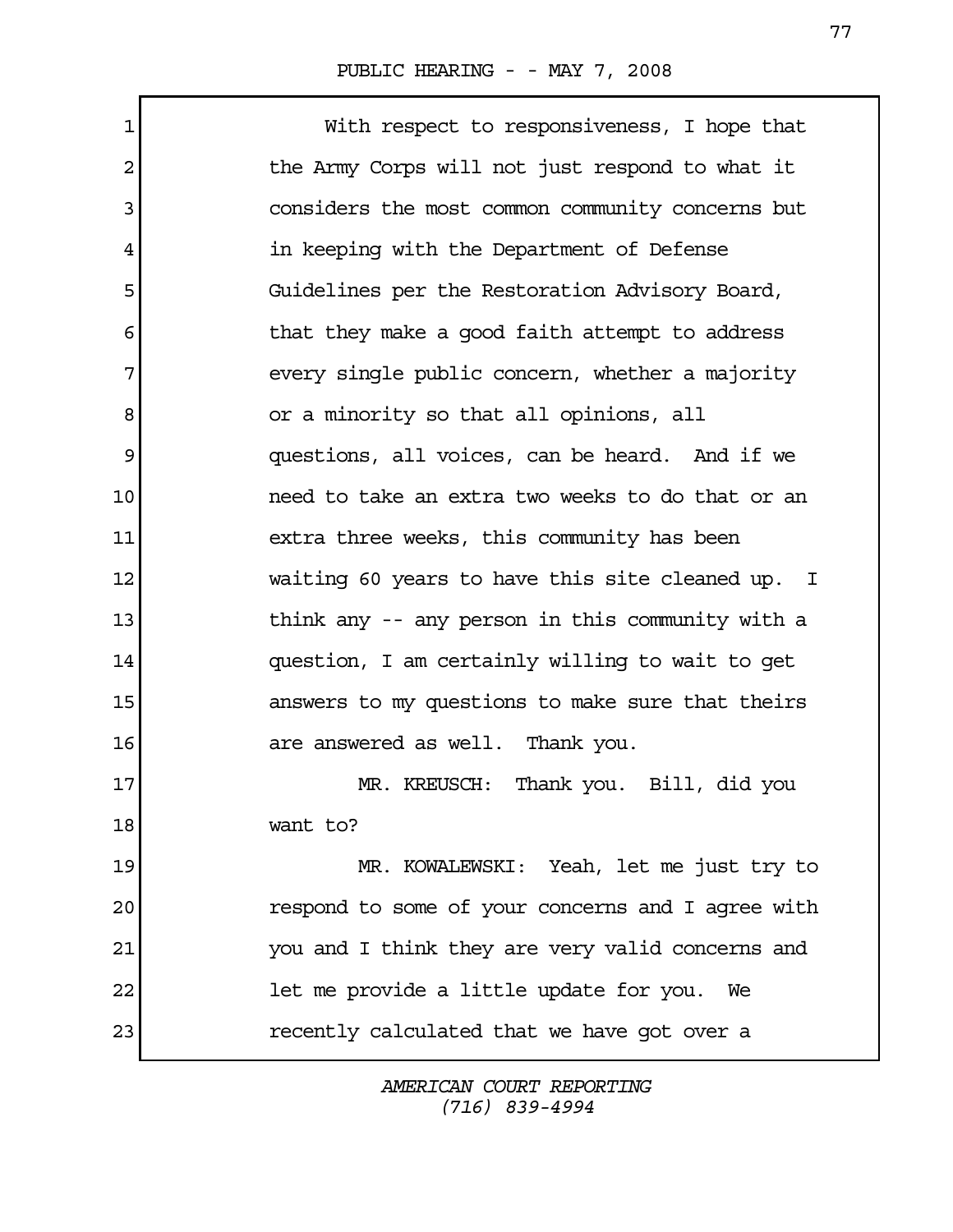|  | PUBLIC HEARING - - MAY 7, 2008 |  |  |  |  |  |
|--|--------------------------------|--|--|--|--|--|
|--|--------------------------------|--|--|--|--|--|

| $\mathbf 1$    | million pages just of DOE archives at the       |
|----------------|-------------------------------------------------|
| $\overline{2}$ | district, in either hard copy, photographs or   |
| 3              | microfiche and I agree, we're dealing with, you |
| 4              | know, almost 19th century technology today.     |
| 5              | We are actively working to see about getting    |
| 6              | that material scanned, digitized, and available |
| 7              | in a digital format through the internet so we  |
| 8              | can facilitate better research not only for our |
| 9              | own team, but for the public as well. So we are |
| 10             | actively pursuing that. I think that would be a |
| 11             | good step forward. It's a matter of some of the |
| 12             | technology and then getting a contract in place |
| 13             | for that.                                       |
| 14             | Will it be done in time, you<br>AMY:            |
| 15             | know, we have twelve months before a record of  |
| 16             | decision to, you know, utilize it?              |
| 17             | MR. KOWALEWSKI: Let me just, the answer         |
| 18             | I think is yes.                                 |
| 19             | Okay.<br>AMY:                                   |
| 20             | MR. KOWALEWSKI: The record of decision,         |
| 21             | which, folks, if you want to talk process       |
| 22             | afterwards, we can show you what that means but |
| 23             | that is the formal Corps of Engineers selection |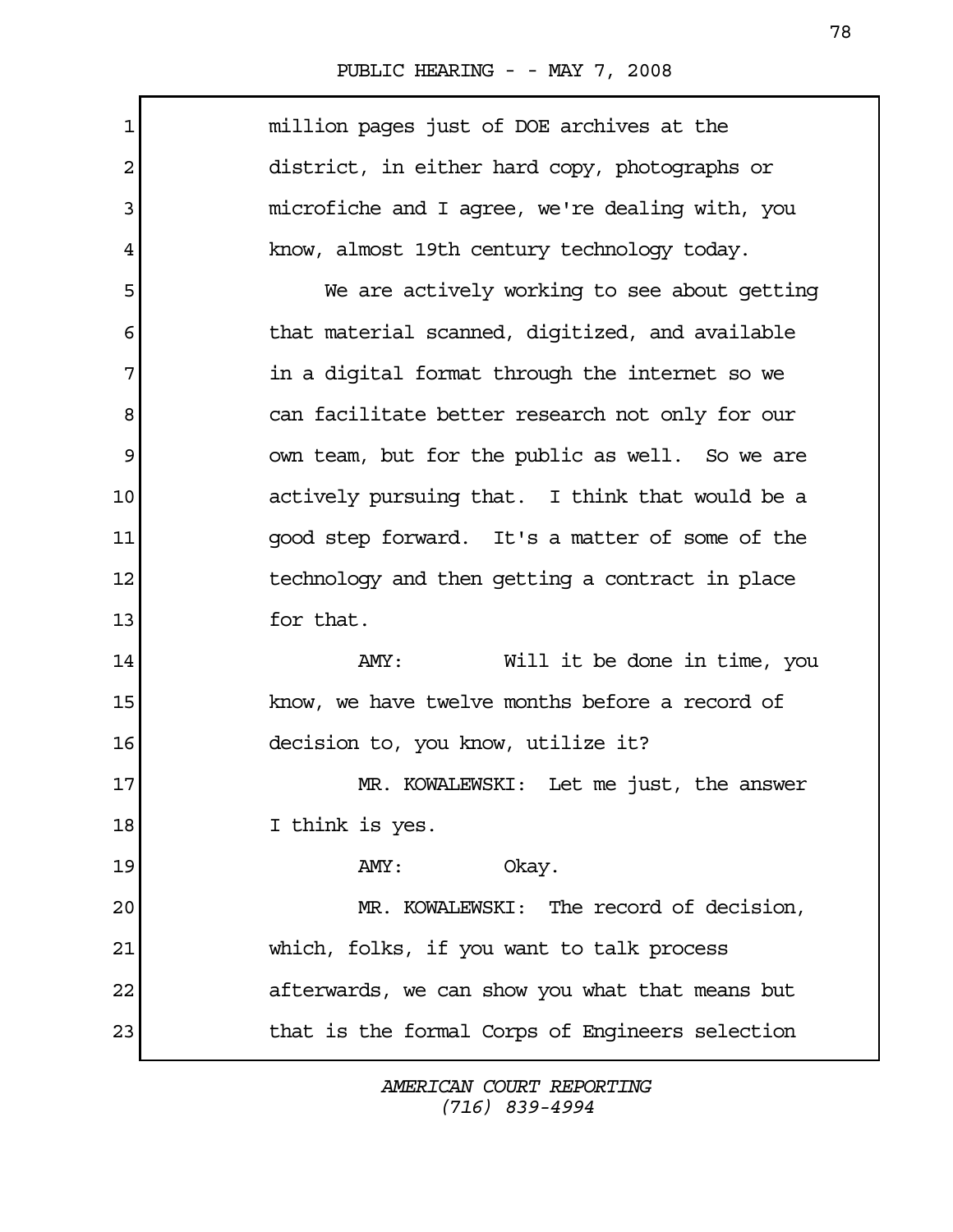$\mathbf{r}$ 

| $\mathbf 1$ | of a long-term remedy and we are at least in the   |
|-------------|----------------------------------------------------|
| 2           | 2011 to 12 time frame before that could possibly   |
| 3           | happen. So we are working to dove tail that        |
| 4           | effort.                                            |
| 5           | As far as the hard copy versus internet or         |
| 6           | digital, I believe our office of counsel will      |
| 7           | tell us we have to maintain both for -- for        |
| 8           | accessibility for -- with different abilities, we  |
| 9           | would have to do both, so that's kind of the       |
| 10          | scope of our effort there and we want to share     |
| 11          | that information.                                  |
| 12          | We had Dr. Beck come in a couple months ago        |
| 13          | and kind of go through our archives, go through    |
| 14          | the photographs that the DOE provided us to sort   |
| 15          | of help with his research and we want to put that  |
| 16          | out and I agree, it's not a very user-friendly     |
| 17          | format at this point.                              |
| 18          | MR. KREUSCH: Dr. Gardella.                         |
| 19          | MR. GARDELLA: Joe Gardella, from the RAD           |
| 20          | Chemical Committee. And, Bill, you can stand up    |
| 21          | as I have a couple quick questions for you.<br>The |
| 22          | first is, is this date of August 6th, is that      |
| 23          | fixed in stone or can the community have some      |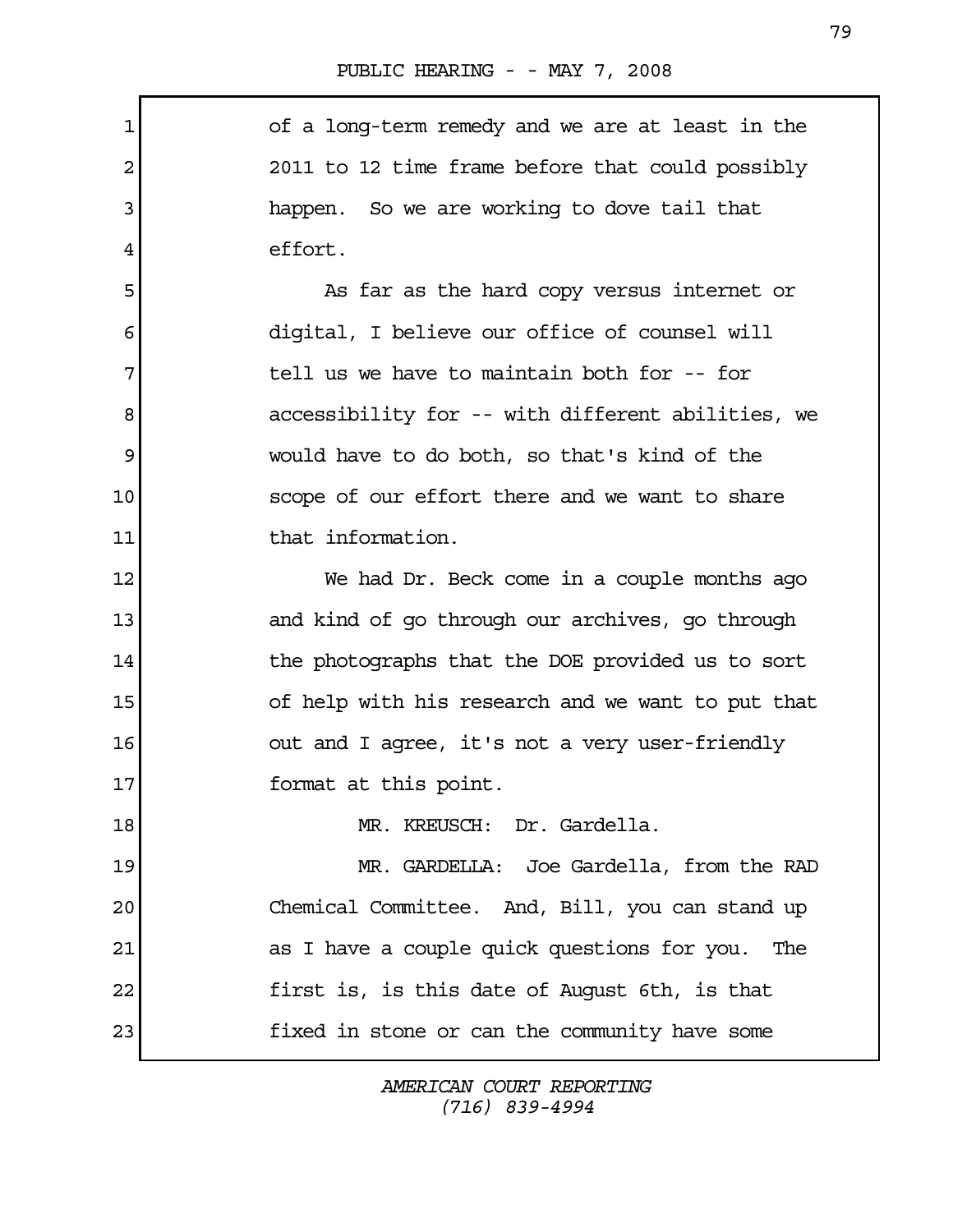| 1  | input as to when that meeting is scheduled?      |
|----|--------------------------------------------------|
| 2  | MR. KOWALEWSKI: At this point it is              |
| 3  | scheduled. I quess we'd be willing to listen to  |
| 4  | what time frame you're considering and your      |
| 5  | reason for that and make a final decision. But   |
| 6  | at this point --                                 |
| 7  | MR. GARDELLA: I think it would be good           |
| 8  | to work a little bit on, you know, to work on    |
| 9  | that date. I appreciate that you want to get it  |
| 10 | in that time frame but it would be good to       |
| 11 | consult the community on scheduling that without |
| 12 | fixing it to a particular date. That's a key     |
| 13 | time when a lot of people take vacations so we   |
| 14 | might be able to find a date that would, with    |
| 15 | some consensus.                                  |
| 16 | Secondly, as you mentioned the Radiological      |
| 17 | Committee had a work product that's -- that you  |
| 18 | have seen in draft and will be issued I think    |
| 19 | soon in final form sometime in the next week or  |
| 20 | so probably.                                     |
| 21 | DR. BECK: Two weeks.                             |
| 22 | MR. GARDELLA: The Chemical Committee is          |
| 23 | beginning its work on the IR data and also have  |
|    |                                                  |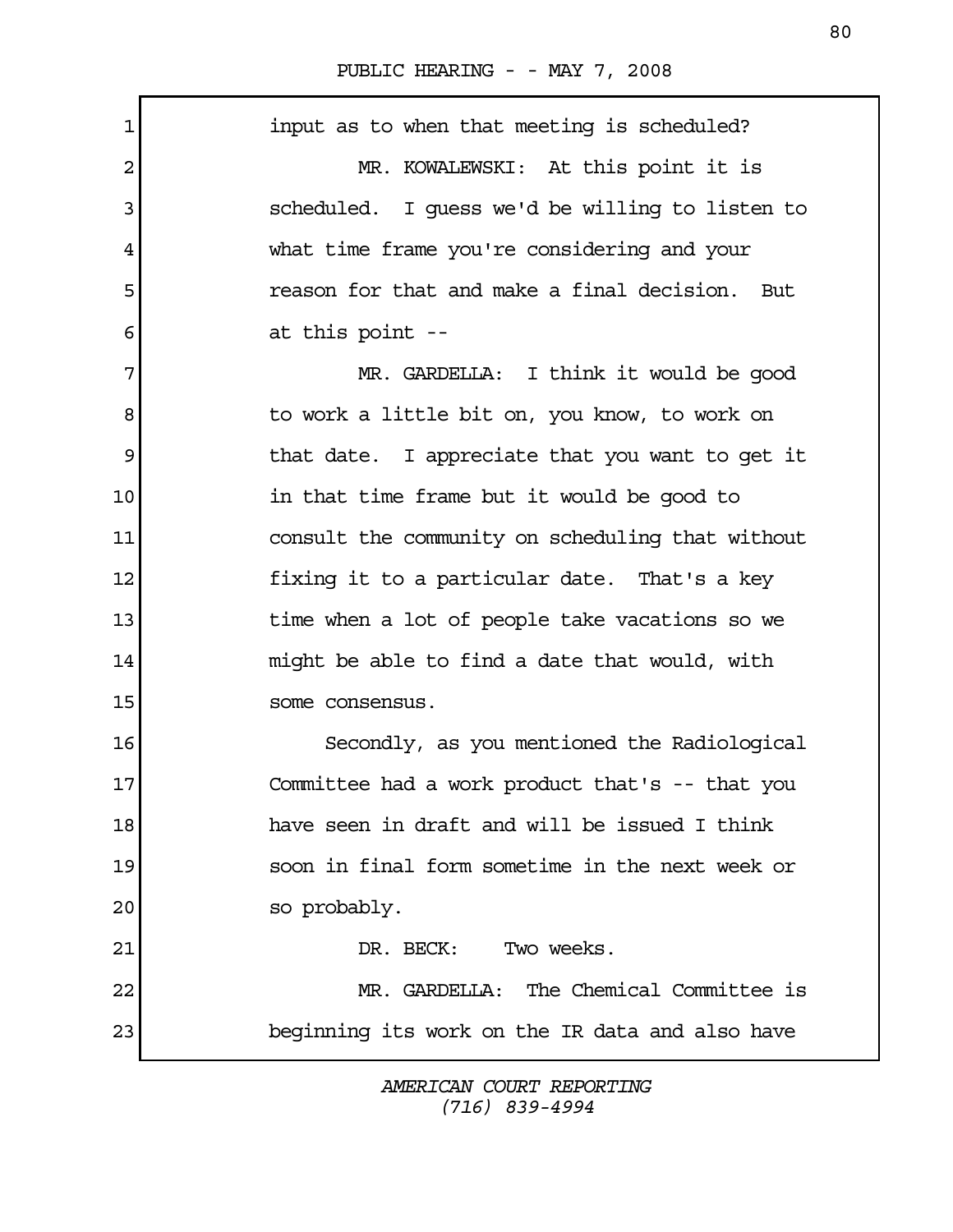$\mathbf{r}$ 

| 1  | gotten to move through some of the database, so   |
|----|---------------------------------------------------|
| 2  | we'd like to make sure we can have the same kind  |
| 3  | of interactive access Dr. Beck's Radiological     |
| 4  | Committee has had in this interim period so that  |
| 5  | we can have informed analyses similar to his from |
| 6  | the chemical standpoint in this period.           |
| 7  | I have a specific question that might             |
| 8  | actually be good, even though it's related to the |
| 9  | last presentation; if we can go to the previous   |
| 10 | presentation and back to that slide 17. It has    |
| 11 | to do $-$                                         |
| 12 | MR. KREUSCH: With this presentation?              |
| 13 | MR. GARDELLA: No, the previous one                |
| 14 | because it shows the plumes in the area. So you   |
| 15 | mentioned this plume at the boundary but I am a   |
| 16 | bit concerned about this -- this plume given that |
| 17 | if you look at the total uranium in surface       |
| 18 | water, that the sampling points along the Niagara |
| 19 | Mohawk boundary here, the same trend in high      |
| 20 | concentrations of uranium follows the groundwater |
| 21 | plumes. So I am wondering and it's my             |
| 22 | understanding that there's no groundwater         |
| 23 | sampling points on the Niagara Mohawk property;   |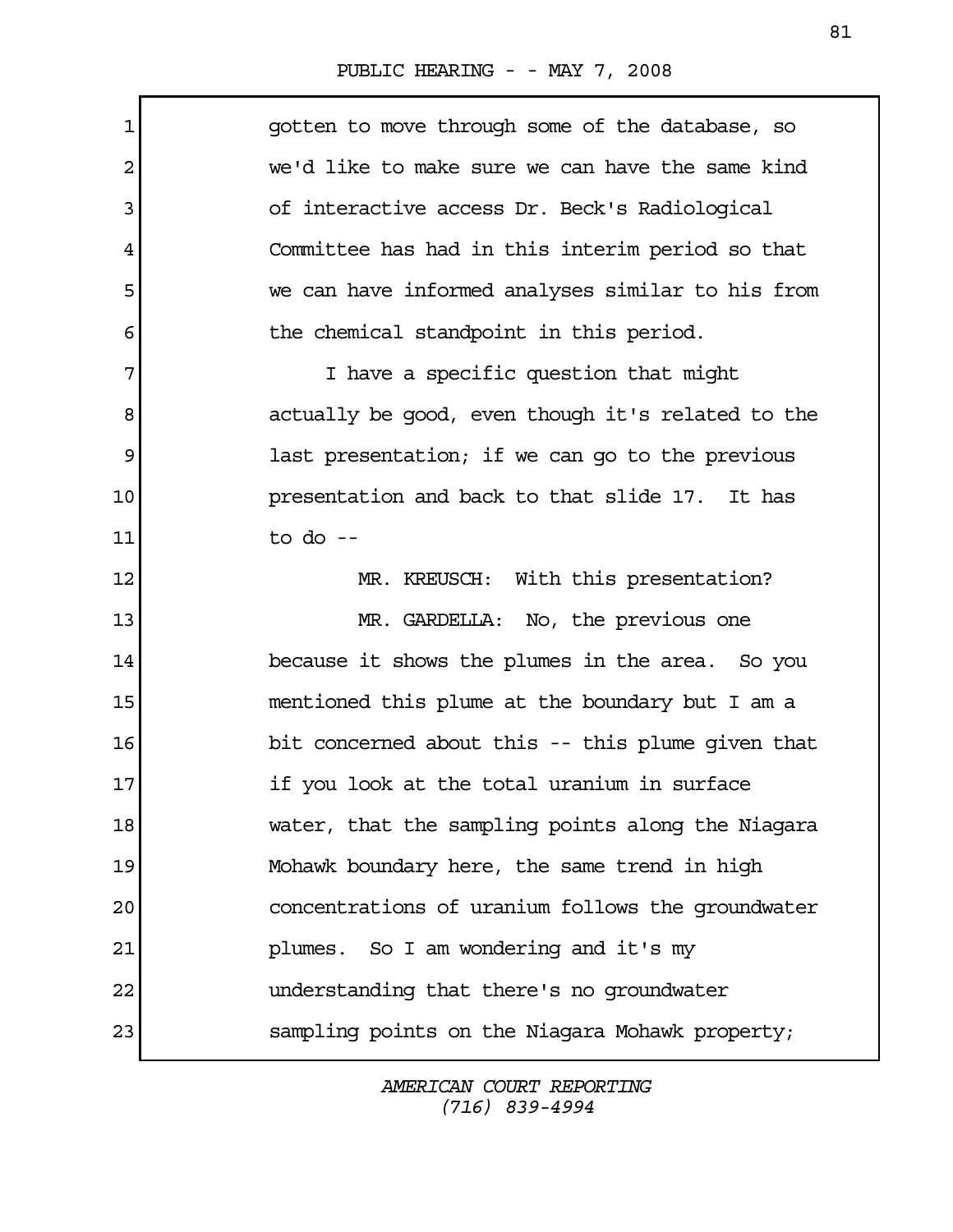| $\mathbf 1$ | is that right?                                    |
|-------------|---------------------------------------------------|
| 2           | AUDIENCE MEMBER: Go back to the slide             |
| 3           | sample location. It would be --                   |
| 4           | MR. GARDELLA: So there's nothing out              |
| 5           | here.                                             |
| 6           | AUDIENCE MEMBER: Oh, you're looking               |
| 7           | beyond.                                           |
| 8           | MR. GARDELLA: Yeah, so even though you            |
| 9           | have identified this plume as at the boundary, I  |
| 10          | am wondering why given the connection between the |
| 11          | surface water uranium and if we can go back to    |
| 12          | that 17 slide, and the shape of this plume, why   |
| 13          | not consider that there might be a plume at that  |
| 14          | boundary also? There's no data outside and there  |
| 15          | is no way to follow whether there is movement     |
| 16          | across that boundary.                             |
| 17          | AUDIENCE MEMBER: There's an outboard --           |
| 18          | well, there's an outboard well at that plume,     |
| 19          | that's why that plume is drawn, enclosure,        |
| 20          | because there are lines of, you know, inboard and |
| 21          | outboard wells.                                   |
| 22          | MR. GARDELLA: But if you look at the              |
| 23          | trend of the total uranium in the surface water,  |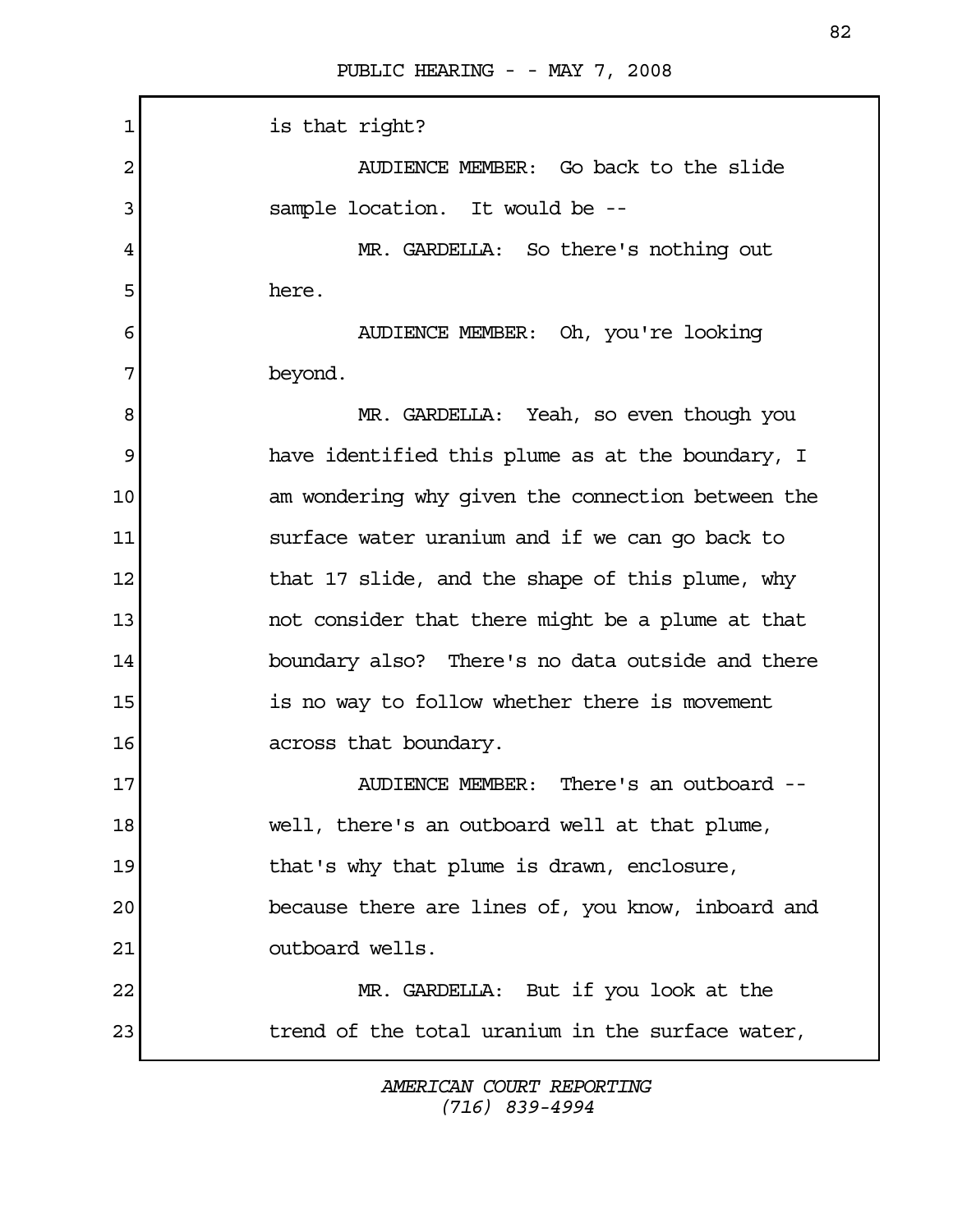| 1  | it mirrors the high concentrations exactly, which |
|----|---------------------------------------------------|
| 2  | suggests that uranium in the surface waters in    |
| 3  | that ditch could be connected to the plume.       |
| 4  | Here are the numbers if you'd like to look        |
| 5  | at them. They, you know, the sampling points      |
| 6  | that are close to that plume follow the same      |
| 7  | trend as the shape of that plume.                 |
| 8  | AUDIENCE MEMBER: So just the same                 |
| 9  | concentrations.                                   |
| 10 | MR. GARDELLA: The same trends where               |
| 11 | there's higher concentration following the shape  |
| 12 | of that plume. Here's the numbers. Well, that's   |
| 13 | the question, so I don't need an immediate        |
| 14 | answer. But I think it's worth considering that   |
| 15 | that's another plume at a boundary that has to be |
| 16 | monitored. And that would suggest then there      |
| 17 | needs to be something done on the NIMO property.  |
| 18 | MR. KREUSCH: So just that I have that             |
| 19 | down, you have got a western plume reaching       |
| 20 | boundary and what kind of concentrations?         |
| 21 | MR. GARDELLA: The total uranium, the              |
| 22 | surface water, the total uranium concentrations   |
| 23 | monitor the same high and low values as the       |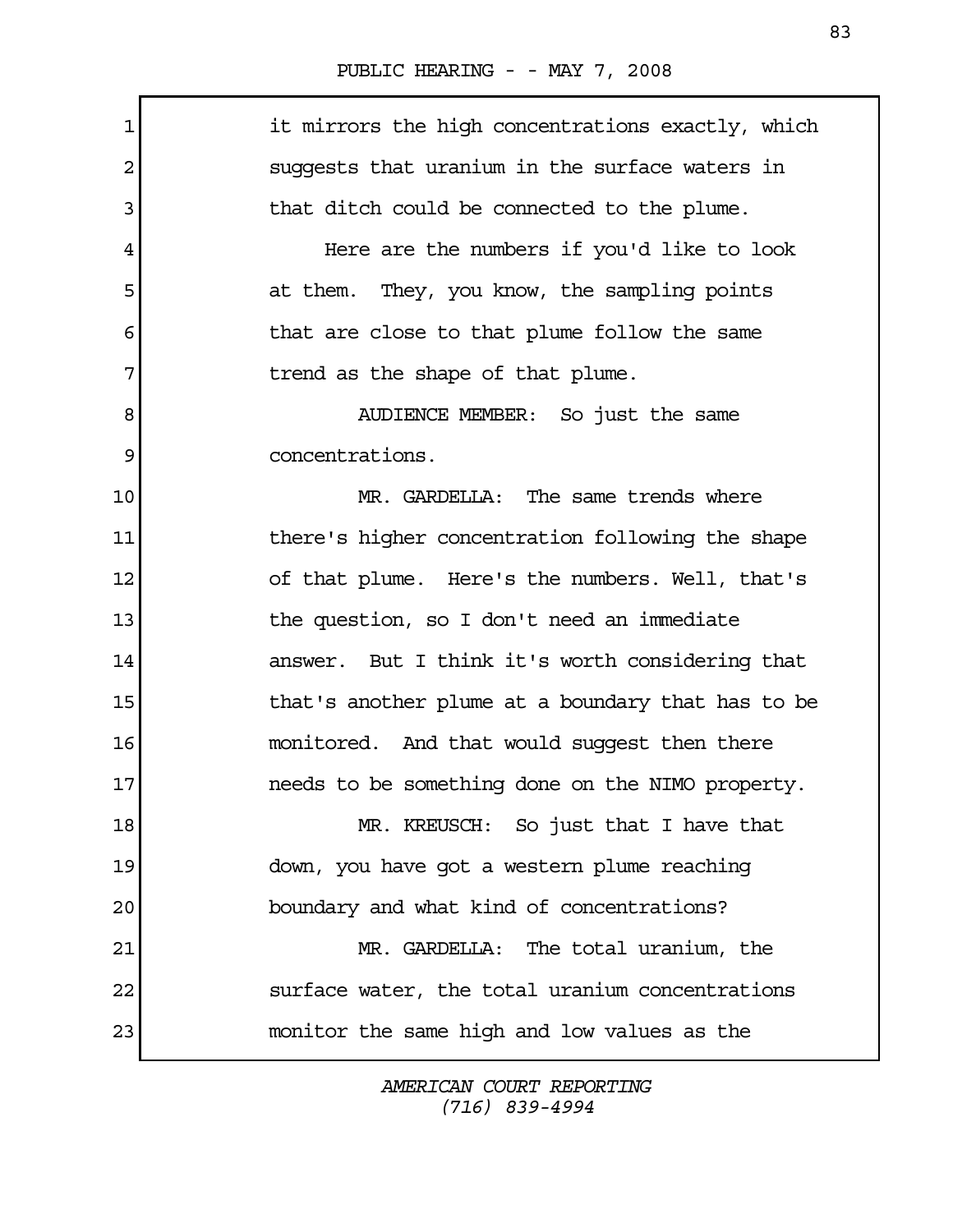| $\mathbf 1$ | qroundwater inside that.                          |
|-------------|---------------------------------------------------|
| 2           | MR. KREUSCH: Okay. Does anyone have a             |
| 3           | response for that one or is that something we     |
| 4           | need to get back to?                              |
| 5           | MR. GARDELLA: So that would -- that               |
| 6           | would suggest that you need to look beyond that   |
| 7           | boundary.                                         |
| 8           | MR. KREUSCH: Okay. I am going to put a            |
| 9           | star by that one. Okay, are there any other       |
| 10          | questions?Yes, Ann.                               |
| 11          | MS. ROBERTS: Okay. Can I ask a question           |
| 12          | about the groundwater modeling, the last          |
| 13          | question.                                         |
| 14          | MR. KREUSCH: The other presentation?              |
| 15          | MS. ROBERTS: Yeah.                                |
| 16          | MR. KREUSCH: Okay.                                |
| 17          | MS. ROBERTS: Does the model take into             |
| 18          | account the underground utilities which interlace |
| 19          | the site, because from reading the IRI, there     |
| 20          | seems to be a close interaction between the       |
| 21          | surface water, the upper groundwater and the      |
| 22          | underground pipeline is actually at the shortcuts |
| 23          | or the contaminant migration across the site, so  |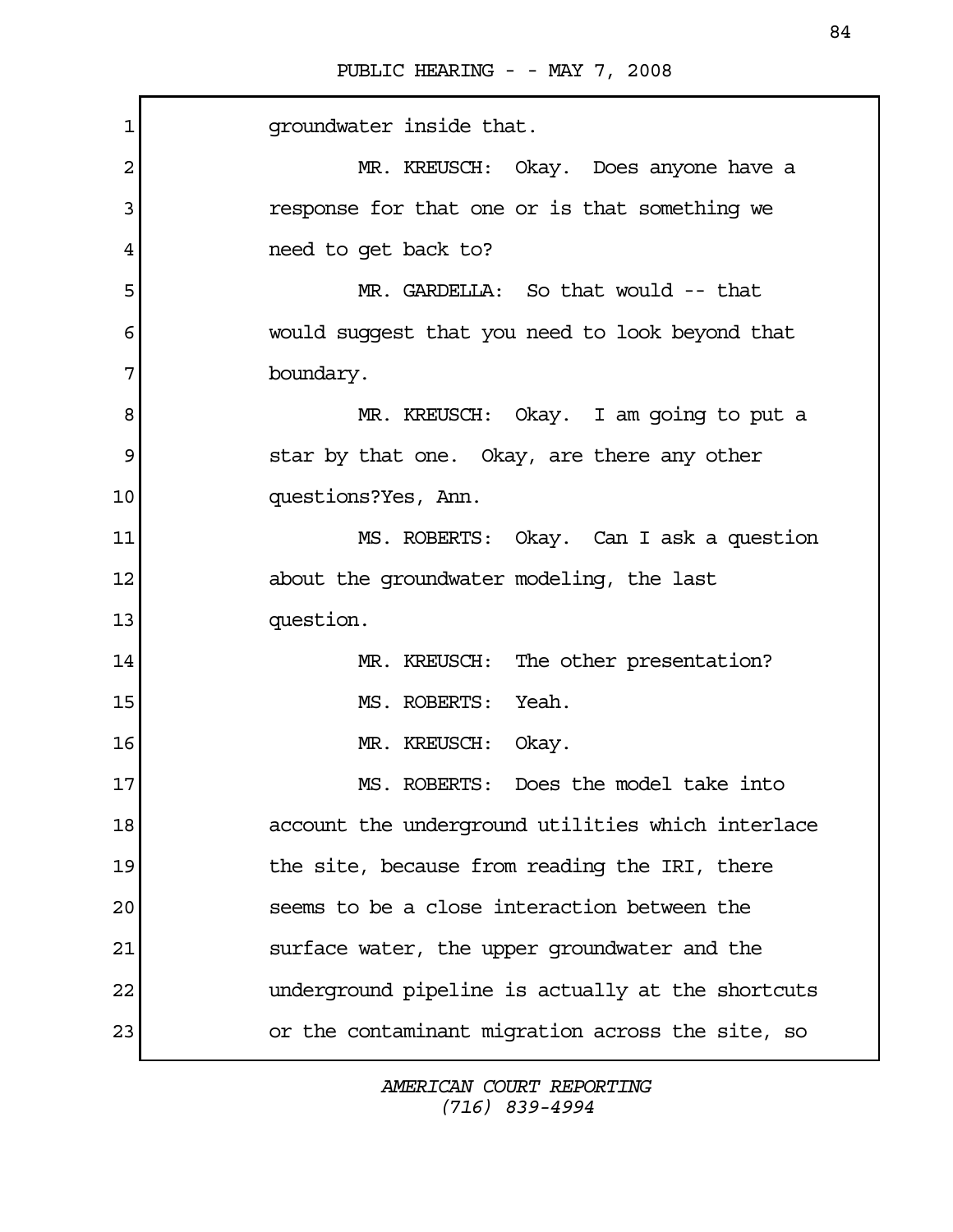1 is that something you have taken into account? 2 MR. EVANS: No, the pipelines aren't 3 represented in the model. And are you talking 4 about the pipelines below the water table or 5 above the water table? 6 MS. ROBERTS: The pipelines below the 7 water table. Certainly, at certain times of the 8 year because groundwater comes up? 9 MR. EVANS: Yeah, the scale mod doesn't 10 incorporate pipes, I mean --11 MS. ROBERTS: But isn't that like a major  $12$  --13 MS. RHODES: Actually, the way the model 14 does incorporate the uranium plume as drawn -- 15 MS. ROBERTS: Right, but if you --16 MS. RHODES: That is the concentration in 17 17 the pipeline as well, so they are considered as 18 **far as source** --19 MS. ROBERTS: Right, but the fact that 20 you have got pipelines and you have gravel-filled 21 roundup, that acts as a hide-away if you like, 22 bringing contaminants to zoom across the site 23 comparatively in terms.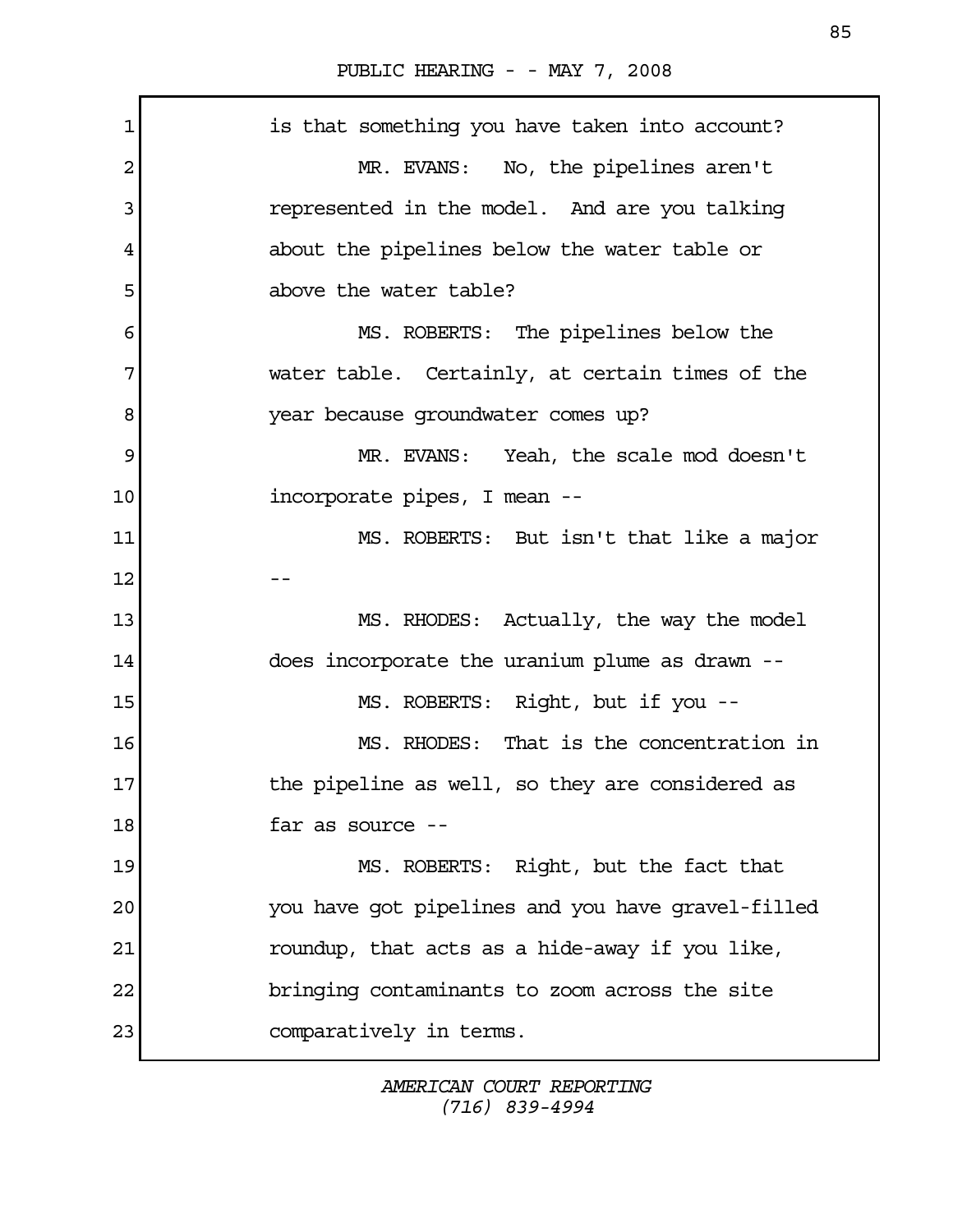1 MR. KREUSCH: Wait, Michelle, when you 2 answered before we couldn't hear what you said so 3 when Ann gets done can you repeat what you said. 4 MS. ROBERTS: So does that not negate 5 your groundwater modeling? If you're concerned 6 6 with how fast contaminants can get moved across 7 The site, if you haven't taken into account the 8 a fact that the clay is interlaced with other 9 materials, then what use is your groundwater 10 modeling? 11 MR. EVANS: My understanding of the 12 **pipelines and I am, you know, maybe somebody else** 13 can chime in here, is they're not continuous 14 pipelines going across the entire site. So you 15 might have, similar to like the sand lenses, you 16 might have a sand lense that goes a certain 17 distance but that sand lense is completely 18 surrounded by clay, there is only so far that 19 that's going to transmit. 20 MS. ROBERTS: My understanding is the 21 pipelines would cut off the borders of the NFF, 22 seal the borders as far as I am aware. There 23 hasn't been an exercise to actually chop them up.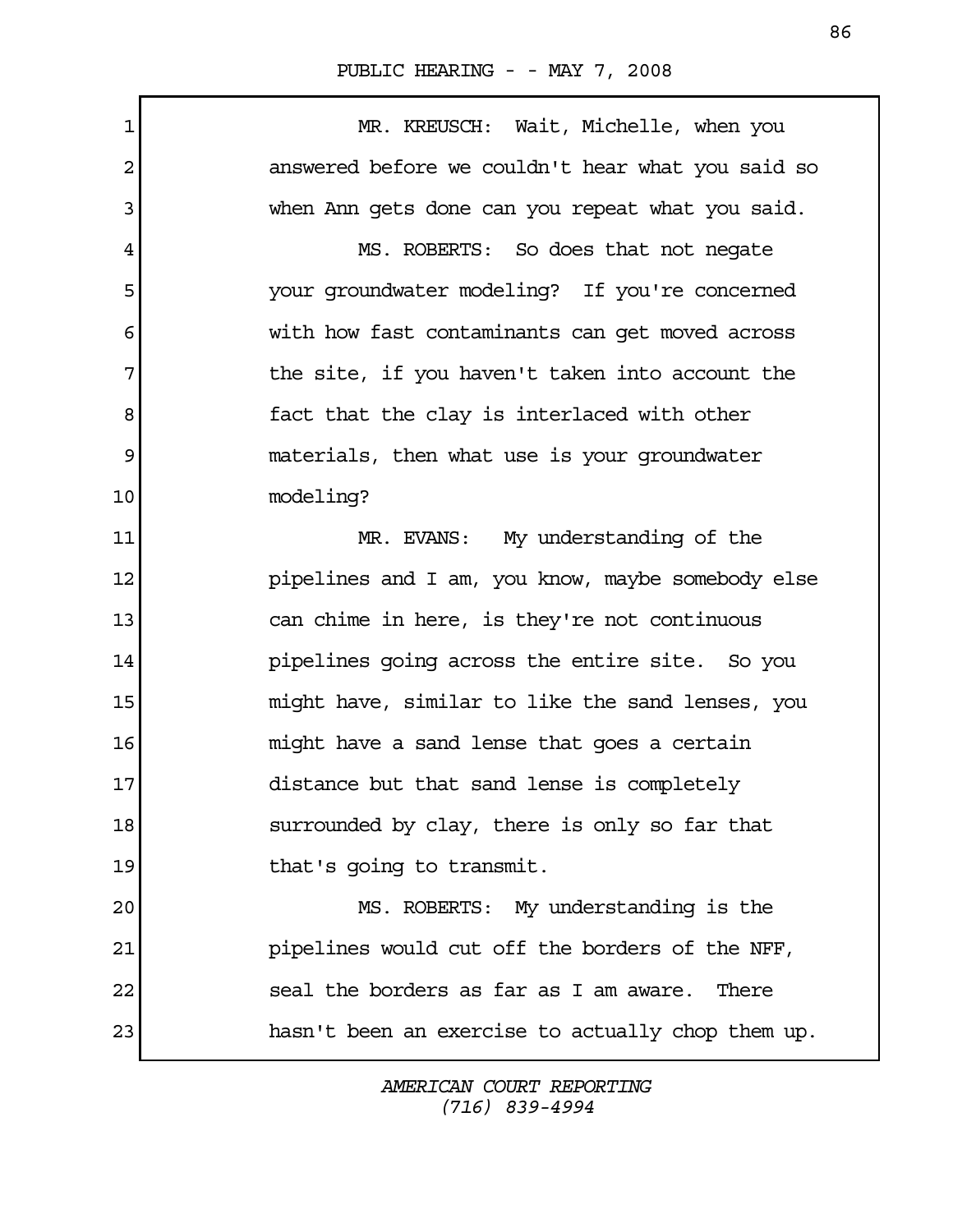1 So in effect, they are continuous? 2 MS. RHODES: We did do sampling during 3 our remedial investigation of the bedding 4 material and select locations to determine just 5 that. But we did target the soils to see, you 6 know, to a certain extent possible, logistically, 7 you know, getting a sample down in to see if 8 b there was any leaching from the pipeline itself. 9 We targeted that sampling to the areas that have 10 10 the highest concentration in the pipeline surface 11 water and sediments themselves. 12 So we do try to address, and you bring up a 13 good point, that obviously if you have bedding 14 materials surrounding the pipeline, that could 15 act as a pathway to the migrated contaminants. 16 So we try to target those elevated areas to 17 ensure, you know, that there wasn't obvious 18 leaching of that material into the soils. 19 MS. ROBERTS: But that still leaves the 20 question of if your groundwater model doesn't 21 1 122 take into account what is actually on the site, 22 then it's not valid. 23 MR. EVANS: Well, it's a matter of scale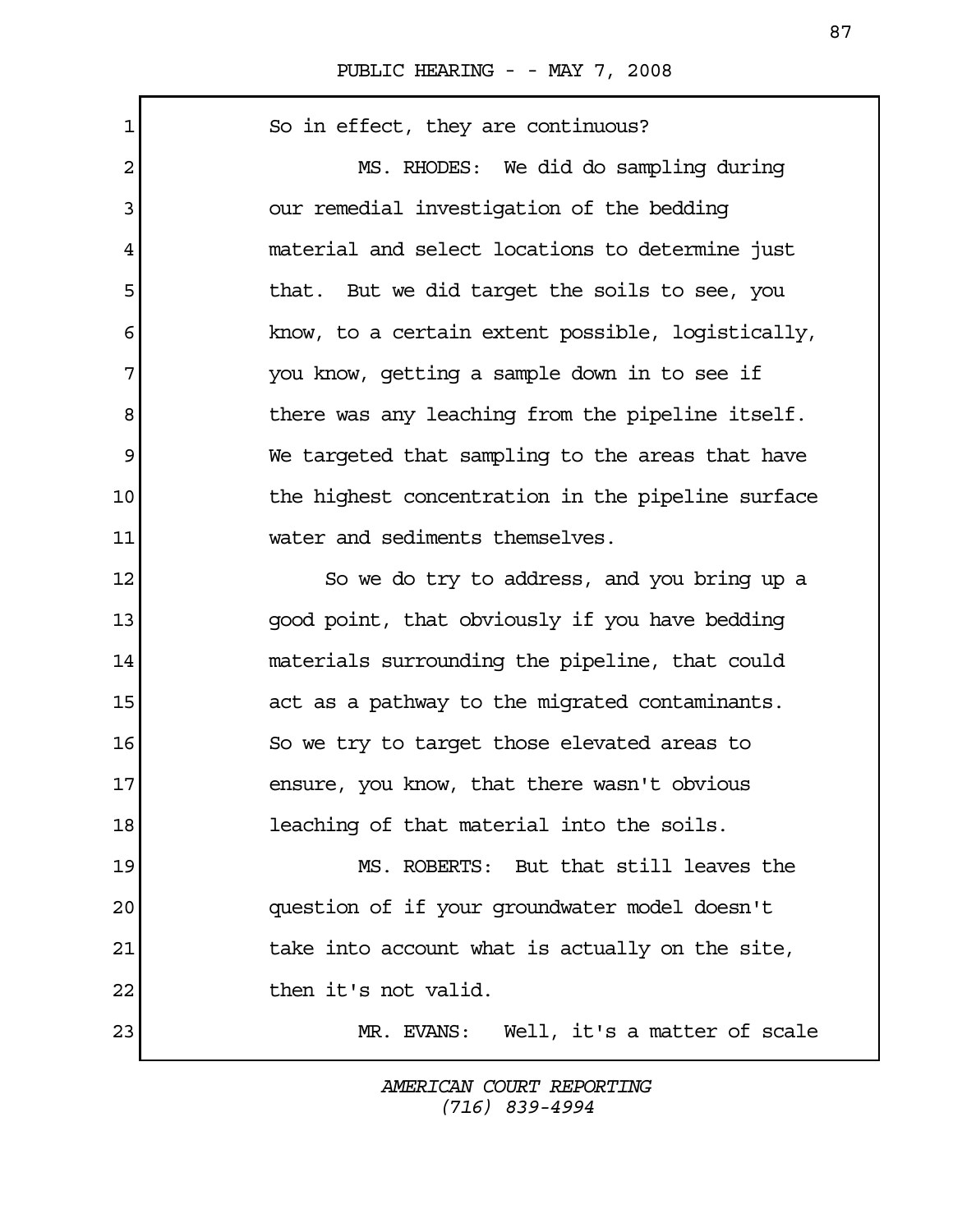$\Gamma$ 

| $\mathbf 1$ | as well, you know, if you look, our models        |
|-------------|---------------------------------------------------|
| 2           | represent groundwater flow contaminant transport  |
| 3           | of surface scales. You can see we are             |
| 4           | representing things on a local scale but also a   |
| 5           | regional scale and our model is not going to be   |
| 6           | 100 percent accurate if you're looking at a lot   |
| 7           | of detailed predictions right within the Niagara  |
| 8           | Falls Storage Site. What is the grid spacing on   |
| 9           | the site?                                         |
| 10          | MR. DEMARCO: The grid spacing is on the           |
| 11          | order of about twenty-five feet. So that's --     |
| 12          | that's a cell. And I think that, you know, as     |
| 13          | Eric pointed out here too, is that looking at the |
| 14          | time scale the model simulates, if you're looking |
| 15          | at rapid movement over say one year, two years,   |
| 16          | three years, five years, something like that, the |
| 17          | model is looking transport over 50 years, 100     |
| 18          | years, 1000 years, okay, and so -- so while there |
| 19          | may be discrete movement of the transport through |
| 20          | the sand lenses, through a pipe, an abandoned     |
| 21          | pipe system below the water table, we base on     |
| 22          | your understanding of the site, those -- those    |
| 23          | features are not continuous.                      |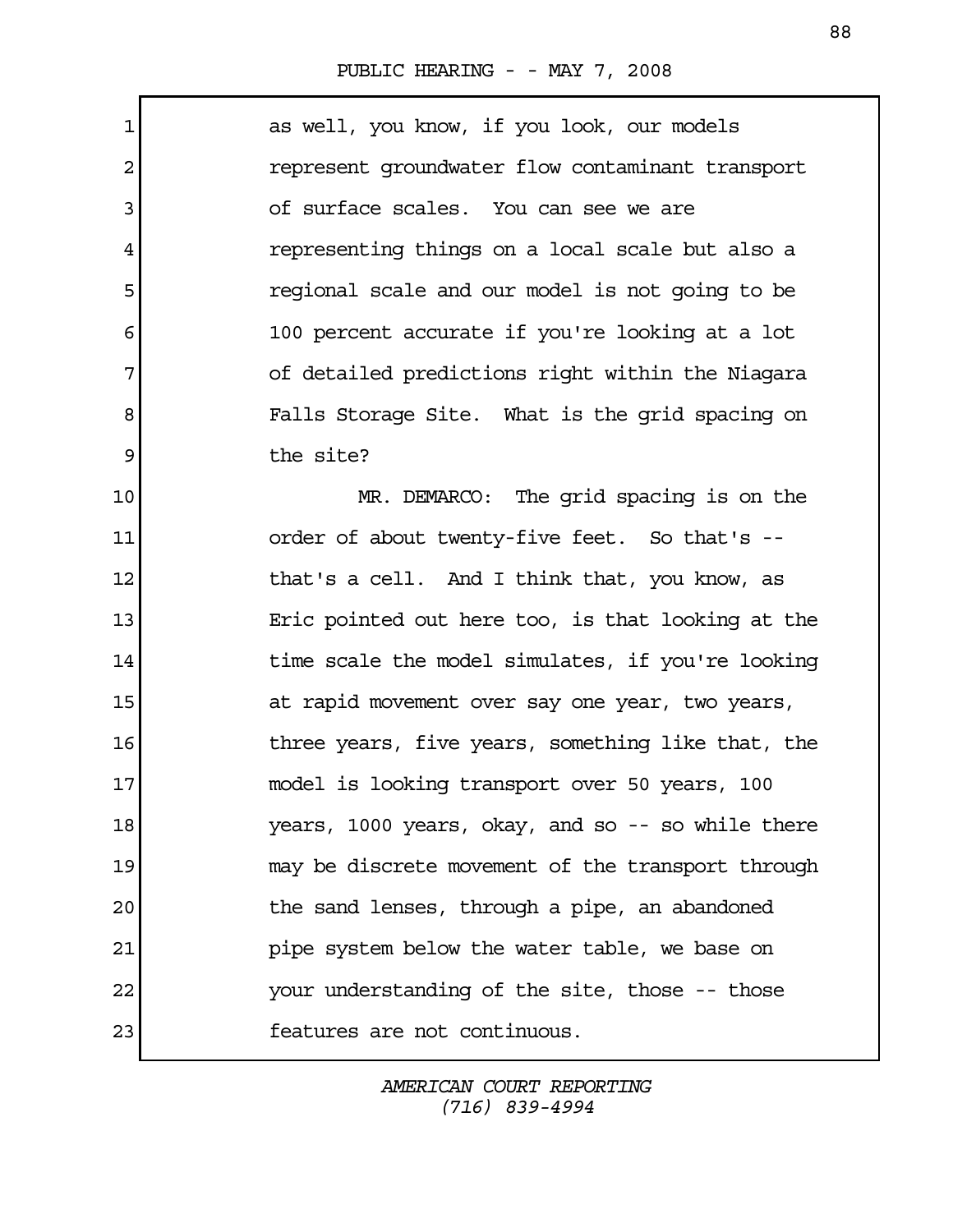| 1  | MS. ROBERTS: But they are, the pipelines         |
|----|--------------------------------------------------|
| 2  | are.                                             |
| 3  | MR. EVANS: Over a certain scale. Over            |
| 4  | a certain scale.                                 |
| 5  | MS. ROBERTS: And when you say over a             |
| 6  | certain scale --                                 |
| 7  | MR. EVANS: The model is just not                 |
| 8  | capable of simulating down to something below    |
| 9  | twenty-five feet.                                |
| 10 | MS. ROBERTS: But the pipeline covers the         |
| 11 | entire site, so it's like having a grid, a       |
| 12 | network of highways for contaminants to move, so |
| 13 | I don't see how you can produce a model without  |
| 14 | taking that into account.                        |
| 15 | AUDIENCE MEMBER: Well, you also have to          |
| 16 | consider a certain hydraulic head driving that   |
| 17 | transport condition. If the -- if you want to    |
| 18 | say the head is around those, that bedding is an |
| 19 | equilibrium with your natural system, that       |
| 20 | preferential pathway is there, it's just that do |
| 21 | you have the velocity to have the head           |
| 22 | differential across the site than regionally to  |
| 23 | actually move that material off-site.            |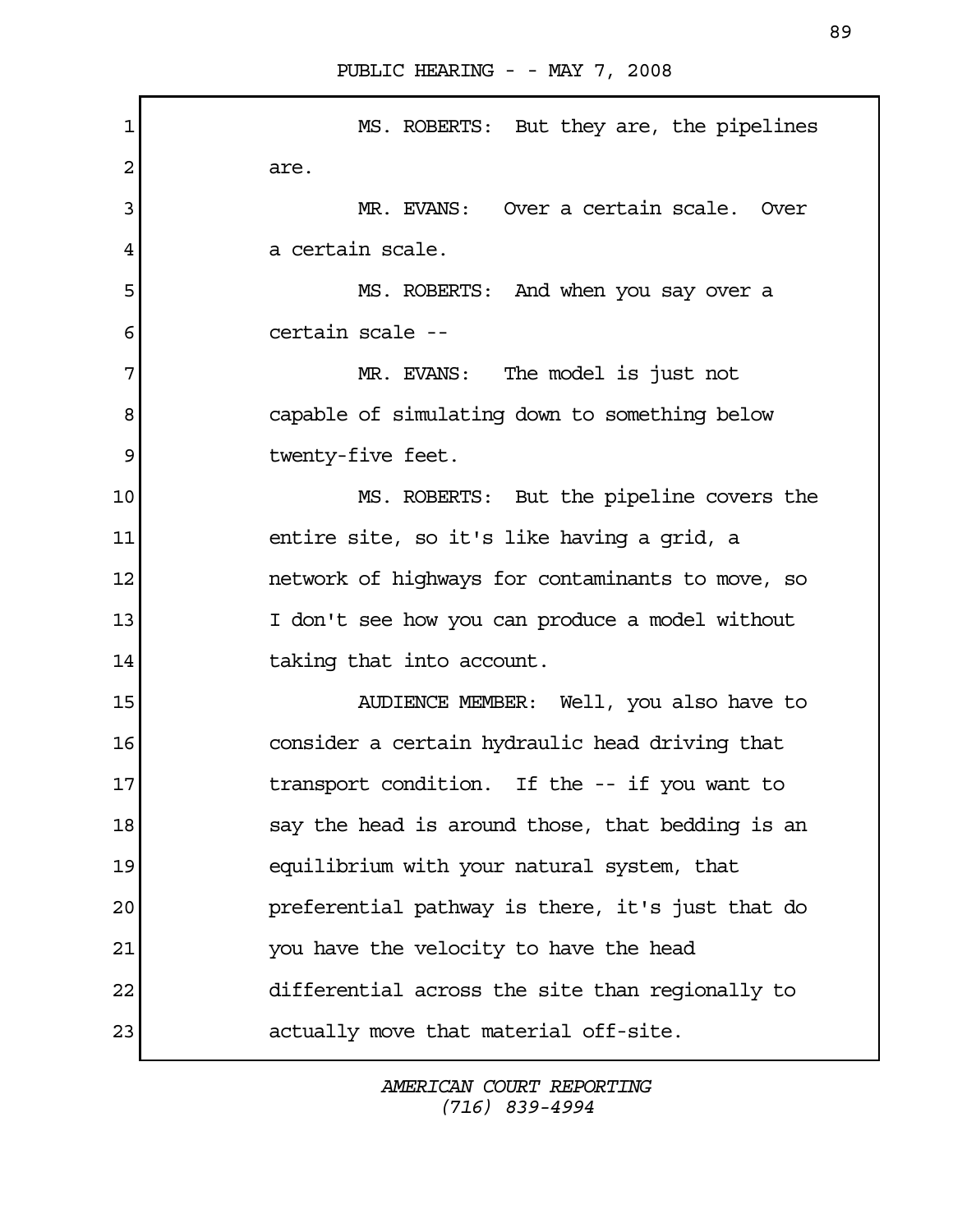1 The radiants are so shallow. The material 2 around the pipes are so tight that it may allow 3 the disburse of nature and kind of follow the 4 bedding, you know, if there's -- depending on the 5 type of bedding that's down there, usually sand 6 or gravel, and it's just a matter of are the 7 hydraulics available within this bedding 8 material, looking at this -- this site in general 9 and which -- on how the hydraulics go, to drive 10 10 that migration down that bedding in here or 11 1 there, you know what I mean, in that net area. 12 MS. ROBERTS: But in the certain case of 13 uranium south of your containment cell, your 14 demonstration shows, and I know you are taking 15 15 those points of concentration that you have got 16 at the end of the pipe, right, is to --17 AUDIENCE MEMBER: From within the 18 **pipeline**. 19 MS. ROBERTS: Right, but it's 248, so 20 clearly material has moved quite a long ways. So 21 1 there must have been some hydraulic head to move  $22$  it. 23 MR. EVANS: That's within the pipeline,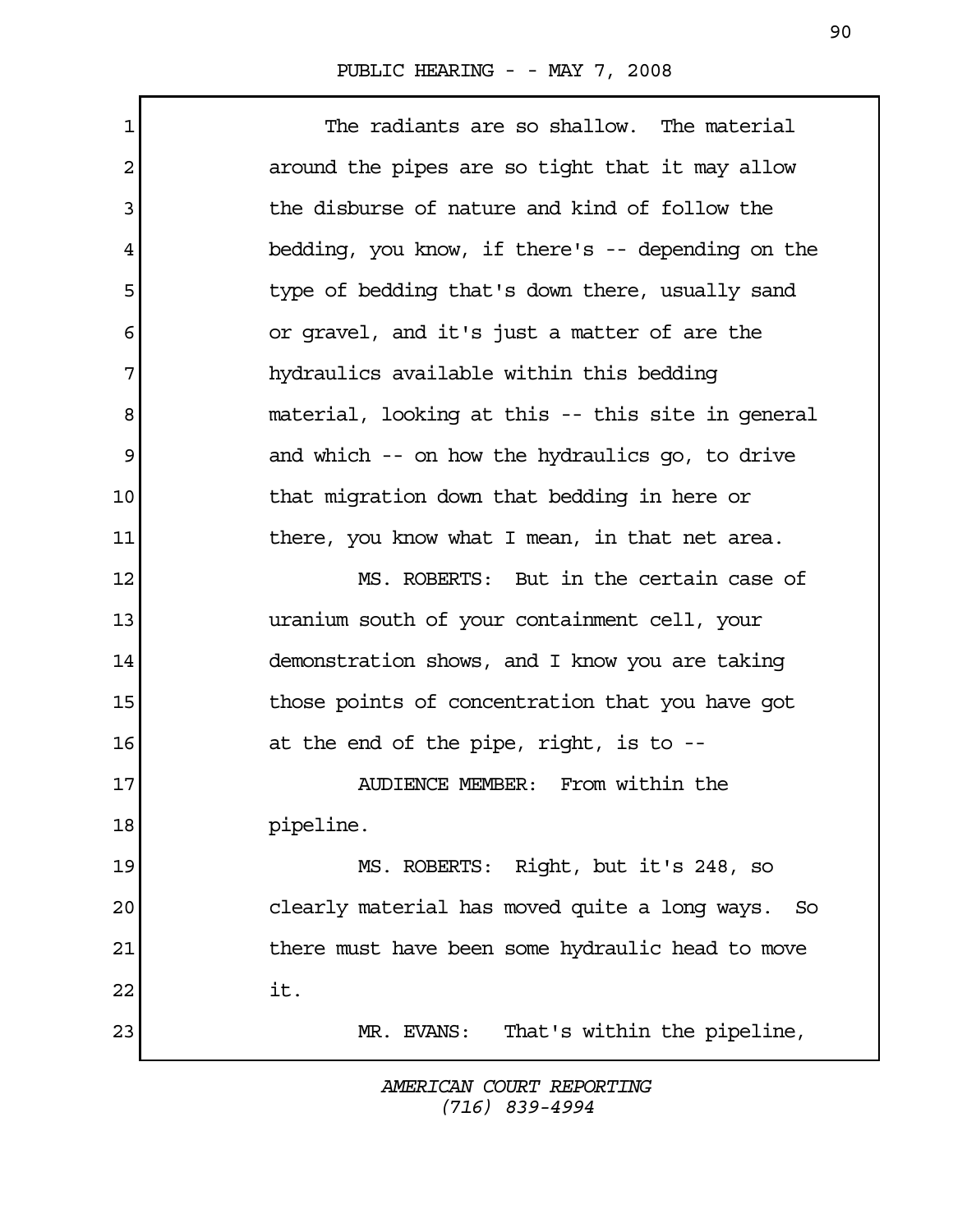1 so not within the groundwater flow system. 2 MR. KREUSCH: Can everybody hear Bill 3 before we get too far. 4 AUDIENCE MEMBER: I am just saying that 5 the plume map that was, that you are looking at, 6 what is the figure number on that? 7 AUDIENCE MEMBER: Fifty-four. 8 AUDIENCE MEMBER: Fifty-four, that takes 9 -- that does use surface water like standing 10 water in the pipes. Standing water in the pipe 11 may have been, you know, below the pipe, it 12 doesn't -- it's not indicative of being -- 13 MS. ROBERTS: Right. 14 AUDIENCE MEMBER: -- a fully filled pipe 15 15 that we sample because it's full of groundwater. 16 We included the plume maps because in theory, it 17 can become available to the plumes to move. So 18 when -- the starting condition of the model that 19 takes into account all those concentrations 20 already in the ground, it helps us say, okay, 21 well, where would that go if it just moves in the 22 ambien flow system. 23 These guys were explaining the scale of the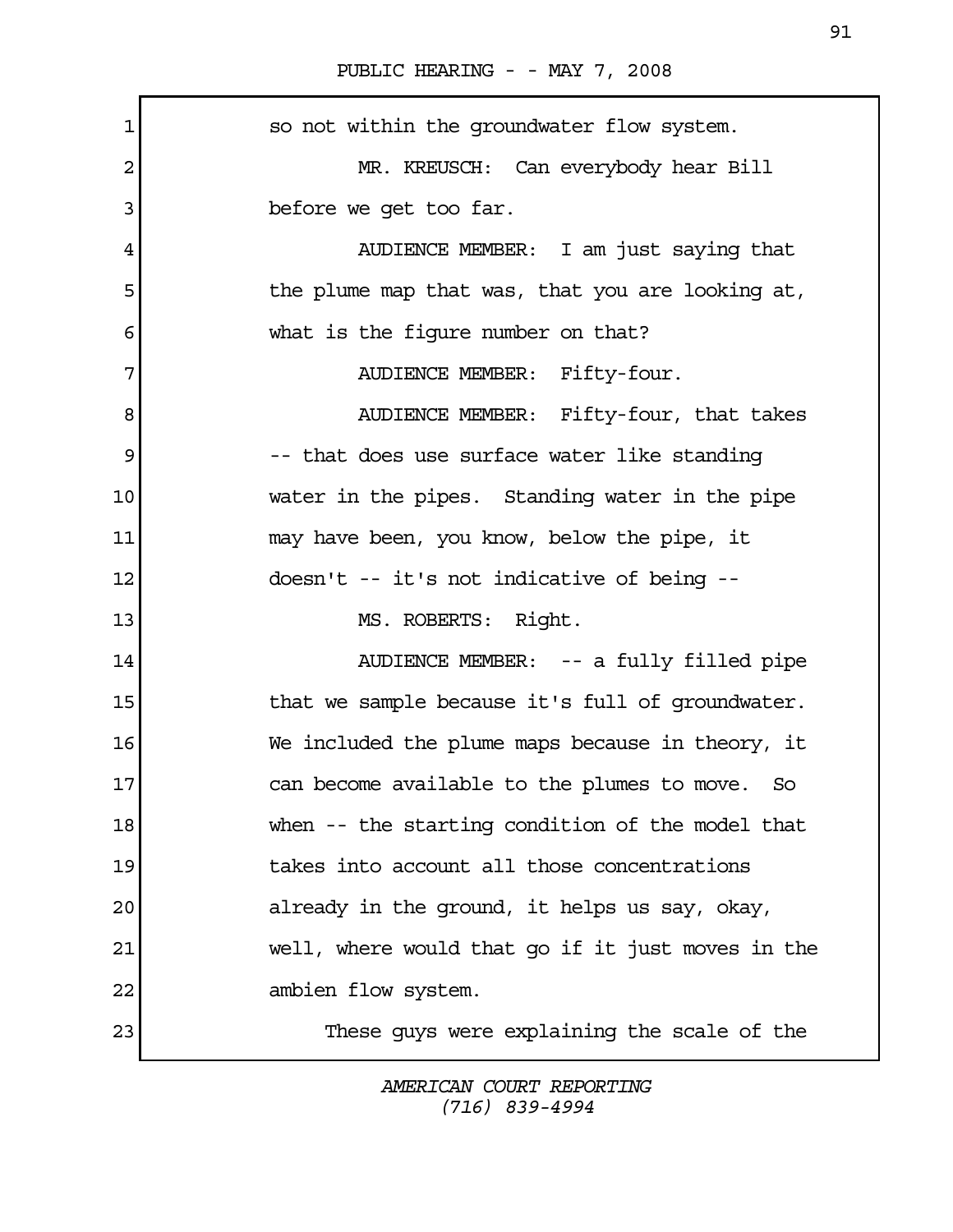1 model does not allow us to simulate a four-foot 2 wide trench. And it's not an engineering scale 3 model. 4 MS. ROBERTS: Right. 5 AUDIENCE MEMBER: It's more of a larger 6 scale. We didn't want to restrict our model 7 domain to where if we transport stuff to the edge 8 of the model, now where does it go. So we chose 9 119 to sacrifice a little detail, and maybe on this 10 scale of the model and the scale of the site, to 11 see if we can see what the bigger picture was 12 going to be, not knowing what bigger picture was 13 **13** going to be. So I think -- I know what you are 14 saying because what it does, you envision the 15 pipelines as having a labyrinth of available 16 places to go. 17 MS. ROBERTS: I think, the information 18 18 that's actually in the IRI that says that the 19 pipelines and the surrounding fill are 20 potentially acting as a transport for -- 21 AUDIENCE MEMBER: Yeah, that's why we 22 sampled some of the material around it. One, 23 because we hit some of the high points inside the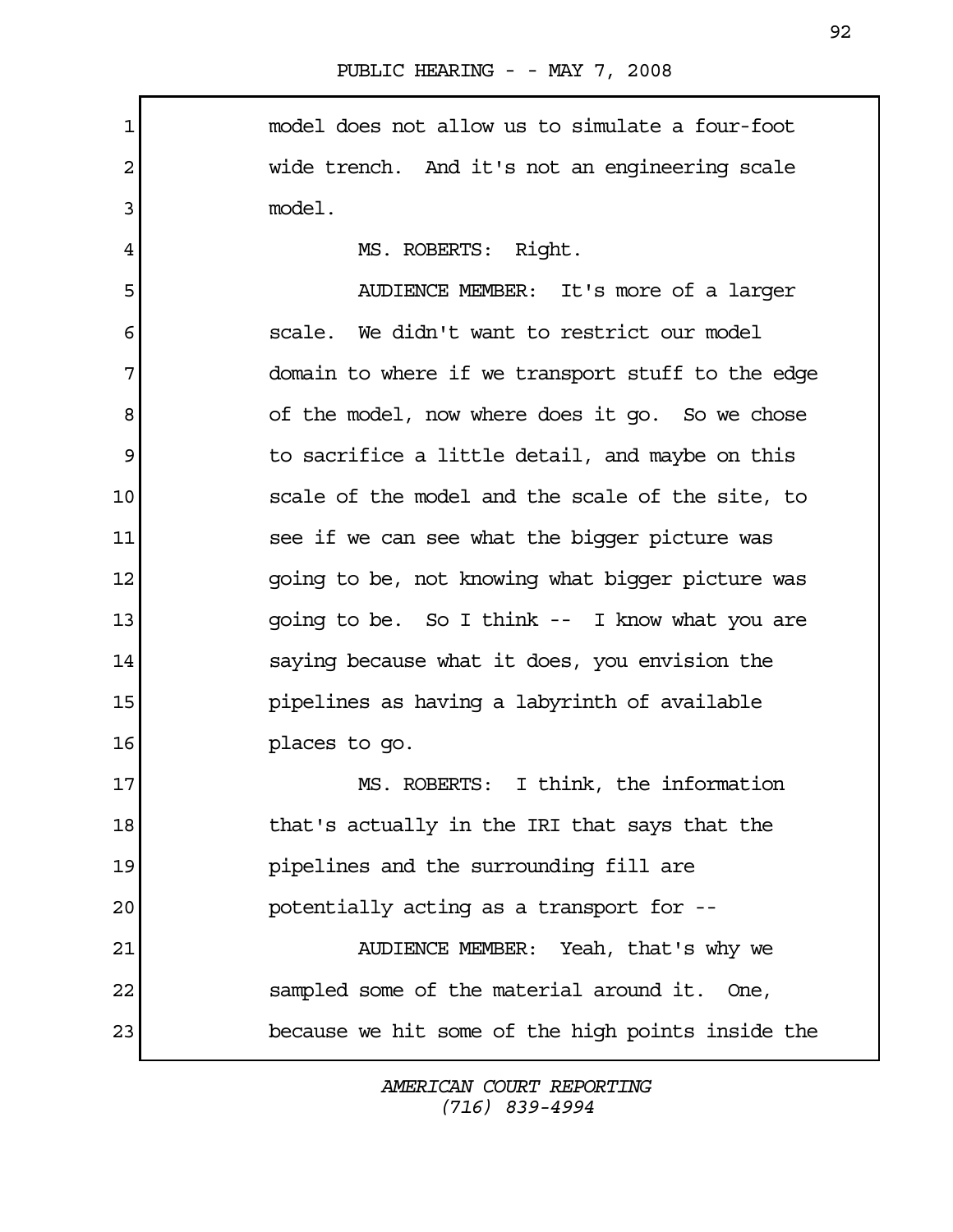1 **pipeline, we wanted to make sure that stuff** 2 wasn't getting out of it. 3 MS. ROBERTS: Right. Because the IRI 4 seems to indicate that the materials are actually 5 moving. You'll find contaminants in areas that 6 the NFSS wouldn't expect ordinarily to find them. 7 AUDIENCE MEMBER: You have to remember 8 below that the DOE house keeping and the use of the site 9 over the years, really a lot of those plumes are 10 facilitated from surface practices. 11 MS. ROBERTS: I think the findings of 12 certain contaminants in areas which were not 13 known to have been used for those particular 14 contaminants, I know that's one of the findings 15 of the IRI. 16 AUDIENCE MEMBER: Well, I think there was 17 a statement in the IRI just basically saying if 18 **potential is there for this stuff to get into** 19 19 these, you know, sub surface conduits, I know 20 when we have had discussions, when we were 21 **leading into the DFS, how we want to handle these** 22 things, because we don't want them to exist, so. 23 MS. RHODES: When we did find those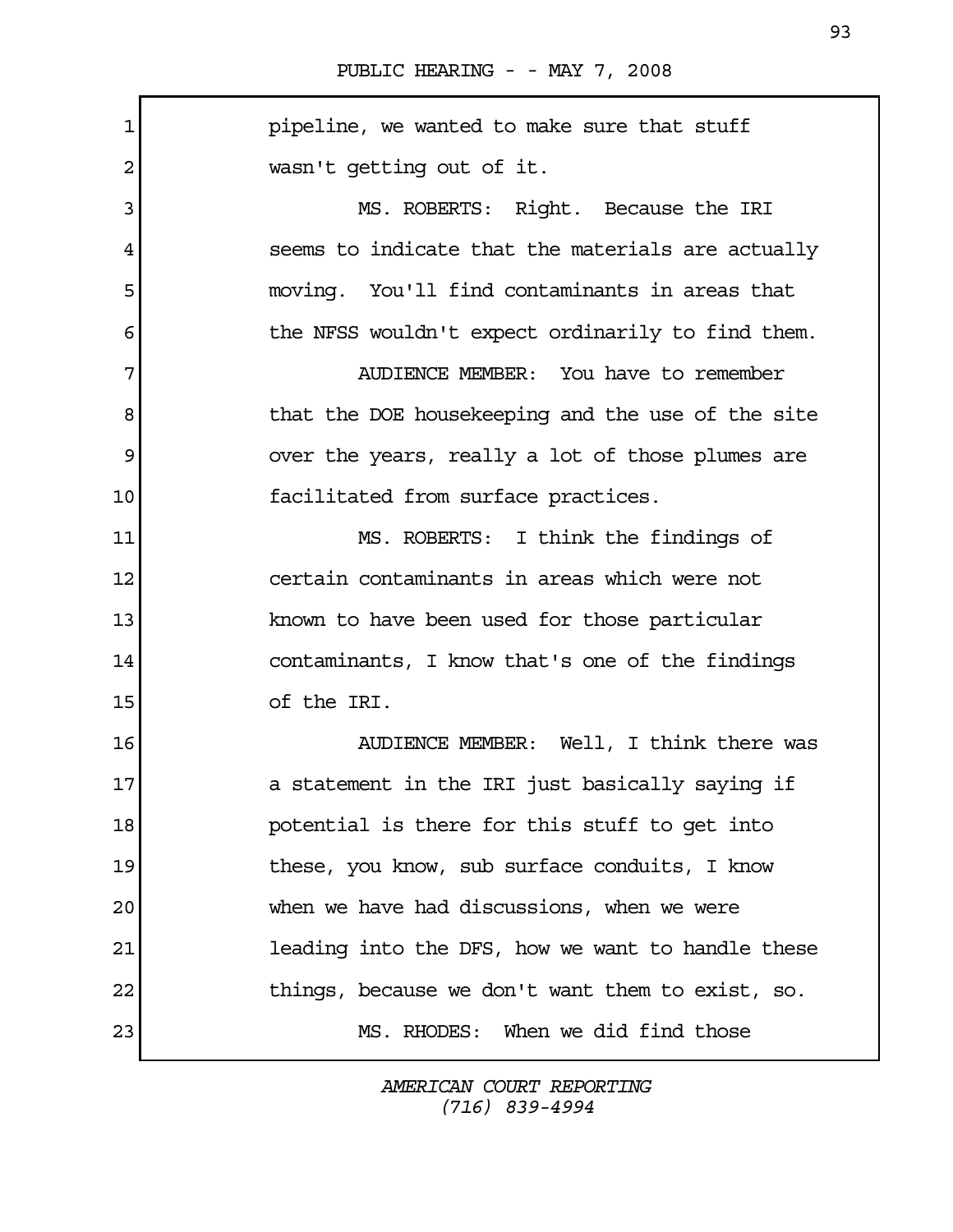Г

| pipelines, we actually did look back and did            |
|---------------------------------------------------------|
| sampling on the bedding material between that           |
| specific area we started in and it wasn't               |
| leaching into the bedding in that area. So              |
| obviously captured the highest areas on that            |
| plume map so that was kind of our area of               |
| interest specifically for that reason.                  |
| So again, we did sample the bedding material            |
| between those two hot spot locations in the             |
| pipeline to ensure that the bedding material            |
| wasn't providing a means of transport basically.        |
| But definitely, you know, that is something that        |
| is of concern, you have bedding material around a       |
| pipeline and it will allow groundwater flow and         |
| 15<br>therefore contaminant transport more readily than |
| if you have just the tight flow around. That's          |
| 17<br>something that we're concerned about.             |
| MR. EVANS: The pipes are below the                      |
| water table most of the time.                           |
| MS. RHODES: Generally these pipes are                   |
| above the water level, however, the upper water         |
| bearing zone fluctuates seasonally and quite            |
| significantly in the upper quarter bearing zone,        |
|                                                         |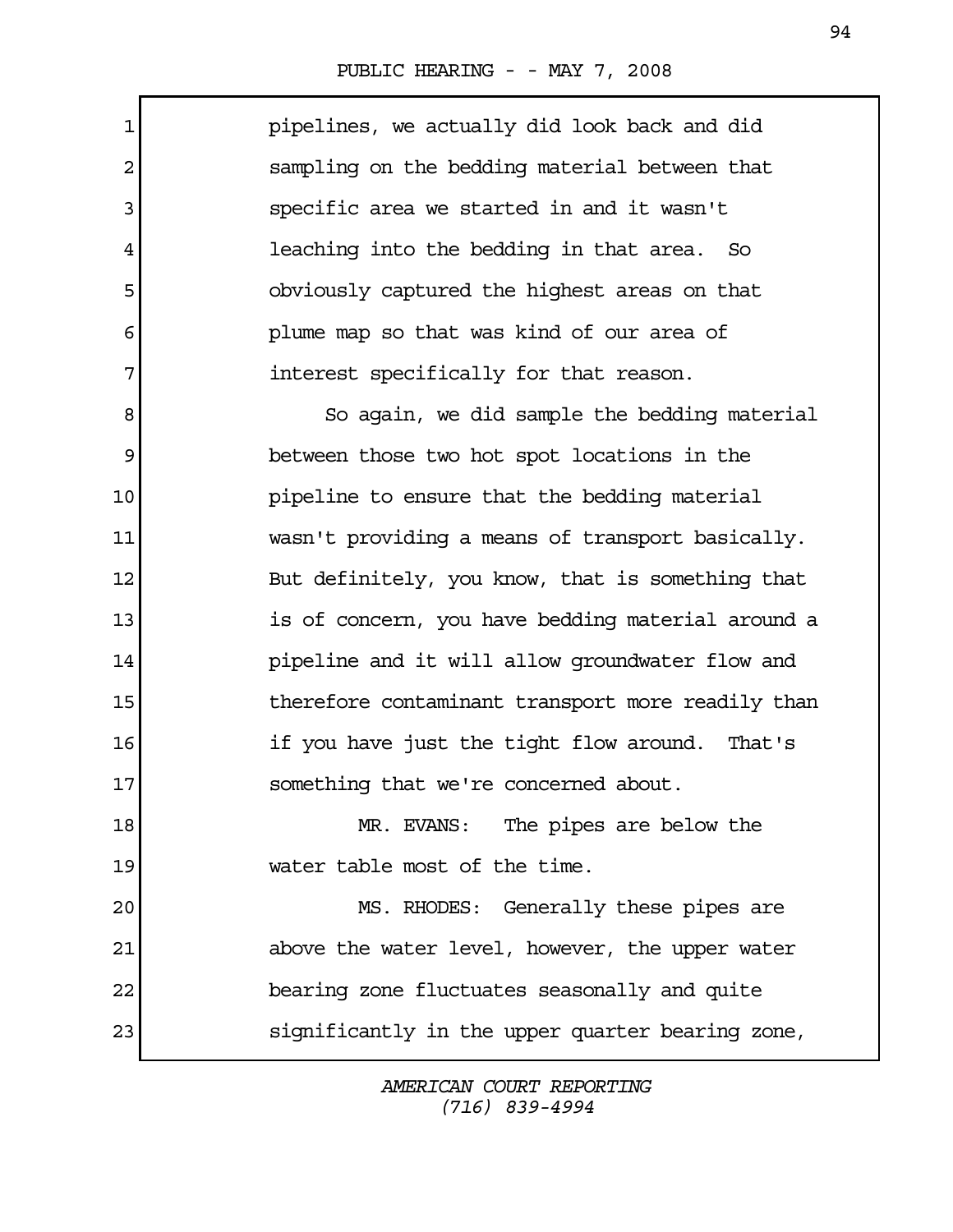| 1  | so definitely we were concerned about the         |
|----|---------------------------------------------------|
| 2  | potential for fluctuating in that area.           |
| 3  | MR. KREUSCH: Can I take another question          |
| 4  | from someone else before -- okay.                 |
| 5  | DR. BECK:<br>Just to followup on the same         |
| 6  | area, mainly the computer model you indicate has  |
| 7  | a twenty-five foot resolution, so you have the    |
| 8  | capability if you had to finance, to include the  |
| 9  | walls of the building, the location of the        |
| 10 | various pipelines and the clay wall and to model  |
| 11 | them, and to instead of giving us a uniform block |
| 12 | of clay, you give us twenty-five foot blocks of   |
| 13 | variant permeability, to essentially as a rough   |
| 14 | scale model, the existence of these pipelines,    |
| 15 | the capability is there, it hasn't been done,     |
| 16 | right?                                            |
| 17 | It would be hard to<br>MR. EVANS:                 |
| 18 | represent the pipelines exactly. I mean the       |
| 19 | pipelines, I mean you could, you could find the   |
| 20 | grid space to actually. You could make the grid   |
| 21 | space an area of interest and add pipelines. And  |
| 22 | I mean at some sites where you have a lot of      |
| 23 | pipes or below the water table where you have     |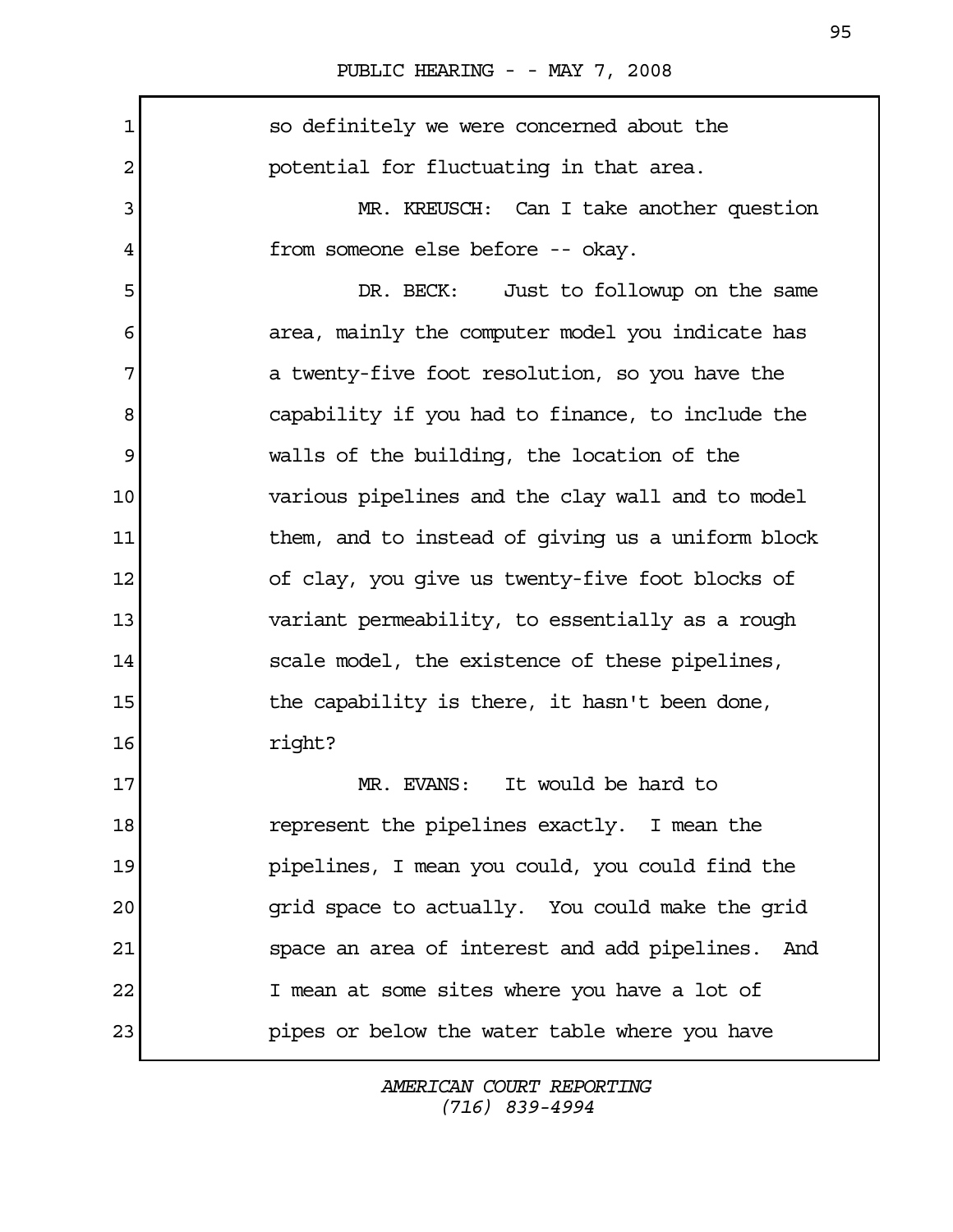$\Gamma$ 

| $\mathbf 1$ | back fill around the pipes, the permeability, the  |
|-------------|----------------------------------------------------|
| 2           | high permeability pathway, it can be done.         |
| 3           | DR. BECK: What we have here is the                 |
| 4           | water treatment plant, we have got thirty-inch     |
| 5           | pipes in there. We have got some documents         |
| 6           | saying they were plugged. What we don't have is    |
| 7           | the location of the plugs and we don't know how    |
| 8           | much of the pipes, thirty-inch openings, are       |
| 9           | still open. Where the plugs are. How effective     |
| 10          | those plugs are. We have got diagrams that show    |
| 11          | you where all the openings of the concrete         |
| 12          | buildings are. And you could build a model, we     |
| 13          | know the location, we know they are eight inches,  |
| 14          | we know they are thirty inches. We know where      |
| 15          | they are. We have got twenty-five foot             |
| 16          | resolution. You can come close to getting the      |
| 17          | aspects of it. And the final point is we don't     |
| 18          | know what the head is inside the waste             |
| 19          | contaminant.                                       |
| 20          | So there may be a pressure-head forcing            |
| 21          | liquid out of that. We may be getting more rain    |
| 22          | water coming, infiltrating through the cap.<br>And |
| 23          | we are lacking the data to deal with the           |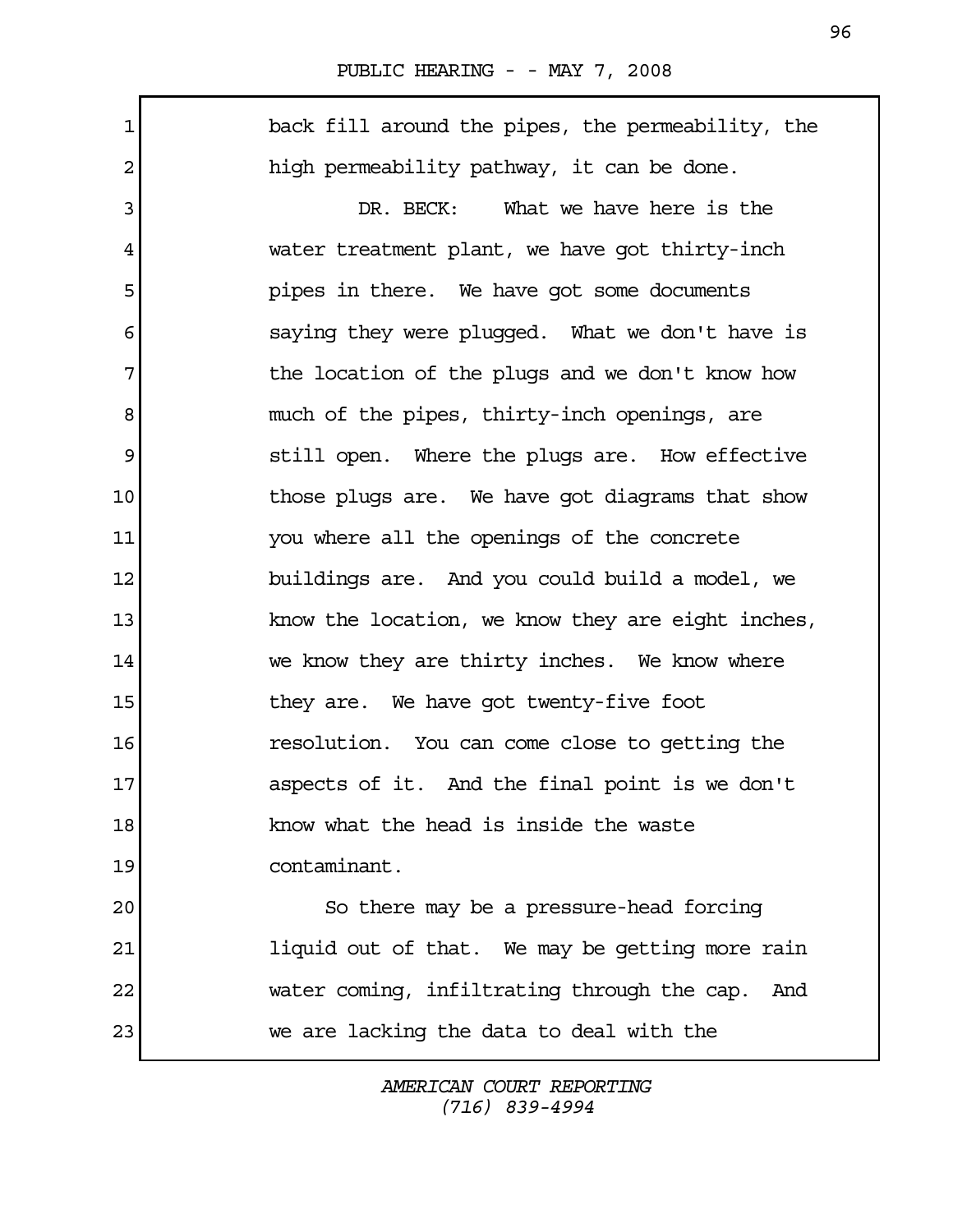| PUBLIC HEARING - - MAY 7, 2008 |  |  |  |  |
|--------------------------------|--|--|--|--|
|--------------------------------|--|--|--|--|

 1 speculation. You can speculate one way, I can 2 speculate another way, neither of us certain of 3 b the truth because we are dealing with data gap. 4 AUDIENCE MEMBER: I mean for the dynamics 5 5 of more of what I like to refer to it as, an 6 independent scale model, the final resolution, 7 higher tighter spacing on all of your nodes. 8 Putting that together, recalibrating that, 9 **probably will also require a greater deal of** 10 hydraulic head information. You don't know, we 11 really don't have, I mean how do these conduits, 12 how do these pipelines affect the term 13 groundwater, you know. We actually don't have, 14 we would have to probably make more Swiss cheese 15 of the site to get a date set to calibrate again 16 16 to give a confident answer. That becomes an 17 exercise in uncertainty. 18 So the likelihood of producing an 19 engineering scale model that even kind of leads 20 to answering some of these questions, probably 21 would lead to even more questions. The 22 calibration of such a model probably would never 23 be nice. It would be a lot of assumption. A lot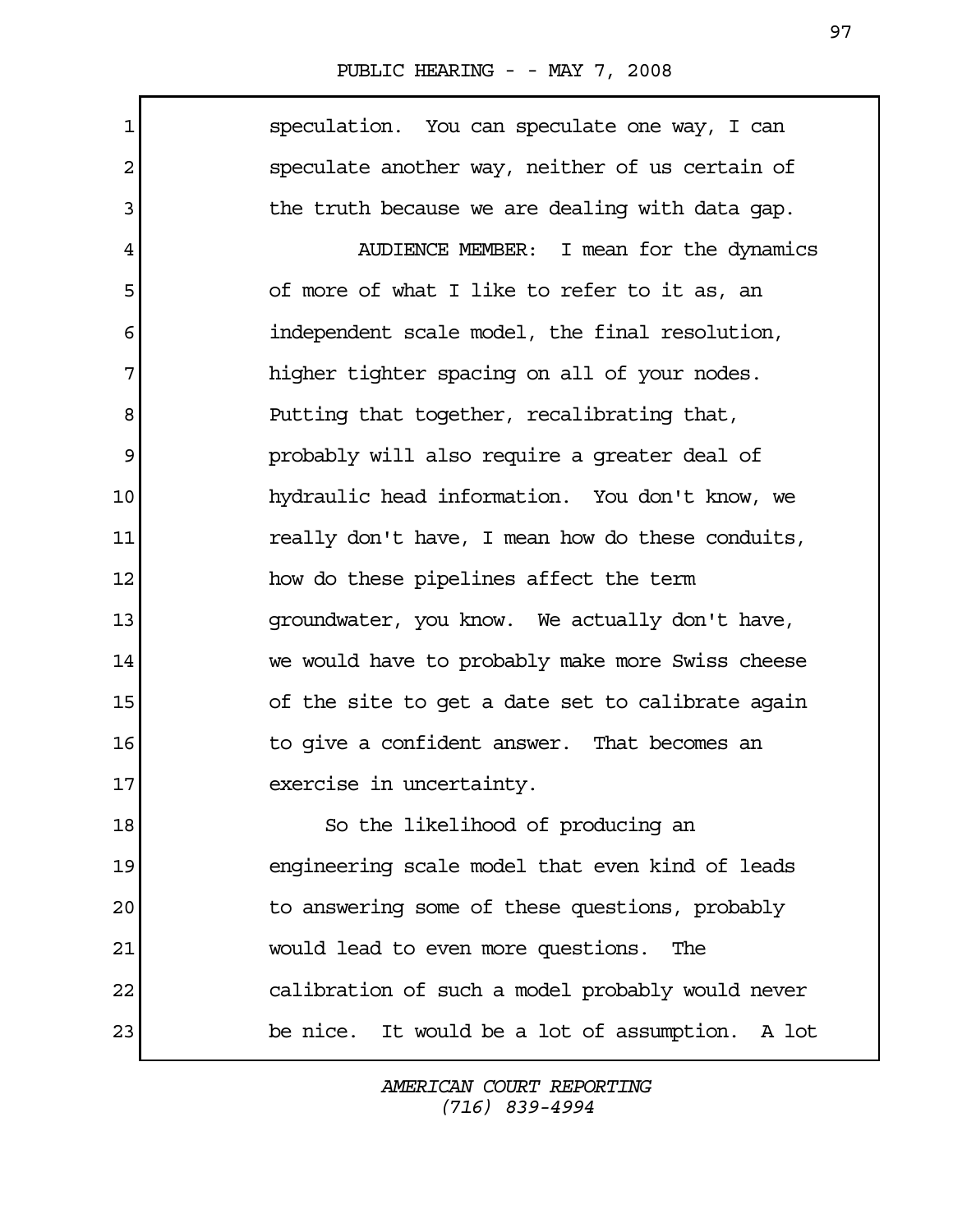1 of assumption. 2 DR. BECK: You just endorsed my point 3 intubate to go forward with a feasibility study 4 without this information is of a great deal of 5 state of the uncertainty to me. 6 AUDIENCE MEMBER: It's uncertainty that 7 when we look at these feasibility studies, you 8 a stry to account for that in some way. You say, 9 well, we don't -- we have an ex data gap. We 10 don't know what the heads are inside the 11 contaminant structure. Geophysical data 12 **indicates it's below the building 411.** Is it a 13 data gap, yes. Are we likely going to go in and 14 investigate that, that seems like something that 15 if that was going to be paid for and gone after 16 in a safety aspect, then it looks like that would 17 be something much farther down the line toward 18 like remedial action. Wherever the remedial 19 study takes us, we have to go through the 20 process, the circle process and our -- we have to 21 know that answer when we get to the eleventh hour 22 to finalize our bill to the government. Then 23 that has to be kind of revisited.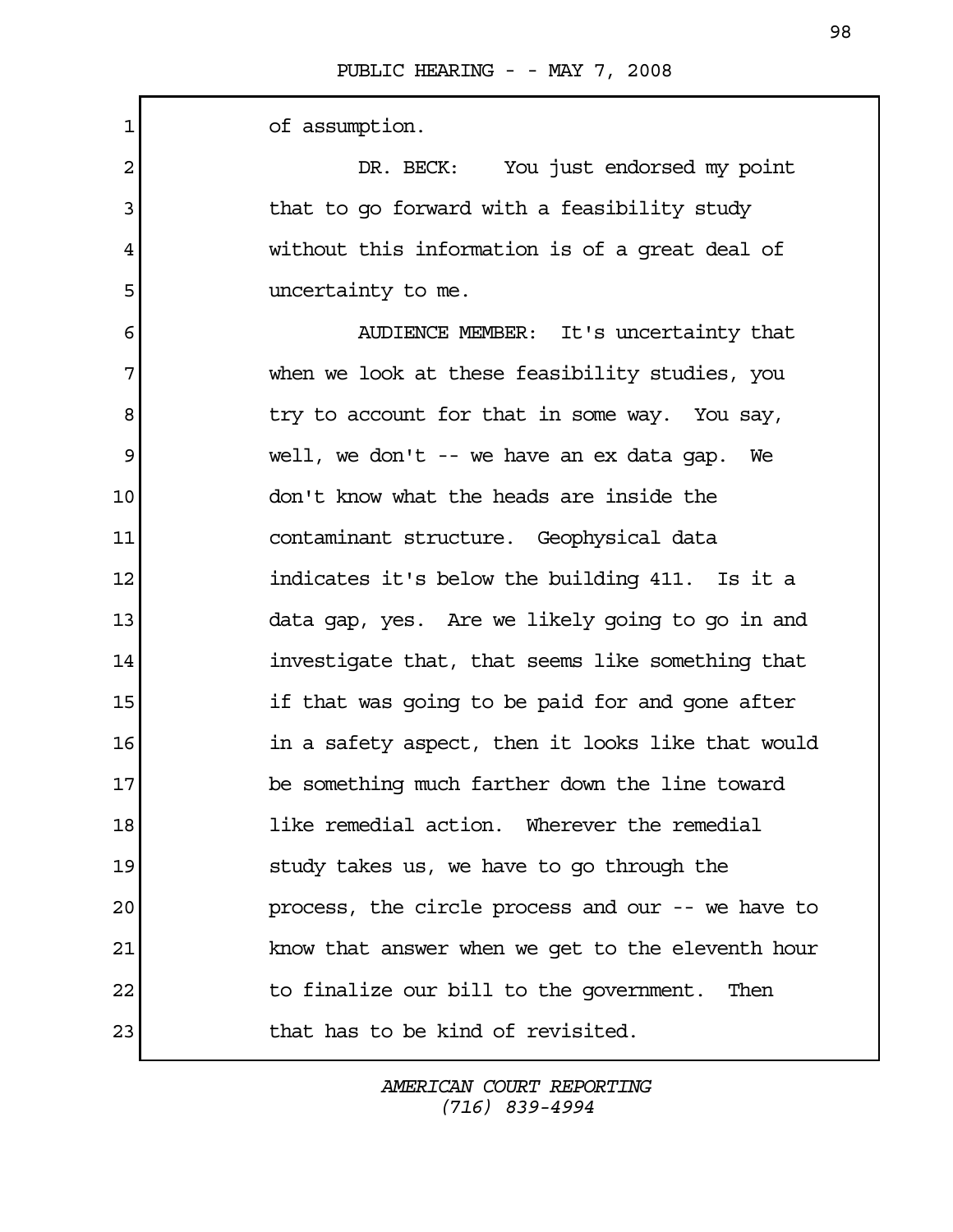$\Gamma$ 

| 1  | Is it great information to have it up front?      |
|----|---------------------------------------------------|
| 2  | You're talking to a hydro geologist, oh my God,   |
| 3  | it would be wonderful. If all those piezometers   |
| 4  | that were still working, still working inside the |
| 5  | IWCS, it would just be a dream of data and we     |
| 6  | would know exactly what's the infiltration rate,  |
| 7  | you know, what is the ex-filtration rate. Where   |
| 8  | we do see a hydraulic variation that might        |
| 9  | indicate.                                         |
| 10 | So yes, there's -- if there is an internal        |
| 11 | data gap, did the DEO plan for lightning to       |
| 12 | strike, I doubt it. So where we almost had the    |
| 13 | information that could answer all of our          |
| 14 | questions that way, we don't unfortunately.       |
| 15 | DR. BECK: But you are the Corps of                |
| 16 | Engineers, why didn't you have the engineering    |
| 17 | data before you got into feasibility.             |
| 18 | MR. KOWALEWSKI: Bill, I think -- I think          |
| 19 | Bill has kind addressed the other side of the     |
| 20 | coin and that if the engineering data, if the     |
| 21 | technical solution proves to be a bridge too far, |
| 22 | that uncertainty can be built into the            |
| 23 | feasibility study as potential long-term          |
|    |                                                   |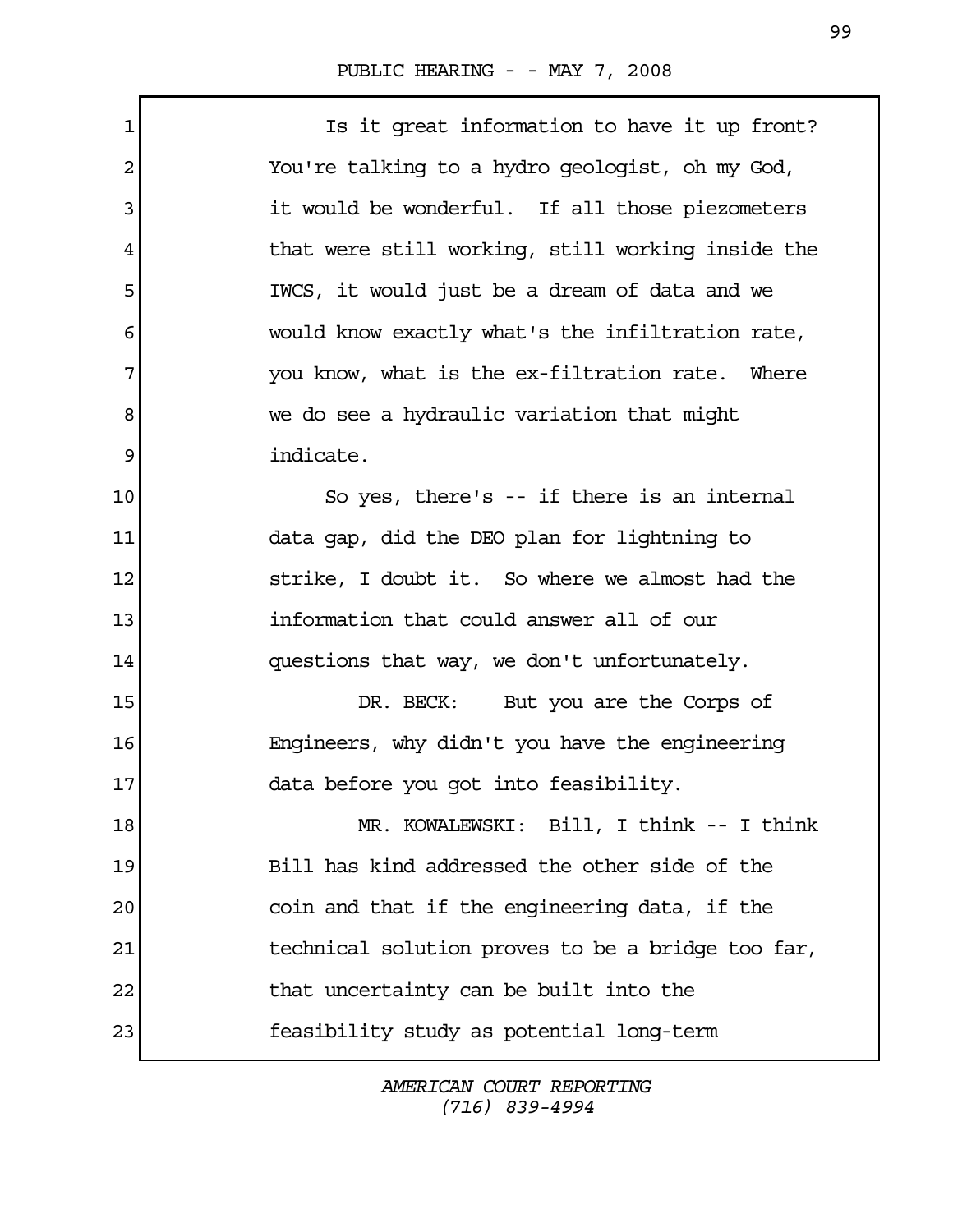| $\mathbf 1$    | remedies.                                         |
|----------------|---------------------------------------------------|
| $\overline{2}$ | For example, conceptually these pipelines,        |
| 3              | an analysis for a future long-term remedy could   |
| 4              | include locating, severing, plugging those        |
| 5              | pipelines to deal with that uncertainty that's in |
| 6              | the model. That is the other way that we can      |
| 7              | deal with the uncertainty. And I think it's a     |
| 8              | huge topic and it's very valid and we will        |
| 9              | respond to that I think with some alternatives to |
| 10             | deal with that risk.                              |
| 11             | DR. BECK: One final comment. Once you             |
| 12             | put the uncertainty into your models, you have    |
| 13             | now escalated the cost beyond the ability of the  |
| 14             | Congress of the United States to finance it, and  |
| 15             | therefore you have loaded the conclusion by being |
| 16             | unable to come up with some reasonable cost       |
| 17             | because you don't know how much material you have |
| 18             | contaminated and where it is, how much excavation |
| 19             | is going to be needed to remove it.               |
| 20             | AUDIENCE MEMBER: On the contrary, there           |
| 21             | is quite a bit of visible information regarding   |
| 22             | the interim waste of the containment structure.   |
| 23             | Are there things that may have occurred since its |
|                |                                                   |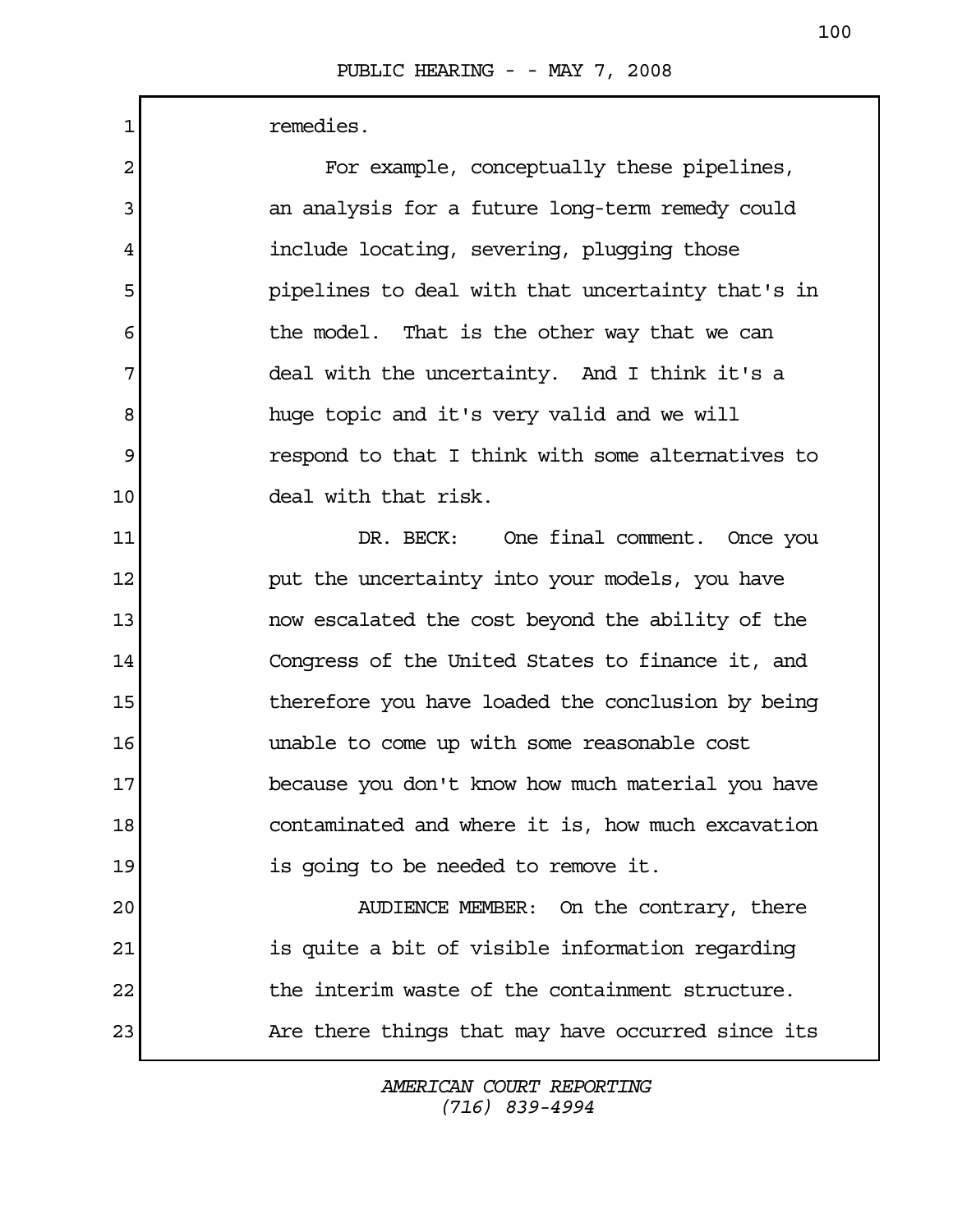| 1  | burial.                                           |
|----|---------------------------------------------------|
| 2  | Twenty-five years?<br>DR. BECK:                   |
| 3  | AUDIENCE MEMBER: Yeah, I mean if there            |
| 4  | is some internal contamination we haven't exposed |
| 5  | in the file. If you look at the plumes that are   |
| 6  | on the north side and the west side of the        |
| 7  | Interim Waste Containment Structures, those are   |
| 8  | probably legacy plumes left over from the R10     |
| 9  | pile twenty-five years.                           |
| 10 | Now are those, that same kind of                  |
| 11 | contamination located around 411 and things like  |
| 12 | that from closure and they internally closed it?  |
| 13 | Yeah, I would say that's probably in there as     |
| 14 | well, around the building. Is there some of that  |
| 15 | operation that occurred around that building, the |
| 16 | slurring and everything may have made of little   |
| 17 | a couple of disasters around that building, I     |
| 18 | wouldn't doubt it.                                |
| 19 | So do we -- inside our feasibility study, we      |
| 20 | may say, well, let's assume there's a halo of     |
| 21 | soil contamination above the gray clay, in your   |
| 22 | ground clay, inside your cutoff wall and then we  |
| 23 | include that as, let's say a remedial item if we  |
|    |                                                   |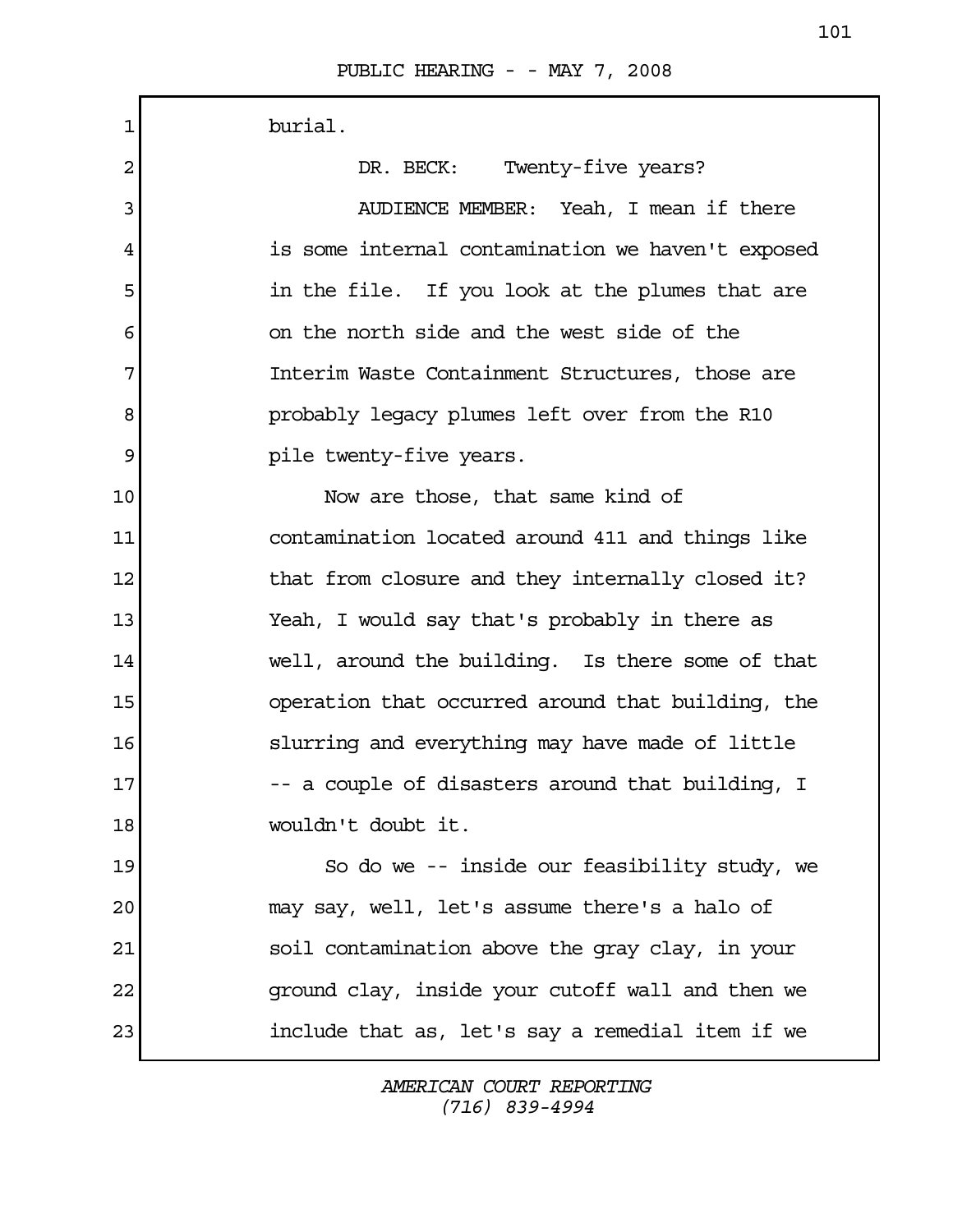$\Gamma$ 

| ever had to go after that, and that's now become   |
|----------------------------------------------------|
| a known -- a pretty well-known volume, we can      |
| make some estimates on the thickness of the brown  |
| clay, we may not have, you know, point-specific    |
| data, but it's not really something that can be    |
| included inside my kind of volume and cost         |
| 7<br>structuring and stuff like that.              |
| MR. EVANS: I just wanted to, if I may,             |
| I just wanted to point out, you know, as a model,  |
| another, if we're talking per site, a fractured    |
| rock environment, okay and a fractured rock        |
| environment in some ways is impossible to          |
| characterize because you may drill and then we     |
| look at the fractures that are encountered along   |
| the drill, the bore hole and we measure the        |
| affature and then we drill another bore hole and   |
| 17<br>we say the affature is this much.            |
| 18<br>So in building a model then we have a couple |
| of choices, and looking at the available           |
| technology, one way is to do what we call          |
| discrete fracture modeling, and we build a domain  |
| that represents each individual fracture as a      |
| discrete affature. And so in the model these are   |
|                                                    |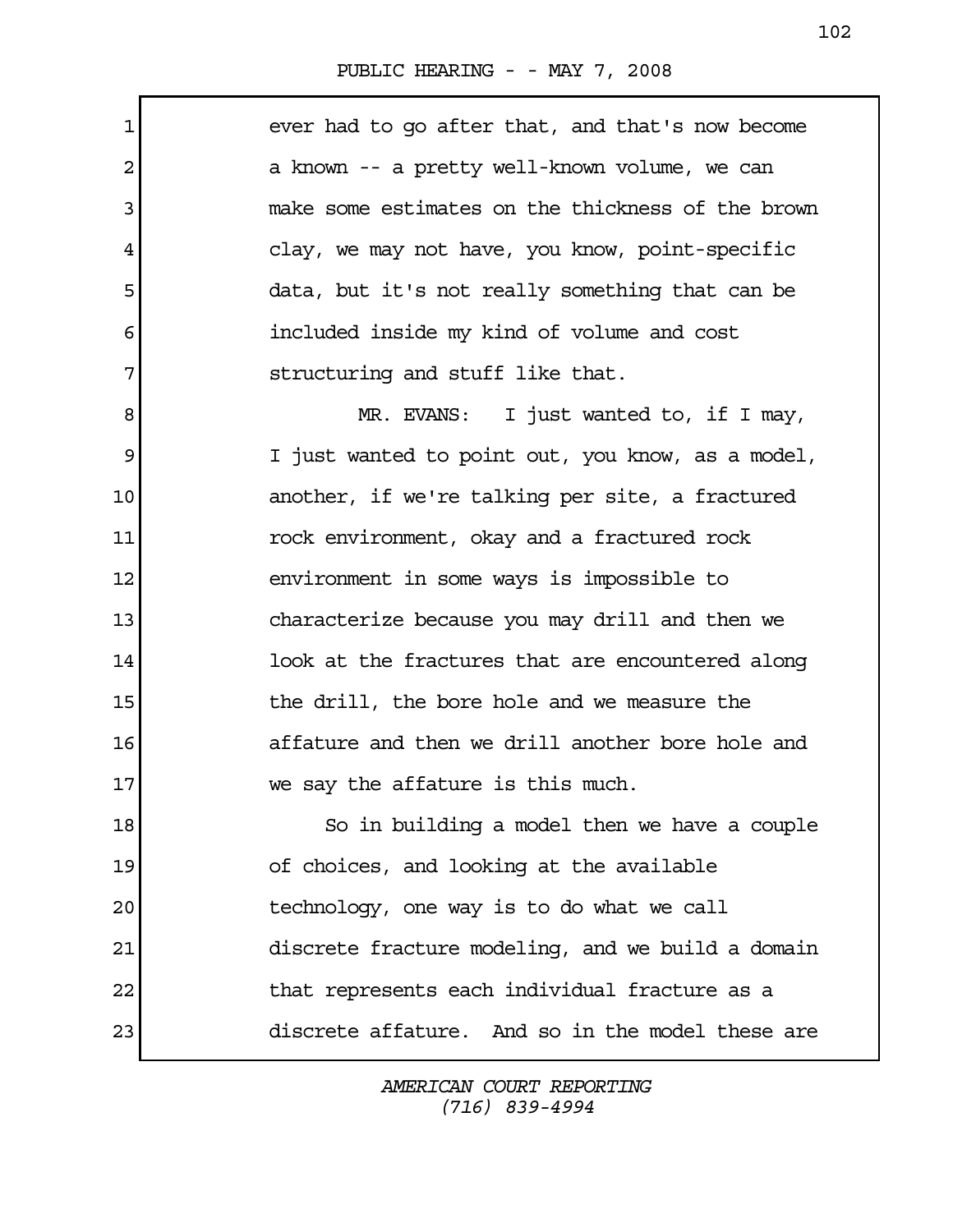| 1              | represented as like parallel plates or tubular      |
|----------------|-----------------------------------------------------|
| $\overline{2}$ | features to simulate this. And some of them we      |
| 3              | have to assume fracture lengths, fracture widths,   |
| 4              | fracture affatures and there's a lot more data      |
| 5              | and the more data that goes into the model, the     |
| 6              | more uncertainty that can also be attributed.       |
| 7              | And there's the question that begs, like,           |
| 8              | well we didn't dig a bore hole, is there a          |
| 9              | fracture there. And so the challenge that, you      |
| 10             | know, scientists and modelers face in modeling      |
| 11             | fracture media in addressing this uncertainty, is   |
| 12             | instead of using a discrete fracture model, they    |
| 13             | represent a system as an equivalent course media    |
| 14             | using a single value or, you know, just a few       |
| 15             | values of like a bulk average hydraulic             |
| 16             | conductivity.                                       |
| 17             | And over a short time frame discrete                |
| 18             | fracture models might show, yeah, you have a        |
| 19             | little contaminant shooting out over here and       |
| 20             | Over 50, 100, 1000 years, the analog, this<br>here. |
| 21             | equivalent course of the media analog matches the   |
| 22             | results of the discrete fracture model. And so      |
| 23             | this is a question that's not unique to this site   |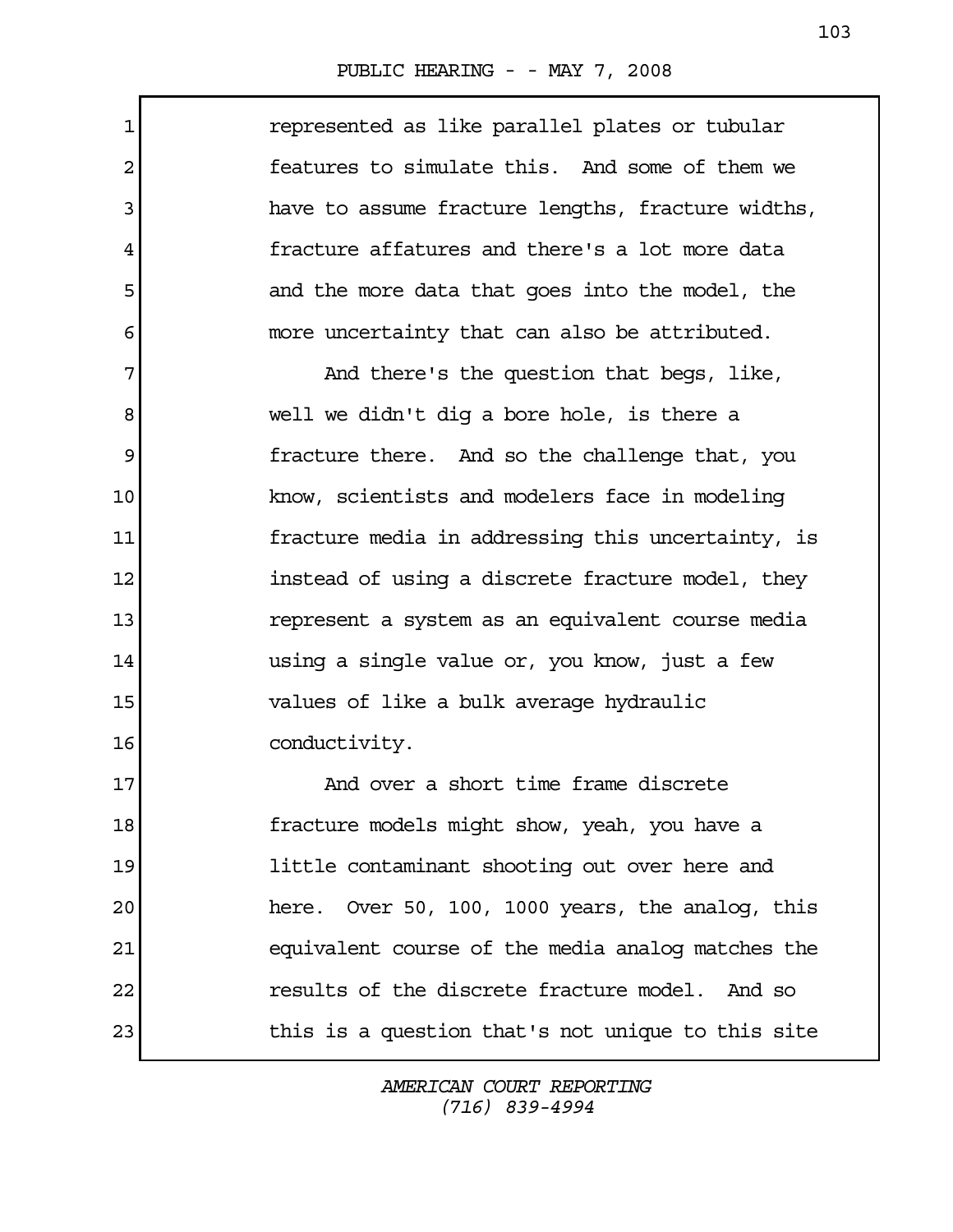| 1  | but also what modelers will do is we'll try to,   |
|----|---------------------------------------------------|
| 2  | like, try keep it simple but let's also, you      |
| 3  | know, let's not have one tool that is going to    |
| 4  | have the extreme amount of complexity and try to  |
| 5  | answer every question but what we're really       |
| 6  | looking at here is what is the long-term          |
| 7  | migration of these constituents and in that case, |
| 8  | it's appropriate to consider, let's look at the   |
| 9  | existence of our scale average permeability       |
| 10 | rather than trying to incorporate individual --   |
| 11 | AUDIENCE MEMBER: I believe in the                 |
| 12 | vicinity of the IWCS, you should use modified     |
| 13 | permeability but take into account the existence  |
| 14 | of these items.                                   |
| 15 | MR. KREUSCH: Okay. One more question              |
| 16 | and then we're going to try to focus --           |
| 17 | AUDIENCE MEMBER: What is the cost of the          |
| 18 | program annually?                                 |
| 19 | MR. KREUSCH: The cost of the program              |
| 20 | annually.                                         |
| 21 | MR. KOWALEWSKI: The national program              |
| 22 | that we're operating under is funded by Congress  |
| 23 | at approximately 130 to 140 million per year      |
|    |                                                   |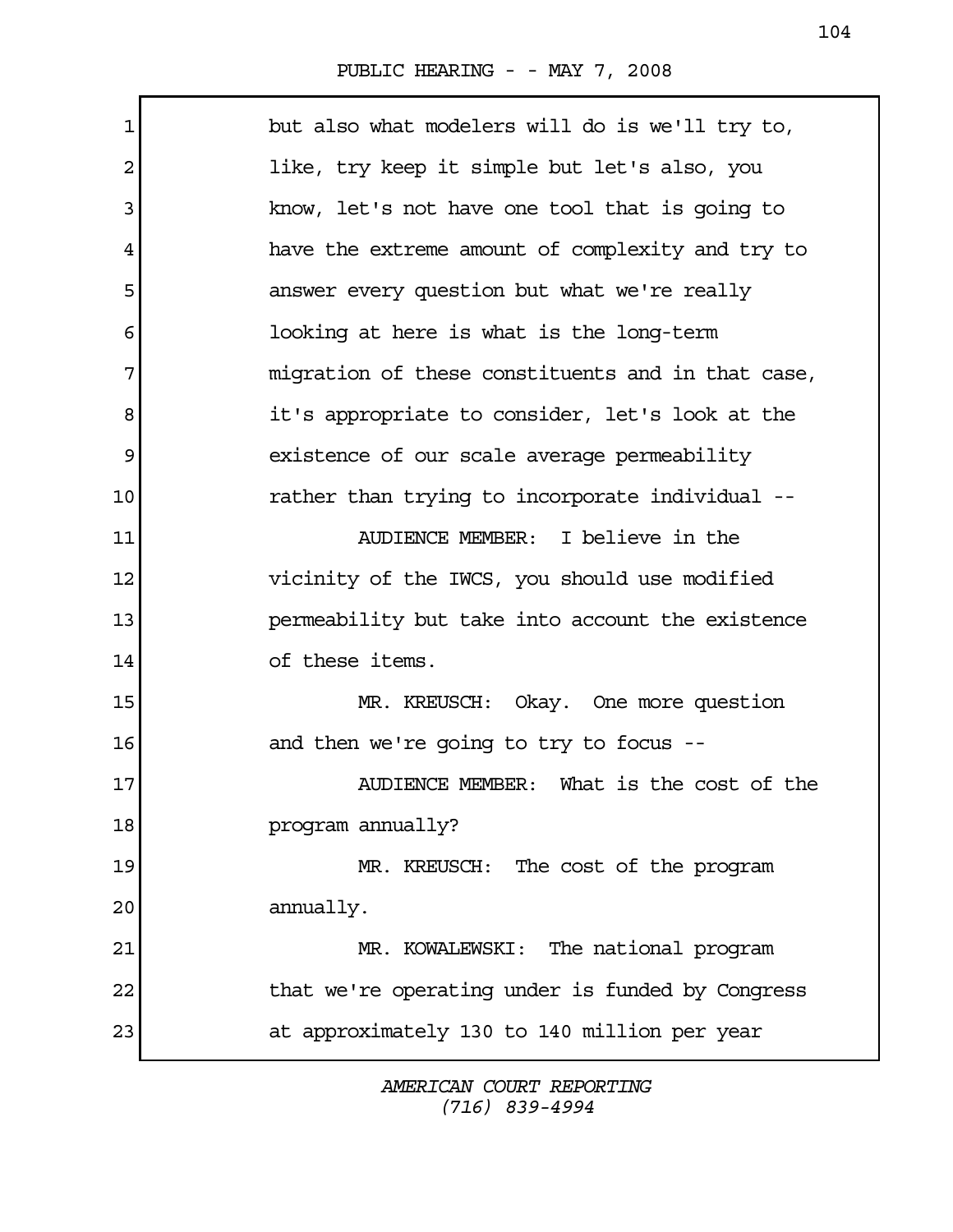| 1  | nationwide. Of that, this site generally          |
|----|---------------------------------------------------|
| 2  | competes for about three million dollars a year   |
| 3  | in the study phase.                               |
| 4  | MR. KREUSCH: Okay. I had actually                 |
| 5  | intended to take your question so go ahead.       |
| 6  | AUDIENCE MEMBER: We have seen -- we had           |
| 7  | maps in the past that shows the labyrinth of      |
| 8  | pipelines, that -- of known pipelines on the      |
| 9  | site, is that loaded in the machine anywhere?     |
| 10 | MR. KOWALEWSKI: In the machine here?              |
| 11 | AUDIENCE MEMBER: Yeah.                            |
| 12 | MR. KOWALEWSKI: No, just for this                 |
| 13 | property or for the entire network?               |
| 14 | AUDIENCE MEMBER: No, just this. And               |
| 15 | showing which ones lead off-site and which do     |
| 16 | not?                                              |
| 17 | MR. KOWALEWSKI: Yeah, I believe that's            |
| 18 | fairly well known.                                |
| 19 | AUDIENCE MEMBER: But I mean one of the            |
| 20 | things we're going to be concerned about is which |
| 21 | of these are going off-site and which have been   |
| 22 | disrupted, I mean?                                |
| 23 | MR. KOWALEWSKI: Correct. And there is a           |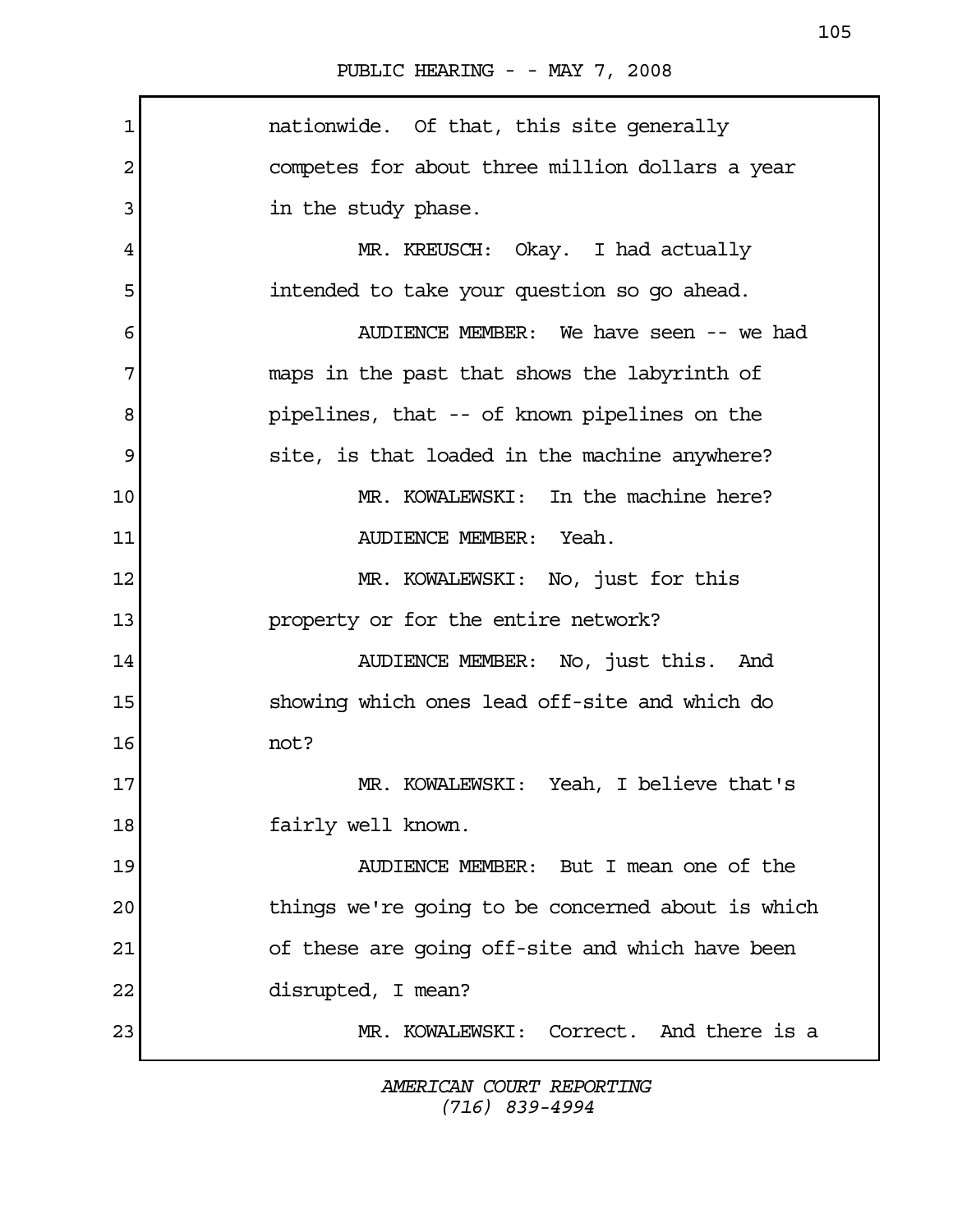| $\mathbf 1$ | general practice here and on the large and low    |
|-------------|---------------------------------------------------|
| 2           | site with regard to these pipelines, we made a    |
| 3           | deliberate effort at property boundaries and      |
| 4           | fence lines when we were sampling them to sever   |
| 5           | them and plug them to prevent any future          |
| 6           | migration. We have done that on this site as      |
| 7           | well.                                             |
| 8           | AUDIENCE MEMBER: So how many, I mean,             |
| 9           | can you show where the remaining, I mean where    |
| 10          | that potential, the number of pipes that are --   |
| 11          | currently exist that were severed at the property |
| 12          | line?                                             |
| 13          | MR. KOWALEWSKI: I don't have that exact           |
| 14          | answer here tonight. It's generally the ones      |
| 15          | that $-$                                          |
| 16          | AUDIENCE MEMBER: Are we talking about             |
| 17          | one or two or twenty or fifty?                    |
| 18          | MR. KOWALEWSKI: We're talking I think             |
| 19          | three or four pipelines in that neighborhood that |
| 20          | ran north, south that we investigated.            |
| 21          | AUDIENCE MEMBER: You say well at that             |
| 22          | location near that perimeter?                     |
| 23          | MR. KOWALEWSKI: I don't know if we have           |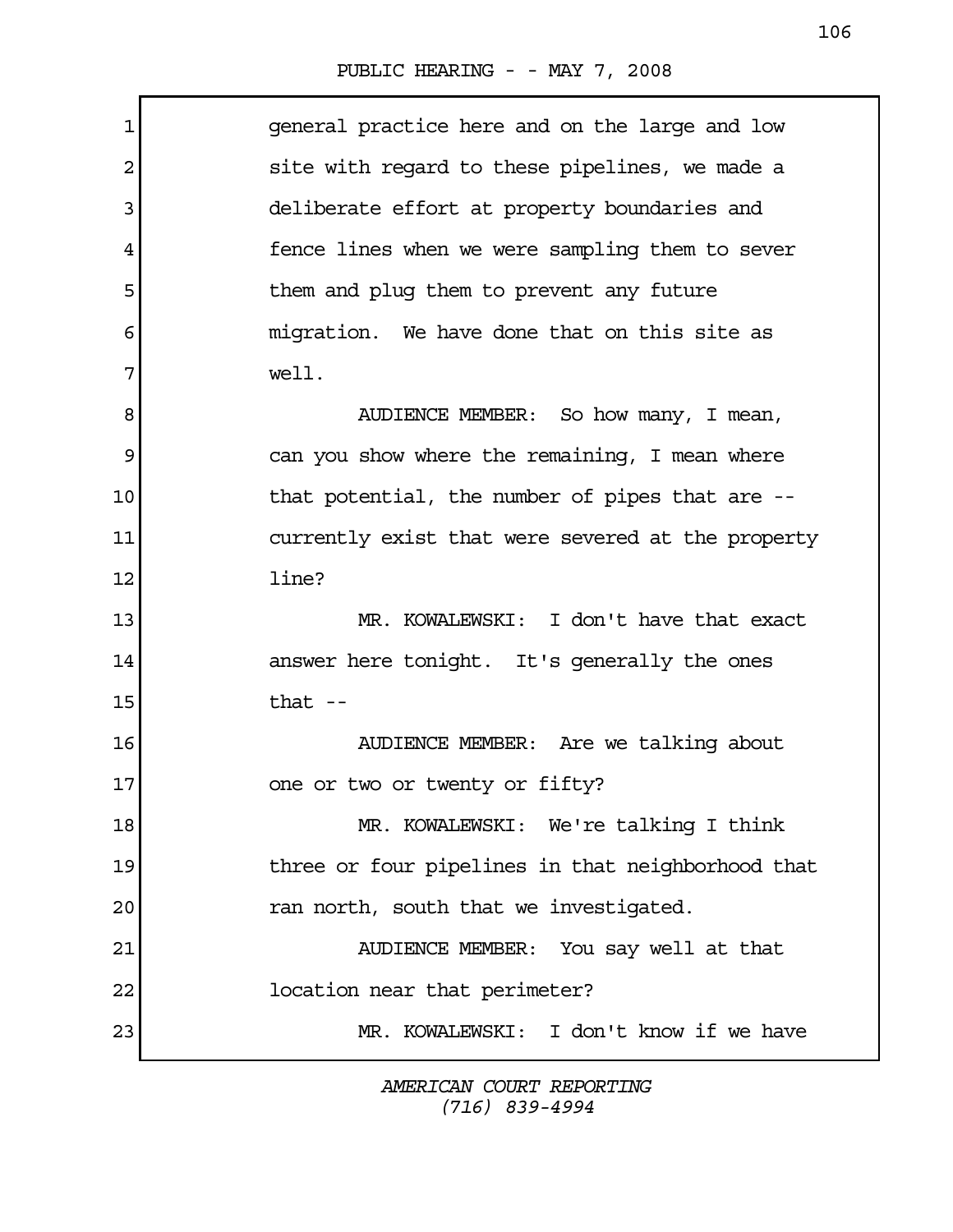| $\mathbf 1$ | wells. I understand what you are getting at.      |
|-------------|---------------------------------------------------|
| 2           | AUDIENCE MEMBER: Is this stuff migrating          |
| 3           | or a potential for migrating?                     |
| 4           | MR. KOWALEWSKI: Yeah, that's a fair               |
| 5           | concern. Okay. The last question and then we're   |
| 6           | going to have to wrap it up, we're turning the    |
| 7           | facility back over at 9:30 and we'll go from      |
| 8           | there.                                            |
| 9           | AUDIENCE MEMBER: One question I have is           |
| 10          | how does cutting and plugging the pipes keep from |
| 11          | migrating the material off-site?                  |
| 12          | MR. KOWALEWSKI: Outside the pipeline?             |
| 13          | AUDIENCE MEMBER: If you were to cut               |
| 14          | those pipes and plug the lines, how does it keep  |
| 15          | the contaminants on site without them crossing    |
| 16          | over into another site if this is a major piping  |
| 17          | structure throughout the entire -- the old site,  |
| 18          | how does it keep it from -- if you just cut the   |
| 19          | lines and plug them up, how does it keep them     |
| 20          | from migrating further down off the site?         |
| 21          | MR. KOWALEWSKI: Well, the short answer            |
| 22          | there is and excuse the poor plug here, but it    |
| 23          | depends on the pipeline. Some of them are in      |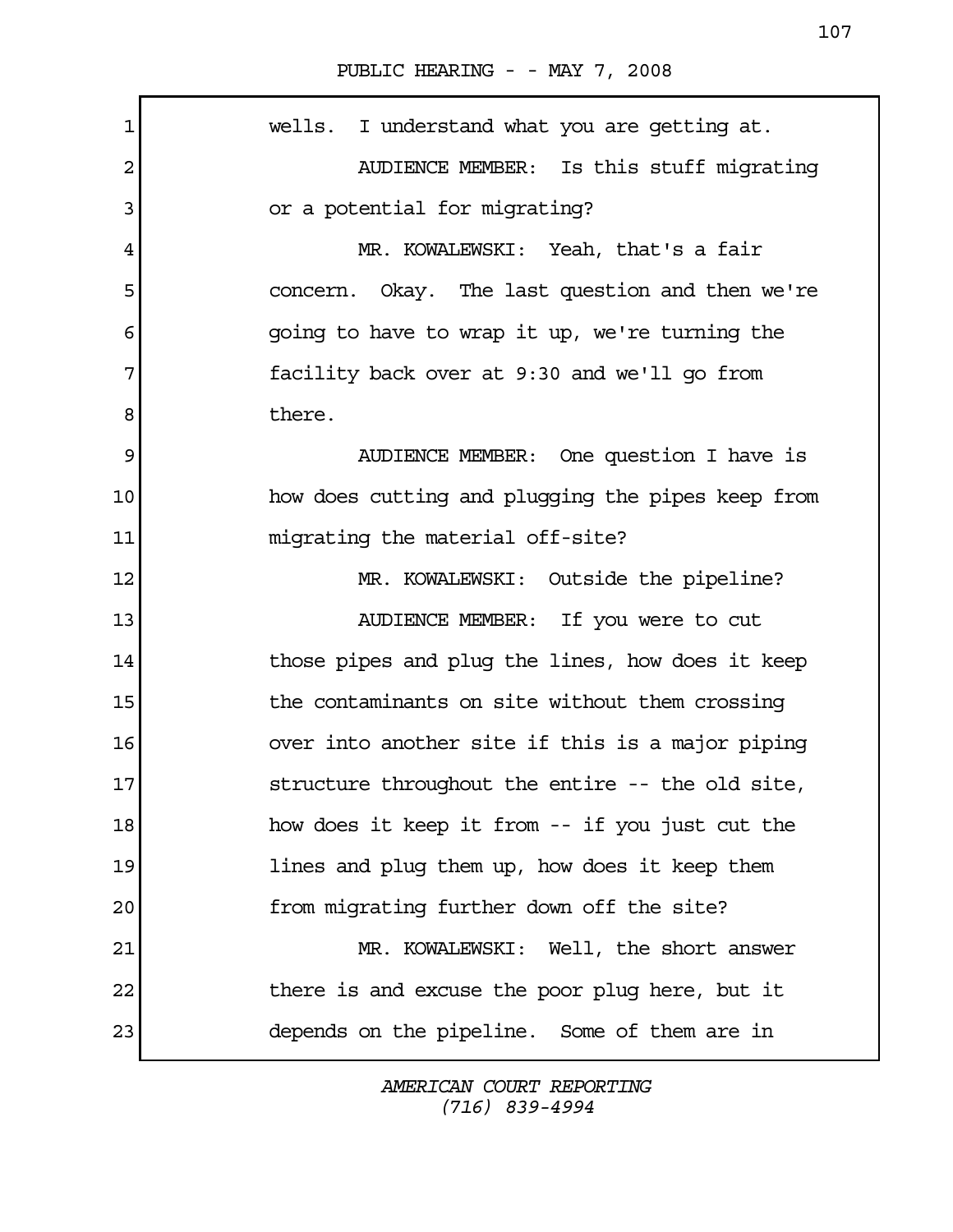$\mathbf{r}$ 

| $\mathbf 1$ | bedding material depending on what the piping     |
|-------------|---------------------------------------------------|
| 2           | material was. It may be surrounded by concrete    |
| 3           | or stone. Some piping is just directly buried in  |
| 4           | the clay. So cutting it and plugging it to keep   |
| 5           | material inside the pipeline moving is the simple |
| 6           | answer. And that you have now got clay on the     |
| 7           | end of that pipeline.                             |
| 8           | AUDIENCE MEMBER: But these are also most          |
| 9           | likely at the time were steel pipes.              |
| 10          | MR. KOWALEWSKI: We have got stainless             |
| 11          | steel. We have got cast iron. We have got clay    |
| 12          | pipes. We have got tile pipes. It depends on      |
| 13          | which pipeline you're talking about.              |
| 14          | AUDIENCE MEMBER: And even if it was               |
| 15          | steel or even stainless steel, does have a        |
| 16          | tendency over time to start rotting out, start    |
| 17          | pitting and even though you cut them and plug     |
| 18          | them up, it doesn't mean that two feet away from  |
| 19          | where you cut the line, that it's already started |
| 20          | to pit. So as material comes through, it's going  |
| 21          | to go in and exit out through one hole because it |
| 22          | is a pipeline and ditch and however it's          |
| 23          | constructed, can go out one site, bypass your     |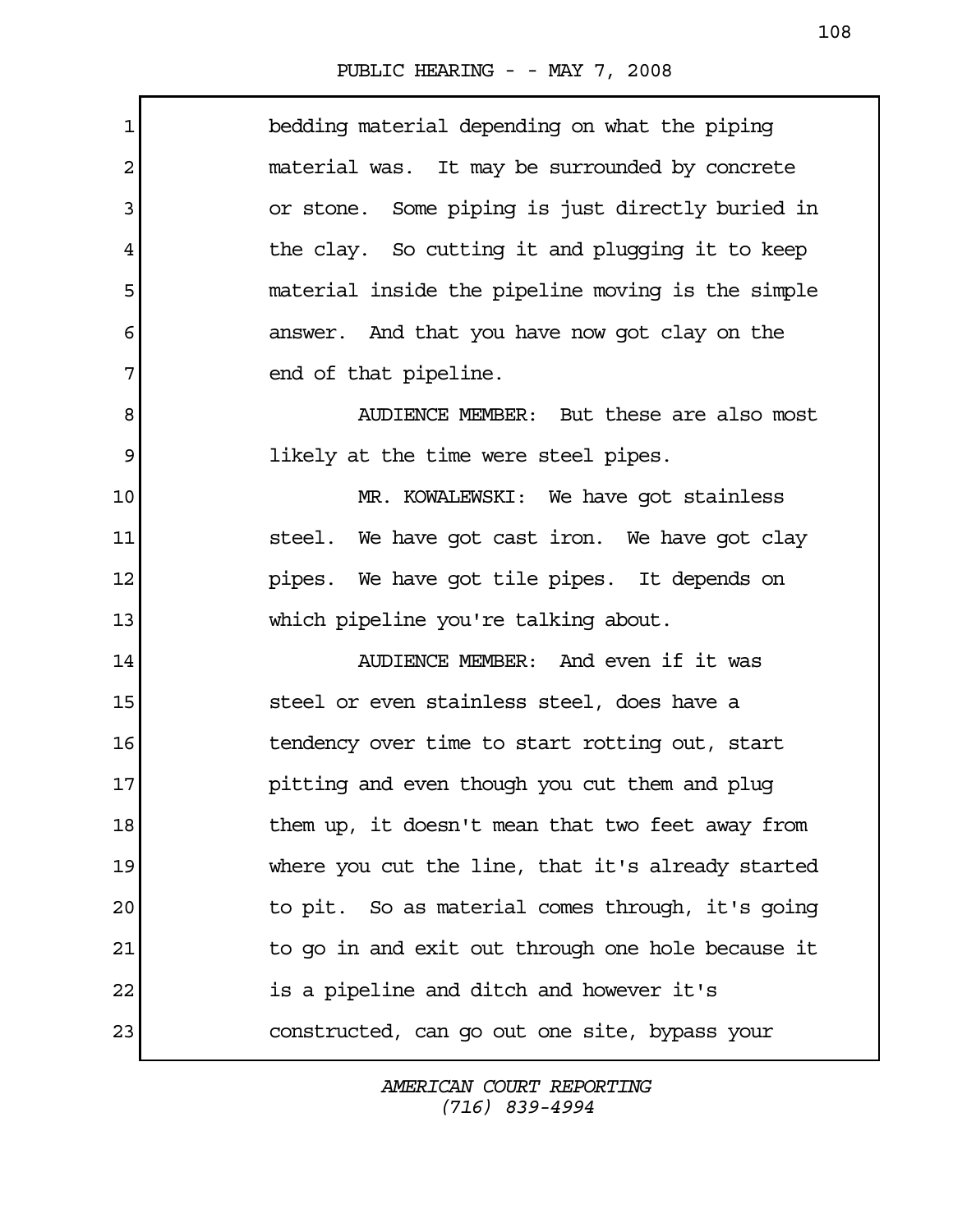1 plug and then come up through another hole within 2 a that same line. 3 So again, how do you keep -- basically you 4 might end up having to pull those pipes. 5 MR. KOWALEWSKI: Conceivably, and we're 6 not attempting to provide a long-term answer 7 tonight. 8 AUDIENCE MEMBER: Unless you want to do 9 **protection which after forty years it's pretty** 10 much, you might as well say forget that idea. 11 MR. KOWALEWSKI: Yeah, okay. Well, we'll 12 see what kind of answers we can provide on that. 13 I don't think we have all the information here 14 tonight to answer that fully. 15 AUDIENCE MEMBER: That represents the 16 data gap that can be, you know, public data gap 17 brought. 18 MR. KOWALEWSKI: I guess in closing what 19 I'd like to do is just very quickly, are there, 20 you know, is there is a top three topics that the 21 community would like readdressed or brought up on 22 this report for the next meeting? We don't need 23 to make a decision tonight, I am just curious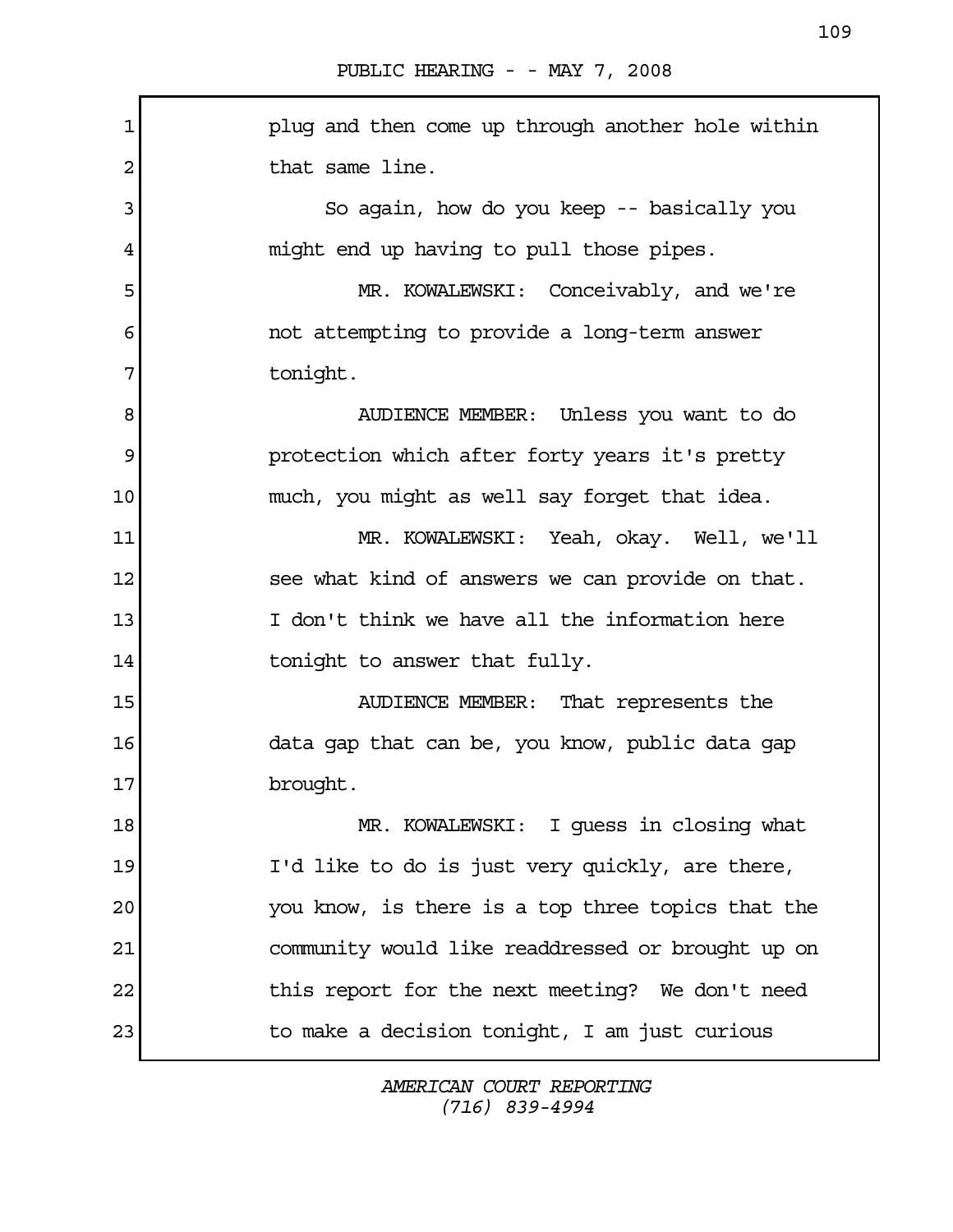| 1  | from the group what those maybe top three topics  |
|----|---------------------------------------------------|
| 2  | would be. We will still accept your input any     |
| 3  | way you want to send it to us to consider for the |
| 4  | agenda at the next meeting.                       |
| 5  | I think the pipelines and the migration is        |
| 6  | clearly one.                                      |
| 7  | MS. ROBERTS: Could I just add one that            |
| 8  | we can maybe discuss at the next meeting that we  |
| 9  | haven't touched on, which is one concern I have   |
| 10 | about the IRI, is the widespread 137              |
| 11 | contamination. I am not concerned about the       |
| 12 | levels that you found but just the fact that      |
| 13 | that's there and looking at the IRI, I see no     |
| 14 | review of the historical data for, you know, the  |
| 15 | nuclear process and waste that came.              |
| 16 | So I also see no reference to the finding of      |
| 17 | plutonium in building four or one, which was only |
| 18 | a small amount, but nevertheless, it was          |
| 19 | plutonium with no vision products. So I tend to   |
| 20 | think this is an area that was really swept under |
| 21 | the rug and it's not really addressed and it      |
| 22 | should have been at the initial stages of the     |
| 23 | historical review documents so.                   |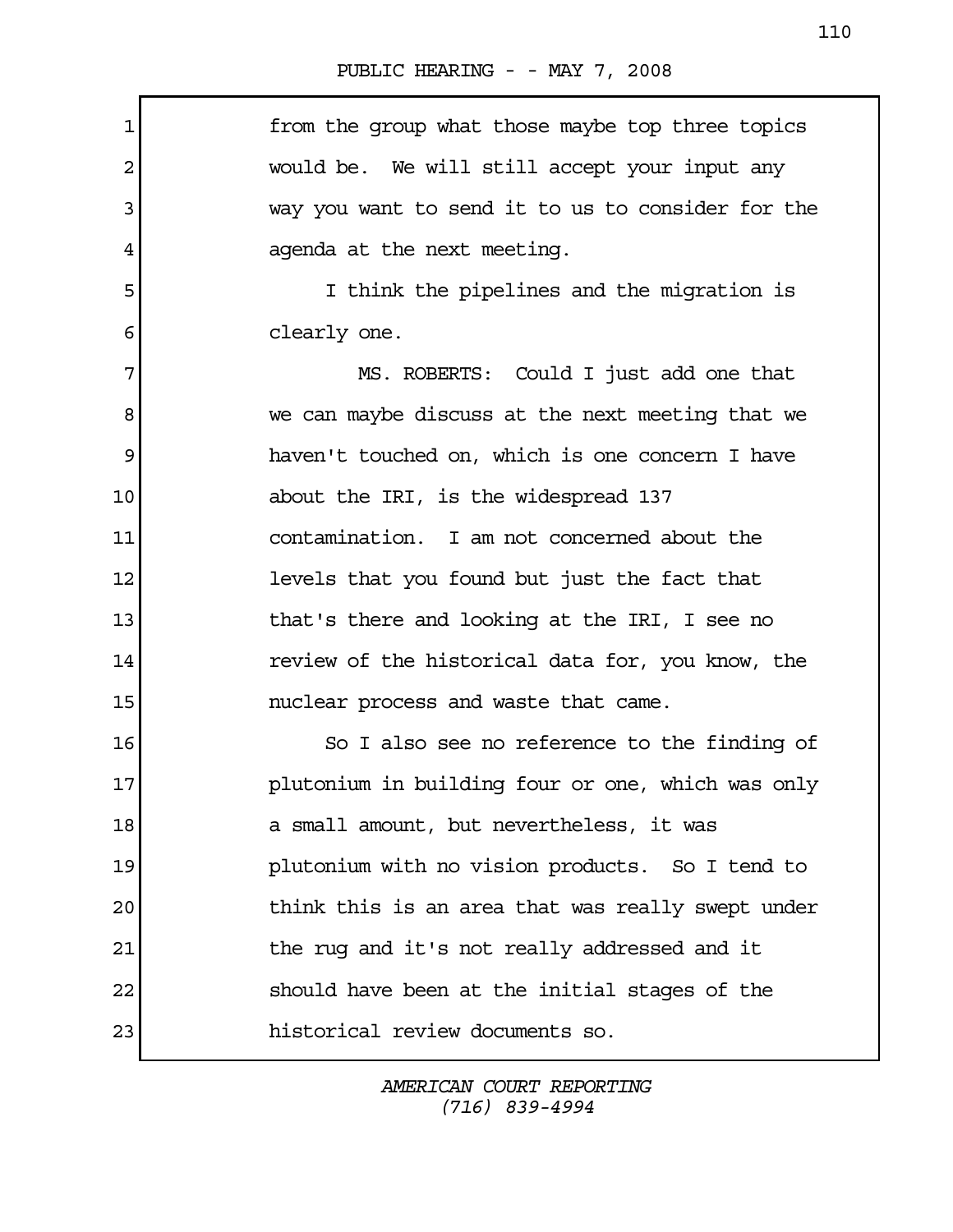1 AUDIENCE MEMBER: If this is the only 2 forum for dialogue with the community, I would 3 submit that every question offered, every issue 4 raised, ought to be the subject of a public 5 meeting and if it needs to be in two parts, so be 6 it but I don't think we should cut or minimize 7 any issues that have been raised. 8 MR. KOWALEWSKI: Fair enough. Okay. 9 Well, it's been a long night. I do thank you for 10 Your patience and your cooperation. I thought 11 11 the meeting was well run and we appreciate you 12 sticking with us tonight. We will be providing 13 additional details on the future meeting and 14 we'll be gladly accepting any other input that 15 You folks want to provide to us. 16 MR. KREUSCH: And again, the CD of the 17 presentation is available at the sign-out, 18 sign-in table. And don't forget to turn in your 19 comment card if you have any other questions. 20 21 (Whereupon, the deposition concluded at 9:15 p.m.) 22  $\overline{1}$   $\overline{1}$   $\overline{1}$   $\overline{1}$   $\overline{1}$   $\overline{1}$   $\overline{1}$   $\overline{1}$   $\overline{1}$   $\overline{1}$   $\overline{1}$   $\overline{1}$   $\overline{1}$   $\overline{1}$   $\overline{1}$   $\overline{1}$   $\overline{1}$   $\overline{1}$   $\overline{1}$   $\overline{1}$   $\overline{1}$   $\overline{1}$   $\overline{1}$   $\overline{1}$   $\$ 23